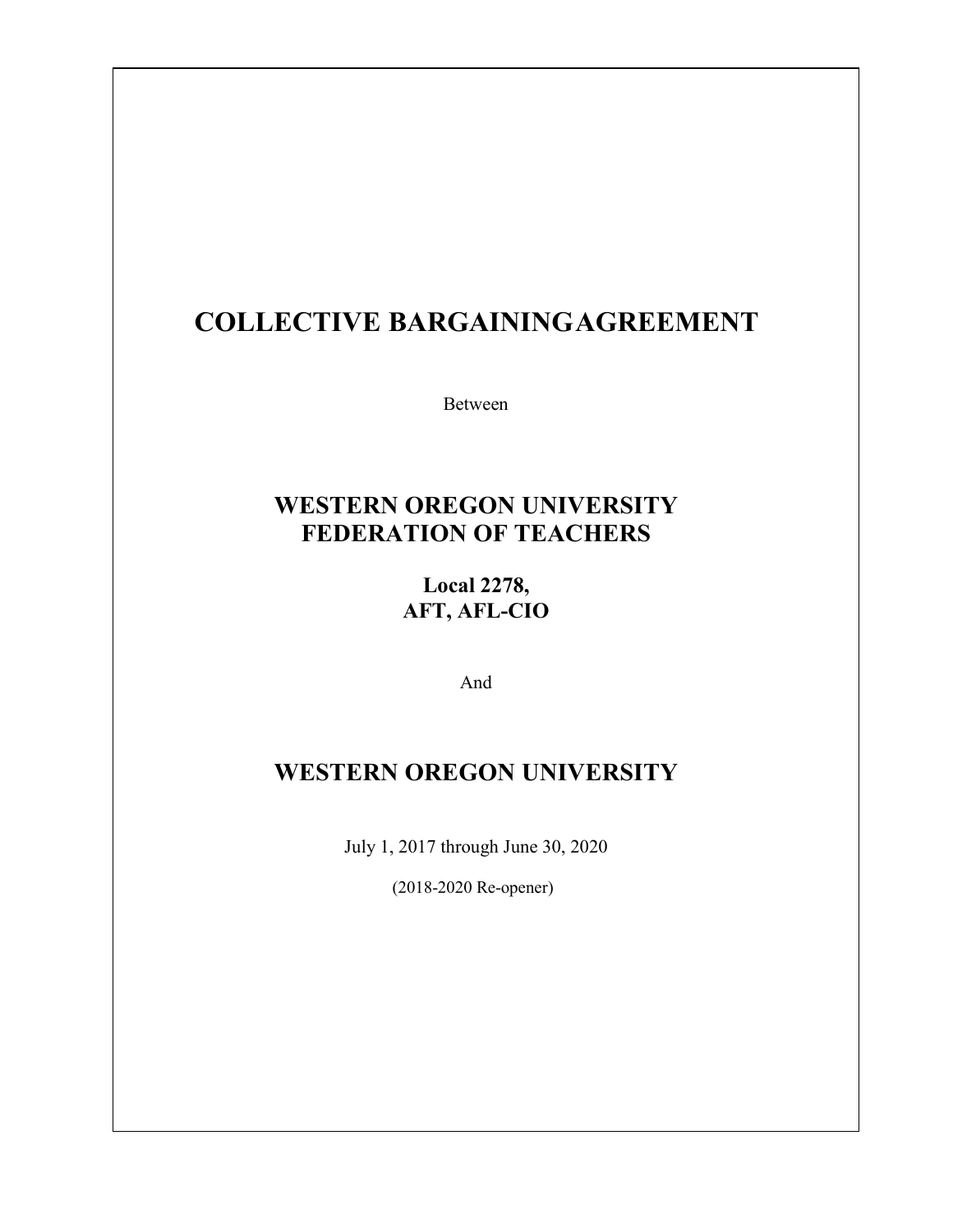| ARTICLE 8: EVALUATION, TENURE AND PROMOTION FOR FACULTY ON THE TENURE TRACK  16         |  |
|-----------------------------------------------------------------------------------------|--|
|                                                                                         |  |
|                                                                                         |  |
| ARTICLE 11: ASSIGNMENT OF DUTIES, EVALUATION AND RETENTION FOR NON-TENURE TRACK FACULTY |  |
|                                                                                         |  |
|                                                                                         |  |
|                                                                                         |  |
|                                                                                         |  |
|                                                                                         |  |
|                                                                                         |  |
|                                                                                         |  |
|                                                                                         |  |
|                                                                                         |  |
|                                                                                         |  |
|                                                                                         |  |
|                                                                                         |  |
|                                                                                         |  |
|                                                                                         |  |
|                                                                                         |  |
|                                                                                         |  |
|                                                                                         |  |
|                                                                                         |  |
|                                                                                         |  |
|                                                                                         |  |
|                                                                                         |  |
|                                                                                         |  |
|                                                                                         |  |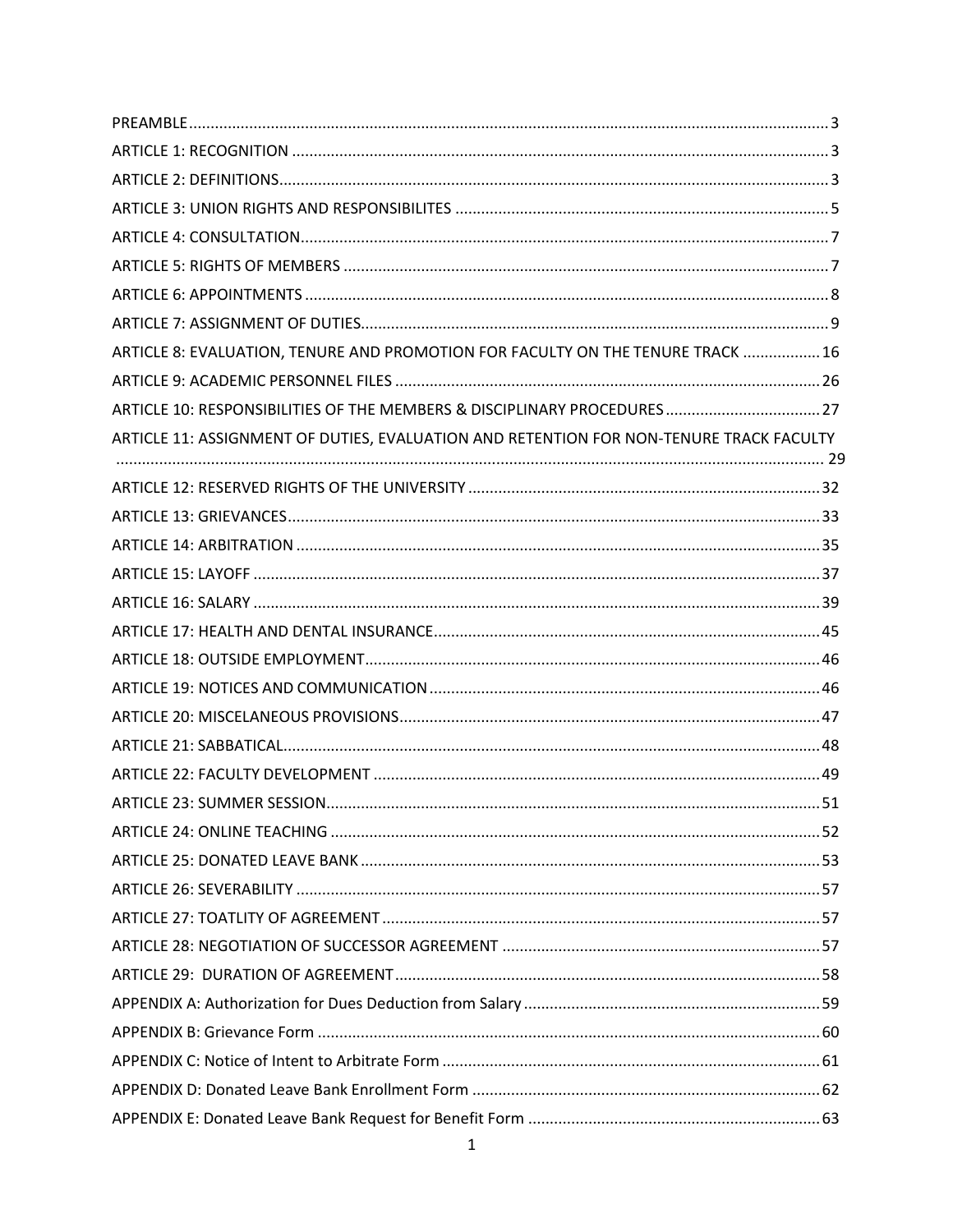| APPENDIX G: Summary Recommendations for Faculty Continuation on Tenure Track, Award of Tenure, |  |
|------------------------------------------------------------------------------------------------|--|
|                                                                                                |  |
|                                                                                                |  |
|                                                                                                |  |
|                                                                                                |  |
|                                                                                                |  |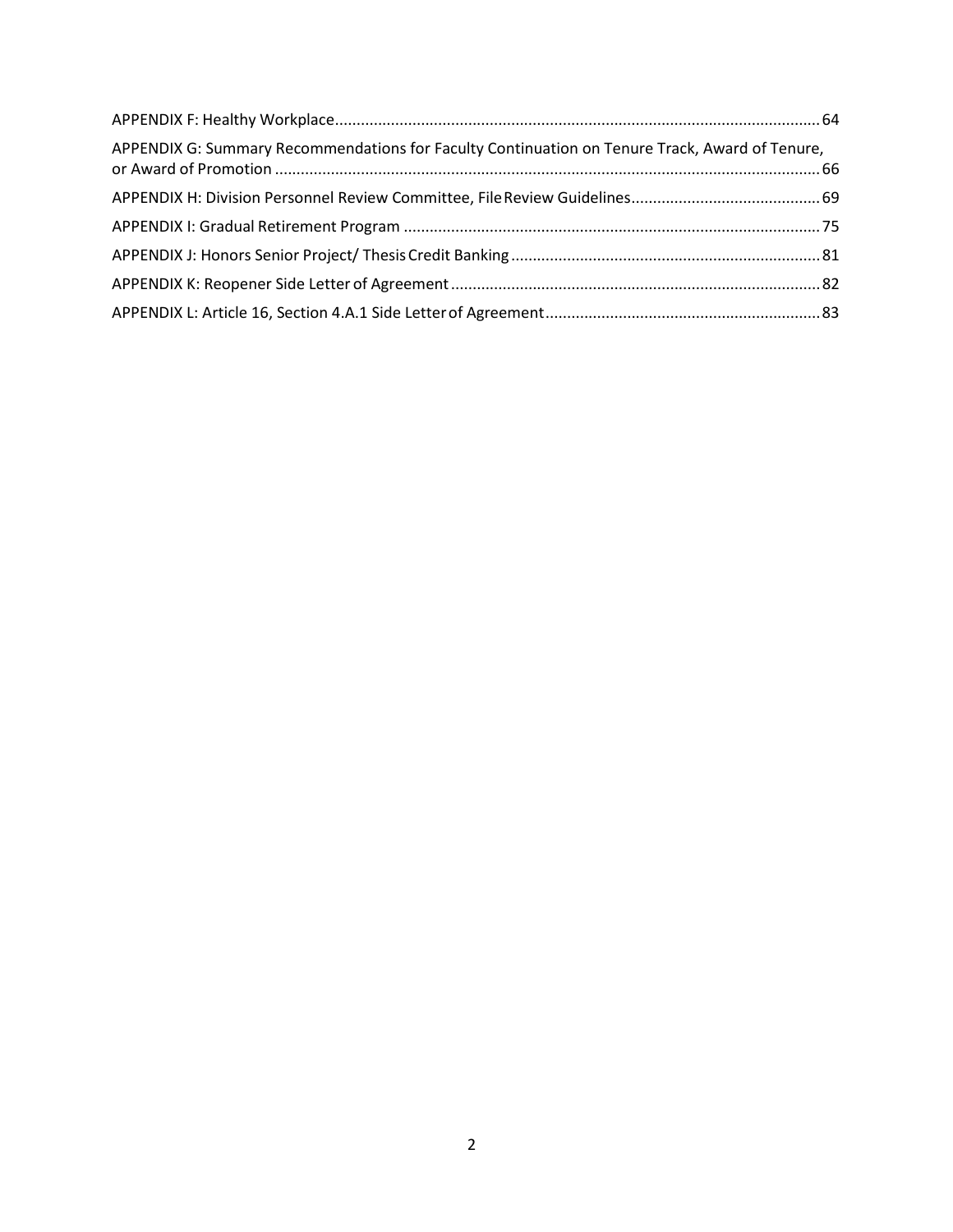### <span id="page-3-0"></span>**PREAMBLE**

This Collective Bargaining Agreement, entered into as of  $\cdot$ , is between the State of Oregon, acting by and through the Western Oregon University B o a rd o f T r u s te e s and the American Federation of Teachers, Western Oregon University, Local 2278 (Union).

## <span id="page-3-1"></span>**ARTICLE 1: RECOGNITION**

Pursuant to the certification of the Employment Relations Board (ERB) dated October 5, 1977, the University recognizes the Union as the exclusive representative of all faculty employees described in the certification solely for the purpose of collective bargaining with respect to salaries and other terms and conditions of employment.

Members of the bargaining unit are employees of WOU who hold academic rank (Professor, Associate Professor, Assistant Professor, Non-tenure track Assistant Professor, Instructor, and Lecturer) and who are regularly employed at .50 FTE or more for the purpose of collective bargaining with respect to salaries and other terms and conditions of employment. Excluded are all positions properly excluded by law as supervisory or confidential.

Nothing in this Agreement shall be construed to prohibit the University or its representatives from meeting with any individual or organization to hear views on any matters; provided, however, that as to any matter which is a mandatory subject of collective bargaining or covered by a term of this Agreement, any changes or modification shall be made only through negotiation and agreement with theUnion.

## <span id="page-3-2"></span>**ARTICLE 2: DEFINITIONS**

As used in this Agreement, except where the context plainly requires a different meaning or where a different meaning is stated:

**Section 1. "Agreement"** means all the definitions, terms, and provisions set forth in this contract consisting of 29 articles, excluding titles of articles, headings, and preamble, which are inserted solely for convenience of reference and shall not be deemed to limit or affect the meaning of any provision of this contract. A Memorandum of Understanding (MOU) is a non-contractual understanding between the University and the Union.

**Section 2. "Board"** means the Western Oregon University Board of Trustees.

**Section 3. "Board Rules"** means the Administrative Rules of the Western Oregon University Board of Trustees (also abbreviated "AR").

**Section 4. "University"** means Western Oregon University (WOU).

**Section 5. "Days"** means University academic workdays.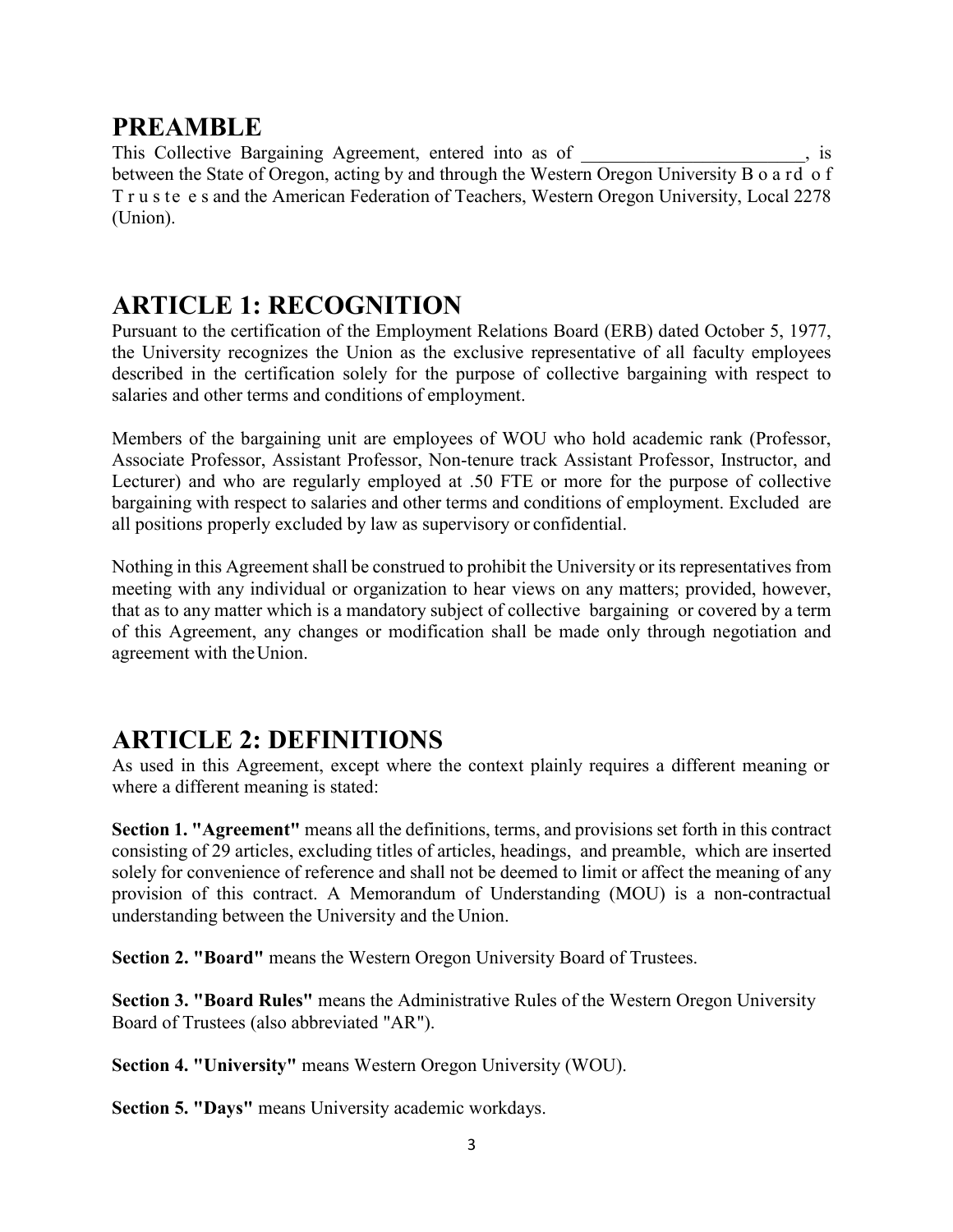**Section 6. "Division"** is used to refer to academic and administrative units within the University. When utilized in an administrative sense, "department" refers to units such as Library and Media Services, the Office of the Registrar, and Student Services. Library and Media Services functions as an administrative department providing direct support for all aspects of the academic program. When utilized in an academic sense, "division" will refer to an academic unit which has been designated as being sufficiently large in terms of number of faculty assigned or sufficiently distinct in terms of academic mission to merit the assignment of a Chair such as Natural Science and Mathematics, Creative Arts, Business and Economics and Teacher Education. Because Library and Media Services staff are faculty membersincluded in the bargaining unit, for the purposes of this contract Division will also refer to Library and Media Services. The term "department" or "program" when used in an academic sense will refer to an academic unit within a Division such as the Department of Art within the Division of Creative Arts or the Community Health Education program within the Division of Health and Exercise Science. Faculty members of academic units may designate a faculty member or members as a program coordinator/department head whose responsibilities may include representing the program or department at meetings at the Division, College or University level, preparing class schedules for upcoming academic terms, and other tasks related to representation of the program or department at the Division, College or University level.

**Section 7.** As used in this Agreement, the masculine purports the feminine, and the feminine the masculine.

**Section 8. "Division Chair"** means the Chair or Director of a Division as defined in Section 6 above.

**Section 9. "ERB"** means the Employment Relations Board of the State of Oregon.

**Section 10. "Member"** means an employee who is a member of the bargaining unit as defined in Article 1 (Recognition).

**Section 11. "President"** means the President of Western Oregon University.

**Section 12. "Union"** means the American Federation of Teachers, Western Oregon University, Local 2278.

**Section 13. "Unit" or "Bargaining Unit"** means the bargaining unit as defined in Article 1 (Recognition).

**Section. 14.** The singular purports the plural and the plural the singular as the context may require.

**Section 15. "Program"** means the officially recognized sequence/collection of courses required to complete an approved degree or set of certification/licensure requirements offered by WOU.

**Section 16. "Academic judgment"** shall mean the judgment of faculty and administration concerning appointment, reappointment, promotion, tenure status and merit salary increases of members, and matters of curricula and educational policy.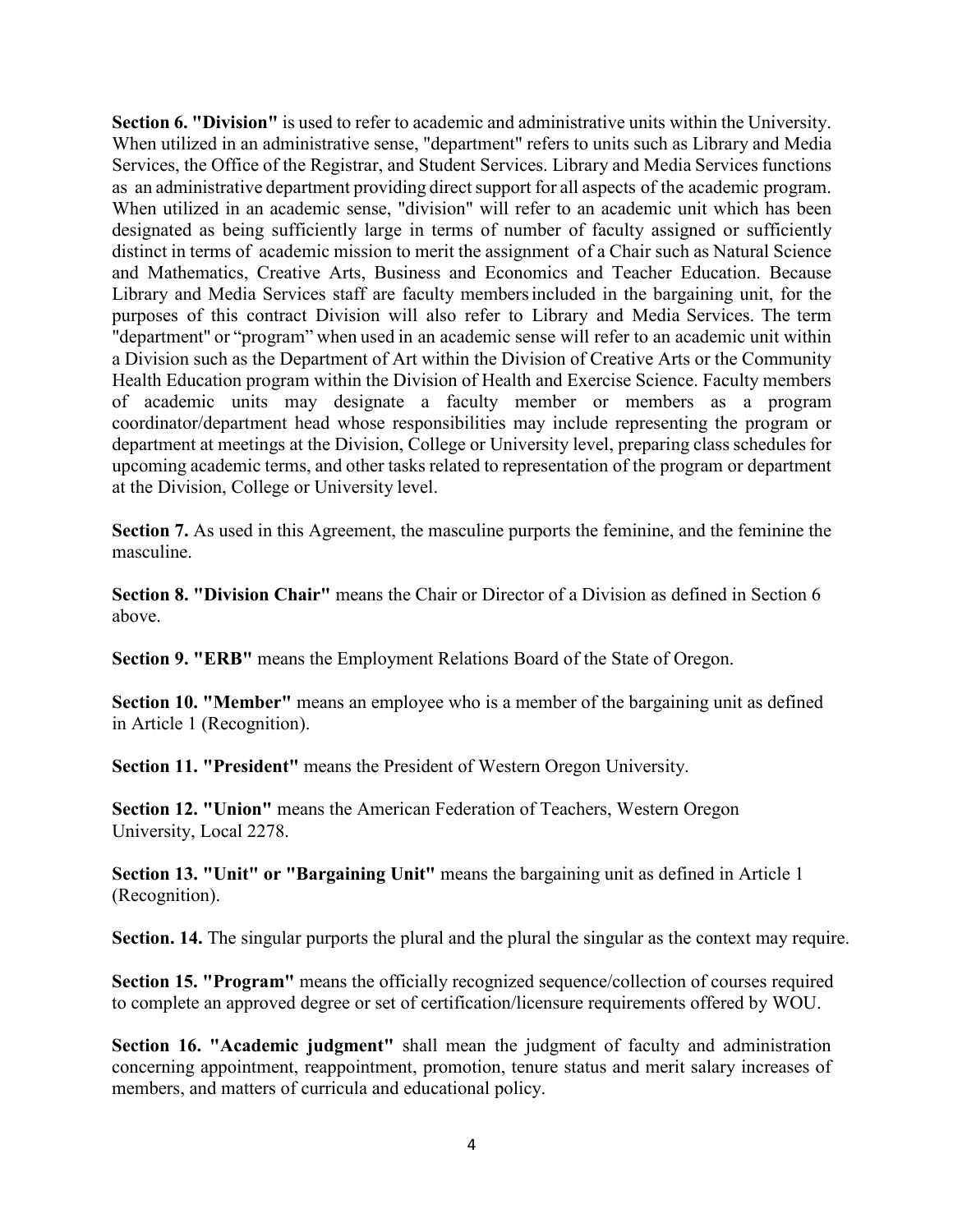**Section 17. "Collegiality"** means the sharing of authority and responsibility among colleagues. A member exhibits a lack of collegiality when his/her actions are of such a disruptive nature as to hinder members of his/her division or department from fulfilling their professional responsibilities or that hinders the division or department from performing its academic mission.

**Section 18. "Irreparable harm"** includes, but is not limited to, any of the following actual or reasonably foreseeable results of acts or conduct by the member:

- **A.** detrimental effect on the University's reputation, public trust or confidence, or delivery or provision ofservices;
- **B.** adverse impact on the member's ability to educate students or perform duties effectively; or
- **C.** refusal, reluctance, or inability of other members or other employees or students to work or interact at the University with the member.

**Section 19. "Program coordinator" or "department head"** means the faculty member who fulfills the responsibilities described in Section 6 above.

## <span id="page-5-0"></span>**ARTICLE 3: UNION RIGHTS AND RESPONSIBILITES**

**Section 1. Strikes.** The Union, on its own behalf and on behalf of its officers, agents, members and members of the bargaining unit, agrees during the term of this Agreement not to participate or engage in, cause, or assist any strike or picketing concerning a labor dispute under this Agreement or ORS 243.650 et seq. For the purposes of this Article, a strike includes any stoppage or interruption of work, slow down of any kind, or other interference with the operations of the University, whether done in concert or singly. Any member of the bargaining unit who violates any provision of this section shall be subject to disciplinary action including loss of pay, suspension, and discharge. Inthe event of a violation of this Article, the Union upon request of the University shall immediately use its best efforts to affect the return to normal work routine of the members involved. Nothing contained in this Article shall be construed to be a limitation of any right of the University to any other remedies, legal or equitable, to which the University may be otherwise entitled.

For the duration of the Agreement, the University agrees not to lock out members of the bargaining unit.

**Section 2. Released Time.** Up to six members of the Union negotiating team may be released from unscheduled (as distinguished from scheduled) duties one month prior to negotiations and during the period of active contract negotiations. The Union negotiating team will be released from all committee assignments during the academic year. The Team Chairperson will be released from teaching one course or equivalent duties.

Requests for released time to process grievance matters shall not be unreasonably denied.

The President of the Union shall be excused from unscheduled duties or equitable time if the President is a non-teaching employee. The University agrees to release the Union grievance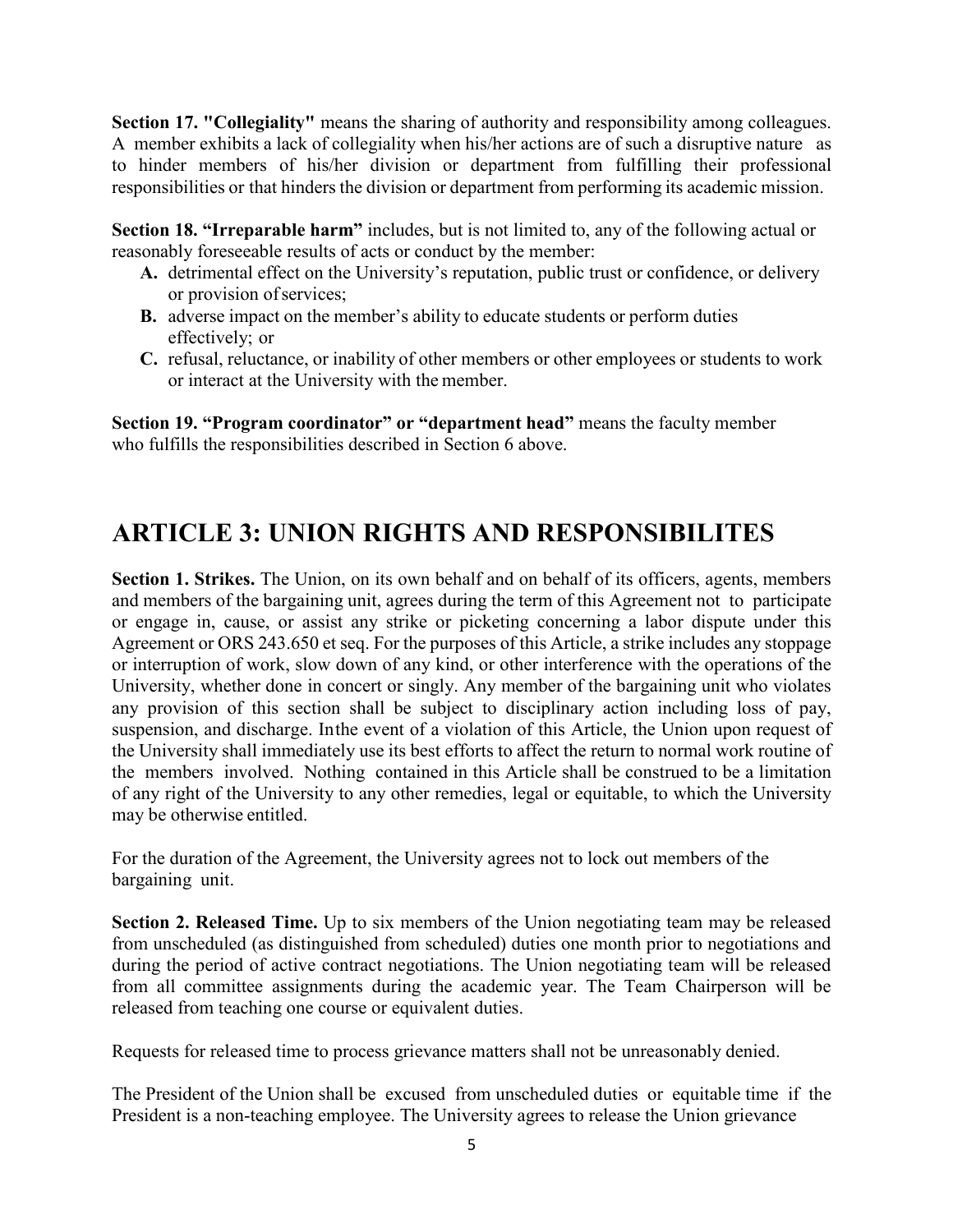officer from administrative and committee responsibilities.

**Section 3. Facilities and Services.** The Union is permitted use of the University mail and email services for notifying members of Union meetings and for communicating with members on official business matters of the Union.

The Union is permitted access to electronic services (excluding use of off-campus lines), and to other facilities and services of the University such as fax, duplicating, audio-visual and meeting rooms provided such use does not interfere with the regular operations of the University. The Union will pay the University the customary charges for the use of facilities and services, if any. Differences in facility value and service and rental rates will be madeknown.

The University will provide an office for the Union, furnished with desks, chairs, bookcases and services commensurate with those of faculty generally. The Union will pay the University monthly in advance at the standard rate for such space as calculated on July 1 of each year.

**Section 4. Dues Deduction.** Members of the Union may have regular monthly dues deducted from their paycheck. Authorization to deduct dues shall remain valid until written notice is given to the

University by the Union to cancel or change the authorization. The Union will notify the employer at least sixty (60) days in advance of the effective date of any changes in the amount of dues and fees to be deducted under the provisions of this article.

The University will, in the month following the deduction, send payment to the designated Union treasurer the total amount so deducted accompanied by a listing identifying the members for whom the deductions are being paid.

**Section 5. Access to Information.** The University will routinely furnish the Union in a timely manner a copy of the University's annual operating budget, its biennial budget requests and other data pertinent to the Union's duty to represent its members. A copy of information furnished the Union under this section will also be posted at the Budget Office web site for reference by faculty and placed in the library. The University shall also provide the Union with a complete list of WOU employees whose type of work is covered by the terms of this Agreement within fortyfive (45) calendar days of the first day of the term, including summer. This list shall identify name, address, FTE assignment and bargaining unitstatus.

**Section 6. Bulletin Boards.** The University shall designate reasonable space on existing bulletin boards in each division for the use of the Union for posting notices and information related to Union activities. University personnel shall not be responsible for and shall refrain from posting or removing such notices from designated space.

**Section 7. Indemnification.** The Union shall indemnify and hold the University harmless from all actions taken by the University in compliance with Sections 4 and 5 of this Article.

**Section 8. Fair Share Fee Deduction.** In recognition of the certification of "fair share" in an election held for that purpose, bargaining unit employees who are not members of the Federation shall be required to pay a fee in lieu of dues. Beginning June 28, 2018, non-members will no longer pay a fee and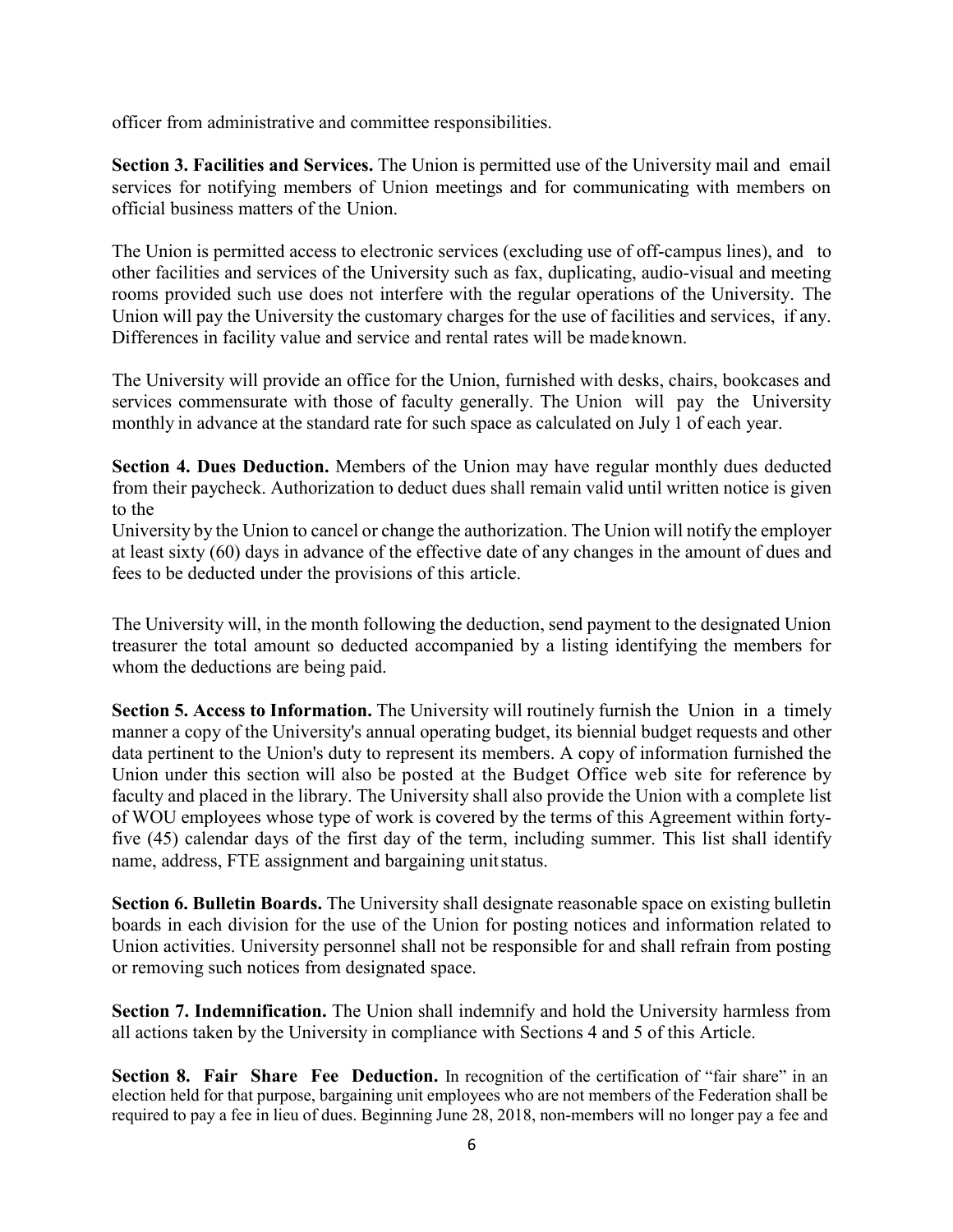the University shall no longer collect a fair share fee for non-members.

# <span id="page-7-0"></span>**ARTICLE 4: CONSULTATION**

**Section 1.** To facilitate communication between the parties a Joint Labor Management Committee shall be established by mutual agreement of the Union and the University. The Committee shall be composed of the WOUFT Executive Council and three (3) members of University Administration. The Committee shall meet at least once per month during the academic year, and a jointly prepared written agenda will be developed in advance of any meetings.

**Section 2**. The Joint Labor Management Committee may, upon agreement of the parties, create and assign tasks to sub-committees comprised equally of labor and management representatives.

**Section 3.** Separate from the meetings of the Committee, Officers of the Union and the President of the University or a designee agree to meet at the request of either party to discuss matters pertinent to the implementation or administration of this Agreement. The parties shall meet within ten (10) days of receipt of a written request received at the Provost's office or by the WOUFT President, respectively, for a meeting. The request shall contain an agenda of items to be discussed.

**Section 4.** The parties understand and agree that meetings held as provided in Sections 1 and 3 of this Article shall not contravene any provision of the Collective Bargaining Agreement nor constitute or be used for the purpose of contractual negotiations. Neither shall such meetings be used in lieu of the grievance procedure provided for in Article 13 (Grievances).

### <span id="page-7-1"></span>**ARTICLE 5: RIGHTS OF MEMBERS**

**Section 1. Nondiscrimination and Affirmative Action.** It is the policy of the University and the Union not to engage in discrimination against any employee because of race, creed, color, marital status, religion, sex, national origin, age, sexual orientation, gender identity or expression, disability, or any other characteristic protected by law, including but not limited to, claims made pursuant to Title VII of the Civil Rights Act, the Americans with Disabilities Act. The Age Discrimination in Employment Act, 42 USC Section 1981, Family and Medical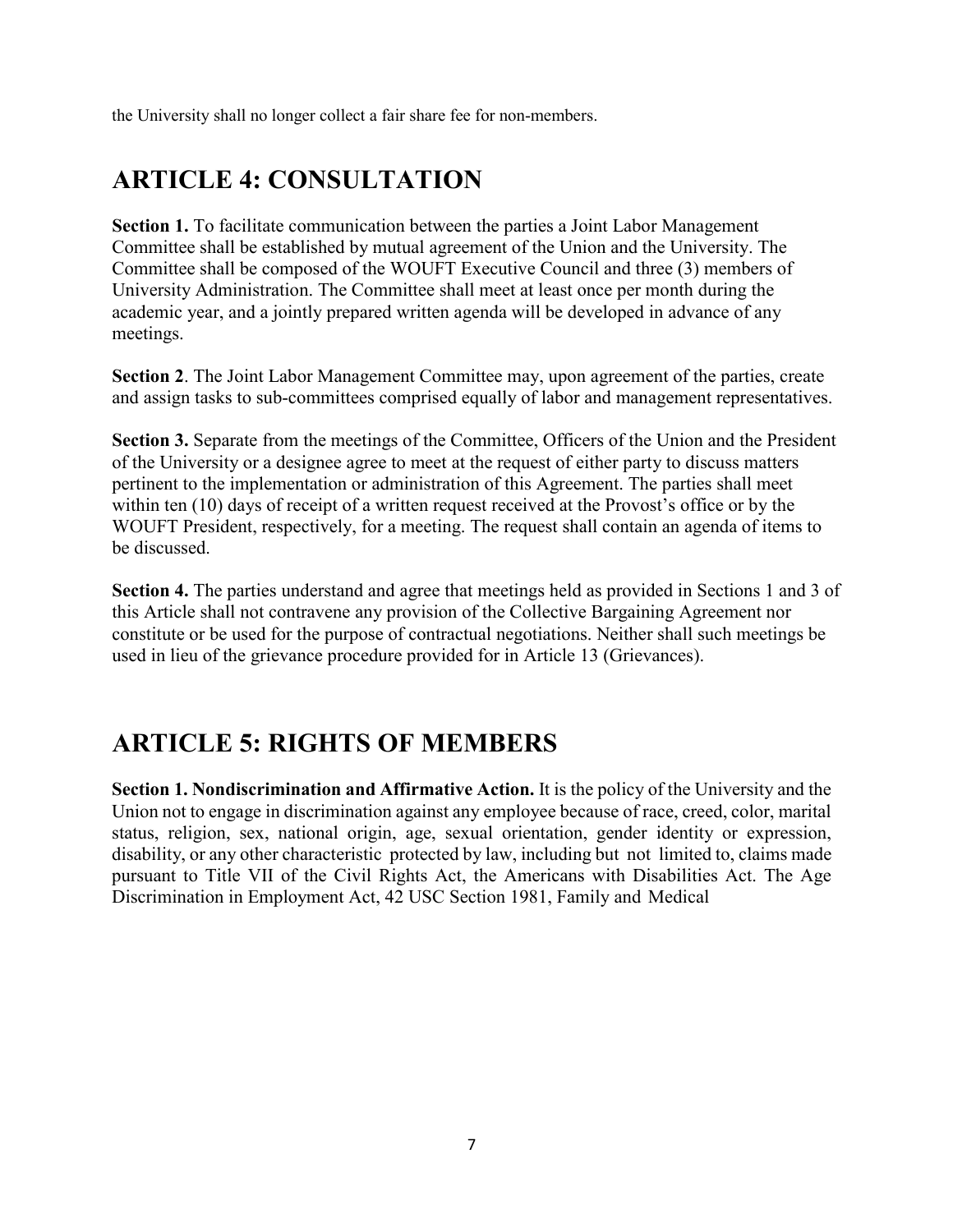Leave Act. ORS Chapter 659A, or any other similar laws, rules or regulations.

**Section 2. Office Facilities.** The University will endeavor to provide each member with an adequately furnished private office and will endeavor to provide a conference room in each major building.

**Section 3. Safe Conditions.** The University will investigate promptly those conditions reported by members as possible violations of safety or health rules and regulations, and conditions believed to be an unreasonable hazard to persons or property. A member will not be required to work under a hazardous condition which will endanger the member.

**Section 4. Use of University Facilities.** Members may use the office assigned to them in connection with such professionally-related activities as preparation of professional manuscripts and materials, scholarly endeavors, approved consultancies, and service to professional associations, schools, or other groups or agencies for whom such service is appropriate. Upon request, faculty may use laboratories and studios for non-sponsored research and other scholarly activity. Upon request, faculty may use meeting rooms and other physical facilities for professionally-related groups subject to availability and prevailing policies of the University governing use of facilities.

The facilities of the TRC, Print Shop, computer labs and the use of University equipment are available to the faculty in connection with professional writing, research, or approved service projects subject to availability and to reimbursement at prevailing rates charged by the University.

**Section 5. Individual Appointments.** The University will not offer an individual member an appointment with terms that violate this Agreement.

**Section 6. Faculty Rank.** Except for persons holding the positions of President of the University, Provost, Vice Presidents, Deans, or Chair of an academic division or those who have earned academic rank, the University shall not grant academic rank to any person who is not a member of the bargaining unit. Individuals not members of the bargaining unit and currently holding academic rank shall retain such rank if they move to another position within the University that is not an academic position.

## <span id="page-8-0"></span>**ARTICLE 6: APPOINTMENTS**

**Section 1.** Availability of positions in the bargaining unit will be announced in appropriate University publications. Position announcements will be provided to the Union President or designee, upon request.

**Section 2.** A prospective faculty member will be sent an offer letter of employment that will include information about the type of appointment, salary, tenure and promotion eligibility. The employee will be referred to the copy of this Agreement on the WOU web site.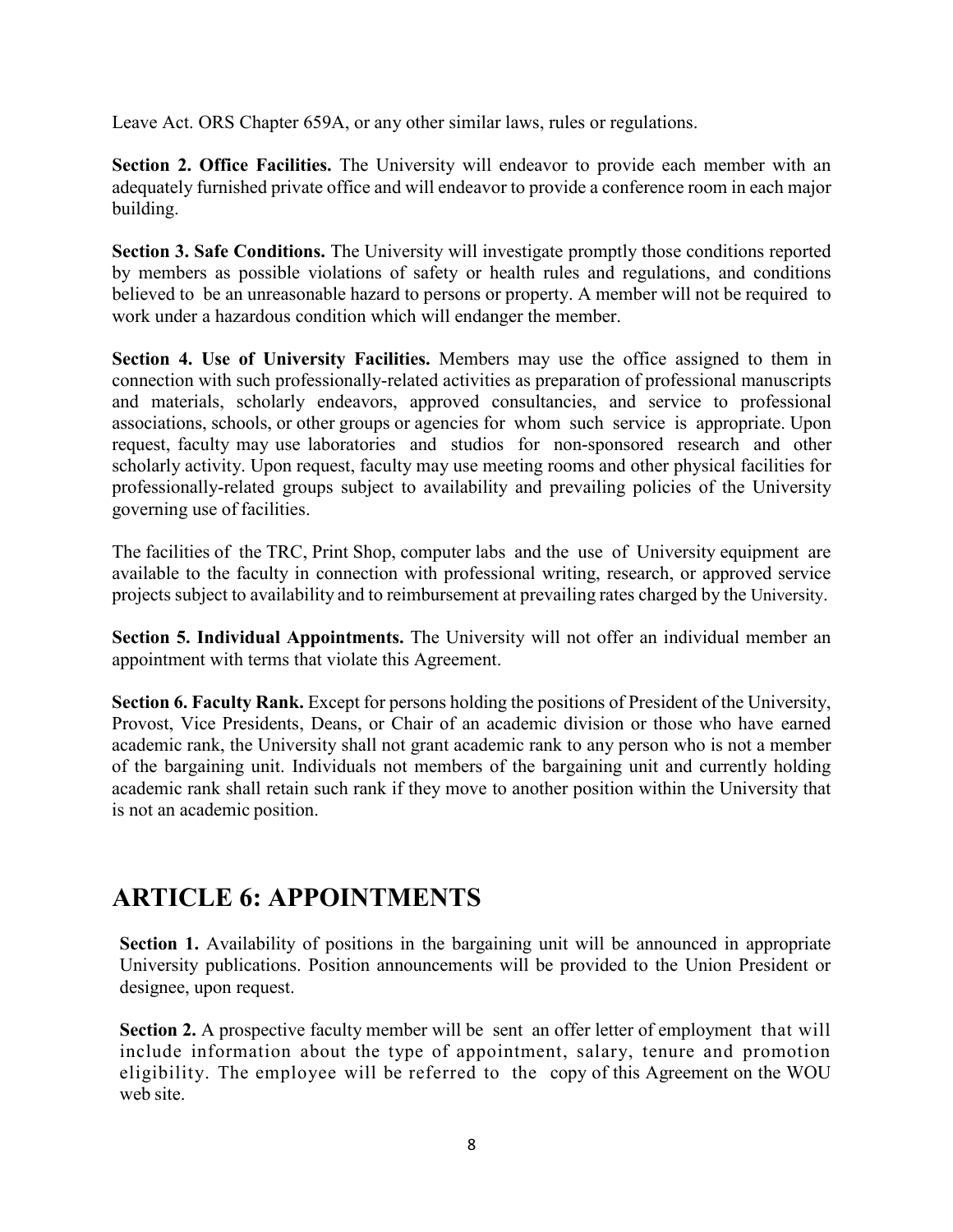# <span id="page-9-0"></span>**ARTICLE 7: ASSIGNMENT OF DUTIES**

**Section 1.** The University recognizes the importance of teaching/librarianship, scholarship, and service to the success of the institution. As provided in Article 10 (Responsibilities of Members & Disciplinary Procedures), faculty members shall be available for assignment of professional duties for the entire period of their appointment. Professional duties are recognized to include teaching, scholarship and service.

The University recognizes that it shares with its faculty the responsibility for appropriate accounting of time and effort, as well as, for the development and improvement of faculty performance. Accordingly, the University and faculty agree that Sections 2 through 7 below describe aspects of a faculty member's professional responsibilities and performance in these areas that shall be taken into account in all personnel actions.

**Section 2.** The University retains the right to assign faculty work load based on the needs of the student and the goals of the Department, Division, College and University. Professional duties shall be assigned by the Division Chair or appropriate administrative officers in accordance with the needs of the division and the strengths of the faculty member. The University will endeavor to ensure that assignments are made only after consultation with the faculty member. Normally, the University will provide at least two (2) weeks' notice prior to the start of an academic term of changes to teaching assignments.

**Section 3.** Because of the varied nature of the work and interests of the faculty members, no attempt is made to assign a number of working hours to the duties of scholarship and service.

**Section 4. Tenured/Tenure Track Faculty Workload.** The University recognizes the importance of teaching/librarianship, scholarship and service to the success of the institution**.**  Each division will attempt to maintain a fair and equitable distribution of faculty workload.

#### **A. Instruction:**

**1. Teaching Load:** Full teaching assignments shall normally include 12 course credit hours of scheduled teaching per academic quarter. A reassignment of duty, for the equivalent of 3 or 4 credit course, shall be provided during one term of the first academic year to all newly hired tenure track faculty to further their teaching, scholarship and service and to encourage faculty retention. Wherever possible the University will endeavor to arrange teaching schedules that avoid excessive numbers of preparations and recognize evening and/or off-campus assignments. Class sizes will be established and monitored by the appropriate academic dean in consultation with division chairs and affected faculty each term.

The following equivalencies will be used in determining teaching assignments:

- a. For laboratory hours in the Division of Natural Sciences and Mathematics for non-tenure track or tenured/tenure track faculty:
	- Each lab hour will count the same as each hour of assigned classroom instruction.
- b. For the supervision of student teachers by tenured/tenure track faculty in the Division of Teacher Education: .056 FTE/student (1:18).
- **2. Reductions in Teaching Load:**
	- a. **Graduate Courses:** Tenure track faculty assigned to teach two or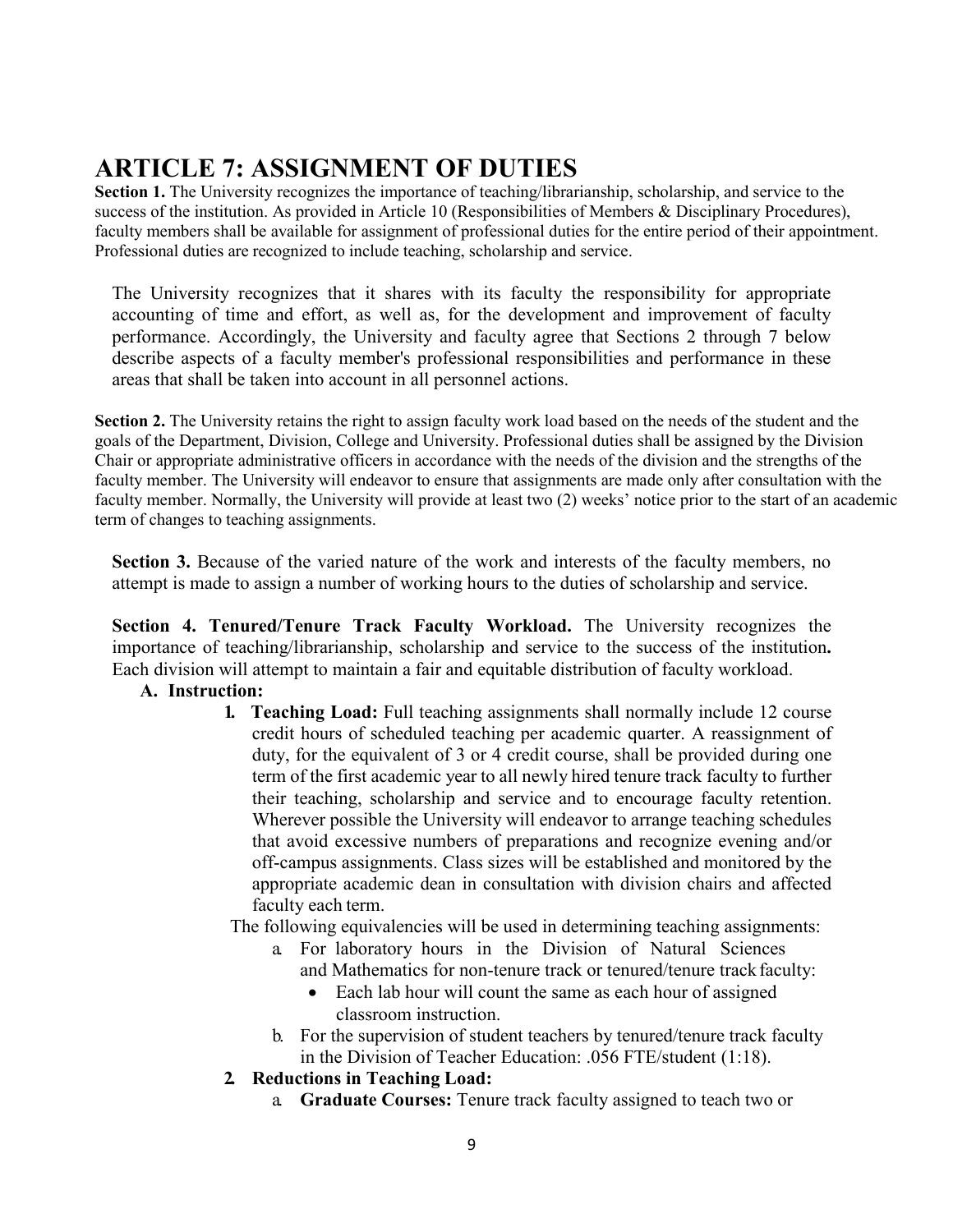more courses totaling six credit hours or more of 600 courses (excluding graduate thesis credit) in an academic term (excluding summer 600) will be assigned a maximum teaching load of 9 credit hours for the terms(s) in which six or more credit hours of 600 courses are taught.

- b. **Scholarship:** The University also recognizes the need to support faculty scholarship activities and may substitute scholarship duties for a portion of a full-time annual or full-time quarterly faculty teaching assignment. Such scholarship substitutions will be made by the University to individual faculty assignments for the purposes of strengthening selected academic programs or Faculty Development. This substitution shall be granted to individuals only. Annually, the University shall offer 18 separate reassignments of duty (each the equivalent of a 3-4 unit course) for engagement in scholarship, only. Faculty will apply to the Faculty Development Committee detailing the scholarly activity and expected progress to arise from the requested reassignment time. Faculty will also provide copies of their applications to the chair of their academic division and the dean of their college. A report on the outcome(s) of work performed during the release is to be submitted within three months of the affected term of release, copies of which will be available to the faculty development committee, Dean, and Provost's office. No future awards will begiven in this category until the report is submitted. No departments shall be granted a department wide reduction in load. Division chairs will assign appropriate teaching and scholarship activity assignments when they submit the Schedule of Classes to the College Dean for approval.
- c. **Union Executive Council:** The President of WOUFT shall, at the union's discretion, receive up to 12 credits of reassignment of duties per year to be taken during the Fall, Winter, or Spring terms, in consultation with the appropriate division chair, dean and Provost. Release from more than a single course for Presidential duties shall not be taken in any single academic term without prior administrative approval. The Treasurer of WOUFT shall, at the union's discretion, receive up to one reassignment of duty (the equivalent of a 3 - 4 unit course) per year to be taken during the Fall term. WOUFT shall reimburse the university for the actual salary and incremental OPE for replacement faculty to teach any course from which WOUFT officers are released.
- d. **Technologically Innovative Course or Curriculum Preparation**: The Faculty Development Committee will recommend up to five course reassignments each academic year to faculty members for the purpose of creating or revising one or more technologically innovative courses or developing new curricular pathways or programs. These course reassignments cannot be used for any other purposes and are considered to be exclusive from the eighteen course reassignments for scholarship provided for above in subsection b. Final awarding of reassignments, from among the requests recommended by the Faculty Development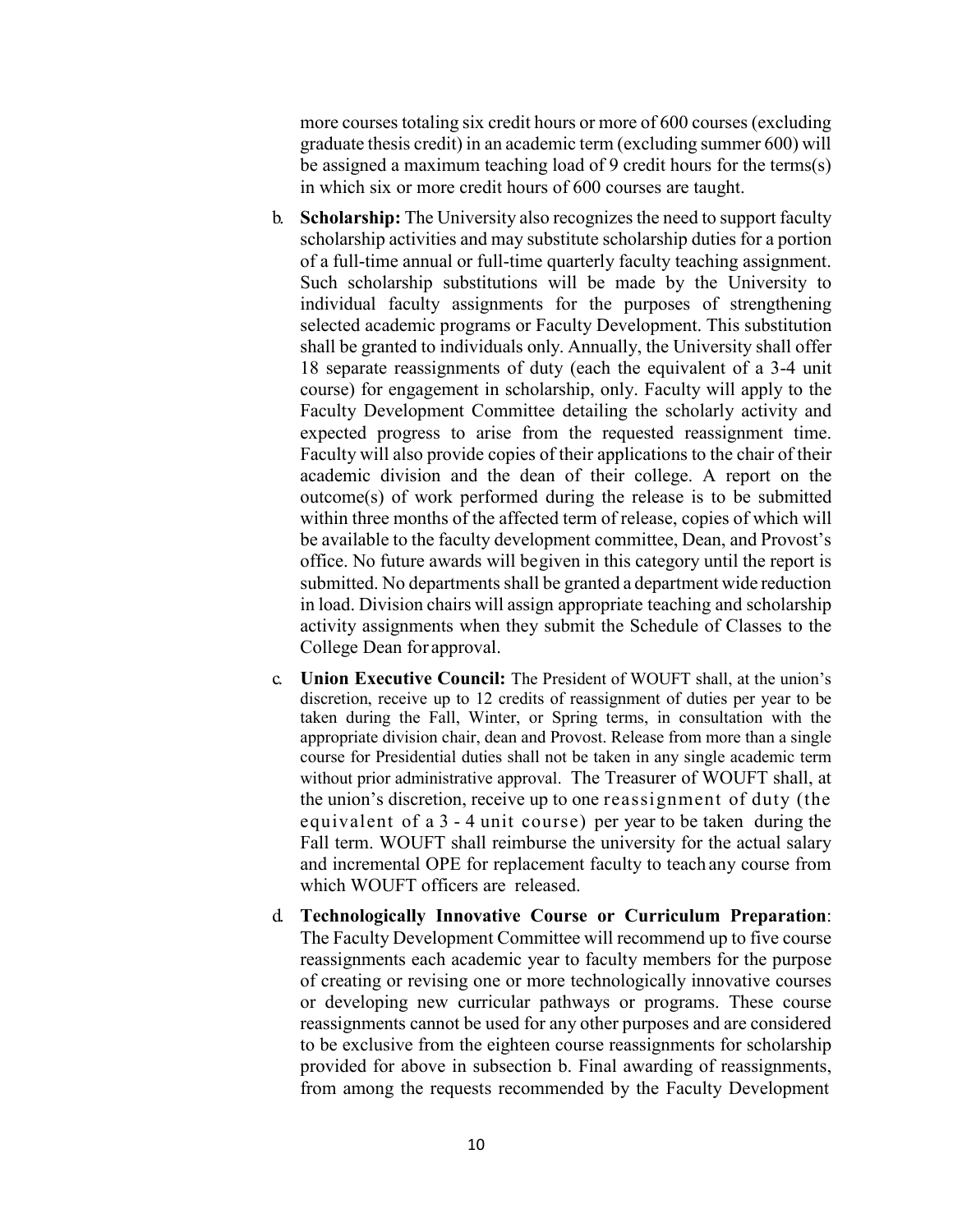Committee, will be determined by the Provost. Nothing in this section shall preclude the Provost from granting course reassignments for technologically innovative course or curriculum preparation outside of the process described above.

e. Faculty members designated as a program coordinator or department head may receive annual course reassignment appropriate to the workload of the position.

#### **3. Overload:**

- a. The University recognizes that to meet its obligations to students, it may sometimes request faculty members to teach a course load in excess of the 36 credit hour teaching load. However, to assure that these teaching overloads do not impinge upon or serve as a detriment to the regular duties of the faculty members, teaching overloads will be of a nonrecurring nature and generally will not exceed the equivalent of one (1) four (4) credit course per academic year. Prior approval for overload teaching must be granted by both the Division Chair and the College Dean.
- b. Faculty members who have been given assigned time for administrative activities may not receive overload for teaching without prior approval by the College Dean and Provost.

#### **4. Off Campus Instruction:**

Faculty teaching in-load courses in any off-campus program requiring three or more hours of round trip driving time will teach 9 course credit hours during the quarter in which the off-campus in-load course is taught. The faculty member will also be reimbursed for food and lodging at the prevailing travel per diem rates, as applicable, but not less than those rates in effect at the time of agreement.

#### **5. Student Consultation Hours:**

Full-time teaching faculty shall establish and maintain a minimum of five (5) scheduled student consultation hours per week, which must include at least one (1) hour of on-campus student consultation. Those members with less than full-time appointments shall establish minimum consultation hours in ratio to their part-time appointment. Those faculty members with reassignments of duty shall establish minimum consultation hours in ratio to the number of credits they teach during the term in which the reassignment of duty is taken to the number of credits in a full-time teaching load.

Before the end of the first week of classes of each term, the faculty member shall provide the division administrative assistant a schedule of their consultation hours and copies of all course syllabi for inclusion in the division and college files. The current office schedule is to be posted outside the faculty member's office for student viewing.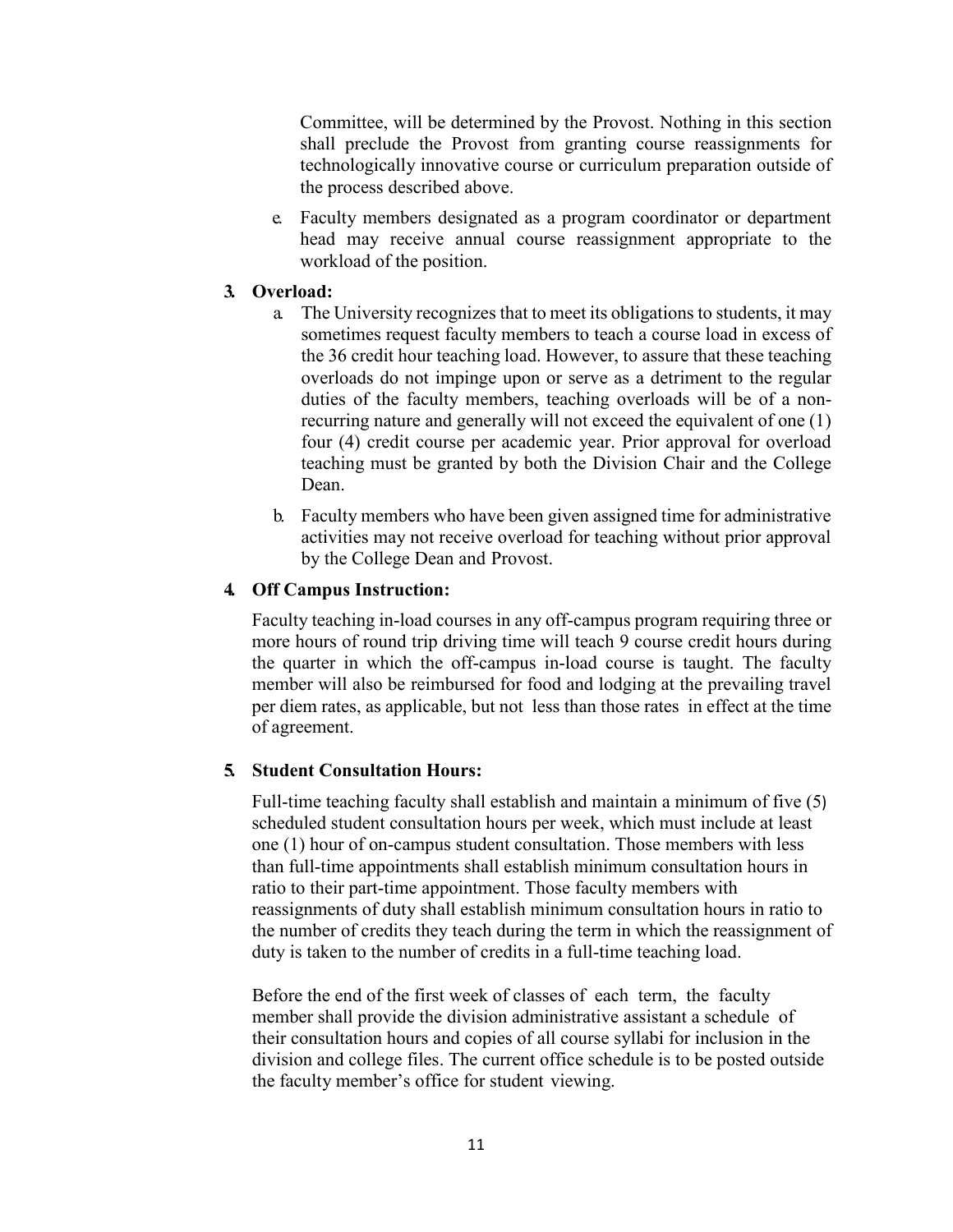#### **6. Academic Advising:**

Recognizing the importance of student advising and its place among the principal responsibilities of all faculty members, the Chair of each Division will assign advisees on an equitable basis to all tenured and tenure-track members of the division and to non-tenure track members as specified in their individual contracts.

#### **7. Individually Designed Courses:**

The University recognizes the value of individually designed courses including Independent Study, Specialized Individual Study, Thesis, Capstones, Senior Projects, Professional Projects, and Directed Studies taught by arrangement.

Individually designed courses are subject to approval by the Division Chair and College Dean.

Student credit hours generated from individually designed courses taught outside the tenured or tenure-track faculty member's regular teaching load during any academic term are eligible for credit banking for end of academic year compensation adjustment subject to the following conditions\*:

- A. To be eligible for credit banking, faculty must have taught an annual average of 36 credits over the course of the current academic year and previous academic year or taught the required hours due to a dean approved reassignment over the same period. Faculty teaching a graduate teaching load and LMS faculty are alsoeligible.
- B. In the event that a faculty member has not taught an annual average of 36 credits over the course of the current academic year and previous academic year, the faculty member's credit load in each of those years will be considered individually by academic year. In those academic years where the faculty member taught 36 credits over the course of a single academic year or meet the required hours due to a dean approved reassignment, that faculty member will be eligible for credit banking under this section. In those academic years where the faculty member did not teach 36 credits over the course of the single academic year or meet the required hours due to a dean approved reassignment, that faculty member will not be eligible for credit banking under this section.
- C. For eligible faculty, credits and compensation will be defined as follows:
	- 1. Individually-designed courses that are eligible for compensation adjustment must be pre-authorized for such eligibility by the appropriate division chair anddean.
	- 2. 12 SCH = 1 counted credit.
	- 3. Individually designed courses of 4 credits or higher arecapped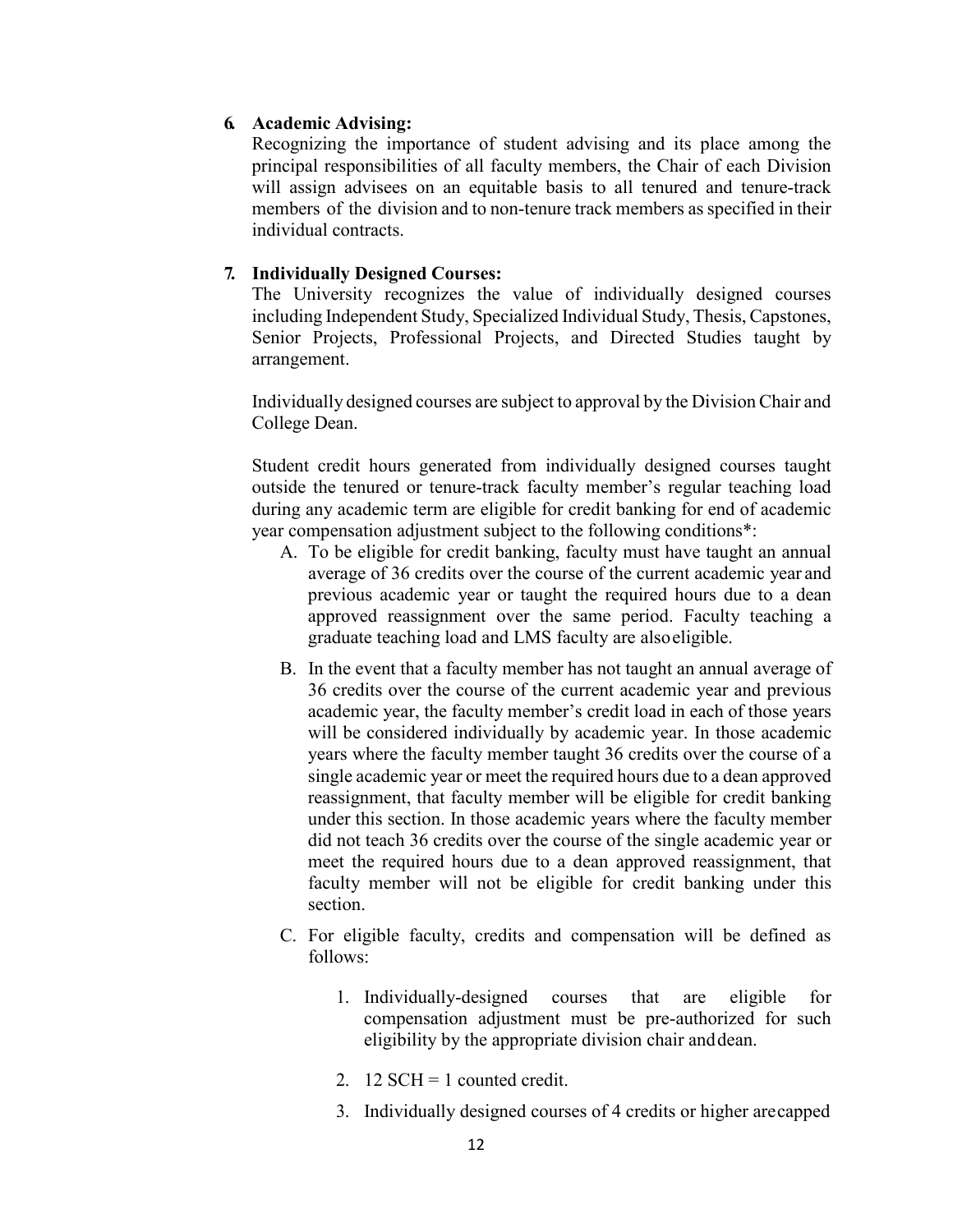at 4 SCH; special circumstances may be appealed to the dean.

- 4. Directed Study courses will be counted at the student credit hours (SCH) of the regularly-offered course; e.g., a 4-unit  $course = 4$  counted credits.
- 5. Graduate exit requirements, such as Comprehensive Exams, Thesis Projects, Action Research Projects, Professional Projects, CD/Recital Performances, and Portfolios Taught, or Graduate Student Supervision by graduate faculty while on a 9-hour per term load are excluded. However, individually designed courses taught by these faculty beyond their 9-hour loads are counted.
- 6. Compensation adjustment calculated as: (SCH credit total  $\div$  $12$ )  $\div$  (45 unit annual work load) x (averaged annual salary rate over the previous two academic years or the annual salary rate during the academic year in which 36 credits is reached)  $=$ compensation settle-up.
- 7. For tenure-track faculty, settle-up for out-of-load teaching (as described above in subsections  $\overline{C}$ .1. – C.6.) will take place every two years and is calculated by May 1st for the current academic year and previous academic year. Compensation will be issued in the June paycheck.
- 8. Credits bearing RP, I, W, and A-F grades will be applied in accounting for banked credits. No individually designed course will be counted twice toward credit banking.
- D. Faculty who do not have sufficient credits accrued at the end of the 2016-2017 academic year to request a course reassignment will be provided with a one-time cash-out of a maximum of 20 accrued credits. Faculty who have more credits than necessary for a 3 or 4 credit course reassignment will be permitted to use the appropriate amount of credits for a single reassignment at any time within the 2017-2018, 2018-2019, or 2019-2020 academic years and be provided with a one-time cash-out of a maximum of 20 accrued credits at the end of the 2016-2017 academic year. Faculty decisions to cash out will be made no later than October 2nd, 2017. Compensation for any cash-outs will be determined by applying the special summer compensation rate: (annual avg. UG resident tuition rate) x (.67) x (number of counted credits).
- \* See Appendix J for Honors Senior Project/ Thesis Credit Banking
	- E. The Division Chair will provide faculty with a report of banked credits on an annual basis.
	- Types of individually-designed courses are defined as follows: Independent Study/Specialized Individual Study/Internship is a course proposed and developed by the student in consultation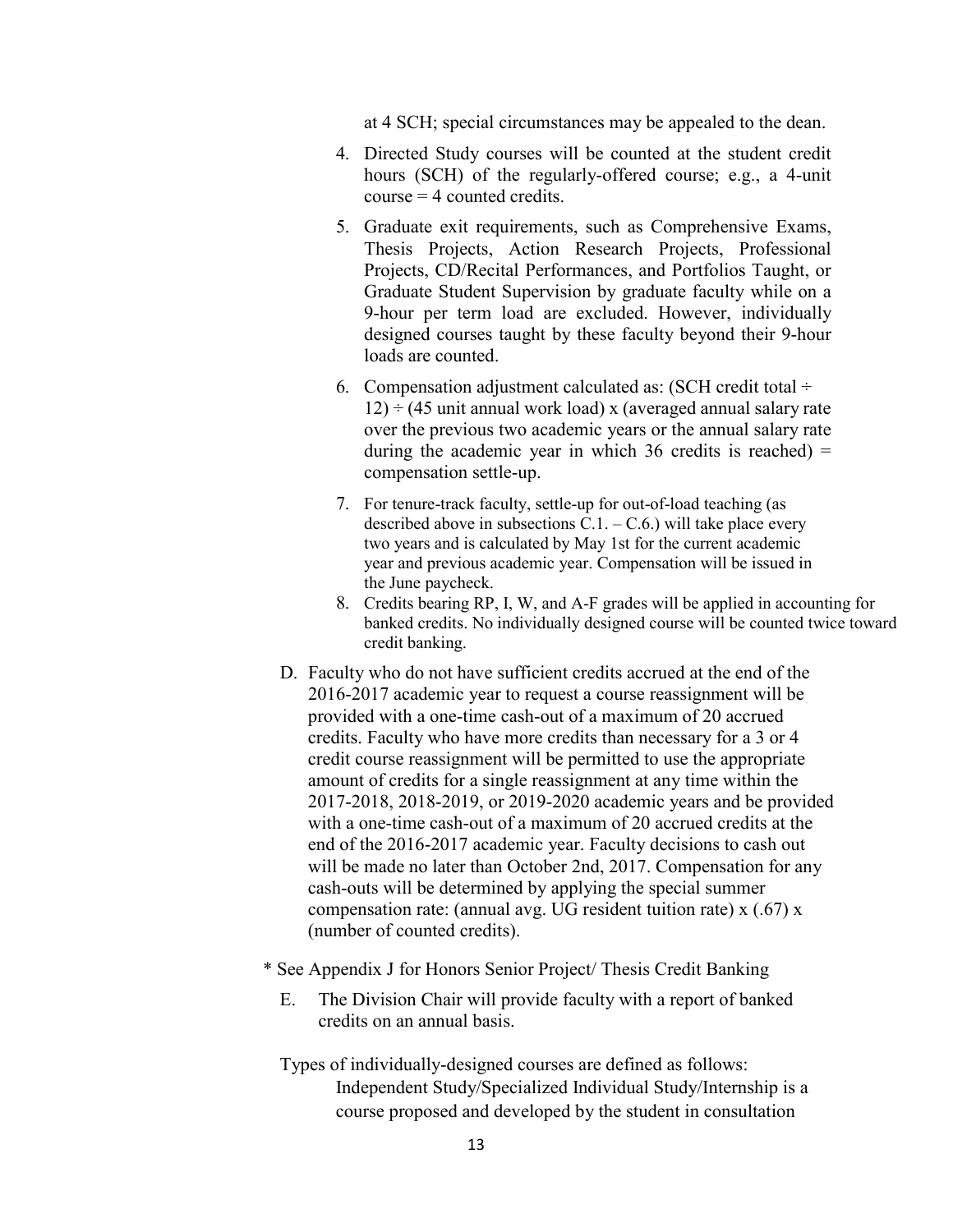with a faculty member from the department, the content of which is not available in regularly scheduled institutional offerings.

Thesis is a research experience designed, conducted and written by an individual student under the guidance of a faculty advisor with an evaluation of the completed thesis by a faculty second reader. The thesis provides the student opportunities for advanced scholarly engagement and results in a formal written document for review and oral presentation of the research.

Capstones or Senior Projects involve one or more students during their senior year in the design, conduct and writing of a project that requires integration and application of knowledge to an issue, question or problem. These courses are supervised by a faculty advisor with an evaluation of the completed product by a faculty member second reader.

Directed Study Taught by Arrangement is a section of a "regular" course that a faculty member agrees to provide for an individual student to accommodate circumstances that prevent the student from enrolling in a "regularly" scheduled section of the course.

Professional Projects are creative works that include a professional paper accompanied by the final product which is designed, created and implemented by an individual student. Examples of professional projects include curriculum design for a particular discipline, training programs, documentary video, computer programs for a particular application, and action research. The professional project is developed under the guidance of a tenure/tenure track faculty member with support from a committee. The professional project provides the student opportunities for advanced scholarly engagement and results in a formal written document for review and oral presentation of the project including the final product.

#### **B. Scholarship**

The institution recognizes the value of continuous involvement in scholarly activity to effective instruction in the faculty member's discipline. Each faculty member shall engage in scholarship activity consistent with the evaluation criteria in Article 8.

#### **C. Service**

Because service activities within the institution and in the community outside the institution benefit the individual faculty member, the institution and the community, each faculty member will participate in service activities consistent with the evaluation criteria in Article 8.

**Section 5.** Assignment of professional duties of librarians shall be in keeping with the needs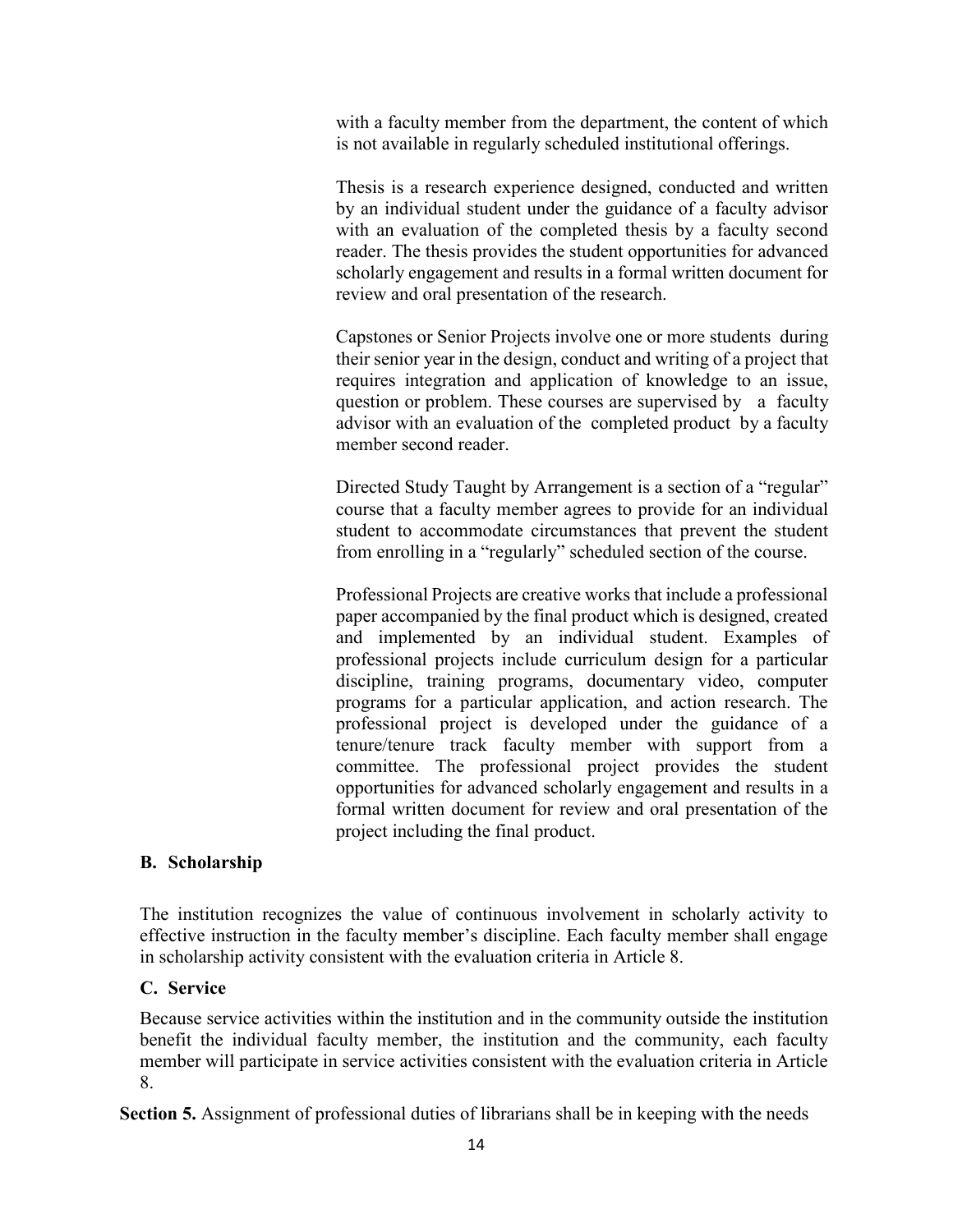of the organizational unit. Such assignments may include assignment to committees with time allotted within the normal work week for participation in such activities.

**Section 6**. **Part-Time Faculty - non-tenure track.** The University reserves the right to employ non-tenure track (part-time) faculty on the basis that 1.00 FTE equals fifteen (15) course credit hours (or equivalents).

- **A.** The University shall extend multiple-term contracts appointments to non-tenure track faculty who meet the following criteria:
	- 1. Have taught a minimum of .50 FTE at the University for each of three terms in the academic year immediately prior to the contract year underconsideration;
	- 2. The Division Chair and College Dean have an expectation that the non-tenure track faculty member will be needed to teach at least .50 FTE for the upcoming contract year. Such expectation may be evidenced by the inclusion of the nontenure track faculty member's name in the final approved schedule of classes submitted by the Division Chair, approved by the College Dean and accepted by the Provost.
- **B.** Notification of multiple-term contracts shall be made to the non-tenure track faculty member as soon as possible after a vacancy or need has been identified.
- **C.** A multiple-term contract, which has been accepted by a non-tenure track facultymember, may be altered if:
	- 1. Low enrollments, fiscal shortfalls, or changes in course offerings cause the Division Chair or Dean to determine that the non-tenure track faculty member will be needed for less FTE than included in the multiple-term contract or
	- 2. Evaluation of the non-tenure track faculty member's performance, inaccordance with Article 8: Evaluation, is found to be unsatisfactory or
	- 3. The Division Chair or Dean recommends increasing the contract FTE to reflect additional course assignments, as agreed to by the non-tenure track faculty member.

**Section 7. Training and compliance with University policies.** Annually, the University offers certain programs and resources to ensure compliance with policies and procedures relating to the legal environment of higher education. It is expected that faculty members will update their knowledge to comply with University policies.

**Section 8. Final Examinations.** Faculty will schedule final examinations for courses during the final exam week; exceptions to be approved by the Division Chair and Dean. An examination is considered to be final if it counts for a greater percentage of the total course grade than any other scheduled examination or project or is the sole exam issued in a class. Faculty members may hold examinations during the last week of instruction if such examinations count for no greater percentage of the total course grade than any other scheduled examination or project. Faculty members who do not hold final examinations shall use the times scheduled for such examinations for activities that are reasonably related to pedagogical purposes in the affected course.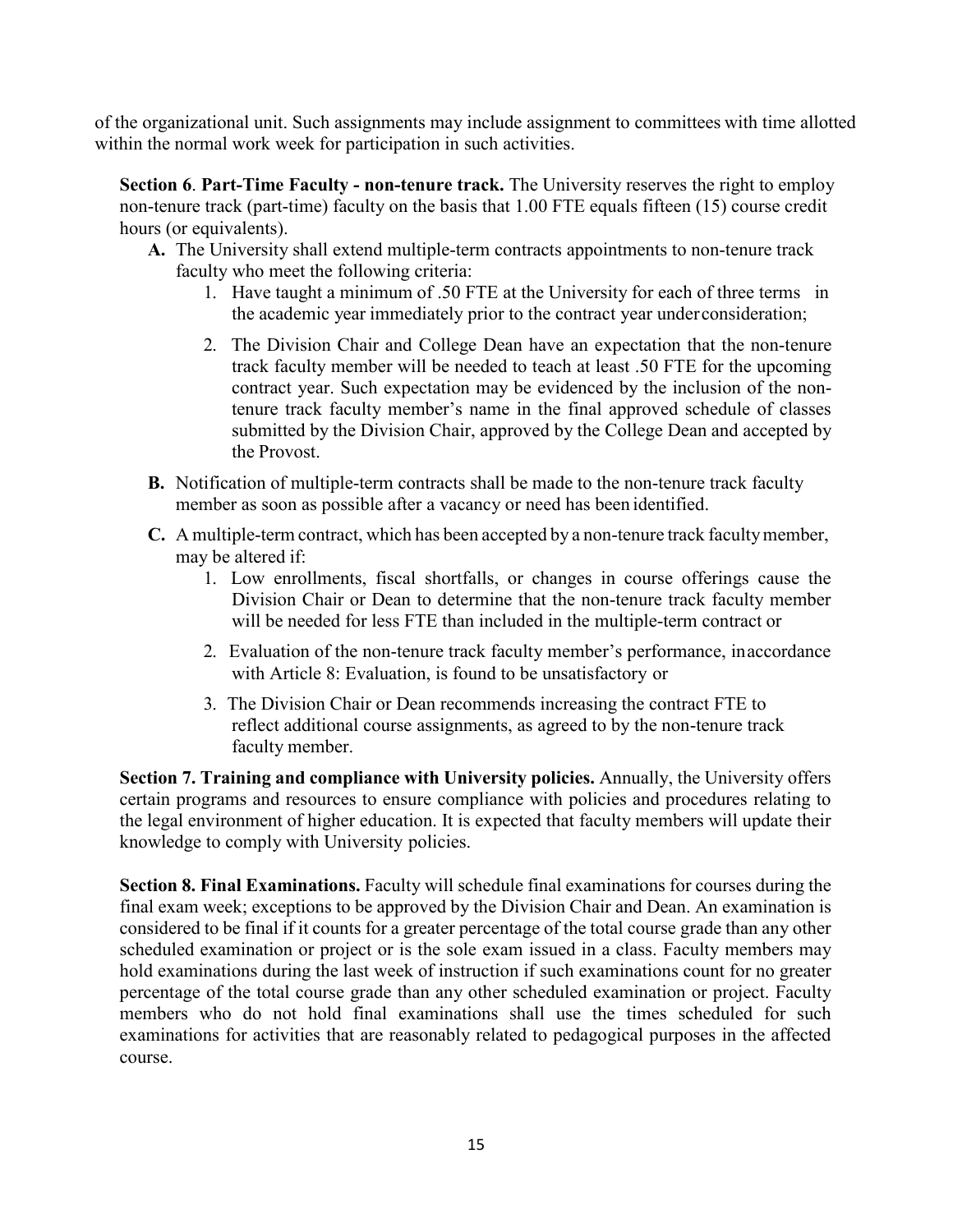# <span id="page-16-0"></span>**ARTICLE 8: EVALUATION, TENURE AND PROMOTION FOR FACULTY ON THE TENURE TRACK**

**Section 1. Purpose of evaluation.** Performance evaluations shall encourage the improvement of individual professional performance and guide decisions on salary adjustments, reappointment, tenure, and promotion, subject to the provisions of Articles 8 (Evaluation, Tenure and Promotion for Faculty on the Tenure Track), 16 (Salary), and 12 (Reserved Rights of the University).

**Section 2. Terms and Concepts.** Many faculty members consistently demonstrate exceptional levels of performance in all three areas of teaching/librarianship, scholarship, and service. In any given year a faculty member may elect to concentrate their energies on one area more than another; however, as a whole, for the five-year period of time leading up to application for being considered for advancement in continuation, promotion and/or tenure, a cumulative rating of "Meets Expectations" is expected on all three areas of teaching/librarianship, scholarship and service as indicated on the form provided in Appendix G. **A faculty member "meets expectations" when he/she gives the overall impression of an active, engaged academic as evidenced by achievement in all three areas.**

#### **A. Teaching/ Librarianship (for teaching faculty see 1, for library see 2)**

- 1. **"Teaching"** shall refer to the effectiveness of one's teaching for purposesof tenure and/or promotion review as indicated by:
	- a. Peer and supervisor evaluations,
	- b. Examination of syllabi from a range of years for each class,
	- c. Exams and other assessment methods,
	- d. Teaching materials,
	- e. Data from a mutually agreed upon student course evaluation instrument (SCEI\*), provided by the University,
	- f. Reflections on evidence of effective advising, mentoring and support,
	- g. Reflections on evidence of impact of teaching on student learning,
	- h. Evidence of professional renewal and updating of skills and knowledge,
	- i. Personal teaching philosophy,
	- j. Examples of curriculum redesigns and refinements over time.

\*Any survey not mutually agreed upon, along with any results/data derived from such questions and surveys, is not to be used for purposes of official evaluation unless a Faculty member chooses to include it.

- 2. **"Librarianship"** shall refer to the effectiveness of one's librarianship for purposes of tenure: and/or promotion review as indicated by:
	- a. Peer and supervisor evaluations in core areas of librarianship.
	- b. Examination of programmatic documents and contributions to library products and services,
	- c. Instructional materials,
	- d. Data from student or faculty ratings of performance in core areas of librarianship,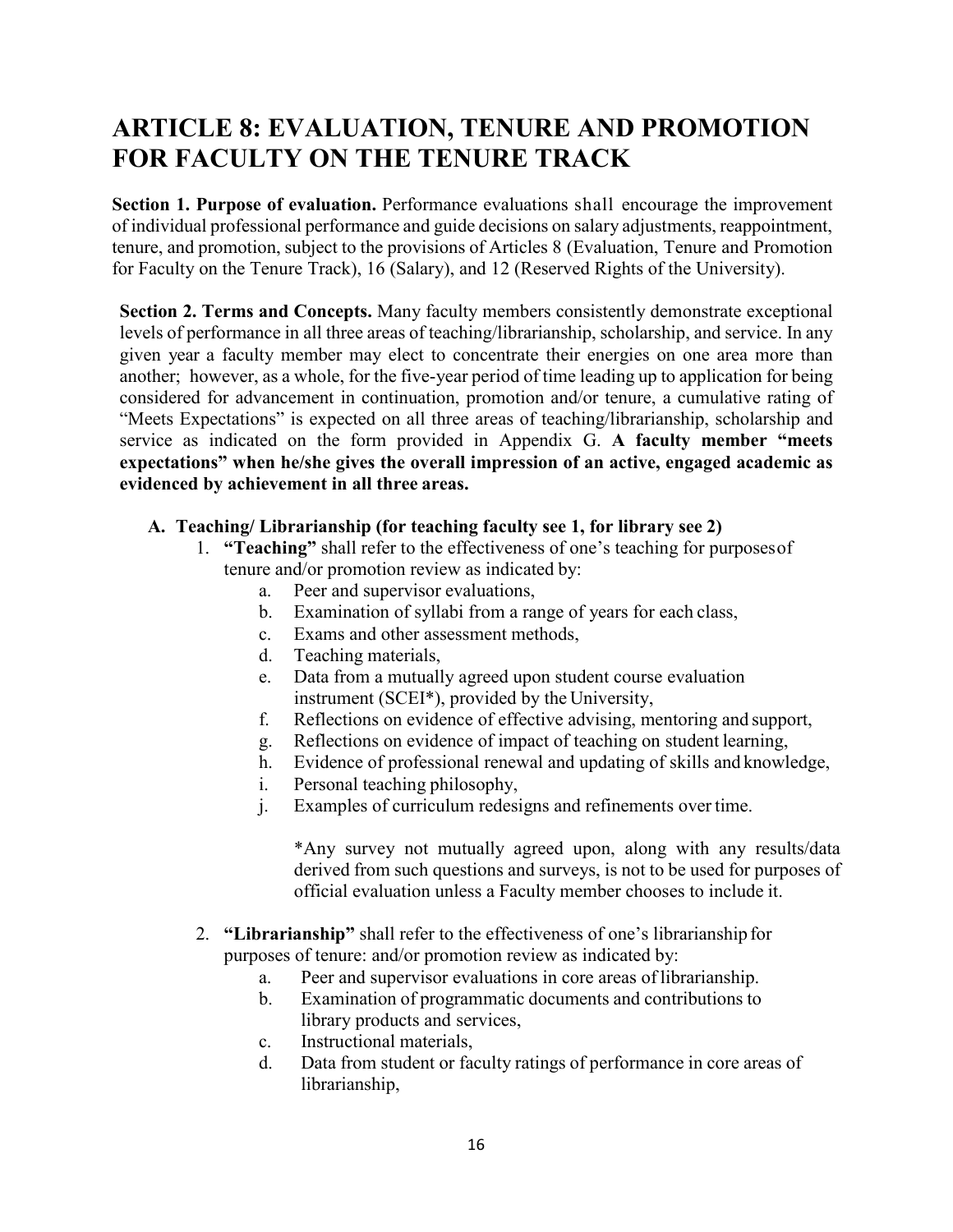- e. Reflections on evidence of impact of librarianship on student learning and academic success,
- f. Evidence of professional renewal and updating of skills and knowledge,
- g. Personal philosophy of librarianship,
- h. Examples of innovations and refinements in provision of library services and products overtime.
- **B. Scholarship:** In the spirit of Boyer's Scholarship Reconsidered (1990), one's "scholarship" may be manifested in one or more of the following venues:
	- 1. Scholarship of discovery investigative research and creative work of faculty in liberal, visual and performing arts
	- 2. Scholarship of integration scholarship connecting within and between disciplines
	- 3. Scholarship of application study of real world or societal problems
	- 4. Scholarship of teaching instructional and classroom research Regardless of the type of scholarship, all faculty members' work should be carefully assessed, with intellectual rigor and excellence the yardstick by which all four dimensions of scholarship are measured.

While scholarship can look quite different across candidates, it cannot be absent as it is the core of academic life. All faculty members should be knowledgeable of developments in their fields, remaining professionally active. All faculty members should be held to the highest standards of integrity in every aspect of their work. For purposes of tenure and promotion, scholarship should be peer reviewed, sustained and measurable.

**(a)** The Scholarship of Discovery refers to the search for new knowledge and answers the questions: "What is to be known? What is yet to be found?" Evidence for this type of scholarship may include scholarly and creative activities that involve clear goals, preparation, appropriate methods, results, and presentation on the part of the faculty as indicated by: a published book, scholarly monograph, article, book review, or essay, performed work or practice in the fine arts; a paper presented at a scholarly meeting at regional, national or international levels; creation of a process, machine, composition that leads to a patent; creation of a scholarly, artistic or scientific procedure or method; state, regional, national, or international recognition as a scholar in an identified area; and positive peer evaluations of the body of work.

**(b)** The Scholarship of Integration refers to serious disciplined work that seeks to interpret, draw together and bring new insight to bear on original research including interdisciplinary connections. Evidence for such scholarship may include interpretation of original research; the authoring or coauthoring of peer-reviewed publications of research, policy analysis, case studies, and integrative reviews of the literature; interdisciplinary grant awards or presentations; policy papers designed to influence organizations and governments; first research at the boundaries where field converge; and the illumination of knowledge into a larger context including the education of non-specialists.

**(c)** The Scholarship of Application moves the scholar towards engagement answering the question - How can knowledge be responsibly applied to consequential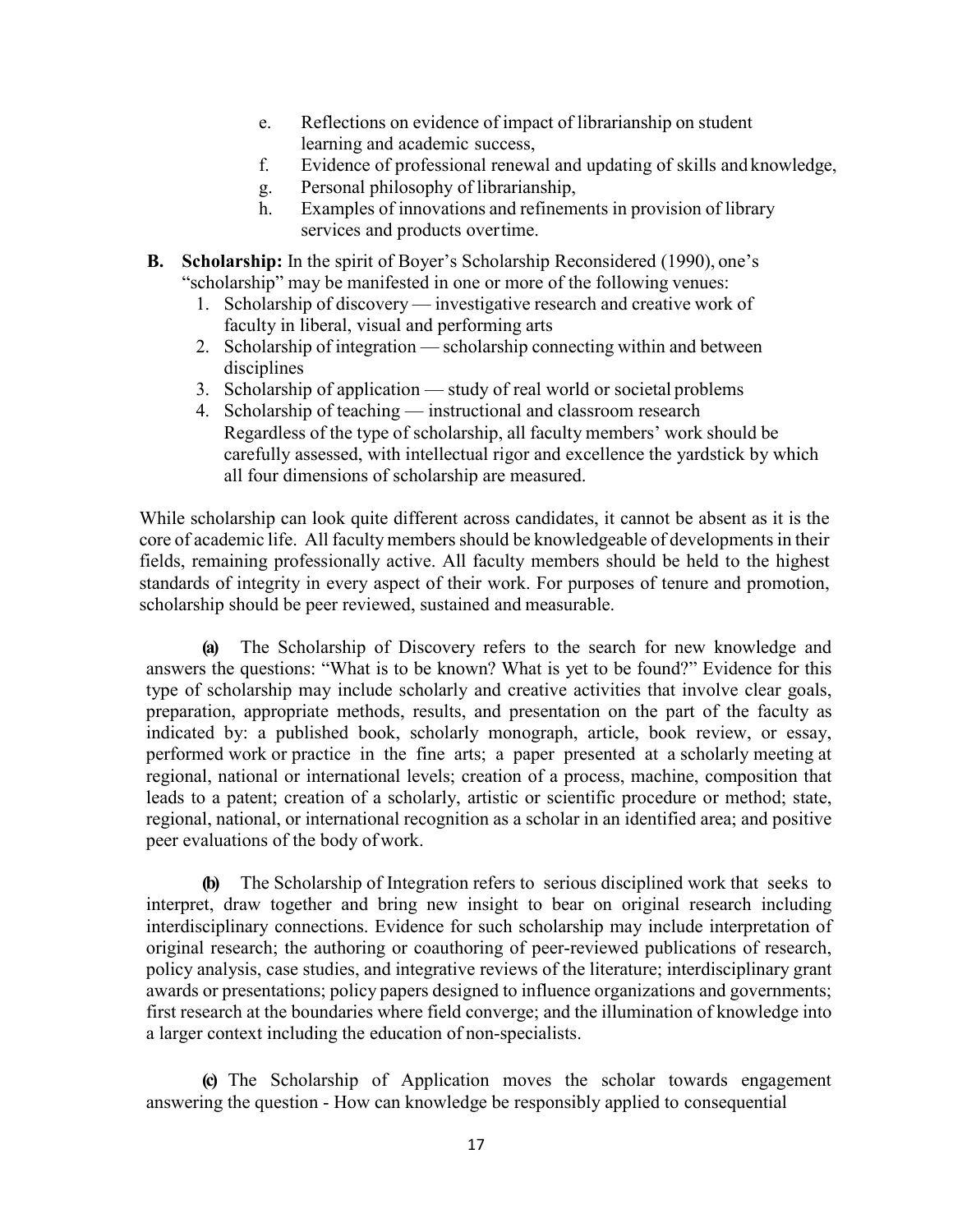problems? Evidence for such may include the application of one's academic expertise to problems affecting individuals, institutions, or society; peer-reviewed publications of research, case studies, or technical applications, grant awards in support of practice; state, regional, national, or international recognition as a master practitioner; and professional certifications, degrees, and other specialty credentials.

**(d)** The Scholarship of Teaching and Learning involves planning, assessing, and modifying one's teaching and applying to it the same exacting standards of evaluation that are used in research. Evidence for such scholarship may include peer-reviewed publications of research related to teaching methodology or learning outcomes; case studies related to teaching-learning; learning theory development; and development or testing of educational models or theories; accreditation or other comprehensive program reports; successful applications of technology to teaching and learning; state, regional, national, or international recognition as a scholar in an identified area; published textbooks or other learning aids; grant awards in support of teaching and learning; outcome studies or evaluation/assessment programs; and presentations related to teaching and learning.

**C. "Service"** for purposes of tenure and/or promotion shall refer to both Institutional Service (collegiality, service, and leadership within the department, college, and/or institution) and Professional Service (engagement and leadership within community, government, or private organizations as well as professional organizations). Allfaculty are expected to be involved in Institutional Service.

#### **Section 3. Principles of Promotion and Tenure**

Except for hiring of personnel, the granting of tenure and promotion are t he most critical decisions that the University makes towards its continued academic integrity.

Although length of service may be an important factor, mere length of service is never a sufficient justification in itself for tenure or advancement to a higher rank.

Those who seek promotion to Full Professor are expected to provide more evidence of exemplary and sustained teaching effectiveness than those applying for promotion to associate professor.

Successful candidates for promotion to Full Professor continue their teaching, research, and service contributions at least at the level they had established when they were promoted to Associate Professor with tenure; recognizing that levels of engagement in any one area may vary from year-to-year.

The scholarship of successful candidates for promotion to Full Professor has advanced to the point where they can demonstrate a sustained engagement in their field(s) of scholarship.

There are higher expectations regarding the quantity and quality of service expected of applicants applying for promotion to Full Professor as compared to those applying for promotion to Associate Professor.

The awarding of tenure indicates that the faculty member has met the standards defined for teaching/librarianship, scholarship, and service and that she/he can expect to remain as a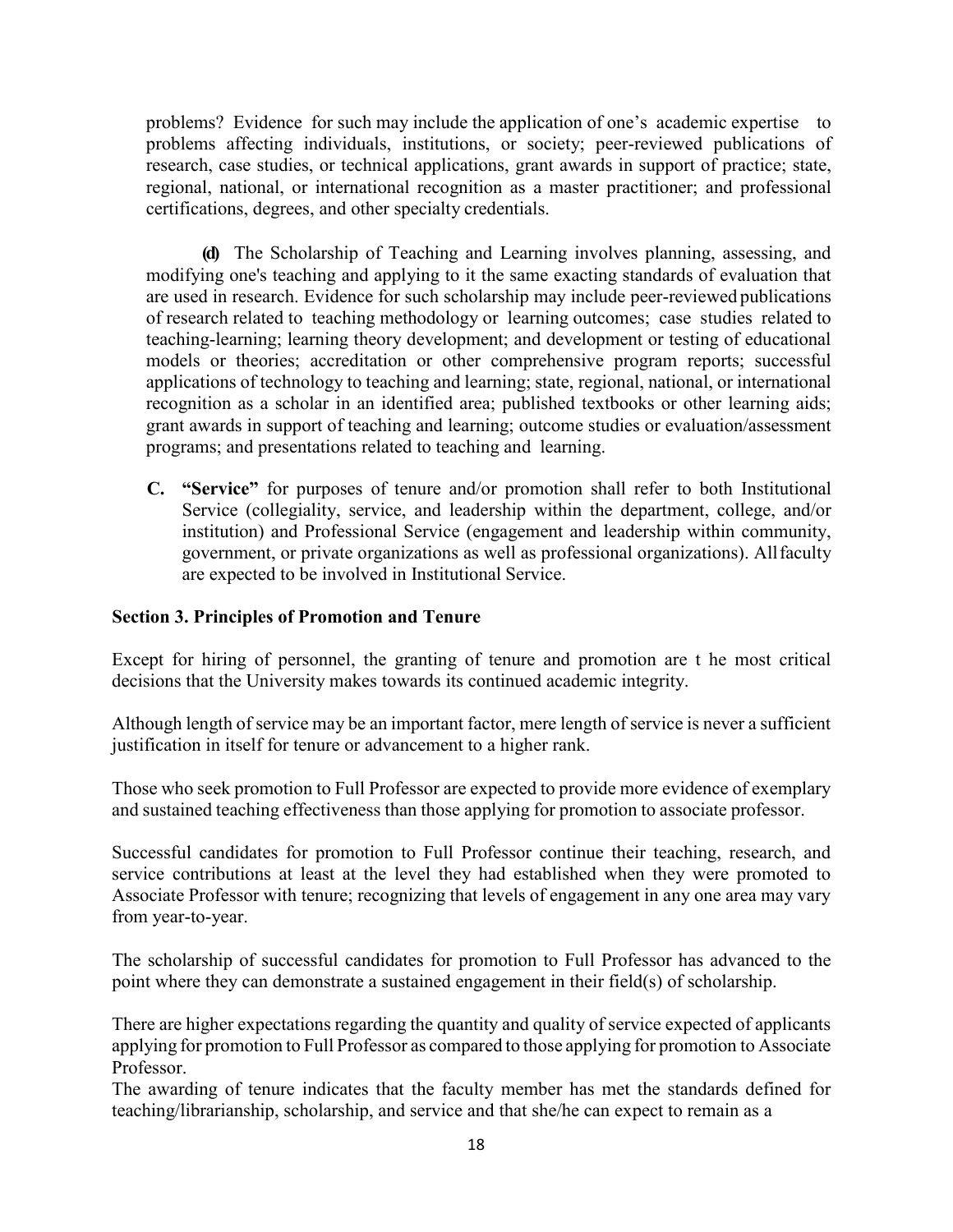member of the faculty, indefinitely.

The awarding of tenure also acknowledges that the faculty member shall remain actively engaged in teaching, scholarship and service.

#### **Section 4. Evaluation of Tenure Track and Tenured Faculty.**

- **A.** As part of the initial job appointment, the tenure track faculty member will, upon written request, receive a copy of the current Collective Bargaining Agreement from the Provost's Office which shall include all necessary details regarding evaluation procedures and expectations. The Collective Bargaining Agreement is available via the WOU Provost's web site.
- **B.** The Division Chair shall be responsible for assisting each tenure track faculty member in answering questions regarding the expectations and procedures related to evaluation.
- **C.** All tenure track faculty will complete an Annual Faculty Report and submit to the Division Chair no later than 30 June that includes an updated CV, a summary of accomplishments for the year and progress towards meeting previously stated goals and new goals for improvement.
- **D.** Tenure track faculty will also submit their files for continuation, promotion, and tenure as specified elsewhere in Article 8. A copy of the DPRC recommendation will be provided to the faculty member by the DPRC at the same time it is submitted to the Dean.
- **E. Rebuttals**. The faculty member shall have the opportunity to file a commentary or rebuttal to any part of the evaluation report. This response shall be a permanent part of the evaluation.
- **F. Evaluations which Indicate Need for Improvement**. If a faculty member is given an evaluation which includes an indication that improvement is needed in any area(s), including collegiality, the employer shall provide the faculty member a written report containing explicit suggestions and guidelines for improvement. The Provost shall provide the relevant Personnel Review Committee with a copy of the report. The employee will be granted reasonable time, up to one academic year, for improvement. Subsequent review(s) delivered to the employee in writing shall focus on the employee's performance during the specified timeline. All parties involved in the reevaluation shall adhere to the guidelines and suggestions specified in the written report.

#### **Section 5. Eligibility Timelines for Promotion and Tenure**

#### **A. Promotion to Associate Professor**

**1.** Promotion to Associate Professor and the granting of tenure shall occur at the same time for those hired on step one as an Assistant Professor on a tenure line. Faculty members can apply for promotion to Associate Professor and tenure after four years of continuous service at WOU. The files are due and the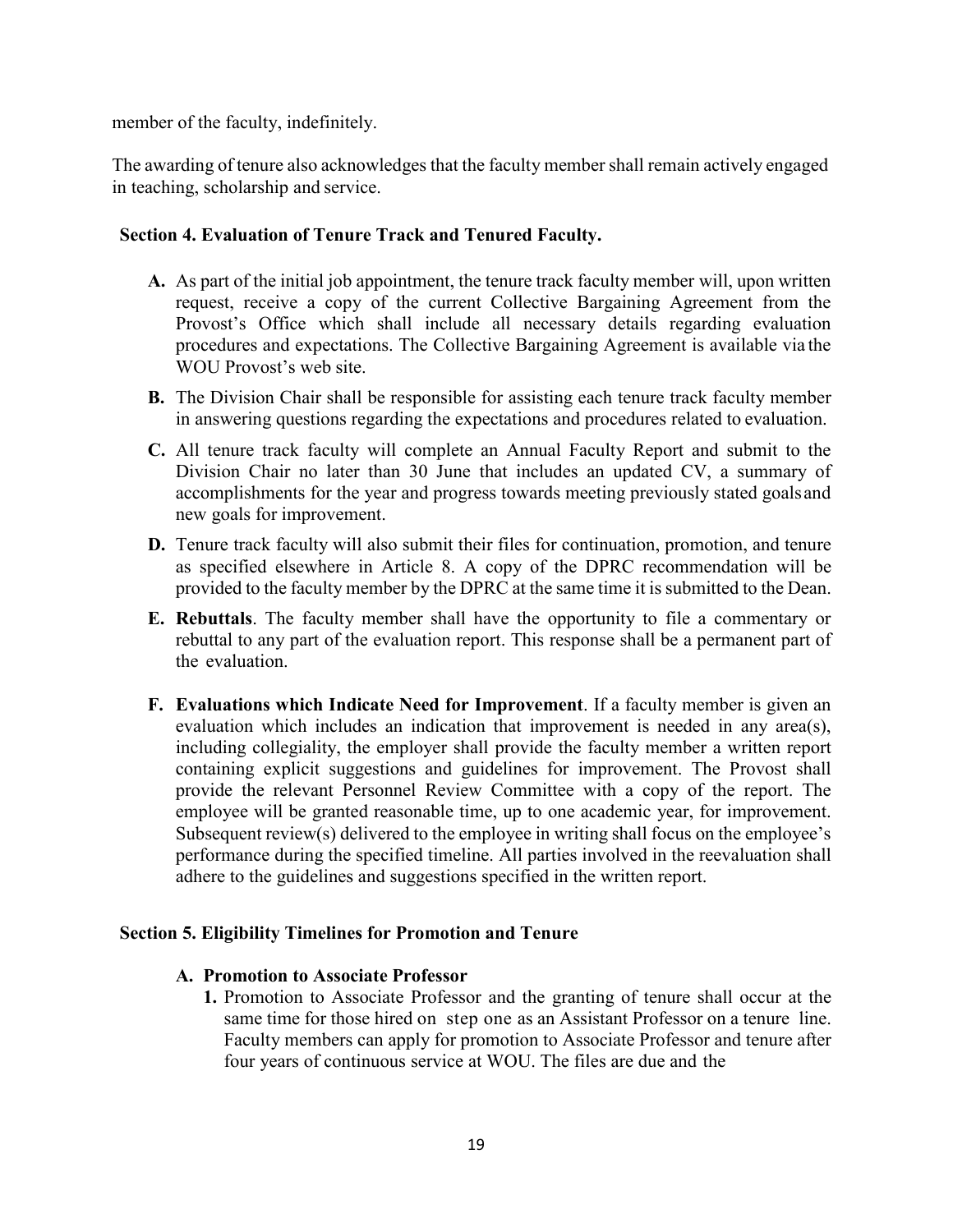review process takes place during the fifth year of service. If awarded, the promotion and tenure shall become effective at the beginning of the sixth year of full time service.

**2.** If stipulated in the initial hiring contract, a faculty member may be reviewed for promotion to Associate Professor and tenure after a combined minimum of four years of successful continuous service on tenure track at WOU and another comparable institution. Such faculty members may apply for tenure after two complete years of successful, continuous service on the tenure track at WOU.

If not stipulated in the initial hiring contract, a faculty member may request to apply early for tenure and promotion to Associate Professor. The notification of intent shall be part of the Annual Faculty Report. This report is due to the respective Division Personnel Review Committee (PRC), Dean and Chair no later than June 30. The request shall include external reviews and a statement outlining levels of distinctiveness in teaching/librarianship, scholarship, and service that warrant early consideration.

The faculty member would be evaluated for promotion and tenure during the following year's evaluation process by the DPRC. Failure to achieve early promotion and tenure does not preclude a faculty member from being awarded promotion and tenure in the subsequent year following another review.

**3.** A faculty member who becomes a parent through birth or adoption at any point during the probationary period shall, upon written notification to the Division Chair within six (6) months of the birth or adoption, be automatically awarded a one-year extension of the probationary period before mandatory consideration for indefinite tenure is given. It is the sole decision of the probationary faculty member whether to use or decline the extension. The faculty member shall indicate his/her intent to apply for tenure and promotion in the Annual Faculty Report. If the faculty member applies for family medical leave in the Office of Human Resources due to the birth or adoption of a child during the probationary period, the Office of Human Resources will advise the faculty member of the availability of the automatic extension and, with the faculty member's consent, notify the Division Chair that the faculty member will accept the automatic oneyear extension.

#### **B. Tenure for Associate Professors**

A faculty member who is initially hired as an Associate Professor shall be reviewed for tenure during the third year of full time, probationary service. In this case, the tenure award shall become effective at the beginning of the fourth year of full time service. If the faculty member becomes a parent through birth or adoption at any point during the probationary period, the automatic extension described in Article 8, Section 5. A. 3. above, applies. If tenure is not awarded after three years of full time service, then a fourth year non-tenure track non-renewable contract shall be offered. The College Dean, at her/his discretion, may choose to recognize the fourth year as a final probationary period after which the faculty member shall be re-evaluated through one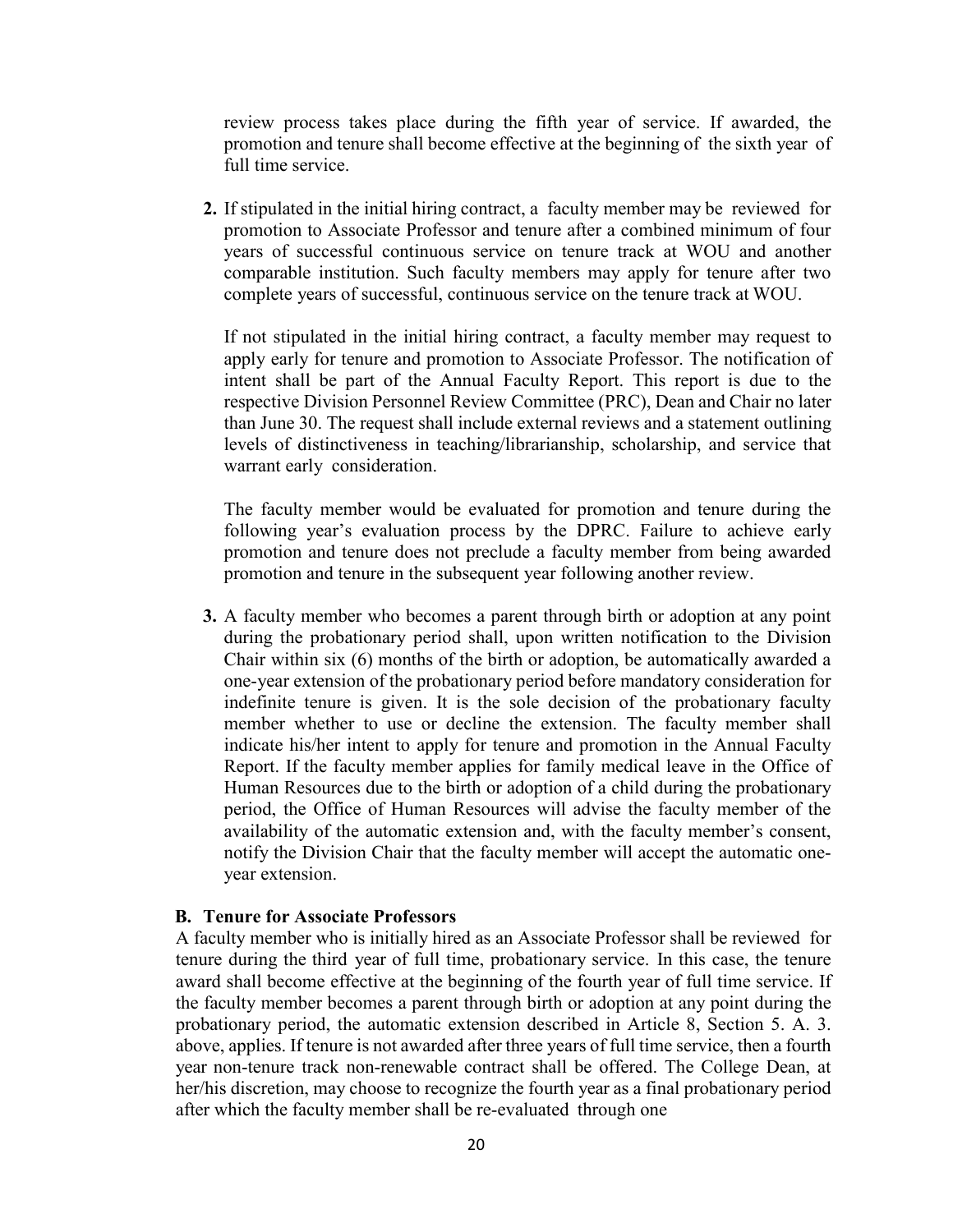more annual evaluation process on teaching/librarianship, scholarship, and service. If tenure is not then awarded as a result of the evaluation process, there is no obligation for the University to offer an additional contract for the fifth year.

#### **C. Promotion to Full Professor**

A faculty member may apply for promotion to Full Professor during their fifth year of combined employment as an Associate Professor at WOU and another comparable institution. If not stipulated in the initial hiring contract, a faculty member must request to apply early for promotion to Full Professor. The request shall be part of the Annual Faculty Report. This report is due to the respective Division Personnel Review Committee (PRC), Dean and Chair no later than June 30. The request shall include external reviews and a statement outlining levels of distinctiveness from the WOU faculty at large at similar rank in teaching/librarianship, scholarship, and service that warrant early consideration. If approved by the division chair, the faculty member would be evaluated for promotion during the following year's evaluation process by the DPRC. Failure to achieve early promotion does not preclude a faculty member from being awarded promotion and in the subsequent year following anotherreview.

#### **D. Tenure for Full Professors**

If not stipulated in the initial hiring contract, a Full Professor shall apply for tenure review during the second year of continuous service on a tenure track with the tenure award becoming effective at the beginning of the third year of full time service. If tenure is not awarded at that time, then a third year non-tenure track non-renewable contract shall be offered. The College Dean, at her/his discretion, may choose to recognize the third year as a final probationary period after which the faculty member shall be reevaluated through one more annual evaluation process. If tenure is not then awarded as a result of the evaluation process, there is no obligation for the University to offer an additional contract for the fourth year.

#### **Section 6. Procedures for Promotion and all Tenure Decisions**

- **A.** Performance evaluations for tenured and tenure-track faculty shall be conducted according to the following schedule:
	- 1. First-year faculty should discuss with their division chairtheir teaching, scholarship and service plans for their first year at WOU
	- 2. Annually for untenured, tenure-track faculty beginning in the second year of service
	- 3. When faculty members are seeking promotion or tenure
	- 4. Every three years for tenured, Associate Professors
	- 5. Every five years for tenured, Full Professors
- **B.** It is the responsibility of the division chairs to identify, confirm, and notify the DPRC and College Dean by June 30 of all faculty members of the division eligible for and pursuing promotion and/or tenure.
- **C.** Early in the fall term, the Provost will review the purpose and intent of evaluation at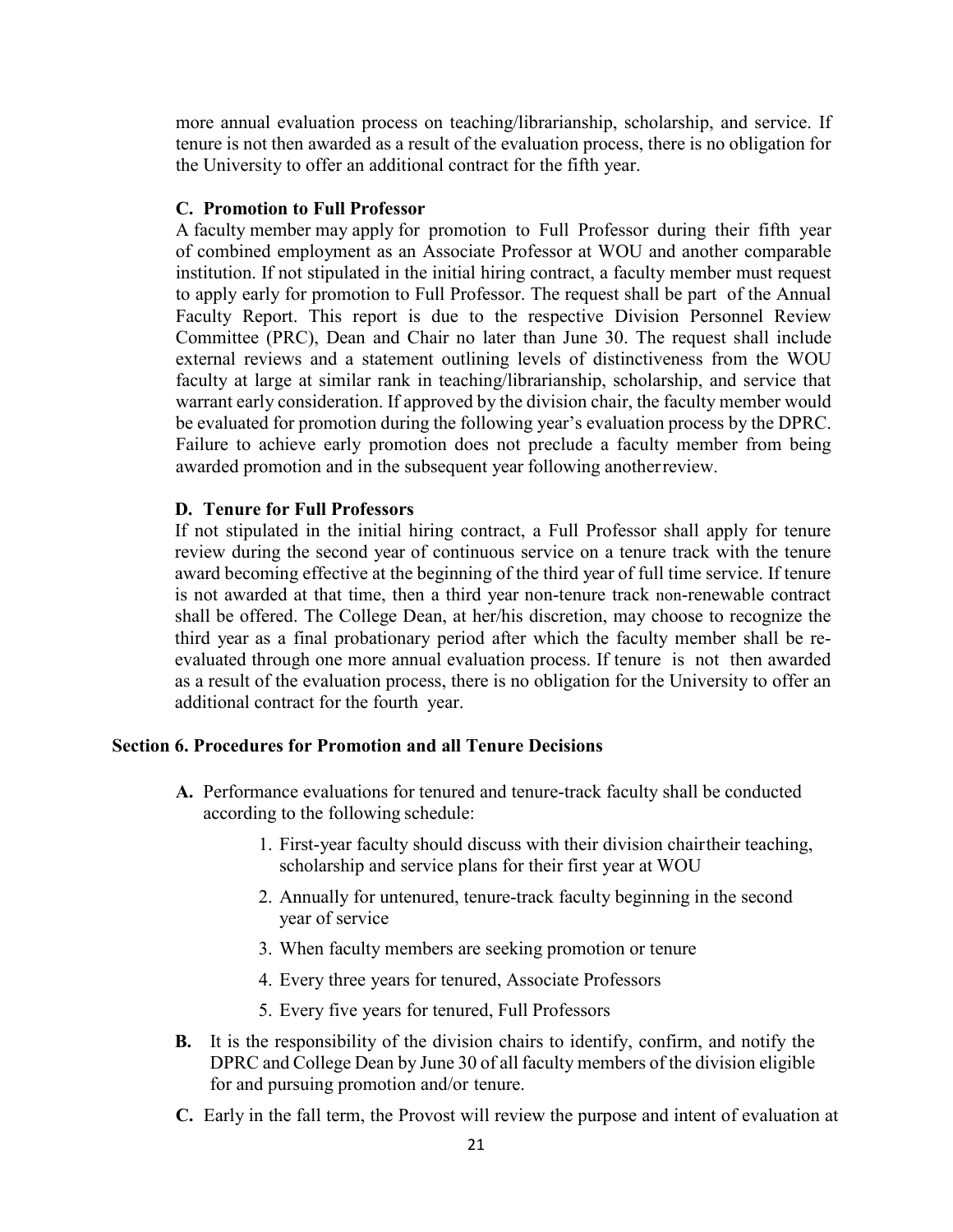each stage, the roles and responsibilities of the Personnel Review Committees, the timelines and evaluation criteria and address questions on any of the University's faculty evaluation policies with academic deans, division chairs, chairs and members of the various Personnel Review Committees, and representatives from the Union.

**D.** Candidates for pre-tenure reappointment, seeking tenure and/or promotion will be responsible for preparing their files following approved University and Division procedures. The schedule of deadlines is summarized in the table below.

| PCR process deadlines |  |  |  |  |
|-----------------------|--|--|--|--|
|-----------------------|--|--|--|--|

|                      | $2nd$ year reviews           | All other pre-tenure              | All post-tenure       |
|----------------------|------------------------------|-----------------------------------|-----------------------|
|                      |                              | reviews                           | reviews               |
| Files to DPRC Chair  | October 15                   | $3rd$ Friday in                   | Fourth Friday in      |
|                      |                              | November                          | February (note: post- |
|                      |                              |                                   | tenure reviews are to |
|                      |                              |                                   | be submitted by this  |
|                      |                              |                                   | calendar date         |
|                      |                              |                                   | following the         |
|                      |                              |                                   | previous academic     |
|                      |                              |                                   | year included in the  |
|                      |                              |                                   | review)               |
| Evaluation           | $1st$ Friday in              | 4 <sup>th</sup> Friday in January | First Friday in April |
| conference with      | November                     |                                   |                       |
| Division Chair and   |                              |                                   |                       |
| <b>DPRC</b> Chair    |                              |                                   |                       |
| Files to Dean's      | $1st$ Friday in              | $4th$ Friday in January           | First Friday in April |
| Office               | November                     |                                   |                       |
| Evaluation           | Completed by 1 <sup>st</sup> | Completed by 3rd                  | Second Friday in      |
| conference with Dean | Friday in December           | Friday of February                | May                   |
| Files to Provost's   | $1st$ Friday in              | 3 <sup>rd</sup> Friday of         | Second Friday in      |
| Office               | December                     | February                          | May                   |

Exceptions will be granted upon written request, except for second-year files, in situations where a faculty member is taking a leave only during the fall term under the FMLA or OFLA such that the due date for files for review by the DPRC can be delayed to no later than the second Fridayin January when the faculty member is no longer taking leave. Correspondingly, the due date of the files from the DPRC to the Dean would be delayed to no later than the second Friday in February and to the Provost no later than the first Friday in March.

If any appointment of a full-time academic staff member who is on an annual tenure appointment is not to be renewed for reasons other than for cause or financial exigency, timely notice of nonrenewal shall be given in writing (see table below). Concurrent written notice shall be provided to the Union.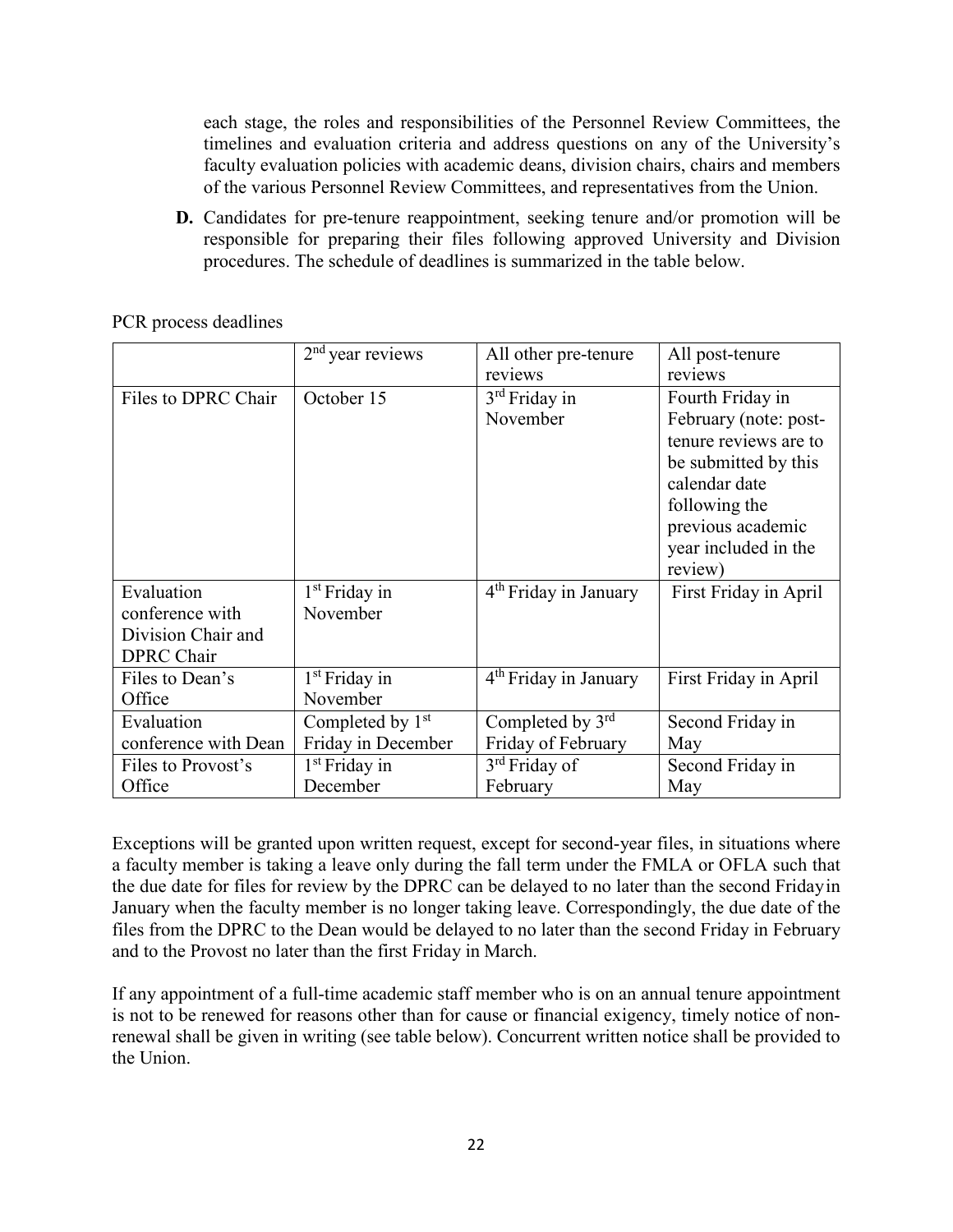**During first annual appointment year**: notice is mailed on or by March 15 for those whose contracts expire June 15 or at least three (3) months' notice given prior to expiration of the appointment

**During second annual appointment year**: notice is mailed on or by December 15 for those whose contracts expire June 15 or at least six (6) months' notice given prior to expiration of the appointment

**During third and subsequent annual appointment years**: at least twelve (12) months' notice which may be mailed at any time

- **E. Multiple Appointments**. Faculty members with assignments in more than one Division are responsible for initiating files for review in all areas of assignment. All records relevant to consideration for promotion and/or tenure, including recommendations, will be sent to the faculty member's primary tenure home Division Personnel Review Committee, which will act in accordance with the provisions of this Article. The recommendation of the faculty member's primary division shall prevail.
- **F. DPRC** Membership. Each Division shall have a Personnel Review Committee (DPRC) comprised of the Division Chair and a representative group of tenured faculty. The Division Chair shall serve as a voting and participating member of the DPRC. Faculty members who are applying for promotion should abstain from service on the DPRC in the year the promotion is being reviewed.
- **G. DPRC Evaluation.** The DPRC shall review the files as well as, all prior recommendations made by the University Personnel Review Committee (UPRC), Dean, Provost, and former DPRCs for each faculty member from that division seeking promotion to Associate Professor and tenure. They shall develop a letter for each member of faculty seeking promotion or tenure outlining the member's strengths in the areas of teaching/librarianship, scholarship, and service; explicit suggestions for areas needing improvement; and, progress made since prior reviews. The letter should conclude with a final recommendation to the respective College Dean in each case with reference to the appropriate supporting information provided in the faculty member's files.
- **H. Evaluation Conference**. After the DPRC has reviewed the faculty member's files, the Division Chair together with the chair of the DPRC shall meet to conference with each faculty member to discuss the results of the evaluation and provide the candidate with a copy of the DPRC letter that is signed by the committee members. The Division Chair shall prepare a summary of the evaluation conference which shall be presented to the faculty member within ten (10) days of the conference and placed in the personnel file in the di vi s i on office and forwarded to the Dean and the Provost via the faculty member's PRC binder. The faculty member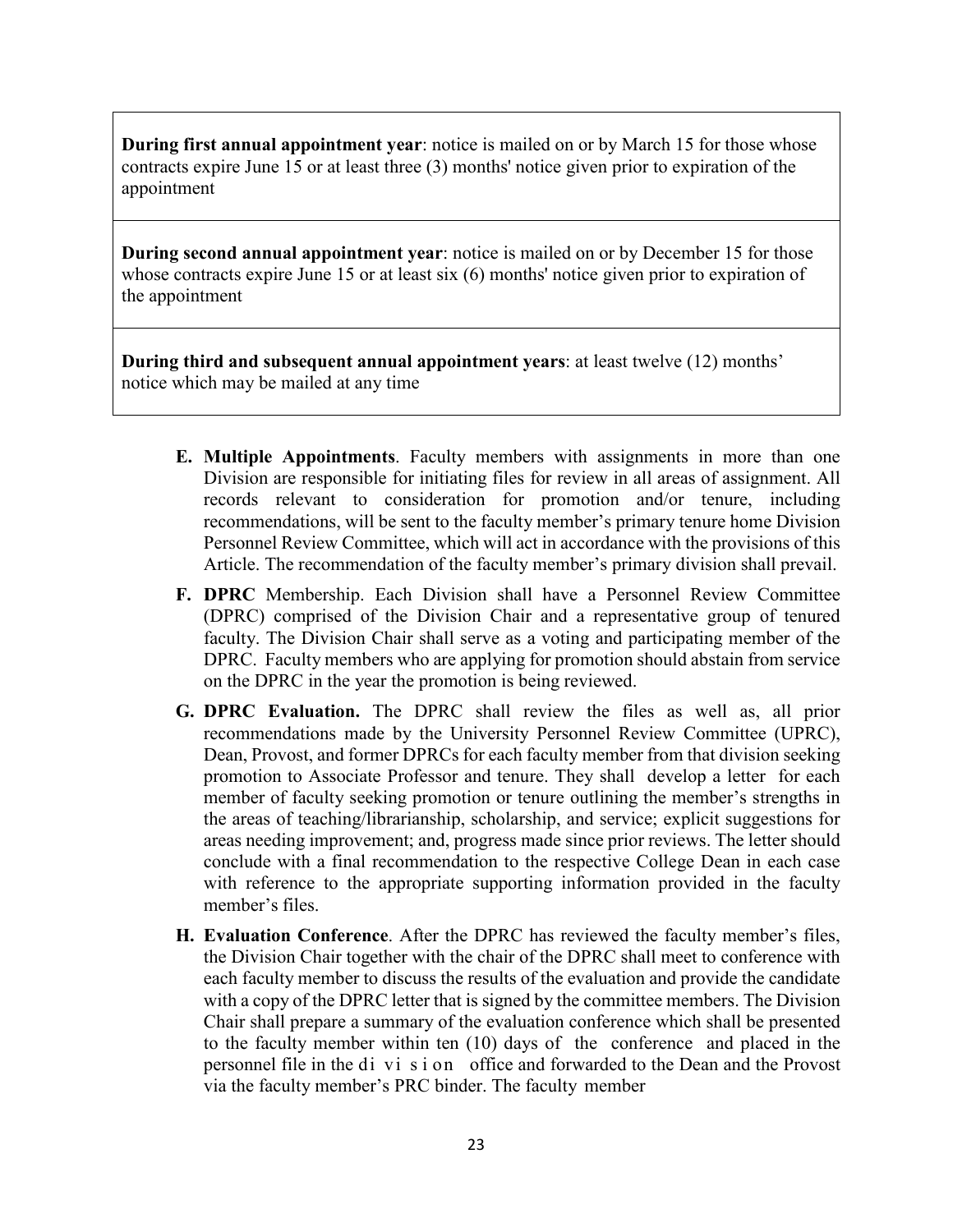shall sign the report to acknowledge receipt thereof.

- **I.** The College Dean shall review the recommendations of the DPRC and develop a letter that outlines the faculty member's strengths in the areas of teaching/librarianship, scholarship, and service, explicit suggestions for issues needing improvement, progress made since prior reviews, and a recommendation. The faculty member will meet with the Dean to discuss the results of the evaluation. After meeting with the faculty member, the Dean will forward his/her recommendations to the Provost by the end of the third Friday in February.
- **J.** If the DPRC and the Dean concur favorably in their recommendation about a faculty member, the file shall be forwarded to the Provost who will make his/her independent evaluation.
- **K.** If a DPRC or College Dean recommends a faculty member unfavorably for tenure or promotion, and the Provost upholds the unfavorable recommendation, the Provost shall notify the member about the recommendation(s) in writing by not later than the end of the first week in March. The Provost shall inform the member regarding:

The source(s) and specifics of the unfavorable recommendation(s); The right of the member to request review from the UPRC.

- **L.** In the case of a mixed recommendation from the DPRC or the College Dean for which the Provost upholds an unfavorable recommendation, or the Provost overrules a favorable DPRC and College Dean recommendation, the faculty member may make a written request for a UPRC review to the Provost by the end of the third week in March. If the faculty member fails to make a request for a review by that date, the Provost's ruling will stand.
- **M.** If a faculty member receives unfavorable recommendations from both the DPRC and the College Dean, and the Provost upholds the unfavorable recommendations, there shall be no review by the UPRC.

#### **N. University Personnel Review Committee (UPRC).**

**Formation**. The University shall have a University Personnel Review Committee (UPRC) comprised of one tenured faculty member from each Division of both Colleges and from the Library and Media Services. Each Division will elect their representative to the UPRC. No Division Chair may serve on the UPRC, except in cases when a committee quorum is otherwise impossible. The UPRC may include members of a DPRC, but each Division is encouraged to elect representatives to the UPRC who are not members of that DPRC so as to minimize "dual" evaluations. To avoid conflicts of interest, no one who is under consideration for promotion shall serve on the UPRC. The election of these representatives shall be conducted after such time in the fall that the Division Chair has announced who is eligible to serve and at that time, the faculty members in the Division will vote in a secret ballot to select their representative by majority vote. The UPRC shall convene no later than the third week of April to review all requests brought to it by the Provost.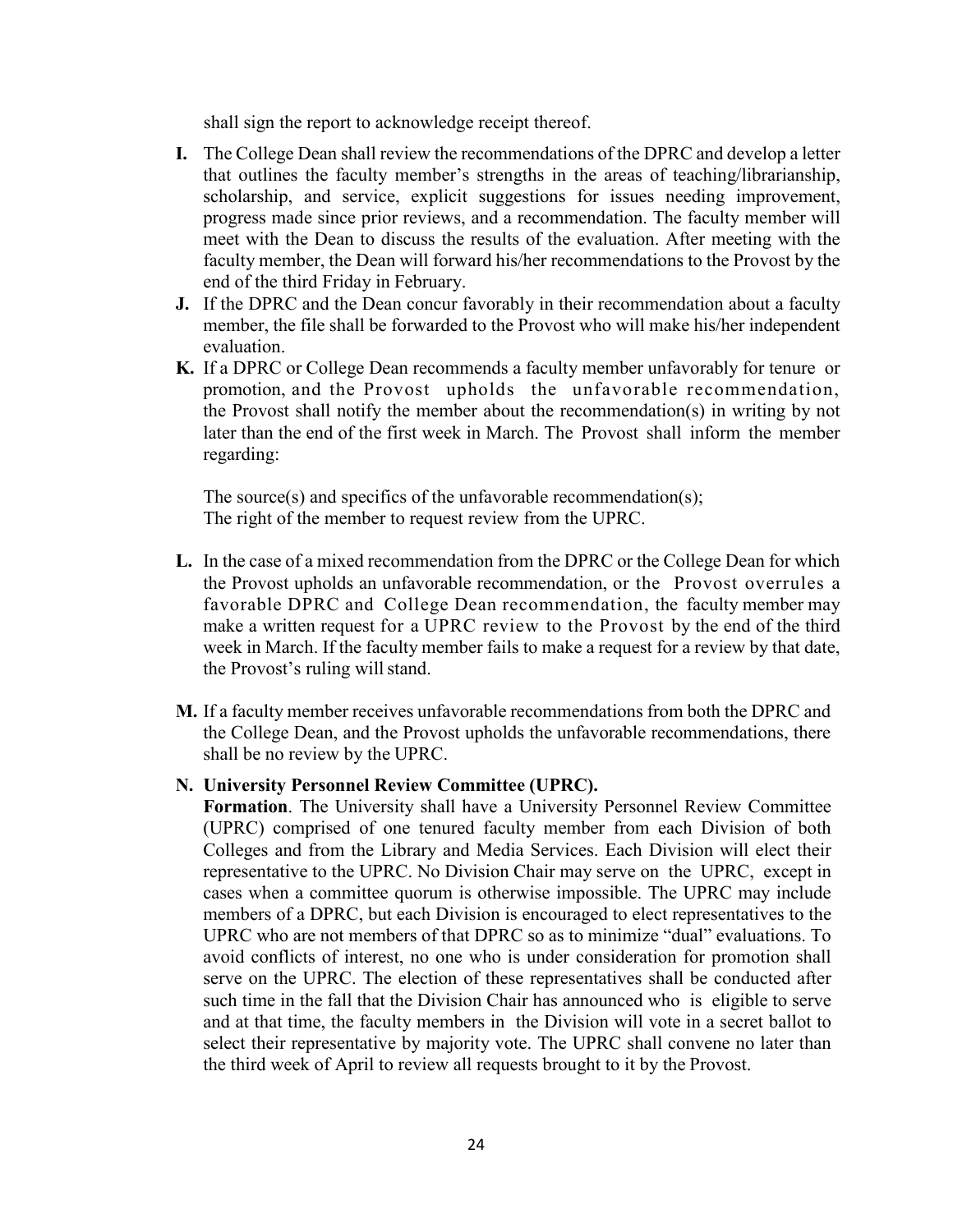**Deliberation**. The UPRC shall consider all issues relating to the process and academic judgment while making any review and shall apply standards for faculty engagement in teaching, service and scholarship and collegiality as stipulated in the CBA. The evaluative documents that are submitted by a candidate seeking promotion or seeking tenure are considered a complete file once the Dean has finished his/her review and made a recommendation. The only additional items would be pertinent correspondence between the candidate, the DPRC, and the Dean to address the committee and answer questions. The faculty member shall have the right, upon request, to make an oral presentation to the UPRC at which time, the Dean shall also have the right to make an oral presentation . A Union representative shall be present at the hearing to assure that no procedural rules are violated. A member shall have the right to confer with a representative from the Union in the review by his/her UPRC. UPRC members who also served on a particular candidate's DPRC will remove themselves from the committee but may be called upon for clarification on the expectations appropriate to the particular discipline or Division.

**Outcome**. The UPRC recommendation shall be forwarded to the Provost and shall also promptly be made available to the faculty member in question, and added to that member's Personnel File. The Provost shall review the findings of the UPRC and either maintain his/her initial unfavorable ruling or reverse his/her ruling and provide a favorable recommendation. Favorable recommendations are final. Unfavorable recommendations are final unless the faculty member makes a written appeal to the President. The written appeal must be filed with the President's Office within 10 days of receiving notice of an unfavorable finding from the Provost.

**O.** The President shall review all faculty appeals of unfavorable recommendations. Prior to making final determinations on a P r ov os t's un f a vor a bl e r ul i n g on promotion and tenure awards, the President may consult with individuals as necessary including the Provost, Deans, and individual members of the PRCs. Official University notification to each individual and the Chair of the UPRC, Provost, and Dean in regard to the action taken will occur by the end of the 4th week in May of each academic year.

#### **Section 7. Post Tenure Reviews.**

- **A.** Tenured faculty members will be evaluated by the DPRC once every three years for associate professors and every five years for full professors, withrecommendations made to the Dean and Provost. Such evaluations will be on a staggered basis across faculty within a Division determined at the beginning of each academic year.
- **B.** The purposes of post-tenure review are to:
	- **1.** Assure continued excellence in the academy;
	- **2.** Offer appropriate feedback and professional development opportunities to tenured faculty;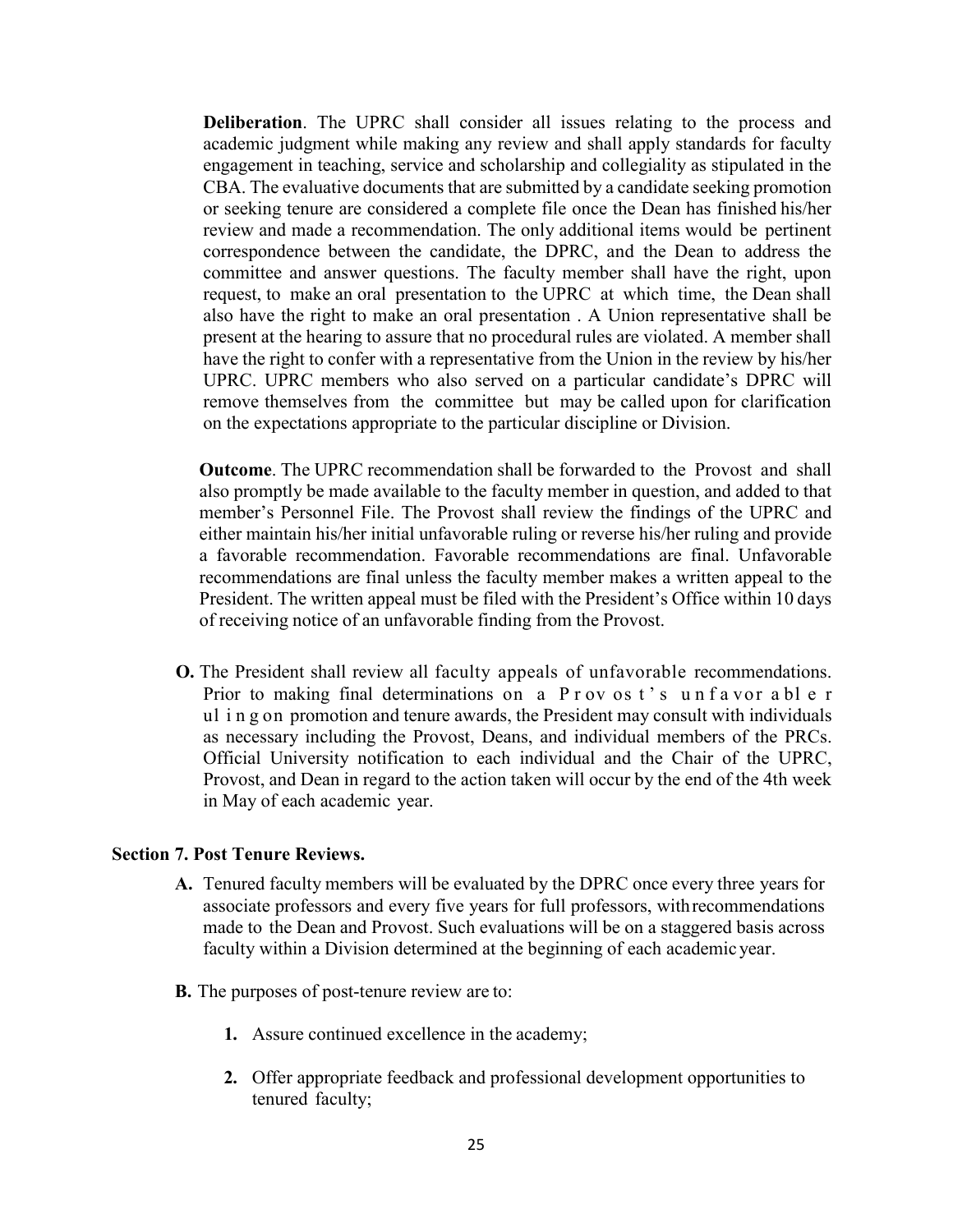- **3.** Clearly link the level of remuneration to faculty members' performance;
- **4.** Provide accountability to the institution, public, and Board (OAR 580-021- 0140; - 0135; -005 et seq.; IMD 4.002).
- **C.** Tenured faculty members will submit the following according to "PRC process deadlines" in Section 6.D.:
	- **1.** Copies of the Annual Faculty Reports for the evaluation period;
	- **2.** Examples of teaching/librarianship, scholarship, and service that define their continued contributions to theprofession;
	- **3.** Copies of the written summary of at least one observation of classroom teaching by the Division Chair or their designee (or equivalent review of online Learning Management System (LMS) platform material if primarily an on-line instructor);
	- **4.** An updated CV; and
	- **5.** Data from the mutually agreed upon student course evaluation instrument (SCEI\*), provided by the University.

\*Any survey not mutually agreed upon, along with any results / data derived from such questions and surveys, is not to be used for purposes of official evaluation unless a Faculty member chooses to include it.

**D.** The DPRC recommendation and the material provided under Article 8, Section 7, C.1-4 are forwarded to the College Dean for acceptance and review. Each Dean will provide written feedback to be shared with the faculty member and forward a summary along with the Annual Faculty Report to the Provost which will then become a part of the faculty member's permanent personnelrecords.

### <span id="page-26-0"></span>**ARTICLE 9: ACADEMIC PERSONNEL FILES**

**Section 1.** The University shall maintain official academic personnel and employment personnel files for the faculty. The academic personnel files will contain only records that are relevant to the educational and related programs of the University, its divisions or units. The employment personnel files will contain only employment information such as annual appointment letters and offers of employment.

**Section 2.** The official academic personnel records will be maintained on the Western Oregon University campus in the Office of the Provost, the Office of the Dean of the College, and in the Office of the Division Chair or Unit Director to which the faculty member is assigned. File custody, maintenance, and security shall be the responsibility of the Provost, Dean, and the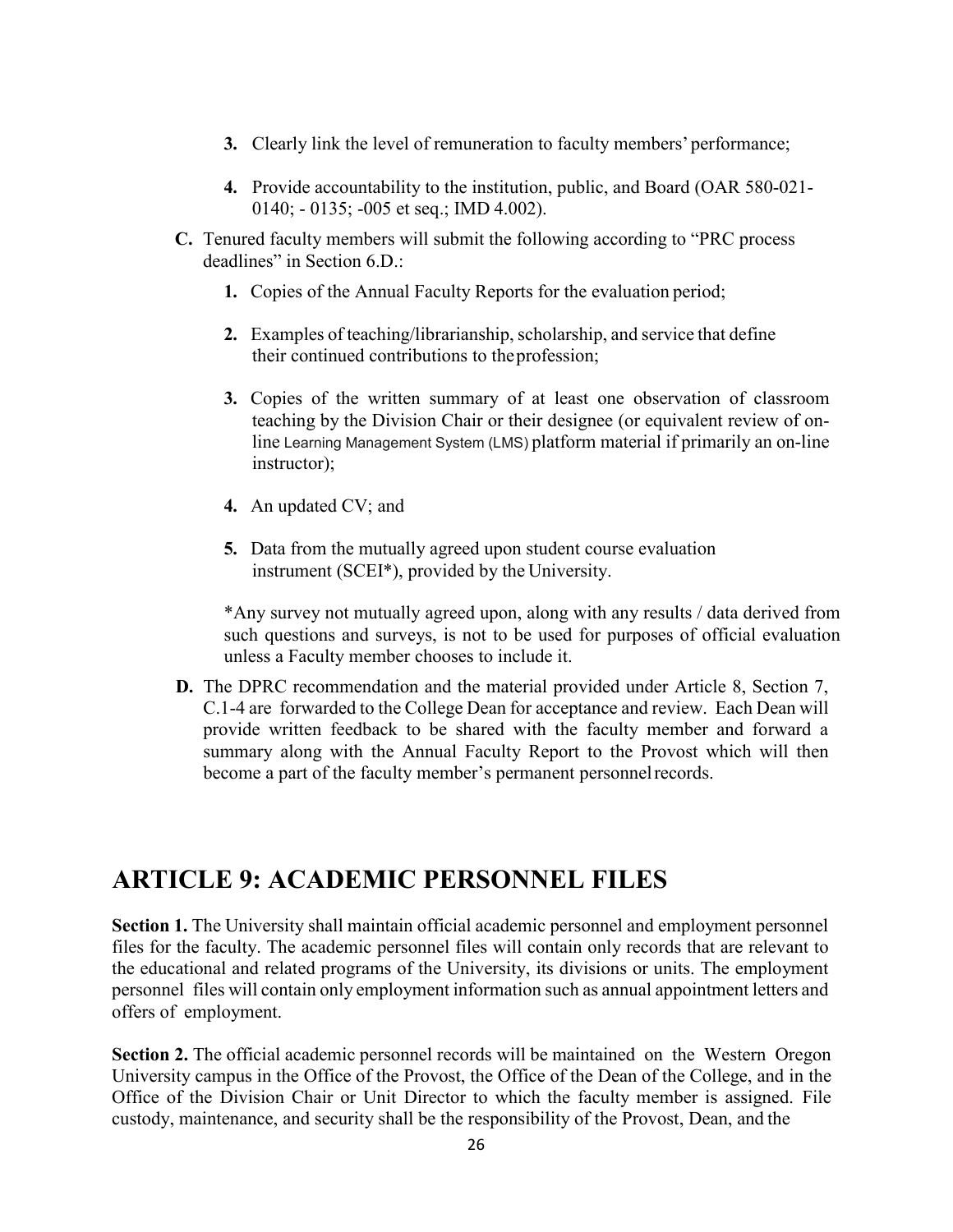Division Chair or Unit Director, respectively. Custody, maintenance, and security of the official employment personnel file shall be the responsibility of the Human Resources office.

**Section 3.** Access to the personnel records shall be controlled by the persons designated as responsible for file custody and security in section 2. Faculty members shall be allowed full access to their own personnel records.

**Section 4.** It is the responsibility of any person in charge of the academic personnel files to notify the faculty member of the insertion of any unfavorable material into the academic personnel file. The faculty member shall have the opportunity to rebut, refute, or explain any observation or material contained in the file. Entry of mandatory evaluation results into academic personnel records will be made in accordance with Article 8: Evaluation, Tenure, and Promotion.

**Section 5.** The University will not solicit nor accept information for inclusion in the academic personnel file from individuals or groups who wish their identity kept anonymous. The only exceptions are student course evaluations to be included in accordance with Article 8: Evaluation, Tenure, and Promotion.

## <span id="page-27-0"></span>**ARTICLE 10: RESPONSIBILITIES OF THE MEMBERS & DISCIPLINARY PROCEDURES**

**Section 1.** The obligations of the faculty members on an academic year contract shall begin in September and end in June nine months thereafter. Every day within the inclusive dates of the academic year contract is a regular day of employment except for those for which there is a legislative or employer authorization to be absent from University employment (viz., statutory holidays observed by the University, leave without pay, annual leave, sabbatical leave, sick leave, and the weekends when not assigned or required for performance of the regular employment obligation). Duties may include teaching and independent study; academic advising of students; provision for regularly scheduled office hours; scholarly activities; professionallyrelated public service; assisting in the admission, orientation and registration of students; being available as needed during pre-registration, registration and term breaks during the academic year; service on committees; student support service activities including attendance at commencement; course and curriculum planning; and other normal duties of University faculty members.

Non-teaching employees shall be assigned work in accordance with the positions for which they were hired. Their contract period may or may not coincide exactly with the academic year.

**Section 2.** A member may be subject to corrective discipline for failure to carry out the responsibilities and/or meet the obligations of a professional member of the Western Oregon University academic community. This includes the expectation that members refrain from conduct that is proscribed in Appendix F (Healthy Workplace).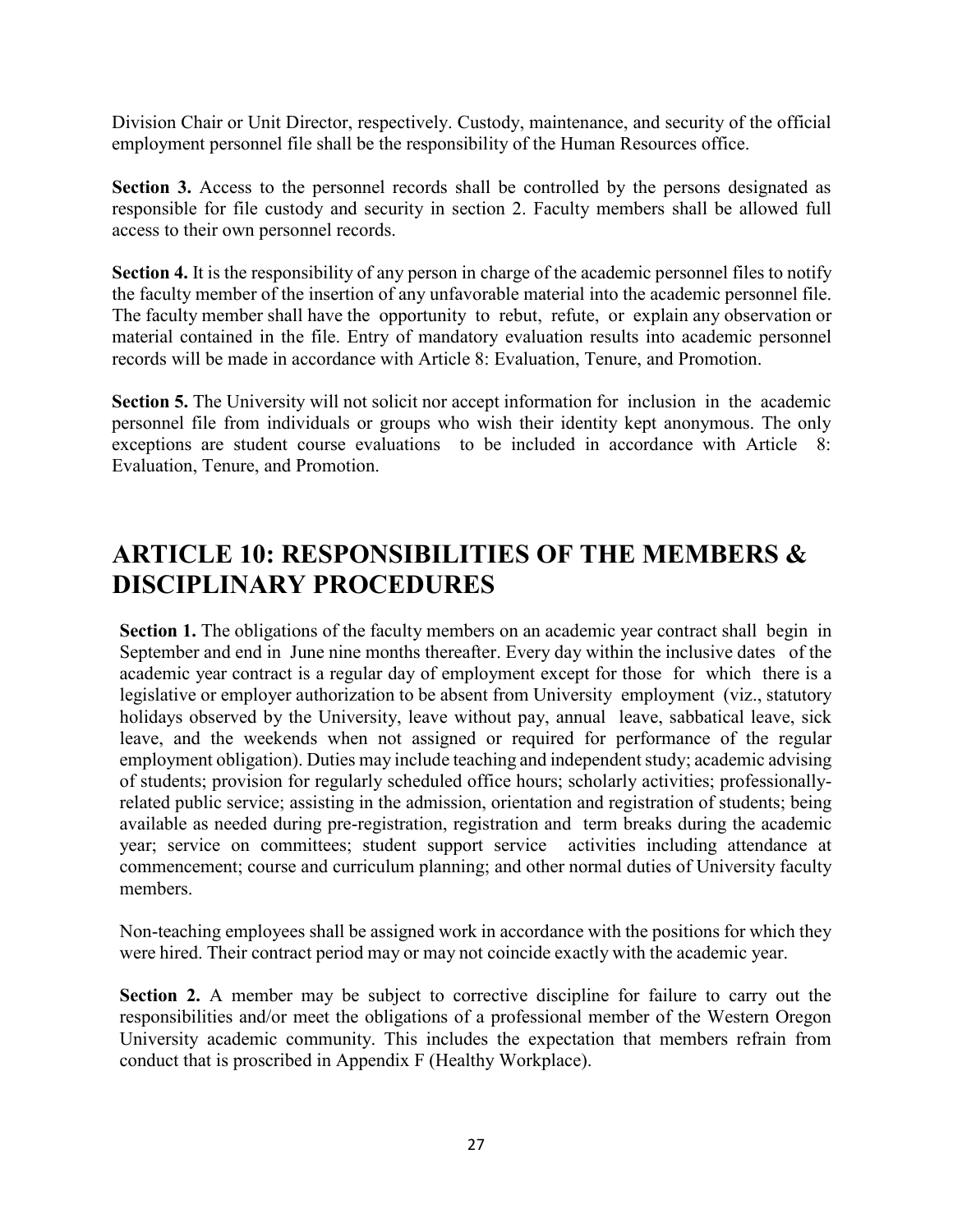**Section 3. Counseling.** Recognizing the importance of counseling in effective corrective discipline, the parties agree that counseling will take place before sanctions are imposed. Further, the parties agree that sanctions, when imposed, will progress from minor to severe for repeated failure to meet professional obligations. However, in some circumstances, actions or omissions, which have resulted or will result in irreparable harm to the academic community or members thereof, may require imposition of severe sanctions in the first instance.

**Section 4. Disciplinary Sanctions.** Sanctions shall be limited to written reprimand, suspension with pay, suspension without pay, denial of salary increase, temporary reduction of salary and discharge.

**Section 5. Unexcused Absence.** Although the effect of absence of teaching and/or research faculty members is difficult to measure, unauthorized or unjustified absence from class, research, counseling

activities or other scheduled duties in excess of five (5) consecutive scheduled or regular work days is sufficient basis for withholding salary for the work days absent pending investigation and/or an acceptable explanation of the circumstances of the absence.

**Section 6.** If the University believes that there is just cause for the imposition of sanctions, the following procedures shall be followed.

- **A.** In situations involving written reprimand, the document shall have a limited life of twelve (12) months after which it shall be removed from the file.
- **B.** In situations involving sanctions more severe than a reprimand, a notice of intent to impose severe sanction shall be served personally upon the member or by registered or certified mail (return receipt requested) to the member's address of record. The notice shall contain a description of the alleged act(s) or omission(s), date(s), time(s), place(s) and proposed sanction. In addition, the notice must inform the individual of the right to file a grievance at Step Two within fourteen (14) calendar days of the date the notice is received. The Union shall concurrently receive timely notice of intent to impose severe sanction on a member. Except in instances when irreparable harm may result from delay, severe sanctions will not be imposed until a member (a) fails to file a grievance within the time allowed above or (b) the grievance is decided in favor of the University.
- **C.** If no other severe sanctions are administered within thirty (30) calendar months after severe sanctions are imposed, all references to the sanctions shall be removed from the personnel file folder at the end of that period.
- **D.** The University shall conduct disciplinary sessions in an area away from other employees, students or the public.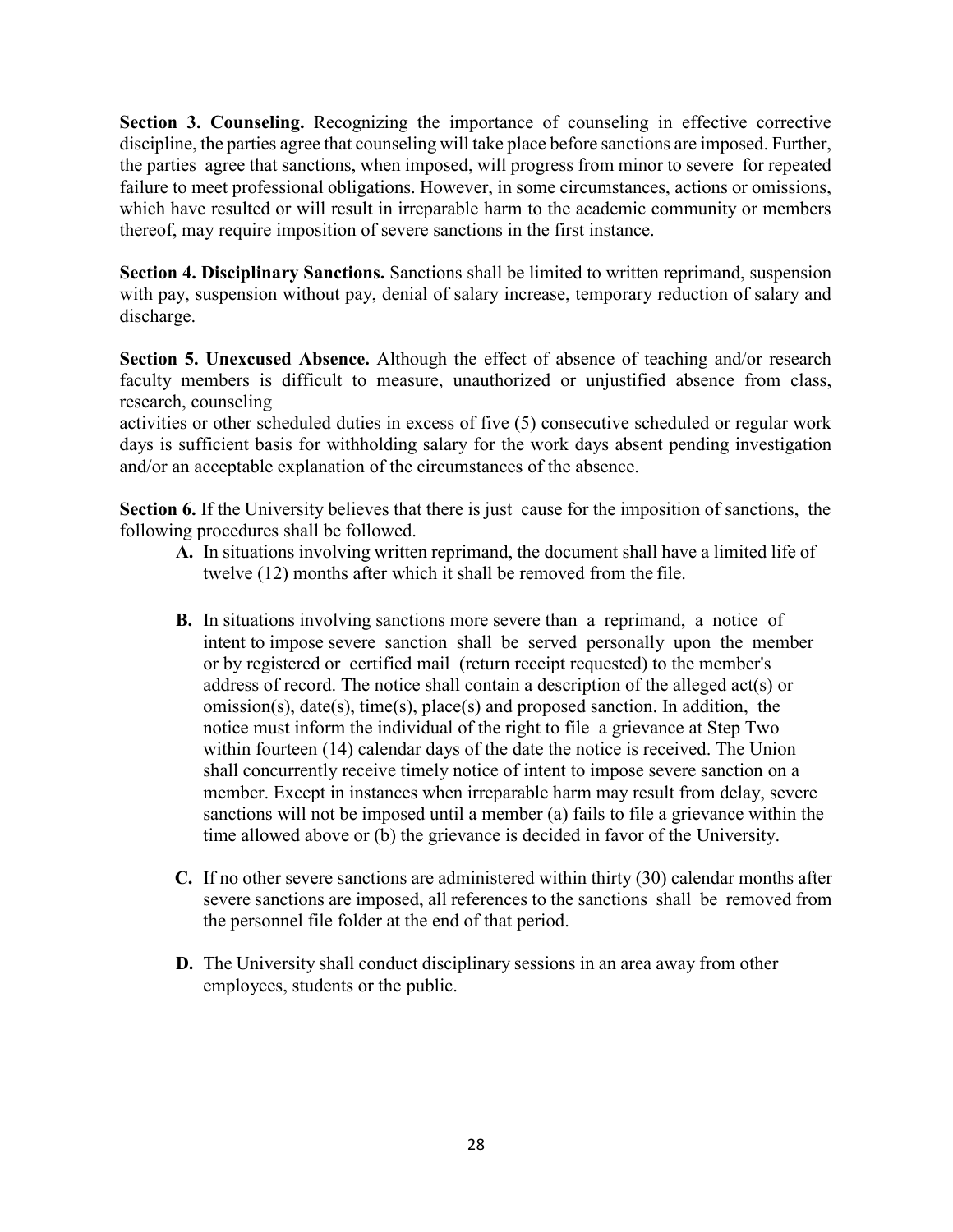## <span id="page-29-0"></span>**ARTICLE 11: ASSIGNMENT OF DUTIES, EVALUATION AND RETENTION FOR NON-TENURE TRACK FACULTY**

Section 1. As provided in Article 10 (Responsibilities of Members & Disciplinary Procedures), faculty members shall be available for assignment of professional duties for the entire period of their appointment. Professional duties are recognized to include teaching and service.

The University recognizes that it shares with its faculty the responsibility for appropriate accounting of time and effort, as well as, for the development and improvement of faculty performance. Accordingly, the University and faculty agree that Sections 2 through 7 below describe aspects of a faculty member's professional responsibilities and performance in these areas that shall be taken into account in all personnel actions.

**Section 2.** The University retains the right to assign faculty work load based on the needs of the student and the goals of the Department, Division, College and University. Professional duties shall be assigned by the Division Chair or appropriate administrative officers in accordance with the needs of the division and the strengths of the faculty member. The University will endeavor to ensure that assignments are made only after consultation with the facultymember.

**Section 3.** Because of the varied nature of the work and interests of the faculty members, no attempt is made to assign a number of working hours to the duties to be performed.

**Section 4. Workload. (from Article 7 on NTT workload)** The University reserves the right to employ non-tenure track (part-time) faculty on the basis that 1.00 FTE equals fifteen (15) course credit hours (or equivalents).

**Section 5. Non-tenure track Faculty Titles.** All Non-tenure track faculty hired to perform teaching duties will be designated by one of the following titles:

- **A.** Non-tenure track faculty holding baccalaureate degrees in disciplines where the Ed.D., Ph.D., D.B.A., M.F.A. or M.L.S is the highest earned degree shall hold the title of "Lecturer."
- **B.** Non-tenure track faculty holding masters degrees in disciplines where the Ed.D. , Ph.D., or D.B.A., is the highest earned degree shall hold the titleof "Instructor."
- **C.** Non-tenure track faculty holding masters degrees in disciplines where the Ed.D., Ph.D., or D.B.A., is the highest earned degree and has at least five years of successful service as an Instructor and been recommended by the Division Chair and approved by the Dean and Provost shall hold the title of "Senior Instructor."
- **D.** Non-tenure track faculty holding the Ed.D., Ph.D., D.B.A., M.F.A., or M.L.S., or highest recognized earned degree in disciplines who are brought to the institution to provide short-term enhancement for a program shall hold the title of "Visiting Assistant Professor or Visiting Associate Professor".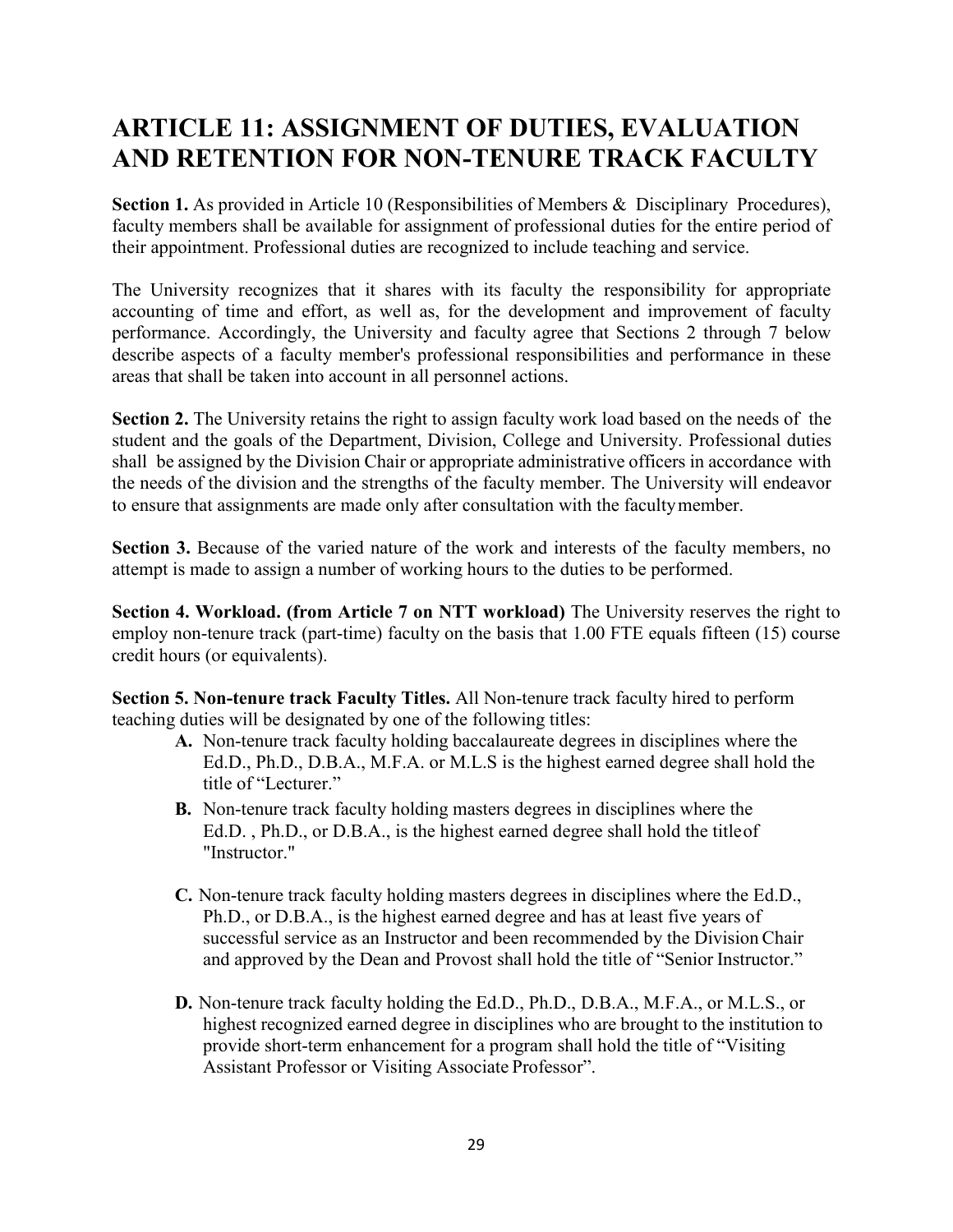**E.** All other Non-tenure track faculty holding the Ed.D., Ph.D., D.B.A., M.F.A., or M.L.S., or highest recognized earned degreein the discipline shall hold the title of "Non-tenure track Assistant Professor."

#### **Section 6. Non-tenure Track (Fixed-term) Appointments**

**A.** Non-tenure track (Fixed-term) appointments shall specify beginning and ending dates of employment, and continuing appointments beyond the dates specified are not to be anticipated.

#### **B. Multiple-term contracts**

- 1. The University shall extend multiple-term contracts to non-tenure track faculty who meet the following criteria:
	- a. Have taught a minimum of .50 FTE at the University for each of three terms in the academic year immediately prior to the contract year under consideration;
	- b. The Division Chair and College Dean have an expectation that the nontenure track faculty member will be needed to teach at least .50 FTE for the upcoming contract year. Such expectation may be evidenced by the inclusion of the non-tenure track faculty member's name in the final approved schedule of classes submitted by the Division Chair, approved by the College Dean and accepted by the Provost.
- 2. Notification of multiple-term contracts shall be made to the non-tenure track faculty member as soon as possible after a vacancy or need has been identified.
- 3. A multiple-term contract, which has been accepted by a non-tenure track faculty member, may be altered if:
	- a. Low enrollments, fiscal shortfalls, or changes in course offerings cause the Division Chair or Dean to determine that the non-tenure track faculty member will be needed for less FTE than included in the multiple-term contract or
	- b. Evaluation of the non-tenure track faculty member's performance, in accordance with Section 8: Evaluation of Non-Tenure Track Faculty, is found to be unsatisfactory or
	- c. The Division Chair or Dean recommendsincreasing the contract FTE to reflect additional course assignments, as agreed to by the non-tenure track faculty member.

#### **C. Multiple year contracts**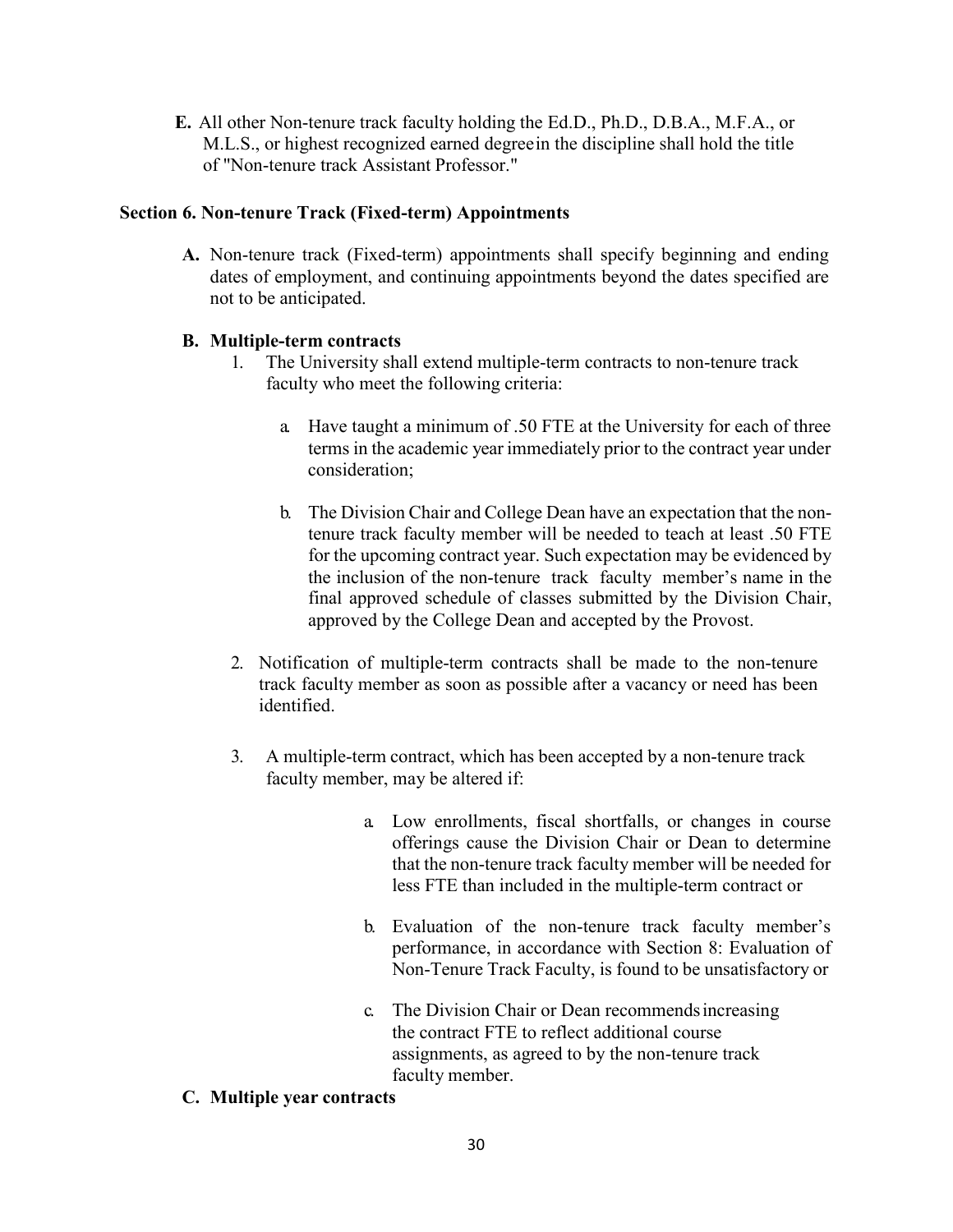Non-tenure track faculty holding the terminal degree in their discipline and who have worked continuously for three academic years at a minimum of0.5 FTE; or masters –level faculty who have achieved at least five academic years of successful service as an instructor; may, with recommendation of the Division Chair and with approval of the appropriate Dean and Provost, be granted a three-year employment contract. The Dean will provide a copy of the multi-year contract to the relevant Division Chair, who will notify the appropriate Department Head or Program Coordinator of the multi-year appointment. The multi-year contract is subject to the reserved rights of the University as noted in ARTICLE 12.

#### **D. "Visiting" appointments**

Appointees identified as "Visiting" faculty and who are recommended by the Division Chair and with the Dean's approval may be granted up to a threeyear employment contract.

#### **Section 7. Evaluation of Non-Tenure Track Faculty**

**Purpose of evaluation.** The purpose of performance evaluations shall be to encourage the improvement of individual professional performance and, subject to the provisions of Articles 11 (Assignment of Duties, Evaluation and Retention for Non-Tenure Track Faculty), 16 (Salary), and 12 (Reserved Rights of the University), to provide a guide for decisions on salary adjustments and reappointment.

- **A.** All non-tenure track faculty who are employed at .50 FTE or more will be evaluated pursuant to Part D below by the Division chairs with recommendations forwarded to the respective Dean and filed with the Provost's office.
- **B.** As part of the initial job appointment, each non-tenure track faculty member will receive, upon written request, a copy of the current Collective Bargaining Agreement from the Provost's Office which describes all necessary details regarding evaluation procedures and expectations. The Collective Bargaining Agreement is available via the WOU Provost's website.
- **C.** The Division Chair shall be responsible for assisting non-tenure track faculty members in answering questions regarding the expectations and procedures related to evaluation and help the faculty members avail themselves of resources available to help them acclimate to the University.
- **D.** For non-tenure track faculty, the annual evaluation shall be based on:
	- **1.** The most recent classroom observation conducted by the division chair or his/her designee pursuant to Part 3 below, and
	- **2.** An Annual Faculty Report compiled by the non-tenure track faculty member and due to the Division Chair no later than June  $30<sup>th</sup>$  that includes the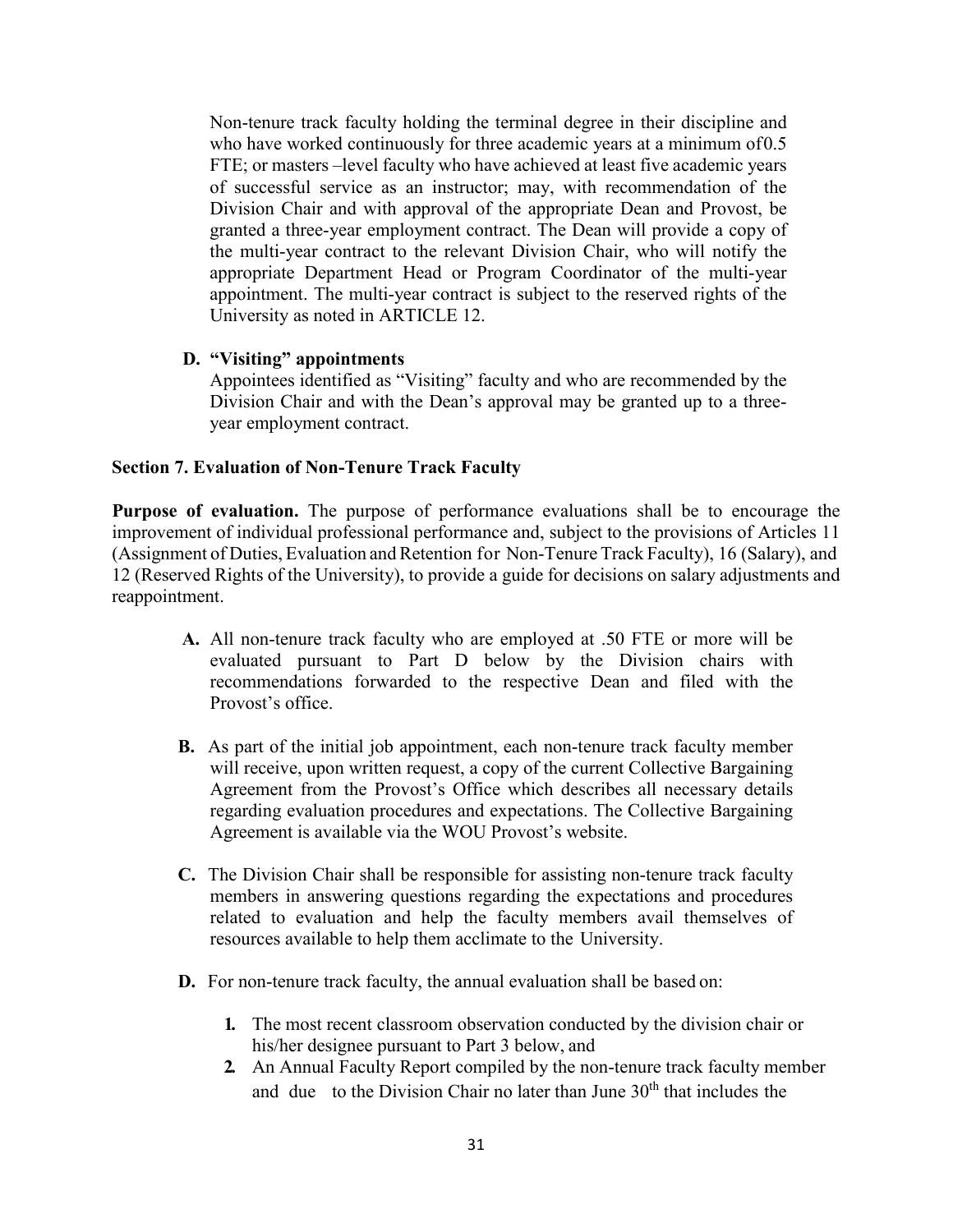following components:

- **a.** Data from the mutually agreed upon student course evaluation instrument (SCEI\*), provided by the University, and
- **b.** A summary of accomplishments for the year that addresses the non-tenure track faculty's primary work assignments and future goals.
- **3.** Classroom observation for non-tenure track faculty will be completed:
	- **a.** Prior to the completion of contracts of one year or shorter duration,
	- **b.** In the final year of their contracts for faculty members on multi-year contracts,
	- **c.** Annually at the request of faculty members on multi-year contracts, in which case the division chair or his/her designee will complete the observation,
	- **d.** As deemed necessary by the division chair.

\*Any survey not mutually agreed upon, along with any results / data derived from such questions and surveys, is not to be used for purposes of official evaluation unless a Faculty member chooses to include it.

- **E.** Divisions shall evaluate non-tenured faculty members on the basis of divisional and institutional criteria, academic standards, appropriateness for assignments, collegiality, and the terms and conditions of Article 11. For non-continuation of non-tenure track faculty with 3 or more years of continuous service at 0.5 FTE or above based on poor performance, as specified in this contract, the Division Chair must provide a written record of an employee's performance, as specified in this article before such a decision can be made. The Division Chair shall be expected to give an employee at least (one) academic term, summers excluded, to correct any identified performance problems. If the record shows that the problem(s) continue, then a non-continuation decision is in order.
- **F.** The results of the Division Chair's evaluation for non-tenure track faculty members shall be considered in determining continued employment within the University.
- **G.** The University shall not use salary rates to differentiate among non-tenure track faculty for purposes of staffing.

### <span id="page-32-0"></span>**ARTICLE 12: RESERVED RIGHTS OF THE UNIVERSITY**

The University retains and reserves to itself all rights, powers, authority and responsibilities vested in it, whether exercised or not, including but not limited to the right to plan, govern, and control the University and in all respects carry out its ordinary and customary functions of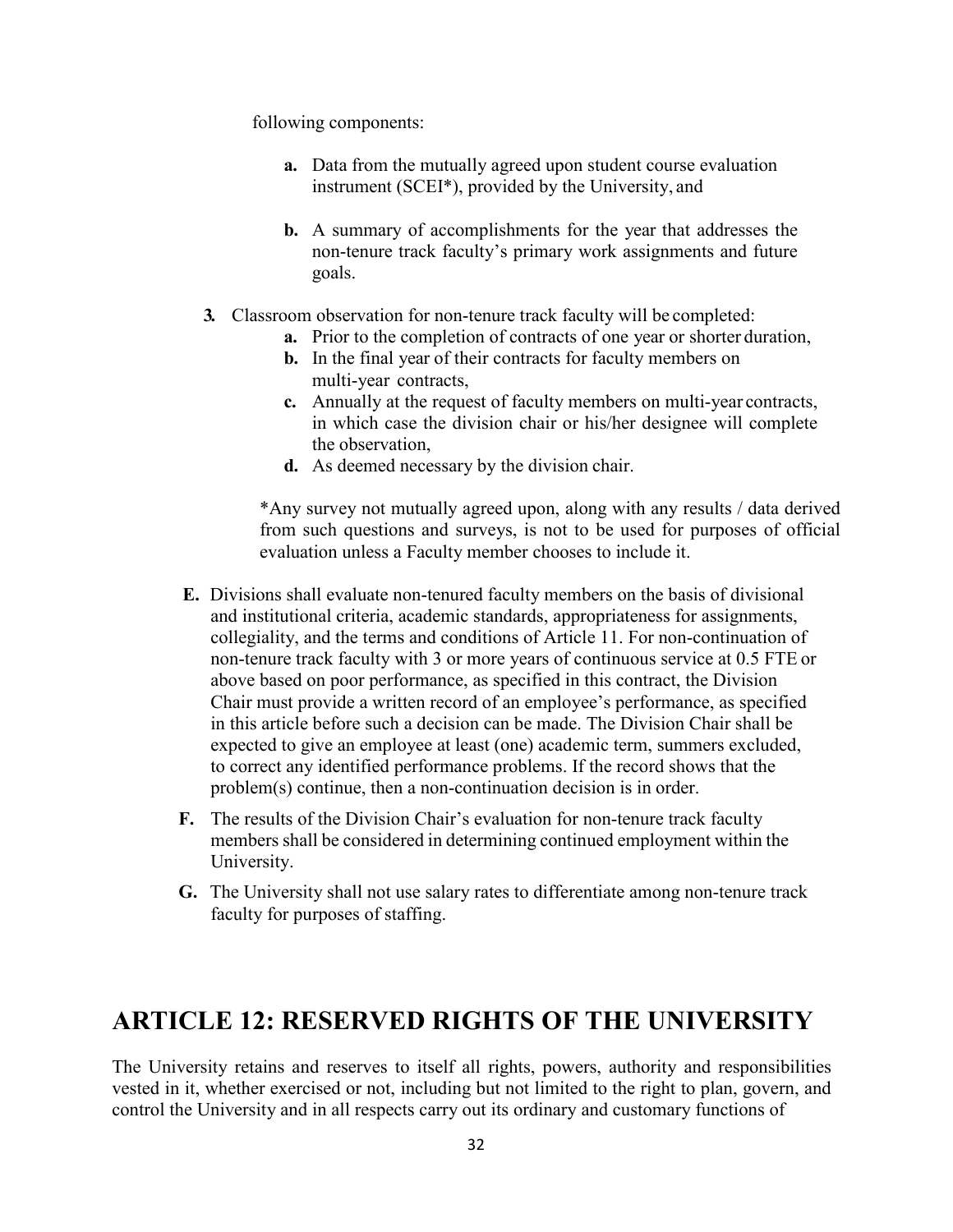management. All

such rights, powers, authority, and responsibilities are retained by the University subject only to those limitations expressly imposed by the Agreement. Without limiting the foregoing, the University expressly reserves the right to make final decisions with respect to members to be appointed, reappointed, promoted, and awarded indefinite tenure and those to be appointed as Division Chair and other administrators.

Only alleged violations of limitations on reserved rights contained in this Agreement shall be subject to Article 13 (Grievances).

## <span id="page-33-0"></span>**ARTICLE 13: GRIEVANCES**

**Section 1. Purpose.** The purpose of this Article is to promote a prompt and efficient procedure for the investigation and resolution of grievances. The parties encourage the informal resolution of grievances whenever possible and to that end encourage open communications between members and administrators so that resort to the formal grievance procedure will not normally be necessary. The procedures hereinafter set forth shall be the sole method for resolving grievances as that term is herein defined.

#### **Section 2. Definitions.**

- **A.** The term "grievance" means an allegation that there has been a violation, misinterpretation, or improper application of the express terms of this written Agreement. The term "grievance" shall not include complaints related to matters of academic judgment, except as provided for in Article 8, Sections 3, 4 and 6; Article12; and Article 14, Section 6.
- **B.** "Grievant" means one or more members of the bargaining unit, the Union or the University in the appropriate cases, damaged or injured by the act or omission being grieved.
- **C.** "Day" means a day when classes or examinations are scheduled in accordance with the official academic calendar of the University excluding Saturdays, Sundays and holidays.
- **D.** "Academic judgment" shall mean the judgment of faculty and administrators concerning appointment, reappointment, promotion, tenure status and merit salary increases of members, and matters of curricula and educational policy.

#### **Section 3. General Provisions.**

- **A.** A grievant has the right of self-representation at any step in the grievance procedure and/or may have a Union representative present at anystep.
- **B.** The Union has the right to be present at, and to participate in, any formal step in the grievance procedure, but shall not interfere with the right of self- representation. If the Union does not represent the grievant, the resolution of the grievance shall not be inconsistent with the terms of this Agreement.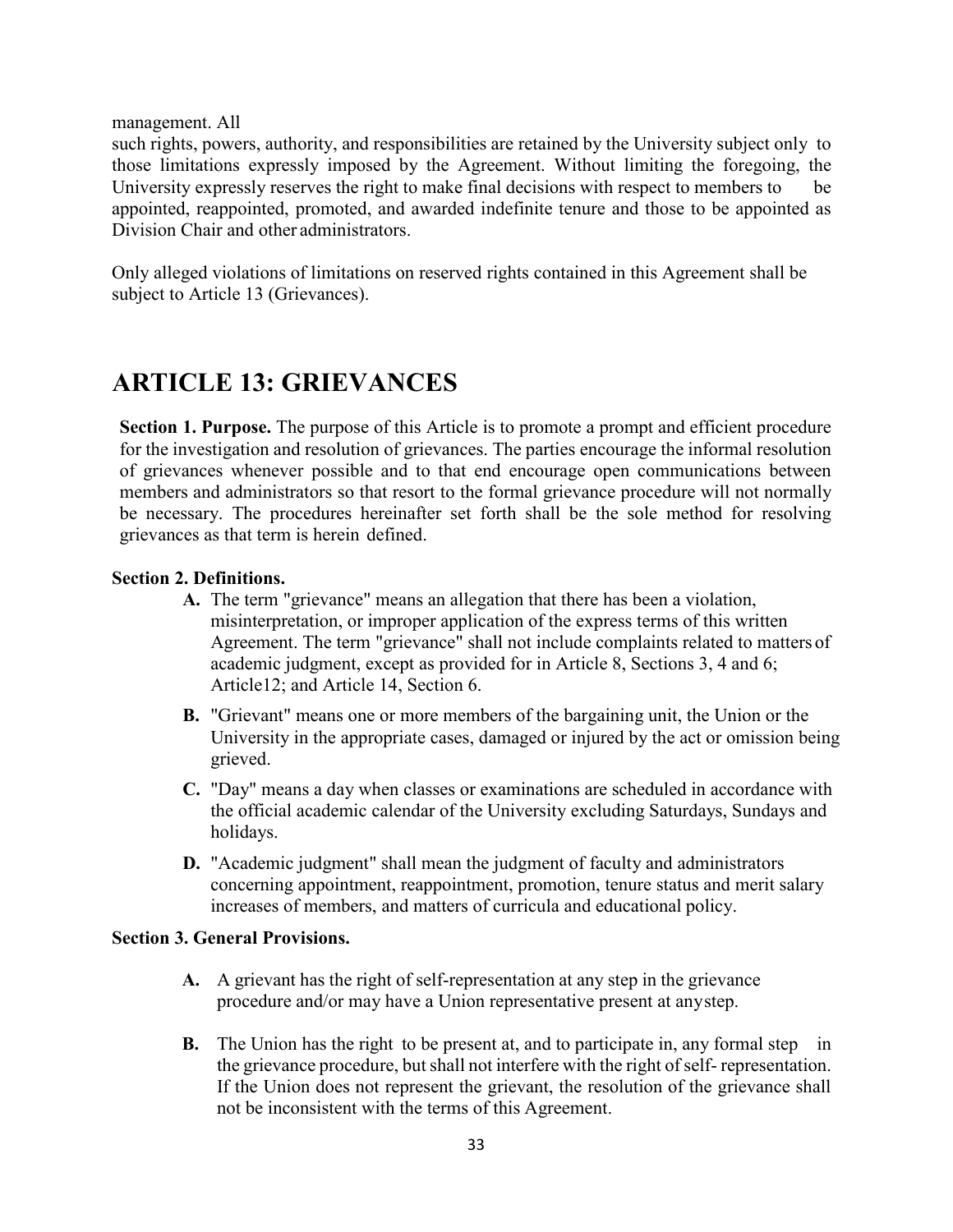- **C.** The parties may agree, in writing, to modify the time limits in any step of the grievance procedure. At formal steps, agreement to modify time limits shall be in writing.
- **D.** Failure at any step of this procedure to comply with the specified time limits including any extension thereof, shall be considered acceptance by the grievant of the decision rendered at the previous step. Failure to communicate the decisionon the grievance at any step within the time limits, including any extensions thereof, shall allow the grievant to proceed to the next step.
- **E.** No member may take a grievance to Step Four (Arbitration) except with the approval and participation of the Union.
- **F.** All grievances, and arbitration notices must be submitted in writing on appropriate forms as attached to this Agreement as Appendices B and C respectively and shall be signed by the grievant. The University may refuse consideration of a grievance not filed in accordance with this Article.
- **G.** A grievance may not be filed under this Article for an act or omission which occurred prior to the effective date of this Agreement.
- **H.** A grievance may be withdrawn by a grievant at any time, or by the Union at any time after notice of intent to arbitrate has been given.

#### **Section 4. Presentation of Grievances.**

**Formal Grievances**. All grievances shall be presented at the proper step, in writing, within thirty (30) days of the act, omission, or commencement of the condition on which the grievance is based, or after the date on which the member knew or reasonably should have known of such act, omission, or condition if that date is later.

The grievance shall be presented on the grievance form (Appendix B) and shall set forth the following:

- **1.** A description of the alleged event(s), situation(s), or act(s) in violation of the contract provisions;
- **2.** The date thereof;
- **3.** The specific provision of this Agreement which is in dispute; and
- **4.** The remedy sought.

Grievances shall be filed first at Step 1, except if the matter being grieved relates to an act or omission by the Dean (or persons in positions at a similar level) or the Provost, the grievance may be filed at Step 2 or 3, but in the manner provided above.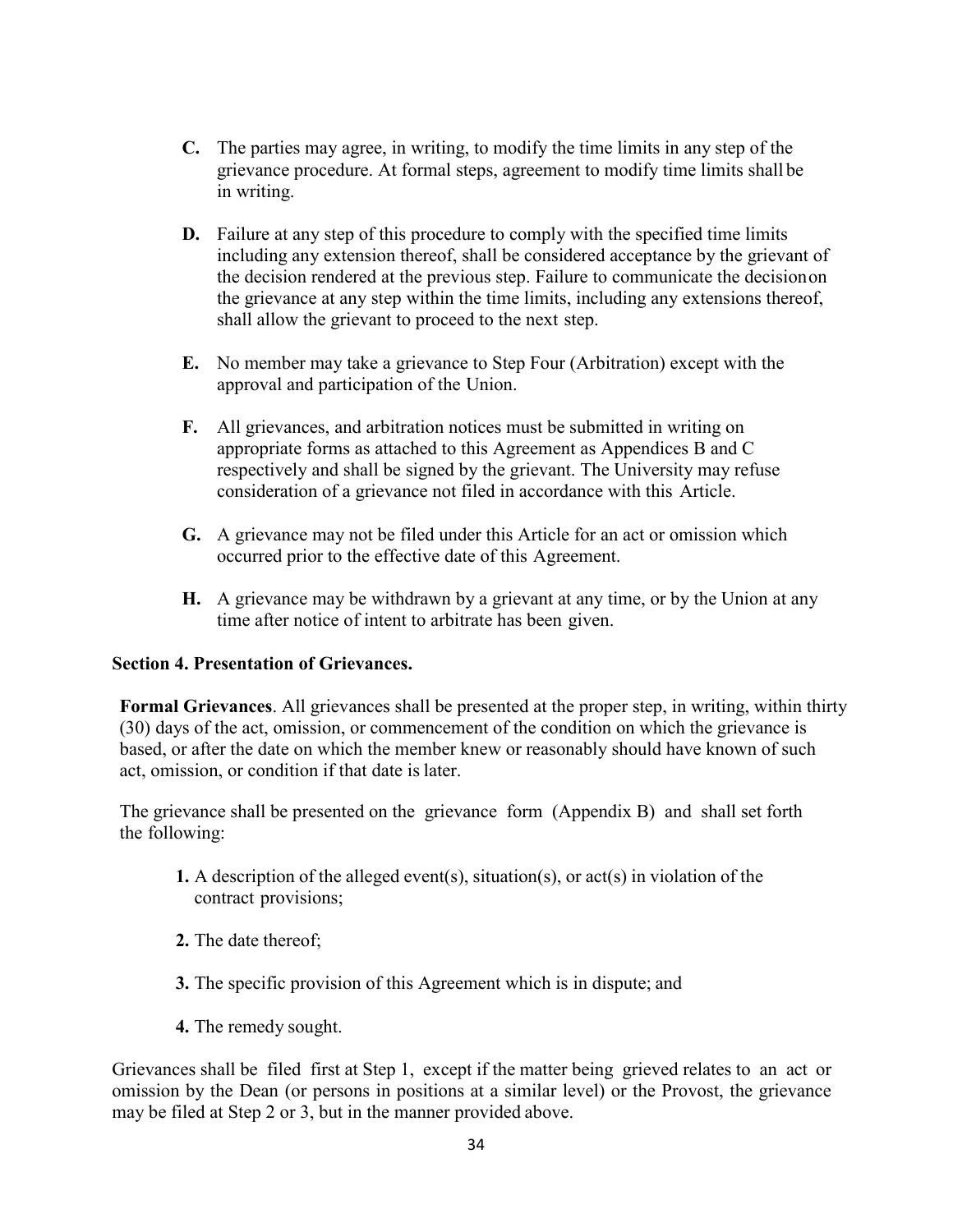Step 1. Dean's Level. The grievance shall be filed in writing with the appropriate Dean. The Dean shall promptly identify the administrator with whom resolution of the grievance shall be sought. Fifteen (15) days shall be allowed for resolution of the grievance. Upon the grievant's written request, fifteen (15) day extensions of the time allowed for resolution at this level will be granted unless to do so would impede resolution of the grievance.

Step 2. Provost's Level. Within five (5) days of the expiration of the period allowed for resolution at the Dean's level, or within five (5) days of an unsatisfactory decision at the Dean's level if that date is earlier, the grievance may be filed with the Provost of the University. The Provost or designee shall meet with the grievant within five (5) days of receipt of the grievance for review and shall send a decision in writing to the grievant and the Union within ten (10) days of such meeting.

Step 3. President's Level. Within five (5) days of the expiration of the period for response by the Provost at Step 2, or within five (5) days of an unsatisfactory decision by the Provost, the grievance may be filed with the President. The President or designee shall meet with the grievant within ten (10) days of receipt of the grievance and shall send a decision in writing to the grievant and the Union within ten (10) days of such meeting.

Step 4. If the grievance is not resolved, the complaining party may give to the other notice of intent to arbitrate within the time limits provided in Article 14: Arbitration.

**Section 5.** Nothing in this Article or Agreement is to be interpreted as denial of the right to grieve or seek arbitration of alleged failure to follow prescribed procedures in evaluation and in recommendations for promotion and merit salary increases.

### <span id="page-35-0"></span>**ARTICLE 14: ARBITRATION**

**Section 1.** Notice of intent to arbitrate an unresolved grievance (Appendix C) must be filed with the President of the University within twenty (20) days of the decision rendered under the provisions of Step Three.

**Section 2.** Within ten (10) days of receipt of notice of intent to arbitrate, the parties shall meet to attempt to agree upon an arbitrator. If the parties are unable to agree upon an arbitrator within five

(5) days of the meeting, the party initiating arbitration shall request the Employment Relations Board to submit a list of five (5) arbitrators, none of whom shall be an employee of the (former) Oregon University System unless both parties have agreed to the contrary. Each party shall alternately strike a total of two (2) names from the list of five (5); the remaining person shall be selected as the arbitrator. The party initiating arbitration shall strike the first name. If the arbitrator selected cannot hold the hearing or render a decision within the time limits provided herein and either party does not agree to an extension of time, the selection procedure as provided herein shall be repeated using the remaining names on the Arbitration Panel or a new list from the Employment Relations Board, as appropriate.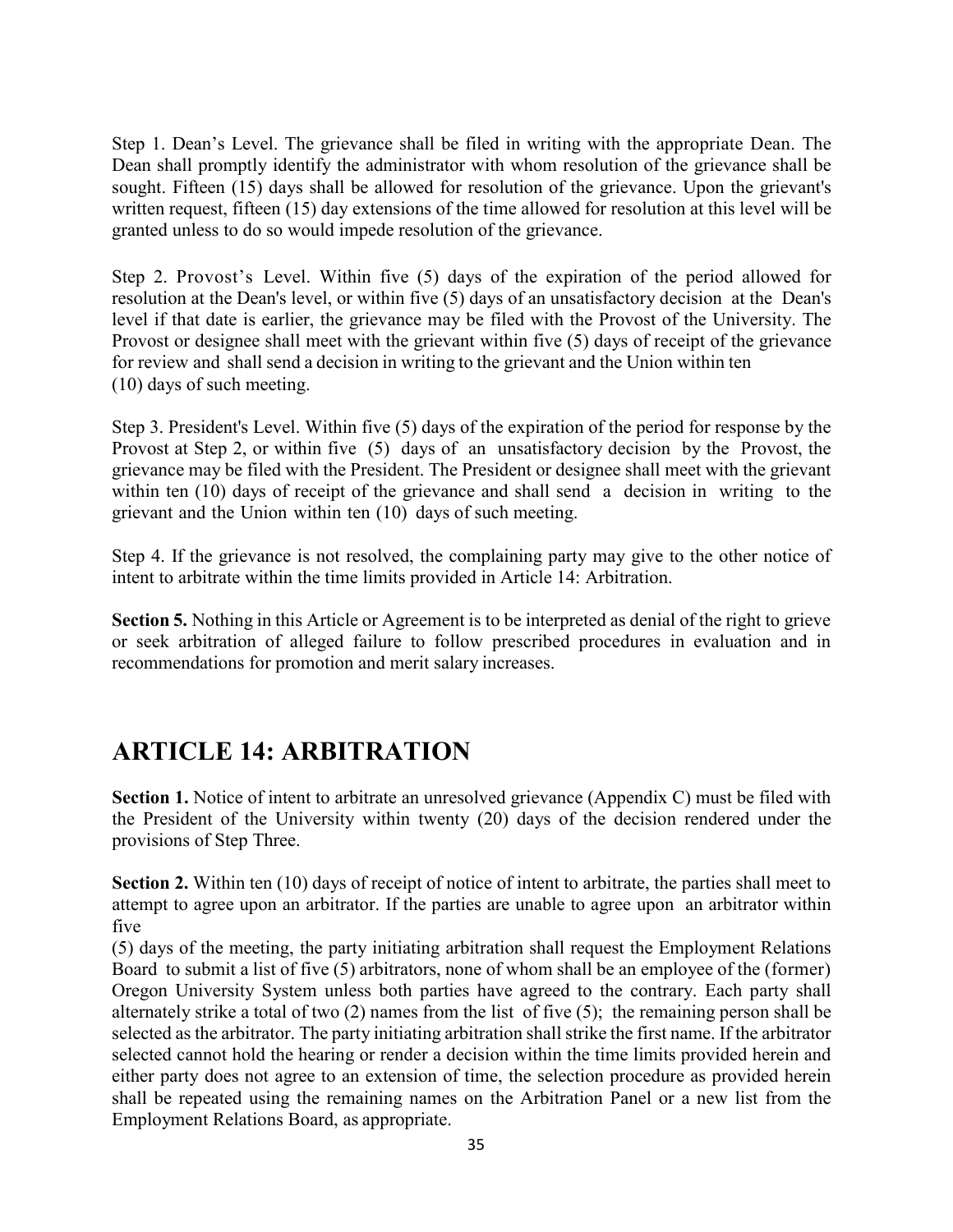**Section 3. Submission Agreement.** As soon as practicable after the notice of intent to arbitrate has been filed, the parties shall meet to draft a submission agreement. They shall attempt to agree on the precise issue to be submitted to arbitration, stipulation of facts, joint exhibits, and any other matter designed to expedite the arbitration process.

If the parties are unable to agree on the precise issue to be submitted, each party shall submit its own version of the issue to be decided. The arbitrator shall then decide the precise issue to be arbitrated. Such decision shall be made prior to determining arbitrability.

**Section 4. Conduct of the Hearing.** The arbitrator shall hold the hearing in Monmouth, Oregon, unless otherwise agreed by the parties. The hearing shall commence within fifteen (15) days of the arbitrator's acceptance of the case, unless both parties agree to an extension of time.

If the arbitrator or either party requests that post-hearing briefs be submitted, the arbitrator shall establish a date for the submission of such briefs and the hearing will be deemed to have been closed by such date.

**Section 5. Arbitrability.** In any proceeding under this Article for which there is a submission agreement, the first matter to be decided is the arbitrator's jurisdiction to act. In the absence of a submission agreement, the arbitrator shall first decide the issue to be arbitrated as provided in Section 4 of this Article; then the arbitrator's jurisdiction shall be decided. If arbitrability is in dispute between the parties, the arbitrator shall hear the parties on the question before deciding the matter of arbitrability, which shall be announced. Upon concluding that the issue is arbitrable, the arbitrator shall normally proceed with the hearing at that time, provided that either party may seek judicial review of the arbitrator's decision as to jurisdiction and have the hearing on the merits delayed until such review is completed. Upon concluding that the arbitrator has no power to act, the arbitrator shall not hear the matter or make any decision or recommendation regarding the merits of the issue.

**Section 6. Authority of the Arbitrator.** The arbitrator shall neither add to, subtract from, modify nor alter the terms or provisions of this Agreement. Except as otherwise provided in this section, the arbitrator shall have no authority to hear or decide any issue or grievance related to matters involving "academic judgment" as defined in Section 2, Article 13 (Grievances). In cases involving the exercise of discretion, the arbitrator shall not substitute personal judgment for that of the faculty or the administrators. Nor shall the arbitrator review such decision except for the purpose of determining whether the procedural steps provided in this agreement have been followed. If the arbitrator determines that procedural steps have not been followed where an exercise of "academic judgment" or administrative discretion is involved, the arbitrator shall direct that the matter be reconsidered by the appropriate official in accordance with relevant procedural steps. In no case may the arbitrator direct that a member be reappointed, promoted, or awarded i nde f i ni t e tenure. The arbitrator, however, may direct that the status quo ante be maintained until a judgment is made having properly followed appropriate procedural steps.

The arbitrator shall have no authority to award monetary damages or penalties, but may award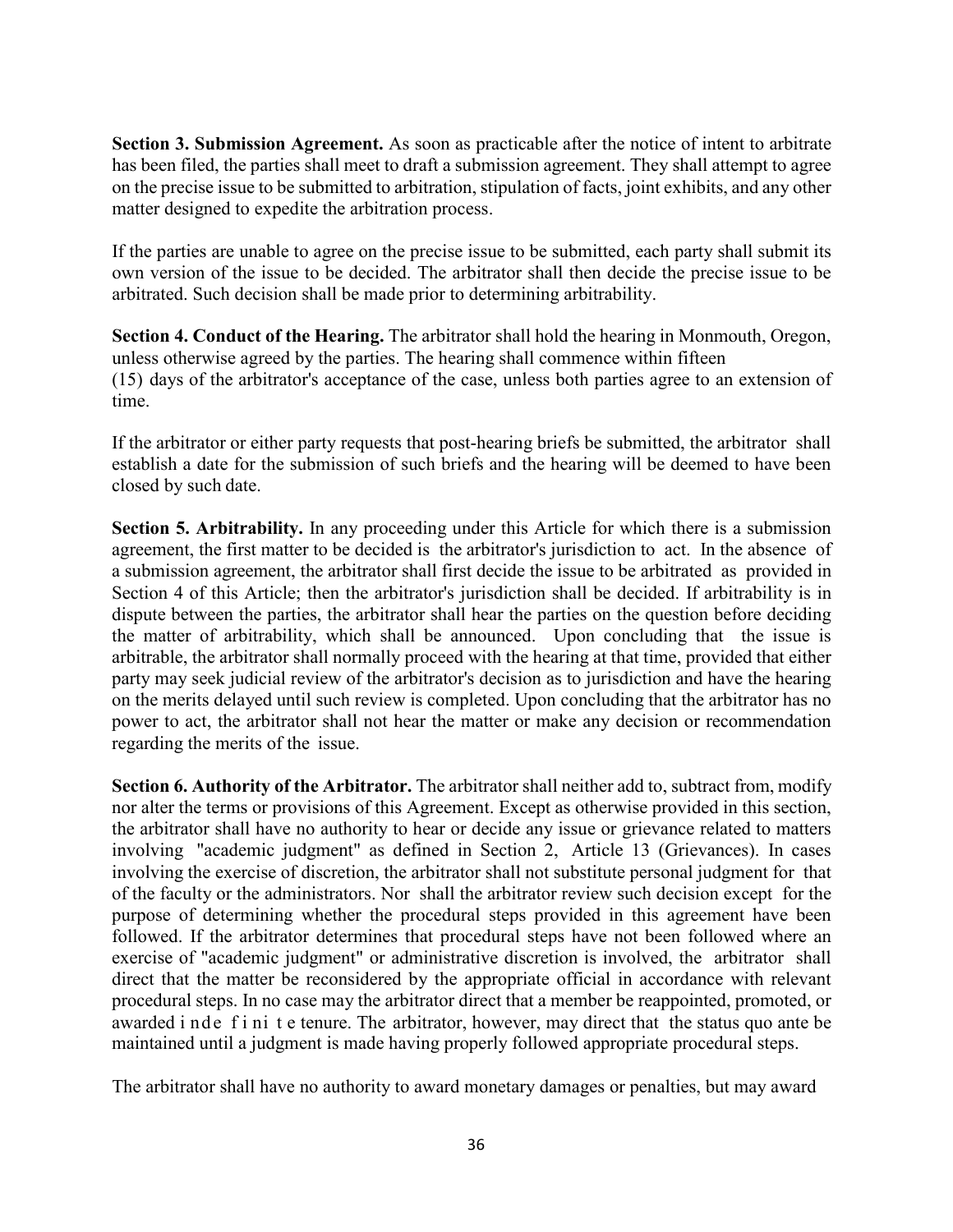back pay to accompany an order of reinstatement.

The arbitrator shall have no authority to make any decision limiting or interfering in any way with the powers, duties, and responsibilities of the University and the Board which have not been expressly limited by this Agreement.

**Section 7. Arbitrator's Decision.** The arbitrator derives authority wholly and exclusively from the express terms of this Agreement. The decision of the arbitrator shall be final and binding upon the parties as to the issues submitted, provided that either party may appeal the decision on the basis of repugnance to law, jurisdiction, or that the arbitrator exceeded authority granted by this Agreement.

The decision of the arbitrator shall be issued within thirty (30) calendar days of the close of the hearing unless the parties have agreed to additional time.

The decision of the arbitrator shall be in writing and shall set forth findings of fact, reasoning, and conclusions on the issue submitted and which shall include a clear statement as to the prevailing party.

**Section 8. Costs.** All fees and expenses of the arbitrator shall be borne by the party not prevailing in the arbitration. Where an award clearly finds each party culpable, costs will be shared equally. Each party shall bear the cost of preparing and presenting its own case. Expenses of witnesses, if any, shall be borne by the party calling the witness. The cost of any transcripts required by the arbitrator shall be divided equally between the parties and each party shall be furnished a copy thereof. If either party wishes a transcript of the hearing, it may have one made at its own expense, but shall provide the arbitrator and the other party a copy at no charge.

# **ARTICLE 15: LAYOFF**

Section 1. It is understood that in a viable and complex University offering an array of professional programs, it may be necessary to adjust staff and programs. Historically, these adjustments have been accomplished by attrition and by not renewing appointments in specific programs, units, or divisions. The provisions of this Article and accompanying procedures do not apply to this historical practice.

The modification of programs generated solely by changes in curricula or in the educational programs or mission of the University is accomplished through usual curricular mechanisms and the provisions of this Article likewise do not apply.

**Section 2.** Layoff will take place only after the University finds that one of the following bona fide conditions exists or is imminent:

- **A.** demonstrable financial exigency;
- **B.** program or discipline curtailment;
- **C.** retrenchment.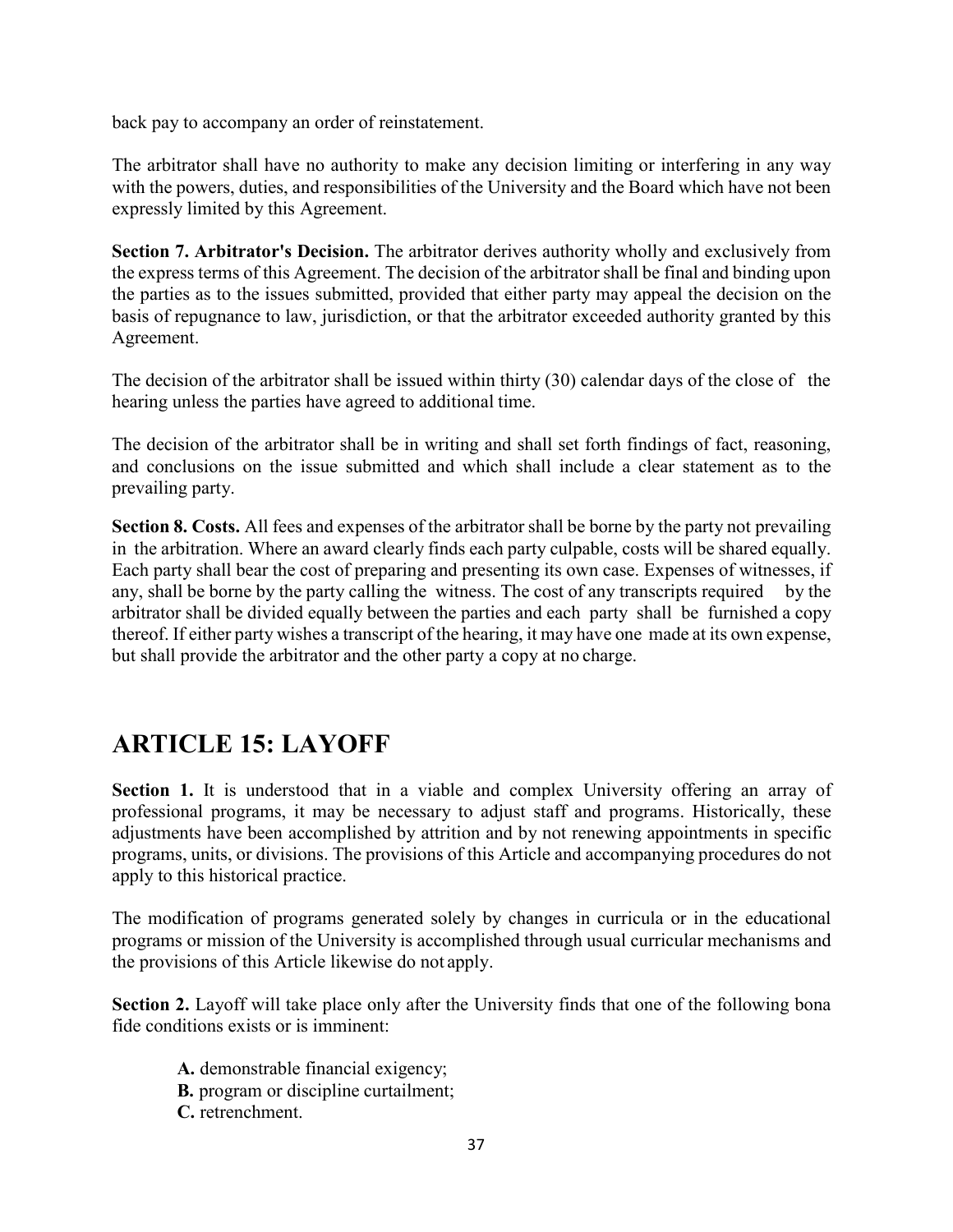The magnitude of the layoff shall be commensurate with the condition necessitating such layoff (OAR 580-021-0315 et seq.).

**Section 3.** After a declaration is made that one of the conditions described in Section 2 exists or is imminent, the President will meet with two (2) members of the Union to discuss alternatives. Following the meeting the President shall present a plan to implement the conditions described in Section 2 to the Union. The plan will include proposed reductions to divisions and programs. The Union will have an opportunity to review and make comments on the President's plan and to suggest alternatives. The President will consider the suggested comments of the Union before preparation of the final plan. The President's final plan shall be given to affected divisions or units no later than one month prior to implementation. The Union shall be concurrently provided with a copy of the President's final plan.

**Section 4.** The factors to be considered in any layoff determination shall be considered sequentially. Should consideration of any factor in sequence result in identification of a candidate for layoff, the remaining factor(s) need not be considered.

The first factor to be used in determining which faculty members are to be laid off shall be the needs of the program or division, including the need to preserve various areas of academic specialization and in consideration of the University's commitment to affirmative action goals. Each Division faculty shall provide recommendations to the Chairperson concerning areas to be preserved in protecting the academic integrity of the programs offered by the division as they relate to the Division, College and University. If the Chairperson does not agree with the division's faculty recommendations he/she shall meet with the Division faculty to discuss the recommendations.

The second factor shall be the kind of appointment: fixed term appointments shall be laid off before tenure-track and indefinite tenured appointments, tenure-track appointments shall be laid off before indefinite tenured appointments.

The third factor shall be seniority; when the needs of the Division or program can be met by two or more members whose qualifications are substantially equal and whose performance are substantially equal, as revealed by performance evaluations (Article 8, Evaluations), members with the fewest number of quarters of continuous service shall be laid off first. The number of quarters of service to the division or program shall be calculated as described in Section 5 below.

**Section 5.** Before the length of service to the Division, discipline, or program is determined, all faculty members who have transferred into a Division or program where a layoff is to occur will have time in their former division or program included in the calculation. When two members being considered for layoff have the same length of service, the individual first appointed to the Division or program shall have seniority. The date of appointment shall be taken as the date of the letter which first appointed the individual as a member of the Division or program. Upon request by the Union, the University agrees to provide the Union with a list containing the date of original appointment to the Division, discipline, or program.

**Section 6.** If a tenured faculty member is laid off under the provisions of this Article, the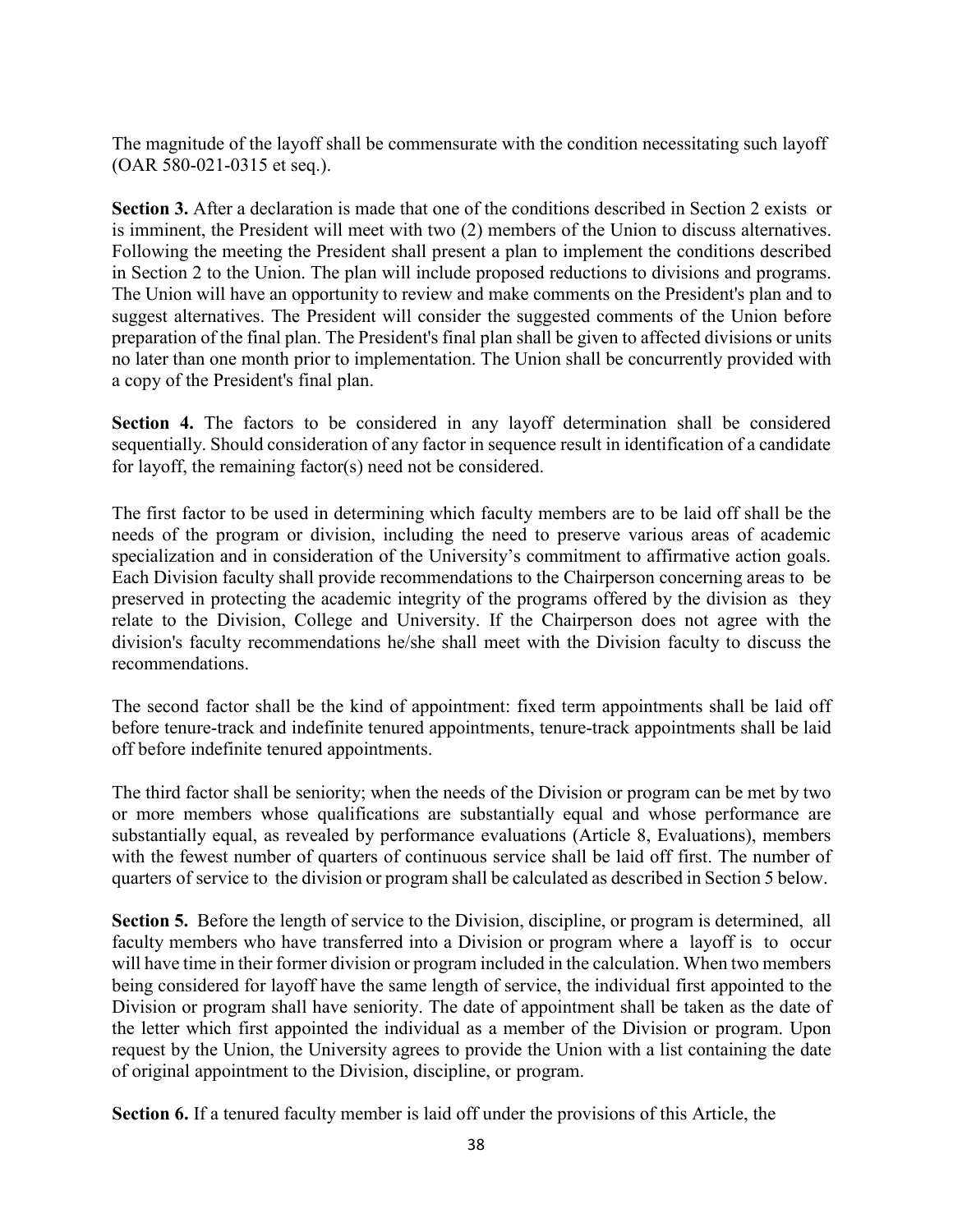University will endeavor to find suitable alternative employment within the institution or, if such is not found, shall make reasonable efforts to assist the member in finding suitable employment elsewhere.

**Section 7.** If a position becomes vacant in the program or Division from which a member has been laid off and the position is to be filled, a member who is fully qualified to fill the vacant position shall be offered reemployment by certified mail. Offers of reinstatement shall be made in inverse order of layoff. The faculty member will have thirty (30) days from the date the offer is sent in which to accept the offer. If no acceptance is received in writing within the thirty (30) day period, the faculty member will be deemed to have declined the offer and the institution will thereafter have no further obligation to the member. It is the responsibility of the faculty member to keep the institution apprised of their current mailing address. When circumstances warrant, the University and the Union may agree to shorten or waive the thirty (30) day period required by this section.

Faculty members recalled from layoff will be credited with their original date of appointment, less the layoff period, for purposes of determining years of service, and will be reinstated with all rights and privileges accumulated prior to layoff unless such rights or privileges have been impaired by actions of the member while laid off.

Persons who have not been reemployed as of June 15 of the year following two full academic years after layoff shall be deemed to have been given timely notice and their employment will have been terminated as of that June 15 date.

**Section 8.** Members on layoff status will be treated as if on leave without pay for purposes of eligibility for enrolling at any institution of the former Oregon University System at the staff fee.

**Section 9.** The University shall not use salary rates to differentiate among non-tenure track faculty for purposes of staffing.

# **ARTICLE 16: SALARY**

### **Section 1. Retirement Plan Contributions.**

Bargaining unit faculty members shall be eligible to participate in the Public Employees Retirement System (PERS), the Oregon Public Service Retirement Plan (OPSRP), the Optional Retirement Plan (ORP), the Tax-Deferred Investment 403(b) Plan (TDI), and the OregonSavings Growth Plan as set forth by Oregon law.

- **A. Public Employees Retirement System Individual Account Program (IAP).** For work performed on and after January 1, 2004, Western Oregon University shall pay on behalf of members of the Public Employees Retirement System (PERS) the statutorily required employee contribution to the Individual Account Program under ORS 238A.330 and pursuant to ORS 238A.335, or under ORS 238.315 if the member elected assistance under ORS 243.920.
	- 1. The full amount of the members' required contributions paid by WOU to PERS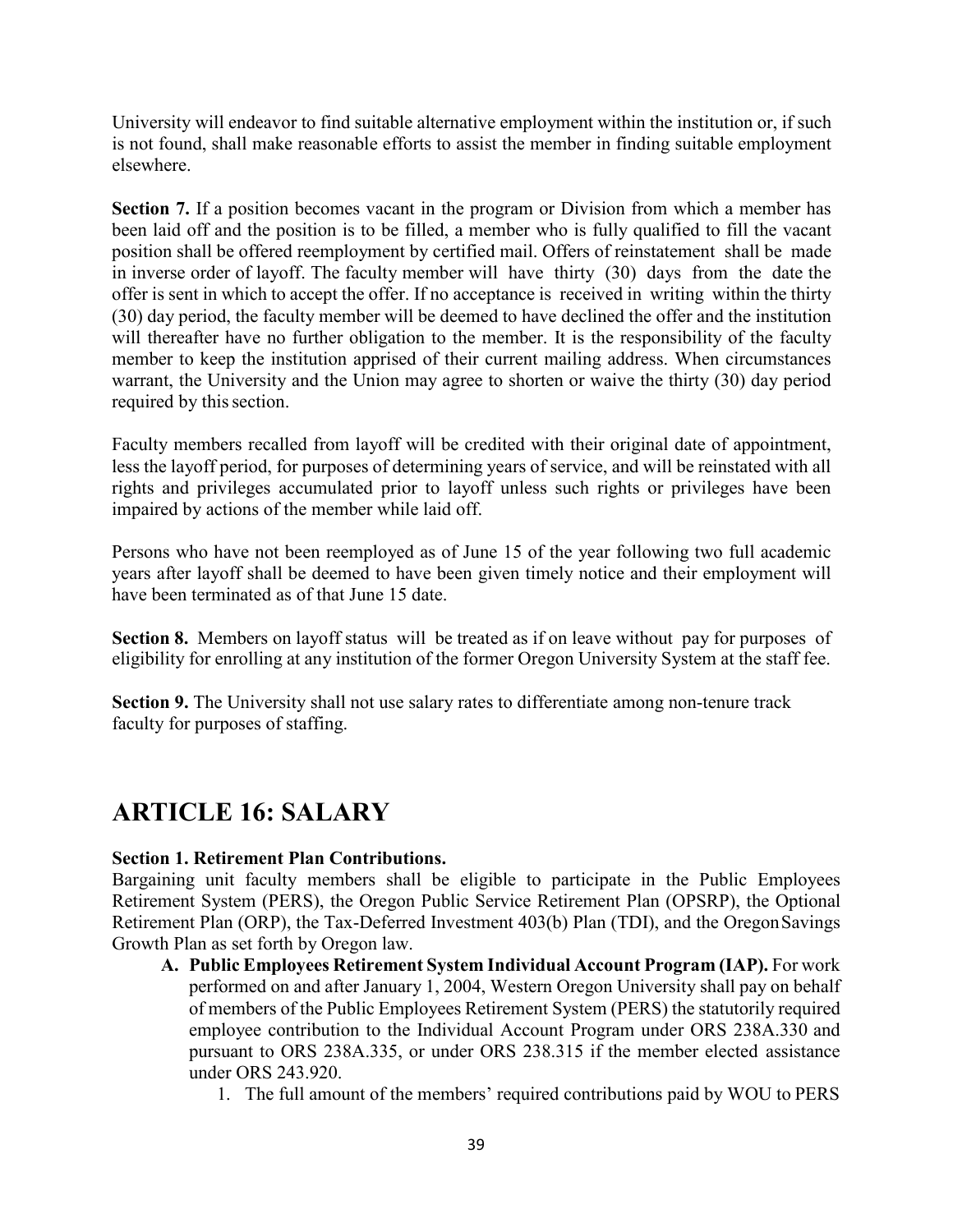on behalf of members shall be considered "salary" within the meaning of ORS 238.005 (26)(a) and ORS 238A.005(17)(b)(F) for the purpose of computing "final average salary" within the meaning of ORS 238.005 (9) and ORS 238A.130, but shall not be considered "salary" for the purposes of determining the amount of required employee contributions. Pursuant to ORS 238A.335(2)(a) and through the term of this Agreement, the parties agree that employee compensation has been reduced in order to generate the funds needed to make these employee contributions; the employer will file any required notices with the Public Employees Retirement Board.

- 2. If the employee IAP account under ORS 238A.300 is declared invalid or is otherwise eliminated and a replacement is not available, then effective upon the date of its invalidation or elimination, a corresponding general salary increase of six percent (6%) shall be paid to participating employees, or its equivalent, pursuant to the relevant chapter of law for governing PERS employee contributions.
- **B. Optional Retirement Plan (ORP).** For work performed on or after January 1, 2004, Western Oregon University shall pay on behalf of ORP participants the statutorily required employee contribution under ORS 243.800(8). For employees participating in the ORP hired on or after July 1, 2014, the University will make all employer contributions to the ORP required under ORS 243.800(10)(a) and (b).
- **C. Employer Payment of Employee Contributions.** If for any reason the six percent (6%) payment of the employee contribution by Western Oregon University described in (A) and (B) above is declared invalid or is otherwise eliminated, then effective on the date of its invalidation or elimination, a corresponding general salary increase of six percent  $(6\%)$  shall be paid to eligible employees. In such case, employees' six percent (6%) contributions shall be deducted for payment to the applicable employee accounts and shall be treated as "pre-tax" contributions pursuant to Internal Revenue Code Section 414(h)(2).
- **D. Duplication and Remedy.** In no case shall there be a six percent (6%) increase under both  $(1)$  and  $(2)$ .

**Section 2. Duration of Step Salary Schedule.** The University and the WOUFT recognize that the agreements reached in this contract are not binding on the negotiating teams representing either party in future new contract negotiations. This means that a step salary schedule or any changes in step placements on the existing schedule will also be subject to future negotiations.

**Section 3. New Hires.** Newly hired members of the bargaining unit will receive compensation increases during their first full year of employment.

Section 4. Salary Step System. Faculty salaries in the bargaining unit will be assigned according to the following step system.

**A. Annual Tenure track and Tenured Faculty.** For annual tenure track and tenured faculty, there will be a 39-step salary step system for the 2018-2019 academic year and a 40-step system for the 2019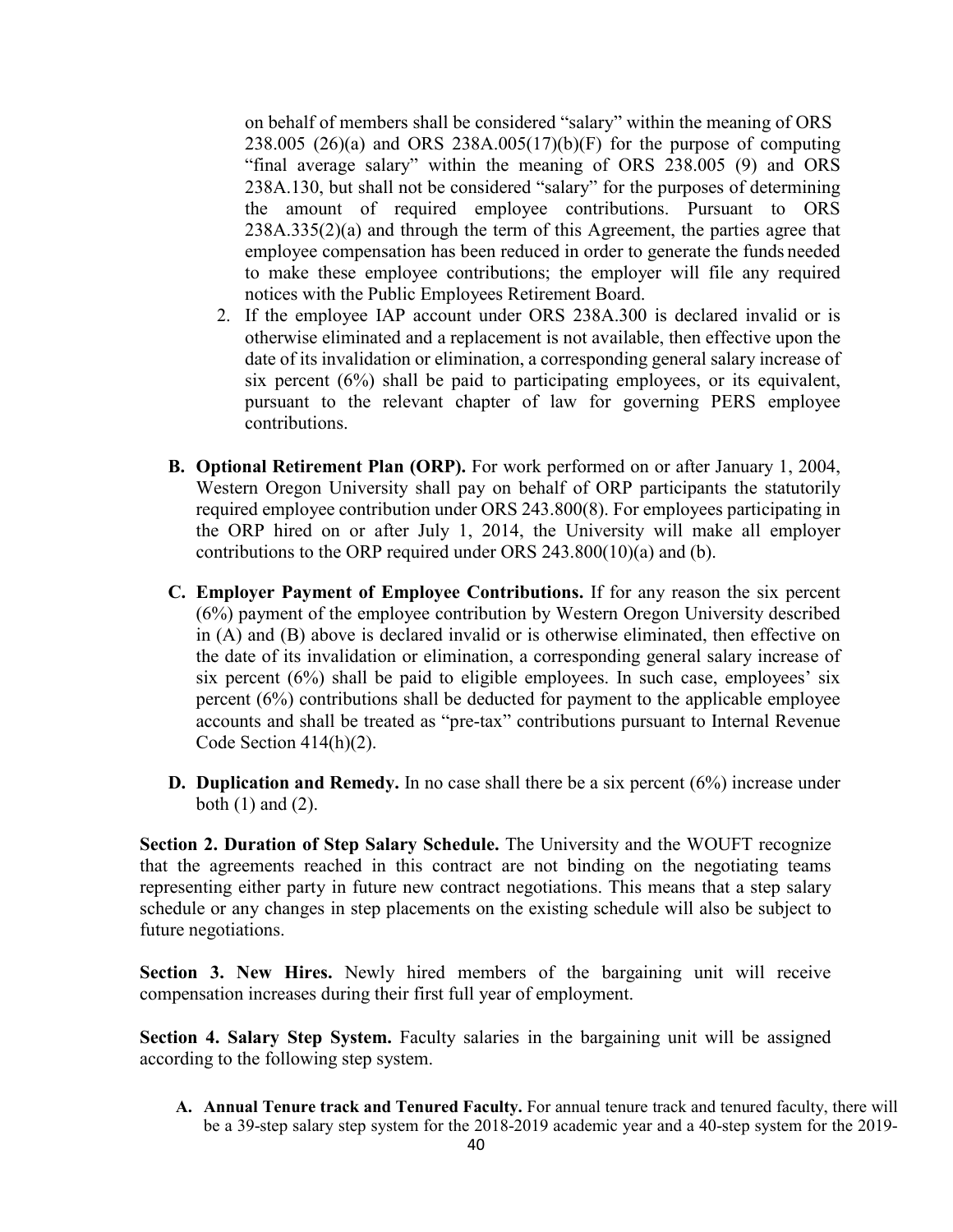2020 academic yearstarting with the normal entry level salary for Assistant Professors, with increasing steps. Twelve month faculty will be assigned annual salaries on the basis of their step value times the ratio 11 to 9.

- 1. For the current Bargaining Agreement, the normal entry-level salary for Assistant Professors will be step 1. For 12-month faculty, the entry level annual salary will be step 1 times the ratio 11 to 9. In consultation with the search committee, professional service prior to, during, or after the awarding of the doctorate or other terminal degree will be considered for salary adjustment purposes. One step per one year of service to a maximum of five steps will be granted.
- 2. Faculty members will be awarded 1 step per year of service in the salary system unless a step is not available on the salary schedule for the specified year of the biennium. Leave without pay will not be considered full-time service in figuring years of service, except in the case of Professional Leave without pay. Sabbatical leave will be considered full-time service in figuring years of service. For purposes of salary level placement, those serving as division chairs shall receive one year credit on the salary schedule for each year served as chair.
- 3. Faculty who receive promotion from Assistant Professor to Associate Professor or from Associate Professor to Full Professor shall receive, in addition, four steps in the salary system.
- 4. Assistant Professors shall not advance beyond the 10th step. Associate Professors shall not advance beyond the 32nd step.
- 5. **Market Place Advances** (Business & Economics and Computer Science). The University offers degrees and programs in disciplines subject to national market pressures, which cause competitive faculty starting salaries to exceed the starting salaries of other disciplines. The disciplines subject to these national salary pressures at WOU presently are those contained in the Divisions of Business & Economics and Computer Science. Other Divisions may contain disciplines that, in the future, will be subject to national market pressures on faculty starting salaries. If this happens, the University will negotiate with the Union to include other Divisions in this agreement.
	- a. Therefore, in order to make competitive starting salaries of the disciplines in these designated units the University may make starting salary offers equal to the regular step salary plus an additional twenty two percent. The market place salary advances will continue at the same percentage of the step salary as the faculty advances. The University will inform the Union of any and all market place advances. Advances made in accordance with this provision shall not be considered salary anomalies. The University may negotiate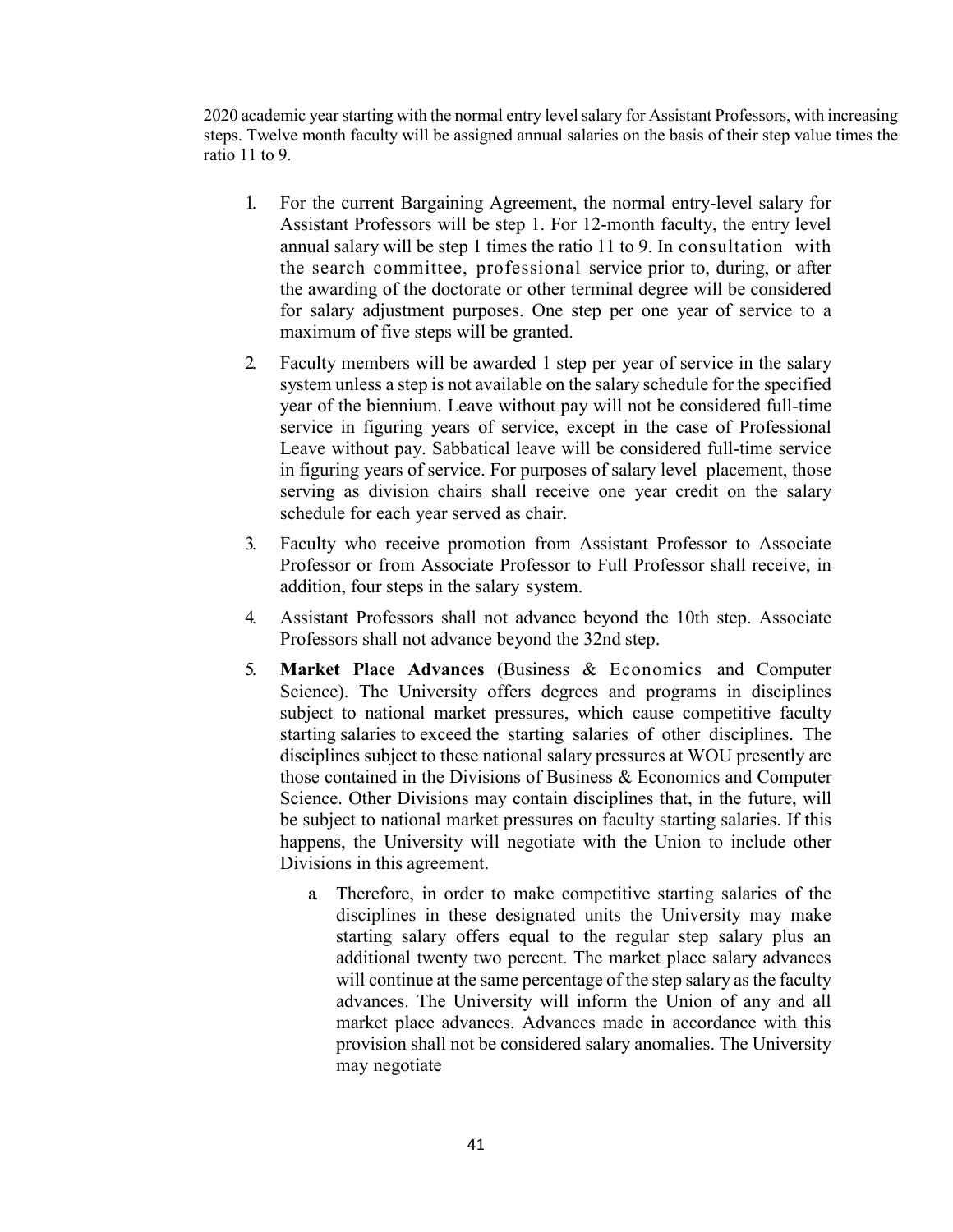an added adjustment beyond the percentage agreed to here with the consent of the Union.

- b. In addition, the University may provide continuing funding of up to \$100,000 for Division of Business & Economics faculty salaries, plus related other personnel expenses (OPE). This budgetary amount is to be used for the recruitment and retention of new tenure line faculty only. Such annual budgetary amount is available for each year of this contract. Salary for all faculty members hired with these funds shall be based on their position on the faculty step salary schedule plus a negotiated salary supplement amount awarded from the \$100,000 provided in this paragraph.. Salaries will be established by step placement, followed by the market adjustment (5.a), followed by the negotiated salary adjustment (5.b), in that order. The University shall notify the Union of all hires and the three components of their salary made under Market Place Advances.
- 6. **Salary Adjustments.** Salary adjustments of annual tenure and tenured faculty salaries shall occur as follows:

| July 1, 2018 (12-month)         | Annual step increase for eligible faculty on |
|---------------------------------|----------------------------------------------|
| September 16, 2018 $(9$ -month) | September 16, 2018 per the "September"       |
| October 1, 2018 (Deferred Pay)  | 2018" 39-step salary schedule column.        |
| July 1, 2019 (12-month)         | Annual step increase for eligible faculty on |
| September 16, 2019 (9-month)    | September 16, 2019 per the "September 2019"  |
| October 1, 2019 (Deferred Pay)  | 40-step salary schedule column.              |

#### **a. Annual Tenure track and Tenured Faculty Salary Schedule**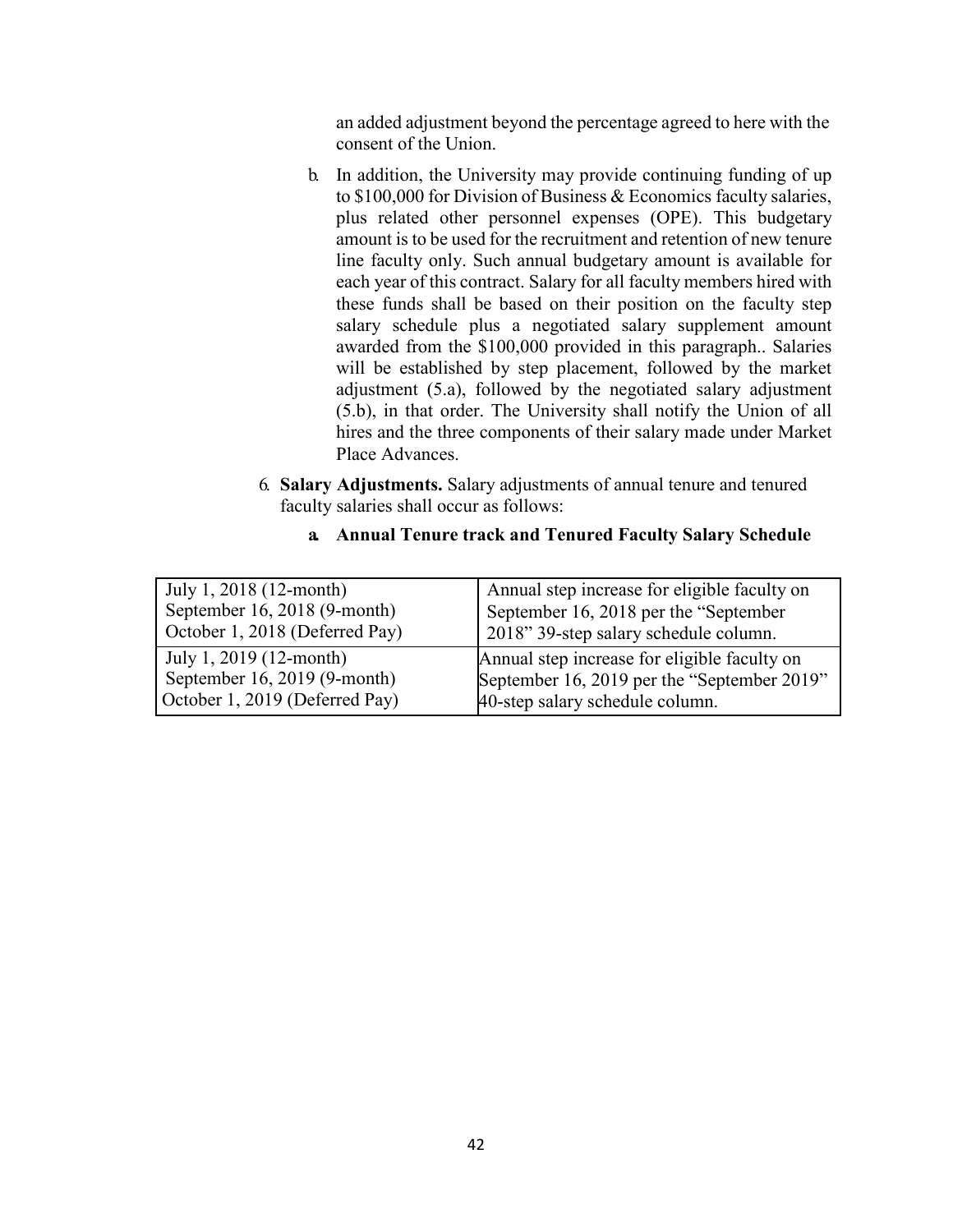|              | September 2017 | September 2018 | September 2019 |
|--------------|----------------|----------------|----------------|
| $\mathbf{1}$ | 51,478         | 53,022         | 54,215         |
| $\mathbf{2}$ | 51,782         | 54,278         | 55,372         |
| 3            | 52,285         | 54,582         | 56,628         |
| 4            | 53,068         | 55,085         | 56,932         |
| 5            | 53,869         | 55,868         | 57,435         |
| 6            | 54,688         | 56,669         | 58,218         |
| 7            | 55,527         | 57,488         | 59,019         |
| 8            | 56,385         | 58,327         | 59,838         |
| 9            | 57,261         | 59,185         | 60,677         |
| 10           | 58,157         | 60,061         | 61,535         |
| 11           | 59,074         | 60,957         | 62,411         |
| 12           | 60,012         | 61,874         | 63,307         |
| 13           | 60,971         | 62,812         | 64,224         |
| 14           | 61,951         | 63,771         | 65,162         |
| 15           | 62,952         | 64,751         | 66,121         |
| 16           | 63,977         | 65,752         | 67,101         |
| 17           | 65,025         | 66,777         | 68,102         |
| 18           | 66,095         | 67,825         | 69,127         |
| 19           | 67,189         | 68,895         | 70,175         |
| 20           | 68,308         | 69,989         | 71,245         |
| 21           | 69,452         | 71,108         | 72,339         |
| 22           | 70,621         | 72,252         | 73,458         |
| 23           | 71,814         | 73,421         | 74,602         |
| 24           | 73,035         | 74,614         | 75,771         |
| 25           | 74,283         | 75,835         | 76,964         |
| 26           | 75,558         | 77,083         | 78,185         |
| 27           | 76,859         | 78,358         | 79,433         |
| 28           | 78,190         | 79,659         | 80,708         |
| 29           | 79,550         | 80,990         | 82,009         |
| 30           | 80,939         | 82,350         | 83,340         |
| 31           | 82,359         | 83,739         | 84,700         |
| 32           | 83,809         | 85,159         | 86,089         |
| 33           | 85,290         | 86,609         | 87,509         |
| 34           | 86,804         | 88,090         | 88,959         |
| 35           | 88,350         | 89,604         | 90,440         |
| 36           | 89,982         | 91,150         | 91,954         |
| 37           | 91,781         | 92,782         | 93,500         |
| 38           | 93,616         | 94,581         | 95,132         |
| 39           |                | 96,416         | 96,931         |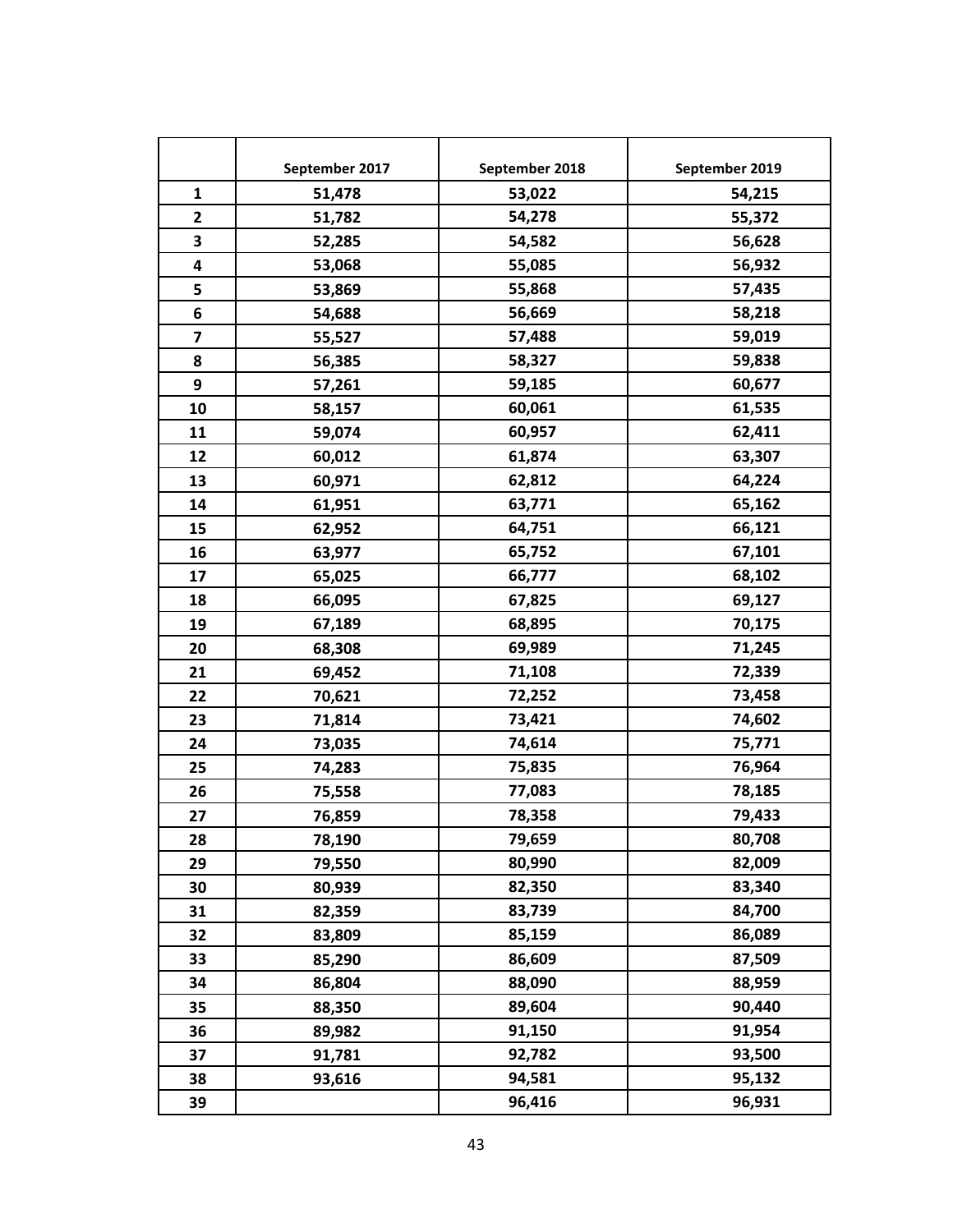|--|

 $\overline{\phantom{a}}$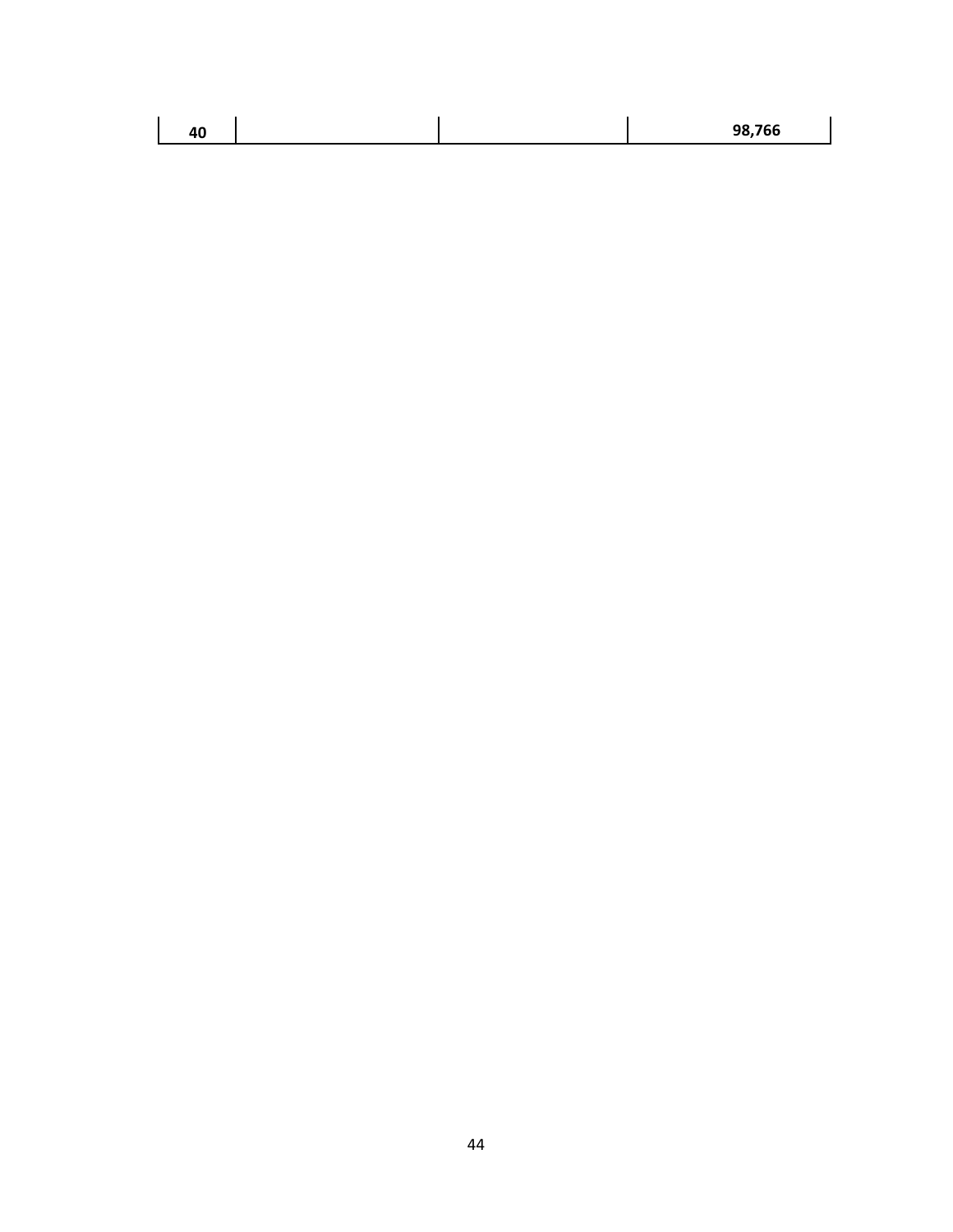**1.** The University may grant the rank of Associate Professor to a newly hired faculty member if that faculty member has held the rank of Associate Professor at another institution of higher learning or is qualified to hold that rank under the terms of this contract. In order to prevent the creation of a salary anomaly or individual compression, the new faculty member shall be placed at step 10 on the Salary Schedule A during his/her first year of employment at WOU. Additional steps/adjustments may be provided as detailed in section 4 above.

#### B. **Lecturers, Instructors, Non-tenure track Assistant Professors**

1. Non-Tenure Track Minimum Salary Schedule

For the non-tenure track faculty the following salary schedule will be used:

| <b>Years of</b>   | <b>Bachelor's</b> | Masters's     | Doctoral/Terminal |
|-------------------|-------------------|---------------|-------------------|
| <b>Experience</b> | <b>Degree</b>     | <b>Degree</b> | <b>Degree</b>     |
| $0 - 4$           | 35,000            | 40,000        | 45,000            |
| $5 - 9$           | 37,000            | 42,500        | 48,000            |
| $10 - 14$         | 39,000            | 45,000        | 51,000            |
| $15 - 19$         | 41,000            | 47,500        | 54,000            |
| $20+$             | 43,000            | 50,000        | 57,000            |

The NTT Salary Schedule represents the minimum annual salary for NTT faculty members covered by this agreement. All such non-tenure track faculty will be placed on the above NTT Minimum Salary Schedule based on the faculty member's years of experience and highest degree completed. Years of experience accrue only for years of service in which the faculty member averages >.5 FTE during an academic year at WOU, exclusive of Summer Session.

For the 2018-2019 academic year, on July 1, 2018 (12-month contracts) or September 16, 2018 (9-month contracts), all NTT faculty covered by this agreement will receive the greater of a 4% base salary increase or placement on the minimum salary schedule appropriate to the faculty member's years of experience and highest degree completed. For the 2019-2020 academic year, on July 1, 2019 (12-month contracts) or September 16, 2019 (9-month contracts), all NTT faculty covered by this agreement will receive the greater of a 3% base salary increase or placement on the minimum salary schedule appropriate to the faculty member's years of experience and highest degree completed.

**Section 5. Summer Session 2018, 2019, and 2020:** The rate of pay for the 2018, 2019, and 2020 Summer Sessions will be 20% of the faculty member's current salary rate. The rate of pay for all faculty members will be based on nine (9) credit hours for full-time teaching.

**Section 6. Special Summer Compensation Rate:** If a summer session course is cancelled by a dean after June 1 of the respective year due to low enrollment (i.e., a course generating less than 36 student credit hours), a faculty member, with their division chair's approval, may request in writing the "special summer compensation rate."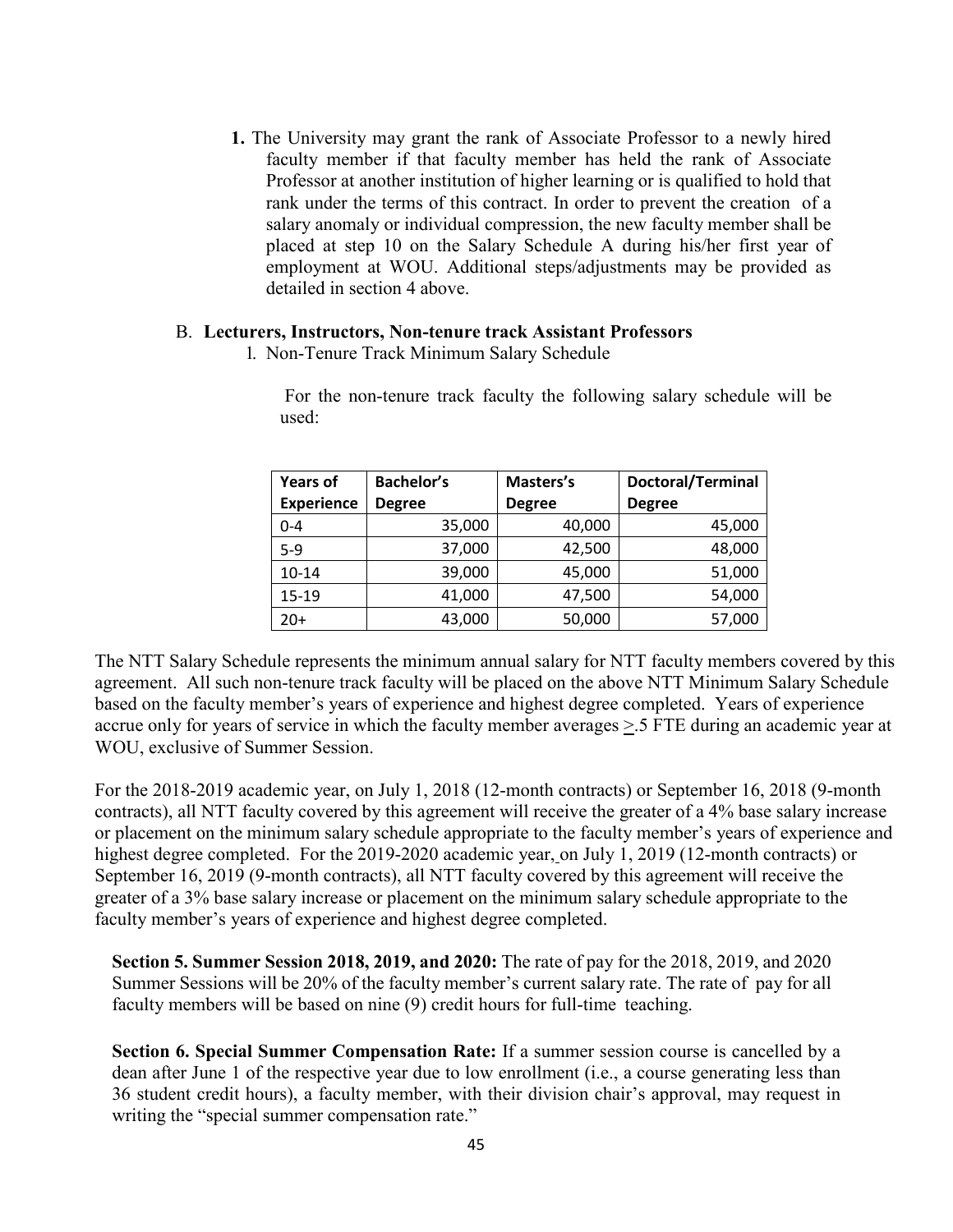The "special summer compensation rate" shall be calculated as follows:

As of the first day of the course, multiply the number of student credit hours by average in-state, undergraduate tuition per credit hour for the course multiplied by two-thirds.

Guidelines for calculating the "special summer compensation rate" follows:

- 1. In no event shall the "special summer compensation rate" exceed the pro rata compensation rate determined by the 20% summer compensation formula described in this Section.
- 2. A non-tenure track faculty member may be eligible for this special summer compensation rate providing he or she teaches at 0.5 FTE or above in the spring immediately preceding that summer and is also scheduled to teach at 0.5 FTE or above in the fall immediately following.
- 3. Once established and agreed to by the faculty member, the "special summer compensation rate" is not subject to adjustment, either upward or downward due to increased enrollment or decreased enrollment or for any other reason.
- 4. All courses must generate a minimum of eighteen (18) student credit hours to allow for special summer compensation rate consideration.
- 5. If a request is approved, the faculty member is committed to holding the class.

# **ARTICLE 17: HEALTH AND DENTAL INSURANCE**

**Section 1. Definition of Participants.** The intent of this Article is to define participants who receive an Employer contribution toward the cost of insurance. For purposes of this Agreement, the following definitions apply:

**(A) Employer Insurance Program.** The definition of Employer insurance includes any insurance program authorized or sponsored by the Employer to provide insurance benefits for employees of Western Oregon University.

**(B) Eligibility.** Faculty who meet eligibility requirements of the Employer insurance program are considered to participate.

**(C) Opt-Out.** Employees who meet eligibility requirements of the Employer insurance program and elect to opt-out of medical coverage are considered to participate.

**Section 2. Employer Contribution.** For plan years 2018, 2019, and 2020, the Employer will contribute ninety-five percent (95%) of the premium costs of the coverage, and employee will contribute five percent (5%). For these plan years, where an employee has the opportunity to choose between two (2) healthcare plans and the employee enrolls in the least expensive PEBB health plan available to them, the Employer will contribute ninety-seven (97%) of the premium costs of the coverage and the employee will contribute three percent (3%).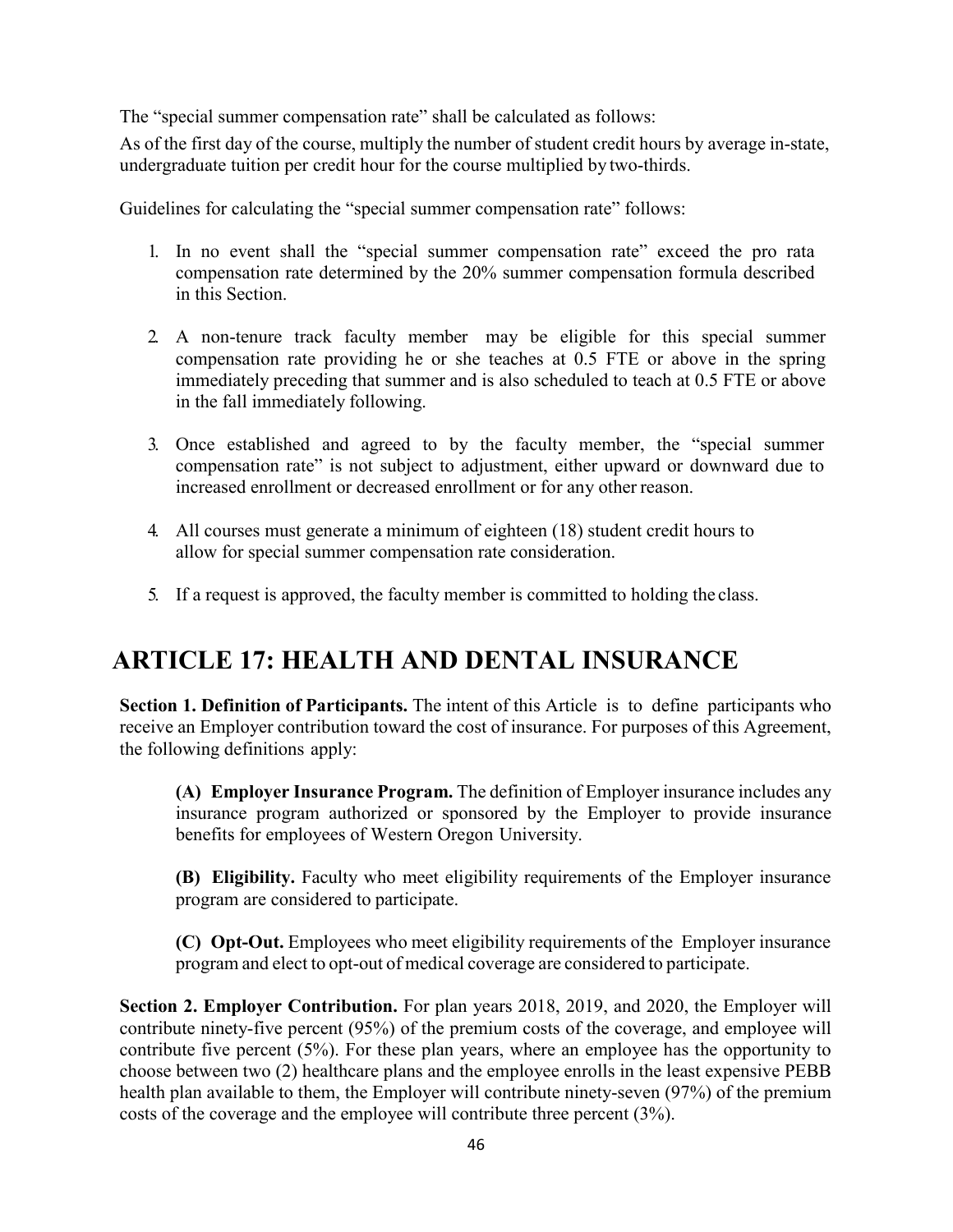**Section 3. Administration.** The Employer will make payment for eligible faculty member insurance directly to the appropriate insurance carriers and/or administrators.

**Section 4. Proprietary Interest.** The Employer ceases to have proprietary interest in its own contributions to the insurance plan when it pays such funds to the carrier or to persons who have irrevocable duty to transfer such payment to carriers and/or providers when due.

# **ARTICLE 18: OUTSIDE EMPLOYMENT**

**Section 1.** A member shall engage only in that outside employment which does not substantially interfere with the full and faithful performance of all institutional obligations.

**Section 2.** A full-time member who proposes to engage in outside professional employment shall notify the Division Chair in advance and in writing concerning the nature and extent of the activity proposed. The University reserves the right to determine whether the proposed activity is directly competitive with any of its academic programs and if so determined, to disapprove the proposed activity. Private individual instruction and tutoring is not construed as competitive employment.

**Section 3.** Except for incidental use of one's office and telephone, a member engaging in any outside employment shall not use the offices, telephones, facilities, equipment, supplies, or other services of the University in connection with such outside employment.

# **ARTICLE 19: NOTICES AND COMMUNICATION**

Customary or required notices or communications, unless otherwise provided herein, shall be sent as follows:

| <b>President</b>                      |
|---------------------------------------|
| American Federation of Teachers       |
| Western Oregon University, Local 2278 |
| Western Oregon University             |
| Monmouth, Oregon 97361                |
| <b>President</b>                      |
| Western Oregon University             |
| Monmouth, Oregon 97361                |
| <b>WOU Board Secretary</b>            |
| Western Oregon University             |
| Monmouth, Oregon 97361                |
|                                       |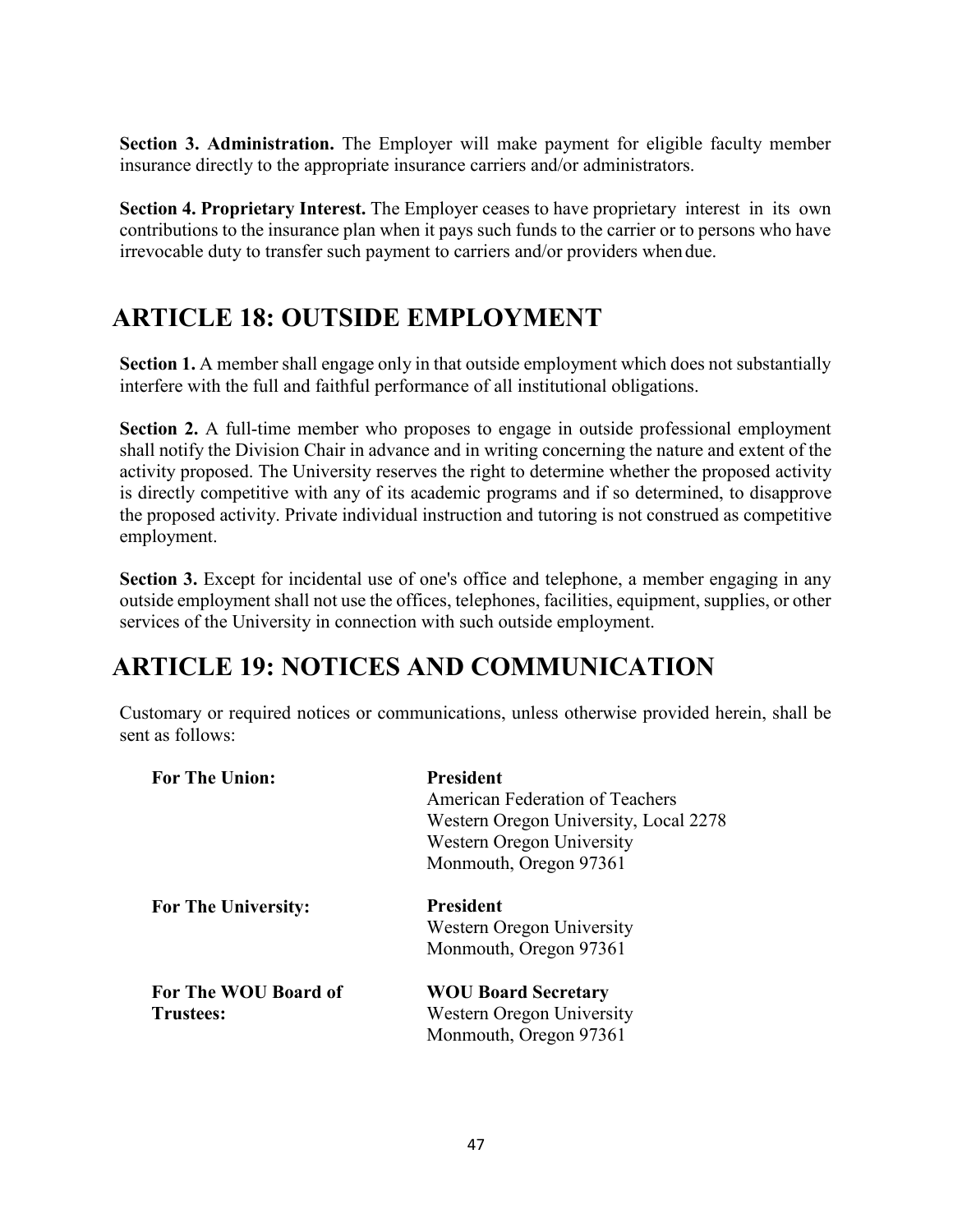# **ARTICLE 20: MISCELANEOUS PROVISIONS**

**Section 1.** The University agrees to provide an online copy of this Agreement within thirty (30) calendar days after the Agreement is signed and to provide a printed copy, at University expense, to any member, upon written request.

**Section 2.** Except as otherwise herein provided, the University agrees to continue its past practices with respect to leave without pay, insurance and other fringe benefits which areunder the control of the University for the term of this Agreement.

**Section 3. Family Medical Leave.** The University will abide with current federal and state statutes concerning family medical leave.

**Section 4. Bereavement Leave.** Faculty members with accrued sick leave shall be eligible for sick leave or leave without pay at the option of the faculty member for any period of absence from employment to discharge the customary obligations arising from a death in the immediate family of the faculty member or the faculty member's spouse/domestic partner. Federal and State laws allow up to 2 weeks within 60 days of notice. For purposes of this Article, "immediate family" shall include spouse/domestic partner, parents, children, siblings and grandparents. Domestic partner is defined and certified by the PEBB Affidavit of Domestic Partnership.

### **Section 5. Professional Leave.**

- A. The University recognizes the value of granting professional leave to faculty in order for them to provide service to the broader community to which the University belongs. Aprofessional opportunity may increase a faculty member's value to the University indirectly, i.e., through that faculty member's enhanced expertise, but also has the potential to directly enhance esteem for the University by the broader public.
- B. Requests for professional leave shall be considered for opportunities including, but not limited to, visiting scholar programs (e.g., NSF), professional society appointments, State and/or National Union Leadership appointments, service on directorial boards (e.g., national, state, institutional), humanitarian or military service, and campaigns for political office. In addition to their value to the requester, consideration of granting these (and possibly other) opportunities will also include their potential to enhance the University's reputation and service to the community at large.
- C. All tenure-track and tenured faculty are eligible for professional leave.
- D. Requests for professional leave will be vetted by the relevant department/division. Requests for professional leave may be granted only with approval by the Division Chair and Dean of the relevant College.
- E. Approved professional leaves of absence of up to one (1) year will not be considered a break in service. During this time, the faculty member will continue to accrue time served toward step increases and promotion.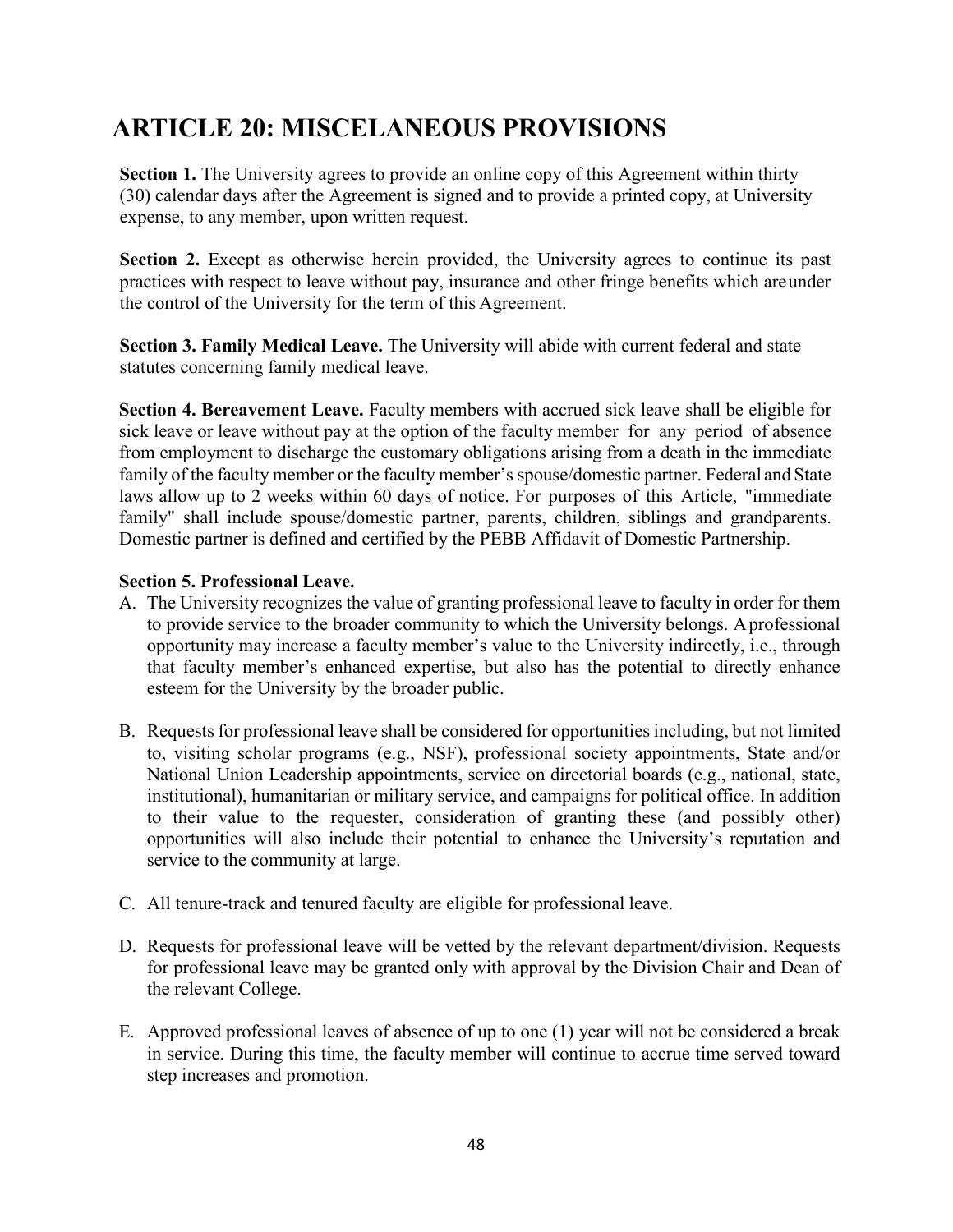F. Extensions of professional leaves beyond that one (1) year period are also subject to mutual agreement between the faculty member and their department/division. Extensions approved by the Division Chair and Dean will not be considered a break in service. Upon return to university service, the faculty member will be afforded the same position and work location as held when approved for the leave.

# **ARTICLE 21: SABBATICAL**

Members meeting the eligibility rules for sabbatical leave provided for in OAR 580-021- 0205 as revised February 2, 1993 will be considered for sabbatical leave as follows:

- **A.** A faculty member may be considered for sabbatical leave only after having been continuously employed in the Department of Higher Education at half-time or more for six academic or fiscal years at the rank of Instructor or above. A series of annual appointments shall be considered continuous whether or not interrupted by one or more authorized leaves of absence. However, an authorized leave of absence does not count as a year of service for purposes of the six-year requirement for sabbatical eligibility, nor does it prejudice the faculty member's right to consideration for sabbatical leave. Faculty members employed on academic-year appointments may be considered for a second sabbatical leave after thirteen (13) years of continuous service; for a third sabbatical after twenty (20) years of continuous service; and for a fourth sabbatical leave after twenty-seven (27) years of continuous service. Faculty members employed on 12 month appointments may be considered for a second or subsequent sabbatical (limited to four months) after four-and-one-half years of continuous service following return from the last sabbatical leave; or, in the alternative, may be considered for any one of the three types of sabbatical leave listed in OAR 580-021- 0230 after the appropriate number of years of continuous service as designated above. Cases involving mixed terms of service, or other irregular conditions, may be adjusted by administrative officers in accordance with the principles set forth inthis division.
- **B.** Sabbatical leave privileges may be granted to faculty members in positions of responsibility and trust, even though those staff members do not hold academic rank. Recommendations for sabbatical leave for persons not otherwise qualified may be made in exceptional cases at the discretion of individualpresidents.
- **C.** For purposes of determining eligibility for sabbatical leave, time spent by a faculty member on an authorized military leave from a Division/institution shall be considered as institutional service, with the understanding that during the military leave the faculty member is considered to have the same academic rank held at the commencement of the leave.
- **D.** Salary received by a faculty member during sabbatical leave will be a percentage (determined by OAR 580-021-0225 or 0230) of the faculty member's annual rate multiplied by the average FTE at which the faculty member was appointed during the eligibility years immediately preceding the sabbatical leave. For purposes of this rule,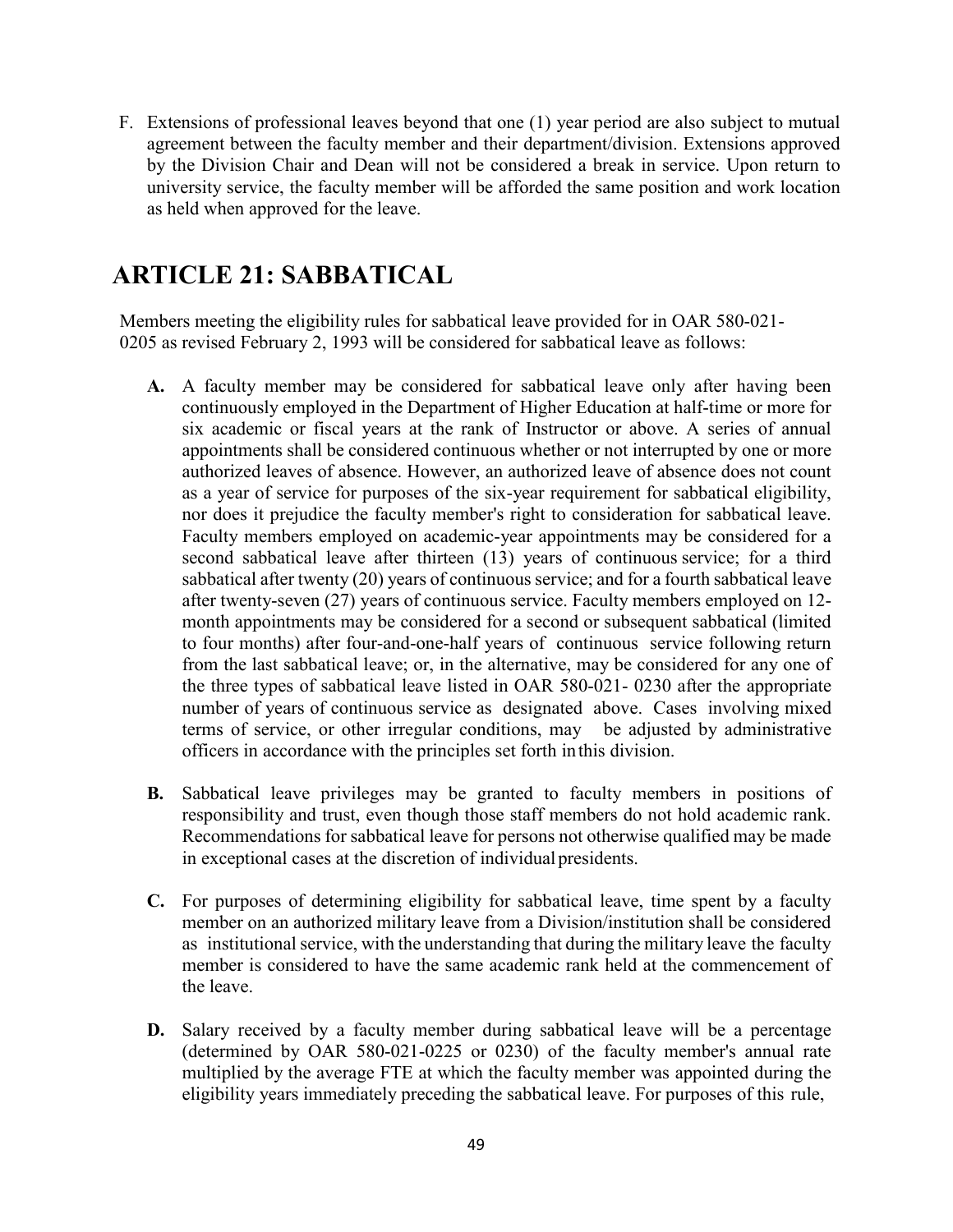eligibility years are the years of continuous employment that result in the faculty member's eligibility for sabbatical leave.

- **E.** Faculty members who are applying for two- or three-term sabbaticals will be allowed to divide their sabbaticals among two or three consecutive academic years subjectto approval by the dean and provost.
- **G.** No later than the term after return from the sabbatical leave (final term of a multi-year sabbatical leave), the faculty member shall submit a report of the accomplishments and benefits resulting from the leave, filing copies with the division chair, the dean and the provost (OAR 580-021-0215).

## **ARTICLE 22: FACULTY DEVELOPMENT**

**Section 1.** The purpose of the Faculty Development Committee is to provide a peer review process for the allocation of funds for scholarly and creative faculty activities. Scholarly and creative activities are assigned duties/responsibilities of faculty members and are used as measures of faculty member's performance for awarding promotion and tenure (see Articles 7 and 8).

**Section 2.** The Committee shall consist of faculty representatives from all divisions. Divisions that have twenty members are entitled to two (2) representatives. Ex-officio members of the Committee will include the Provost or his/her designees.

**Section 3.** Each Division will elect at their first Fall Quarter divisional meeting a representative or representatives. Members of the Committee will serve three (3) year terms. One third of the Committee will be elected each year.

**Section 4.** The Faculty Development Committee Chair will be elected by the Committee from those members who are serving the second of a three-year term. Ex-officio members are not eligible for the position of Committee Chair.

**Section 5.** The responsibilities of the Committee include:

- **A.** The allocation of resources for:
	- **1.** Scholarly and creative activities including:
		- **a.** Participation in professional meetings, workshops, or similar events, with a professional audience and related to research or teaching/librarianship, including related/justified travel.
		- **b.** Professional development/enhancement opportunities, including online opportunities, focused on improving the faculty member's professional expertise in an area directly related to their teaching/librarianship or research, including related/justified travel.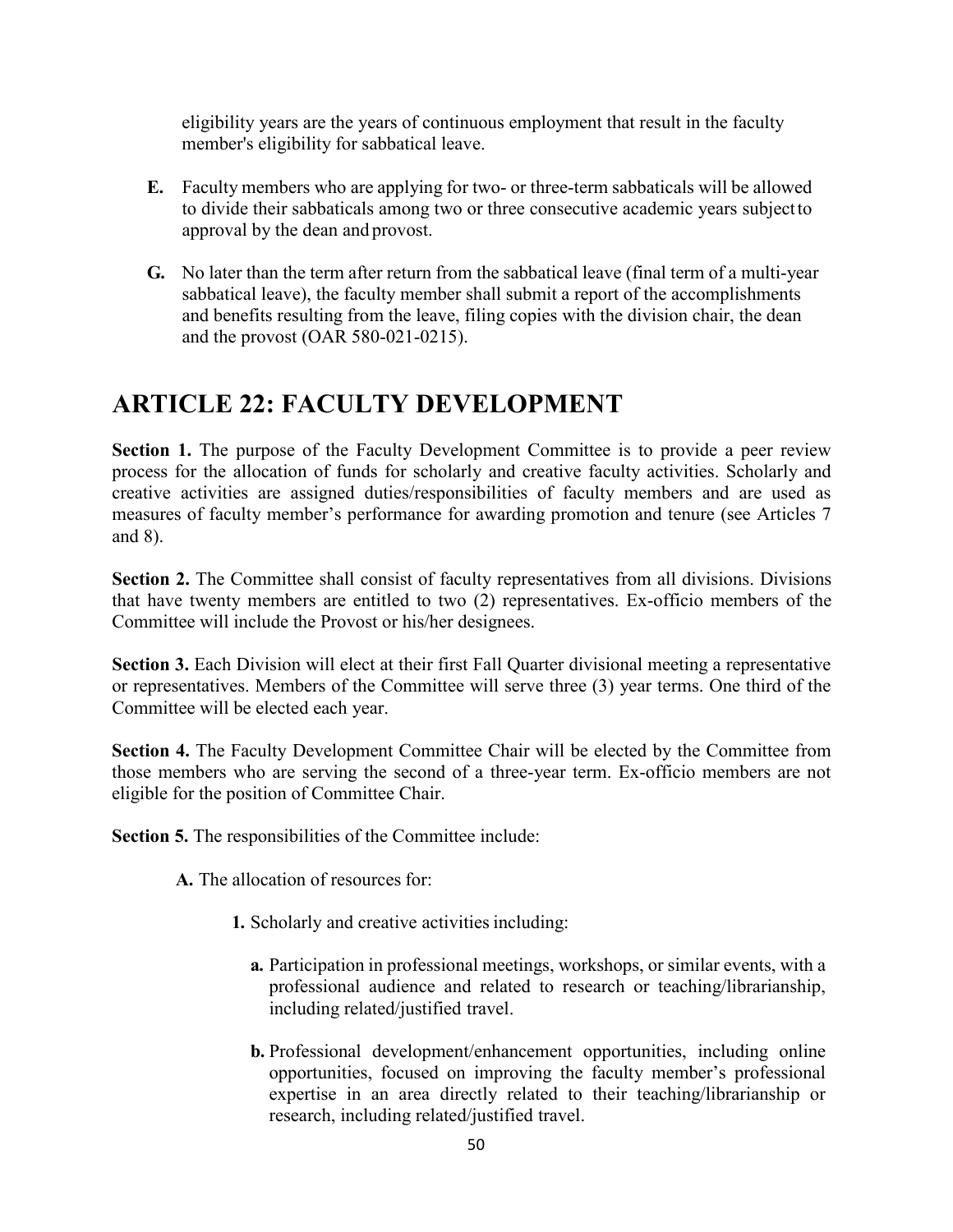- **c.** Project grants for research/creative activities including equipment and related/justified travel.
- **2.** Teaching reassigned time for research and/or scholarly activities or for preparation of or revision of technologically innovative courses as outlined in Article 7.
- **B.** Identification and consolidation of any additional funding sources.
- **C.** Informing the faculty of availability of resources and the process for applying for them in advance of application deadlines.

#### **Section 6. Funding Level**

**A.** There shall be two separate funds for Faculty Development:

Type 1: Scholarly and Creative Activities (listed above in Section 5.A.1. of this Article)

Type 2: Teaching reassigned time (listed above in section 5.A.2 of this Article)

- **B.** The University shall devote a total of \$270,000 for funding for the 2018-2019 academic year and \$270,000 for funding for the 2019-2020 academic year for Type 1 faculty development.
- **C.** Money not allocated in the first academic year of the contract period in which it is budgeted shall rollover to be allocated for award in the second academic year. Money, awarded in the second academic year to faculty, but not spent, shall rollover to the following year.
- **D.** Teaching reassigned time will be granted according to Article 7, Section 4, A2b and A2d). Reassignments not allocated in the first academic year of the contract period in which they are budgeted shall rollover to be allocated for award in the second academic year. Reassignments awarded in the second academic year to faculty, but not used, shall rollover to the following year. A maximum of five rollover reassignments are authorized for any given year.

#### **Section 7. Allocation of Funds**

**A.** The Faculty Development Committee shall approve all applications for reassignment of duties that do not require additional funding and have been endorsed by the applicant's Division.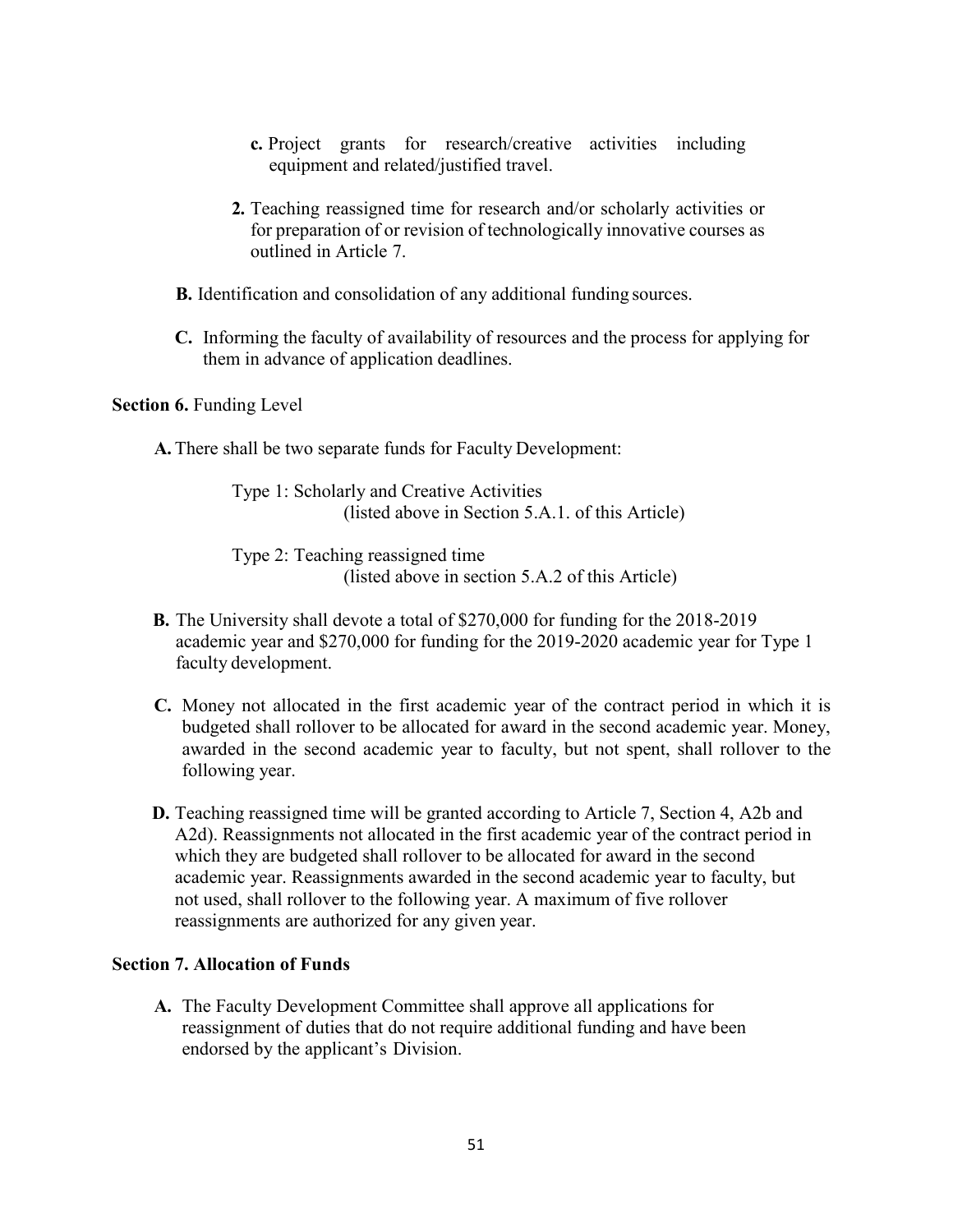**B.** The Faculty Development Committee shall follow the guidelines established in consultation between the parties in deciding which applications for faculty development funding will beapproved.

**Section 8.** The University will provide training in the grant writing process through the Office of Institutional Research and Sponsored Projects, and/or the Center for Academic Innovation.

## **ARTICLE 23: SUMMER SESSION**

**Section 1. Definition.** "Summer Session" is used to identify that portion of the annual academic program that may be offered between the first Monday following June commencement and September 15. The academic work offered during the Summer Session functions under the academic requirements specified within the official University bulletin (schedule of classes) and/or WOU website.

**Section 2. Appointments.** Appointment to the Summer Session will be made upon the recommendation of the division and college in consultation with academic deans. All appointments are at the discretion of the President of the University. The University retains the right of appointment and assignment of load for faculty, and no faculty member employed during the academic year is assured employment in the Summer Session.

**Section 3. Assignment of Duties.** Assignments to Summer Session shall be based upon the needs of the summer session schedule and student course demands determined by the appropriate academic dean. The dean will consult with division chairs before making final assignments.

**Section 4. Responsibilities of the Members and Disciplinary Procedures.** The obligations of the faculty members on a summer session contract shall begin and end on agreed upon dates. Every day within the inclusive dates of the summer session contract is a regular day of employment except for those for which there is a legislative or employer authorization to be absent from University employment (viz., statutory holidays observed the University, leave without pay, annual leave, sabbatical leave, sick leave, and when not assigned or required for performance of the regular employmentobligation).

Duties may include teaching and independent study; academic advising of students; provision for regularly scheduled office hours; assisting in the admission, orientation and registration of students; being available as needed during pre-registration, registration; service on academic year committees; and other normal duties of University faculty members. Summer session appointment notices are conditional on classes meeting a 36 student credit hour minimum.

**Section 5. Cancellation of Low Enrollment Summer Session Courses.** The identification and cancellation of low enrollment courses will be discussed with affected faculty members and division chairs offering the course. Faculty of low enrollment courses will be asked to voluntarily cancel a course or provide rationale for continuation by a set date or, if applicable, make written request following the procedures outlined in Article 16: SALARY, Section 5 for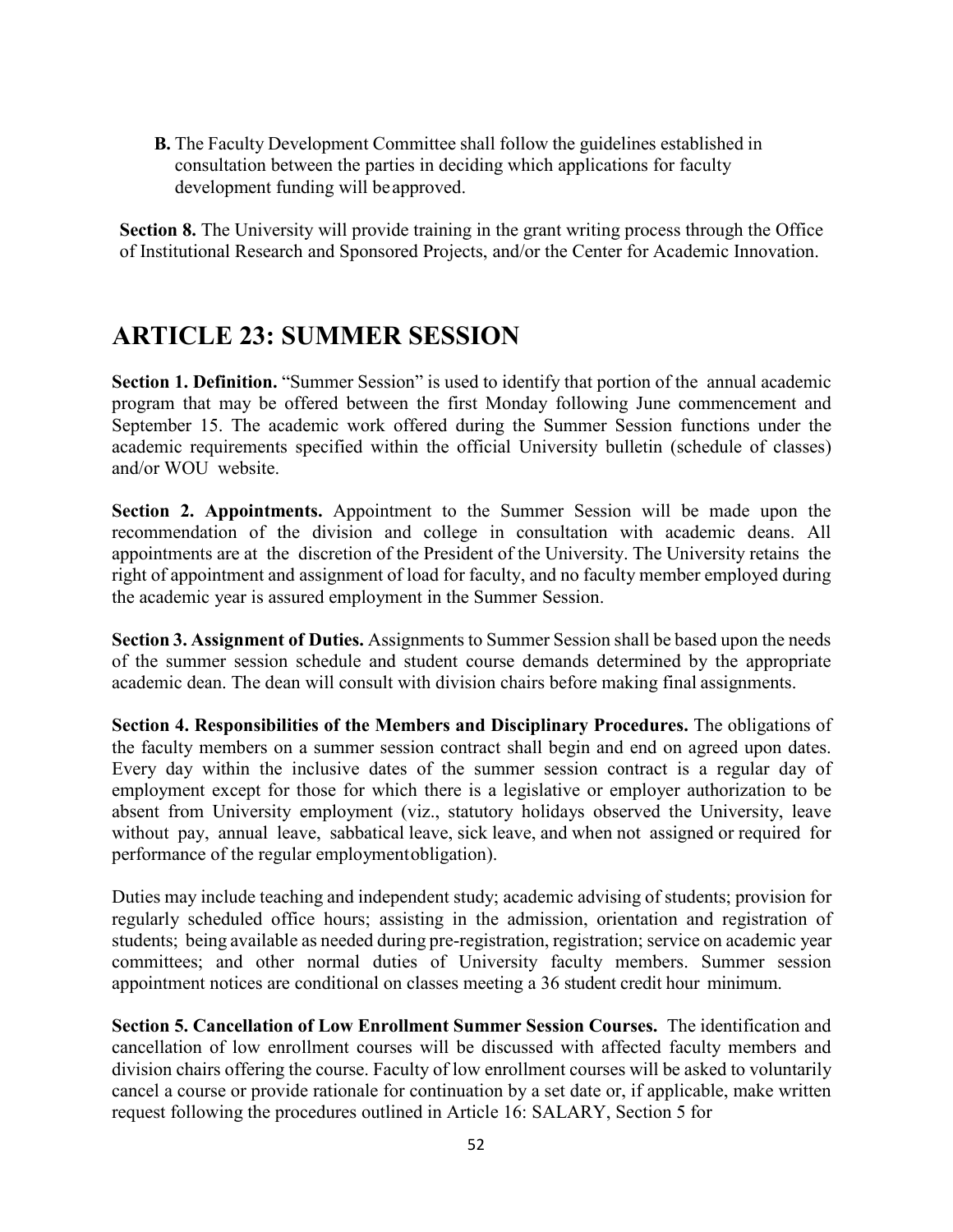the special summer compensation rate. The date will be established through consultation and examination of enrollment patterns of the previous two academic years and summer sessions, and current enrollment projections. The cancellation date will be set by the dean in consultation with the division chair. The final decision to cancel or continue a low enrollment course will be made by the dean.

**Section 6. Summer Session Finals Week.** In summer session, inasmuch as finals week is a week of instruction, it will be the responsibility of members to administer final examinations in those courses for which such examinations are appropriate only during the times scheduled by the University for such purposes. Permission to administer the final examinations at another time may be granted by the Dean of the College, after request by the member made through the Division Chair, and upon the demonstration of educationally justifiable reasonstherefore.

**Section 7. Summer Session Format and Scheduling.** The University retains the right, in consultation with faculty, to organize the format and duration of Summer Session sessions (e.g., one 8-week session, two 4-four week sessions, special alternative schedules, etc.). All faculty will be notified by the Division Chair about possibilities for flexible scheduling. It is understood that in such cases, the total number of contact hours for each course will remain as originally set.

**Section 8. Faculty Compensation for Summer Session 2018, 2019, and 2020**. The rate of pay for the 2018, 2019, and 2020 Summer Sessions will be 20% of the faculty member's current salary rate. The rate of pay for all faculty members will be based on nine (9) credit hours for fulltime teaching.

# **ARTICLE 24: ONLINE TEACHING**

**Section 1. Definitions**. The Parties recognize that advances in technology, as they relate to this collective bargaining agreement, may allow for the development of technologically innovative methods of instruction. In addition, scholarship and research indicate that online and hybrid instruction have multiple qualities, methods, and approaches that differ from those inherent in traditional face-to-face teaching approaches. In view of these issues, both Parties agree to engage in the development of teaching, support, and evaluation methods that recognize the inherent differences in these modalities.

The term "Online Teaching" as used herein refers to instruction for technology enhanced course sections that are delivered both in-person (face-to-face in a classroom) and via technology. Online teaching instruction may include courses entirely online (no face-to-face meetings, asynchronous) or a combination of partially online (hybrid, proctored exams, synchronous online meetings or activities). The technology consists of Learning Management Systems (LMS) that are provided by WOU and/or personal websites created by faculty members, as well as live or recorded visual presentations and material using direct signal or cable, transmission by telephone line, fiber optic line, digital and/or analog videotape, audiotape, CDROM, computer or internet technology, email or other electronic means, now known or hereafter developed, utilized to teach any course originating from or sponsored by WOU.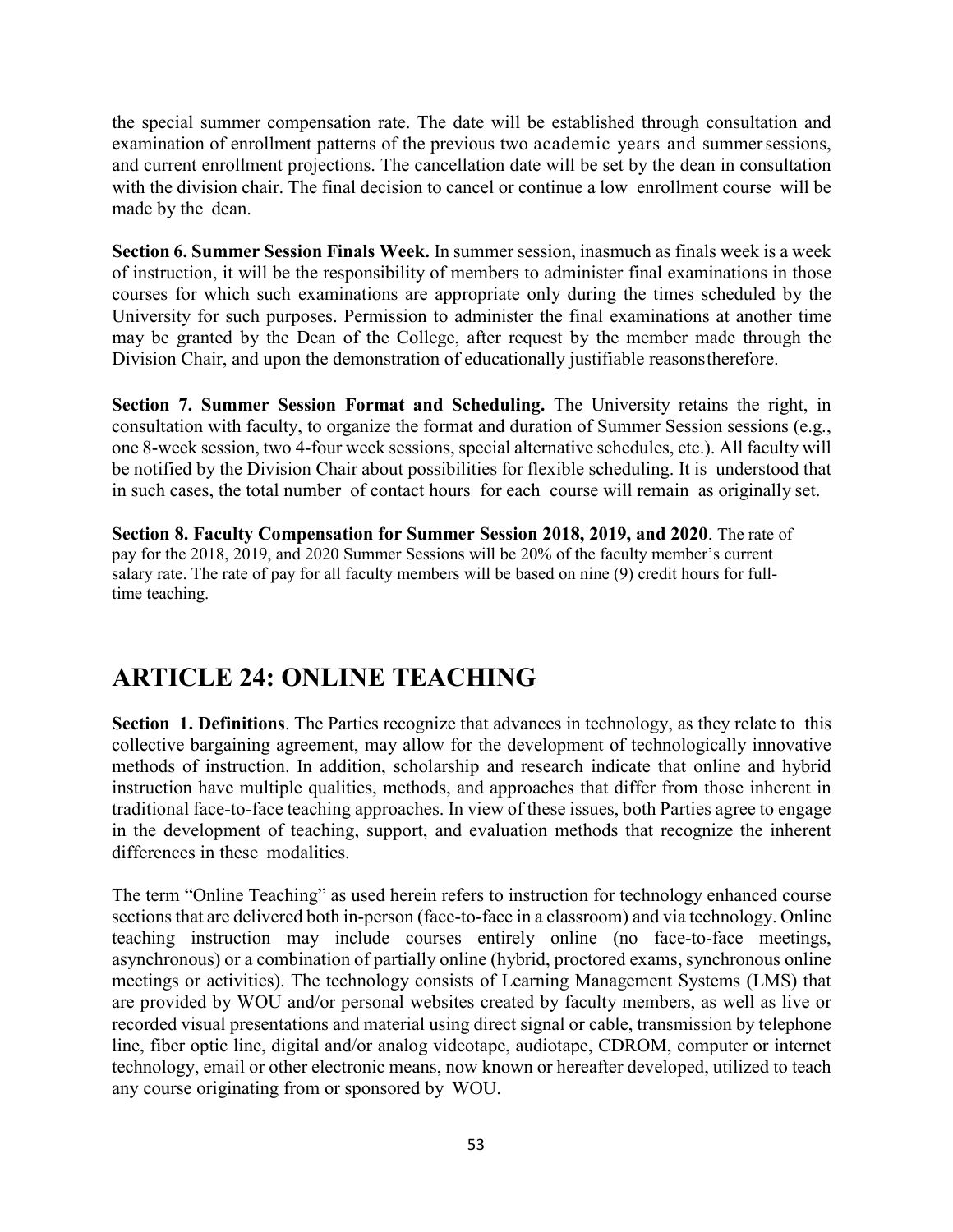**Section 2. Faculty Participation**. Faculty participation in online teaching shall be subject to mutual agreement between the University and the faculty member unless otherwise specified in the hiring agreement for the individual faculty member. Faculty hired with the expectation of teaching in online programs, as specified in their initial hiring agreement, will be evaluated according to teaching responsibilities for online courses. No member of the bargaining unit will arbitrarily have workload reduced, eliminated or consolidated to accommodate electronic technologies. The decision by a faculty member not to participate in online teaching courses will not be used in an evaluative manner.

**Section 3. Evaluation.** If an administrator or an evaluating faculty member accesses, for the purpose of evaluation, the content of an online course, the faculty member will be given 72-hours prior notice by the administrator or evaluating faculty member.

## **ARTICLE 25: DONATED LEAVE BANK**

## **A. Purpose**

The purpose of this is to establish a Leave Bank that will provide financial assistance to a Qualified Faculty Member who has exhausted all paid leave time and is facing leave without pay of 5 days or more due to a Qualifying Reason. The Leave Bank will be established from contributions of sick leave by faculty who are covered by the Union's collective bargaining agreement and administered by the Human Resources Office with the recommendations of a faculty committee in accordance with the procedures set forth herein.

### **Definitions**

- 1. Qualified faculty member A faculty member who is eligible for Union representation and has been employed by the University for 1,039 hours.
- 2. Family Members A spouse, domestic partner, child (biological, adopted, foster, stepchild, or otherwise), parent, parent-in-law, grandparent, grandchild, or domestic partner's parent or child.
- 3. Qualifying Reasons
	- Parental Leave during the year following the birth of a child or adoption or foster placement of a child under 18, or a child 18 or older if incapable of self-care because of mental or physical disability. Includes leave to effectuate the legal process required for foster placement or adoption (12 weeks).
	- Serious Health Condition Employee's own Serious Health Condition or to care for family members Serious Health Condition. Serious Health Condition is an illness, injury, impairment, or physical or mental condition that involves either an overnight stay in a medical care facility, or continuing treatment by a health care provider for a condition that either prevents the employee from performing the functions of the employee's job or prevents the qualified family member from participating in school or other daily activities. (12 weeks) NOTE: Does not include an employee unable to work due to a compensable Workers Compensation injury.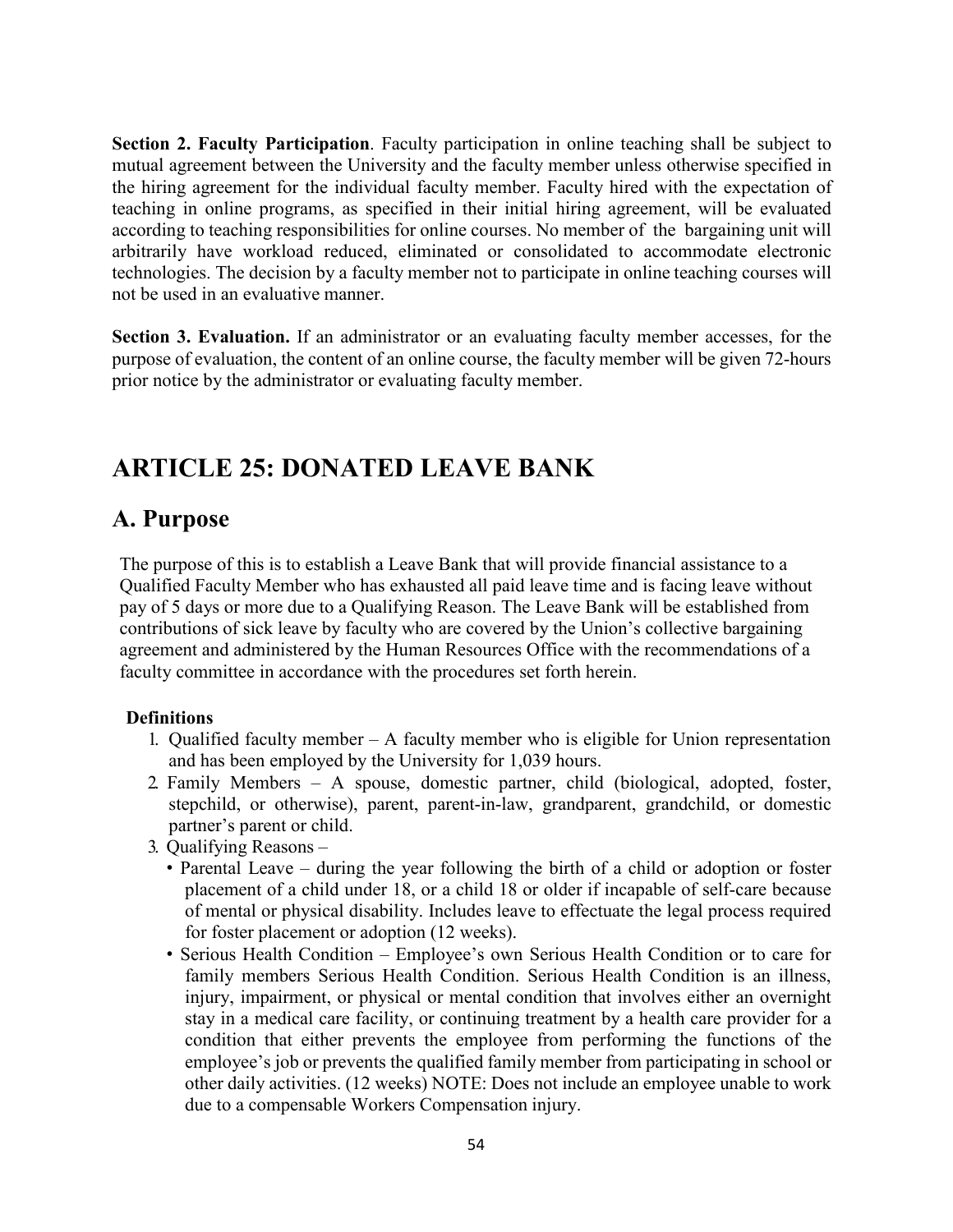- Pregnancy disability (a form of serous health condition leave) taken by a female employee for an incapacity related to pregnancy or childbirth, occurring before or after the birth of the child, or for prenatal care. (12 weeks)
- Sick child leave taken to care for an employee's child with an illness or injury that requires home care but is not a serious health condition. (12 weeks) Requires medical certification.
- Bereavement leave to cope with the death of a family member. (2 weeks within 60 days of notice)
- Oregon Military Family Leave is taken by the spouse or same sex domestic partner of a service member who has been call to active duty or notified of an impending call to active duty or is on leave from active duty during a period of military conflict. (14 days per deployment)
- Military Family Leave a) Qualifying exigencies related to covered active duty or call to covered active duty status for the employee or family member (12 weeks); and, b) Care for a covered service member for a serious injury or illness. (26 weeks)

## **B. Provisions**

Eligibility for Membership  $-$  A Faculty Member is eligible to apply for membership in the Donated Leave Bank after completing a minimum of six months (1,039 hours) of employment by the University. They must also be eligible for representation by the Union.

### **1. Application for Membership**:

- **a.** Applications for membership will be accepted (1) during the annual open enrollment period (October 1 - October 31) or 2) in the 14 days immediately following the date an employee passes his/her initial six months (1,039 hours).
- **b.** A full 8-hour sick leave donation is required regardless of the date the employee enters the program.
- **c.** Each member employee must donate a minimum of 8 hours of accrued sick leave annually from his or her accrued leave account. The faculty member must retain a balance of 40 hours of sick leave at the time of donation for donations above the required minimum of 8 accrued hours. One hour of leave bank time equals one hour of benefit time, regardless of the rates of pay of donors and recipients.
- **d.** Employee must submit an Application for Enrollment form (Appendix D) to the Human Resources Office requesting membership and authorizing the deduction of sick leave.
- **e.** To keep his or her membership current, each member must donate the minimum amount of leave time annually. Continued membership is automatic and subsequent annual deductions of accrued leave time will occur during or immediately following the annual enrollment period. To discontinue membership, the employee must forward a written notice to the Human Resources Office during the annual enrollment period, requesting withdrawal from the program. Individuals withdrawing from the program will not be entitled to receive any refund of previously donated time nor will they be eligible for any benefit from this program until and unless they are accepted for membership in a subsequent annual enrollment period.
- **f.** Only enrolled members may receive benefits.
- **g.** A minimum participation of sixty (60) faculty members is required to establish and maintain the Donated Leave Bank program. Should enrollment fall below sixty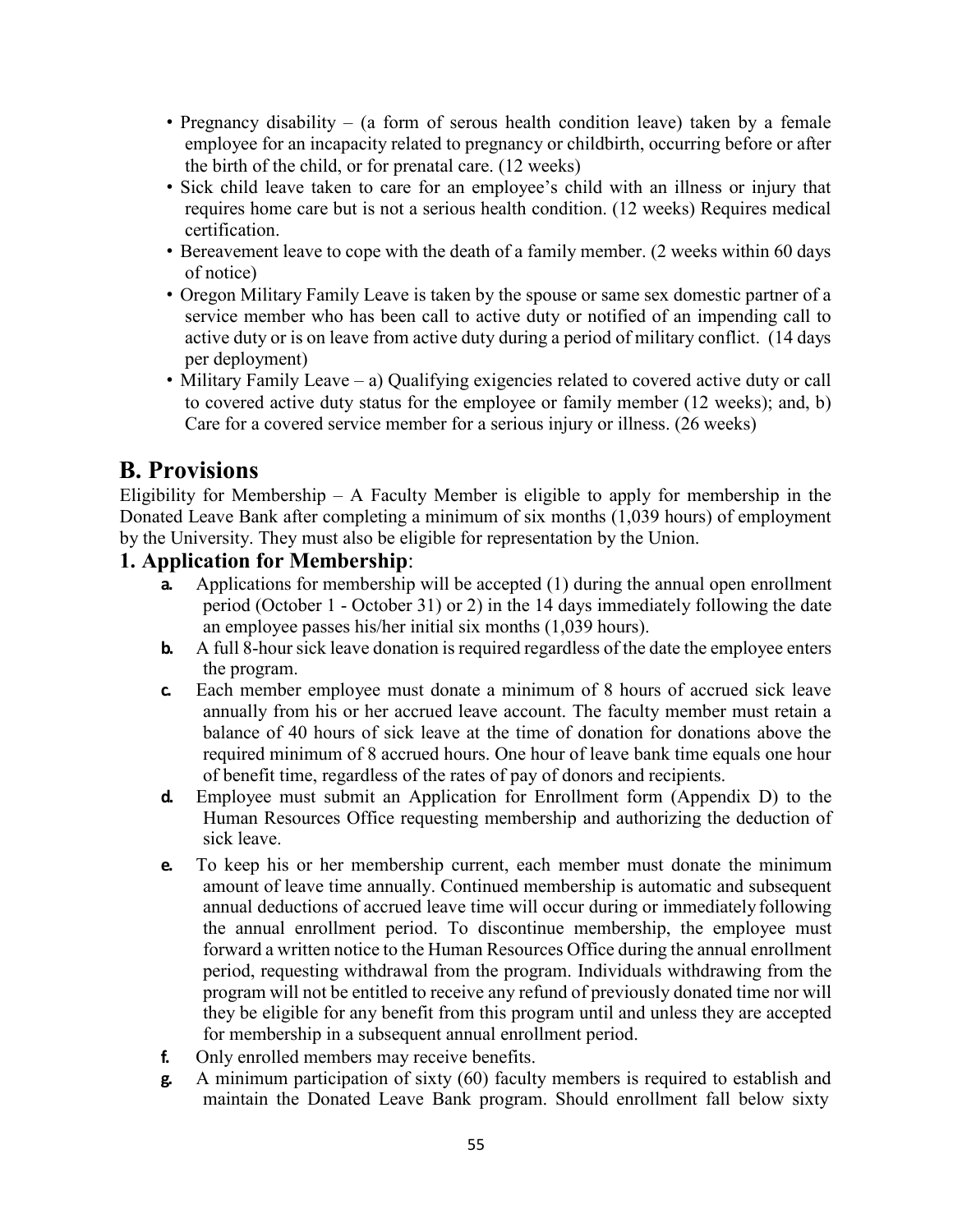participants, the Leave Bank may be terminated. Prior to termination, the University will meet and consult with the Union to discuss alternatives to termination.

**h.** Benefits may not be used to extend the length of an employee's contract or FTE.

### **2. Request for Benefits:**

- **a.** An employee shall become eligible the day after his/her application for membership is received. An employee requesting benefits must exhaust all paid leave time before using any leave time from the Leave Bank.
- **b.** Requests for benefits are to be submitted by the employee on a Request for Benefit form (Appendix E) to the Human Resources Office. If the employee is physically unable to do so, the forms may be submitted on the employee's behalf.
- **c.** The following information must be submitted:
	- $\Box$  Name and Job Title
	- $\Box$  The number of hours requested from the Leave Bank. Number of hours may not exceed 520 hours in a rolling 12-month period.
	- A physician's certificate stating the nature of the illness or injury and the estimated date of return to duty, or, if the leave request is to care for a family member, a physician's certification regarding the family member's serious health condition. The certification form is available through the Office of Human Resources webpage or at <http://www.dol.gov/regs/compliance/whd/fmla/wh380.pdf> Other qualifying reasons listed in Definitions may require specific documentation.
- **d.** Unless the request is an emergency, it must be submitted a minimum of two weeks prior to the date the employee requests the benefits to begin.

### **3. Benefits:**

- **a.** Benefits will only be awarded for requests determined by the Director of Human Resources to be in compliance with this policy and for Serious Health Conditions as defined under the Family and Medical Leave Act (FMLA) and Oregon Family Leave Act (OFLA) and recommended by the Donated Leave Bank Advisory Committee. Benefits will not be awarded for short-term illnesses e.g., colds, flu, viruses or worker's compensation.
- **b.** Following approval of the request, benefits will begin when all paid leave accruals and short-term disability (if applicable) have been exhausted. This includes sick leave, vacation (if applicable), holiday time, and administrative leave (if applicable).
- **c.** An employee requesting benefits for their own illness or injury shall be entitled to a maximum of 520 hours or the number of hours necessary to satisfy his/her waiting period for Long Term Disability benefits (if applicable), whichever is less.
	- a. In the case of an employee requesting benefits for the care of an immediate family member, benefits shall not exceed 520 hours or the time necessary to give the employee twelve (12) weeks leave, whichever is less.
	- b. In no case will hours be granted from this Leave Bank which will provide paid leave time beyond twelve weeks within a "rolling" 12- month period.
	- c. Benefits may be awarded for a maximum of 520 hours within a "rolling" 12-month period.
- d. The recommendation to approve or deny a request by the Donated Leave Bank Advisory Committee and the determination of compliance by the Director of Human Resources for benefits is final. Upon request, the Director will meet with the employee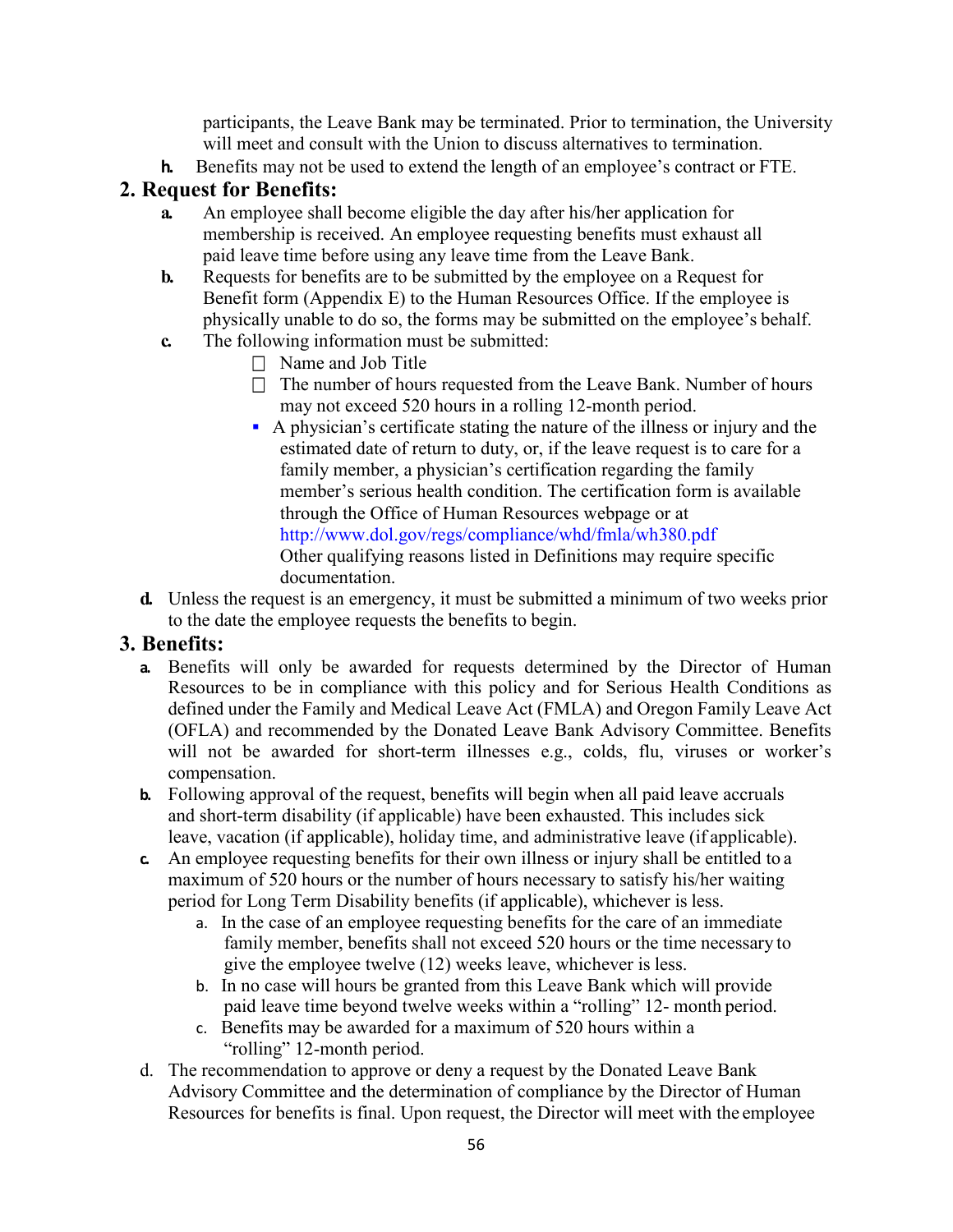and/or his/her designated representative to discuss the committee's recommendation and his/her determination of compliance to deny benefits under the policy.

e. The recipient employee is responsible for all tax liabilities that occur as a result of receiving this benefit.

f. Upon approval of a request for benefits, the Human Resources Office will credit the recipient employee's sick leave accrual account the number of hours approved.

g. Should an employee recover and return to duty prior to exhausting all Donated Leave Bank hours credited, the unused hours shall be returned to the Donated Leave Bank.

h. Employees utilizing benefits from this Donated Leave Bank shall cease accrual of sick leave benefits. Upon return to full duty, the employee will be credited with the amount of applicable sick leave, which they should have earned during the period they were receiving benefit from the Bank.

**i.** At the end of each month in which an employee utilizes benefits from this Donated Leave Bank that employee shall report to the Human Resources Office the total number of benefit hours used within that month. The form for reporting this information shall be designated by the Human Resources Office.

### **4. Human Resources Office Responsibility**

- **a.** The Human Resources Office will maintain all records relating to the Leave Bank. These records may include, but are not limited to: membership roster, leave balances, usage reports, etc.
- **b.** The Human Resources Office will maintain the Leave Bank balance in total hours. The balance will be equal to the number of hours donated, minus thetotal hours used.
- **c.** The Human Resources Office shall upon request, either meet with the Union or provide written reports indicating the number of hours in the bank, the number of active participants, and bank benefits utilization to date by year. Should the donated leave bank balance fall below 1040 hours, the Human Resources Office shall immediately notify the Union and solicit donations from eligible members.

## **C. Donated leave bank advisory committee**

The Donated Leave Bank Advisory Committee will have a membership of one Union eligible faculty member from each academic division (Business and Economics, Computer Science, Creative Arts, Humanities, Health and Exercise Science, Natural Sciences and Mathematics, Behavioral Sciences, Social Sciences, Deaf & Professional Studies, and Teacher Education), and the Library and Media Services. The Director of Human Resources will be ex-officio. The Committee will review all requests for use and make recommendations regarding each request.

## **D. Leave bank refund**

Leave hours contributed to the Leave Bank will not be refunded to the employee unless the Leave Bank is discontinued. At that time the hours will be returned to current members only, in prorated shares. If an employee separates from employment with WOU for any reason, the employee automatically loses all time they have placed in the Leave Bank, even if the plan is discontinued. Donated hours will not be returned in cases where a member applies for Leave Bank benefits and is denied.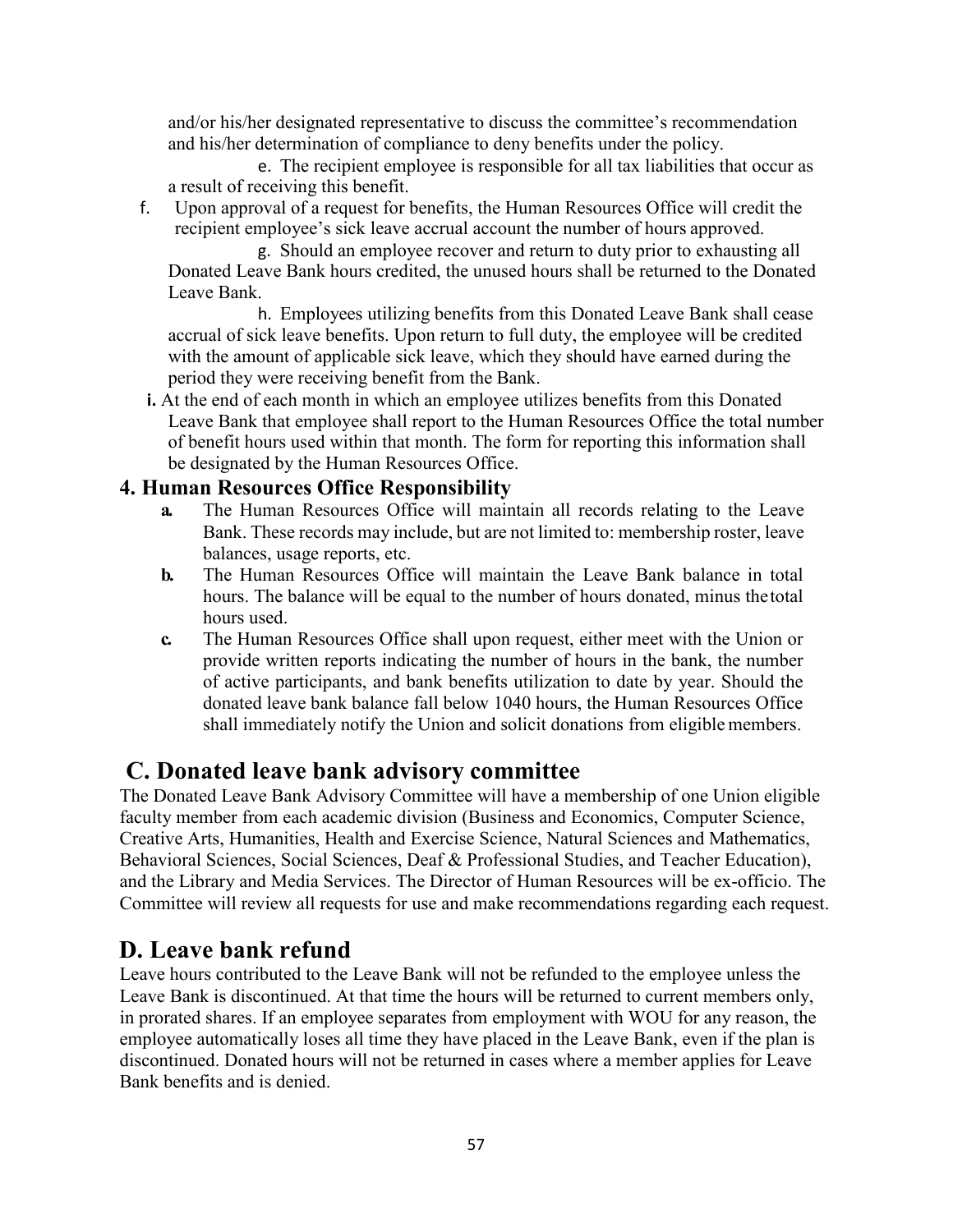## **E. Leave bank termination**

Like all other articles of this Collective Bargaining Agreement, the Donated Leave Bank is subject to negotiation in Collective Bargaining, and shall not be terminated for the duration of this agreement.

# **ARTICLE 26: SEVERABILITY**

It is the expressed intent of the parties that if any provision of this Agreement or addendum thereto should be held invalid by operation of law or by any tribunal of competent jurisdiction, or if compliance with or enforcement of any provision should be restrained by such tribunal, the parties shall meet within thirty (30) days to begin negotiations for mutually acceptable replacement language. The remaining provisions of this Agreement and addenda shall not be invalidated thereby. All provisions not held or declared to be invalid shall remain in full force and effect.

# **ARTICLE 27: TOATLITY OF AGREEMENT**

The parties acknowledge that during the negotiations which resulted in this Agreement, the University and the Union had the unlimited right and opportunity, consistent with previously adopted ground rules, to present demands and proposals with respect to any and all matters lawfully subject to collective bargaining; that all understandings and agreements negotiated are set forth in this Agreement; and that this Agreement constitutes the entire and sole agreement between the parties for its duration.

Each party, for the lifetime of this Agreement, agrees that the other shall not be obligated to bargain collectively with respect to any subject or matter, whether or not referred to or covered by this Agreement, even though such subject or matter may not have been within the knowledge or contemplation of the parties at the time they negotiated or signed this Agreement.

Nothing in this Article precludes mutual agreement of the parties to alter, amend, supplement, or otherwise modify in writing any of the provisions of this Agreement.

# **ARTICLE 28: NEGOTIATION OF SUCCESSOR AGREEMENT**

For the purpose of negotiating a successor agreement, either party may give written notice during the period of October 15-November 15, 2019 of its desire to negotiate a successor Agreement specifying those new subjects or sections of this Agreement it proposes to negotiate. Such negotiations shall commence with an exchange of written proposals by the parties no later than the first week in February 2020. Those sections of this Agreement not opened by said notices or by subsequent mutual agreement shall automatically become a part of any successor agreement.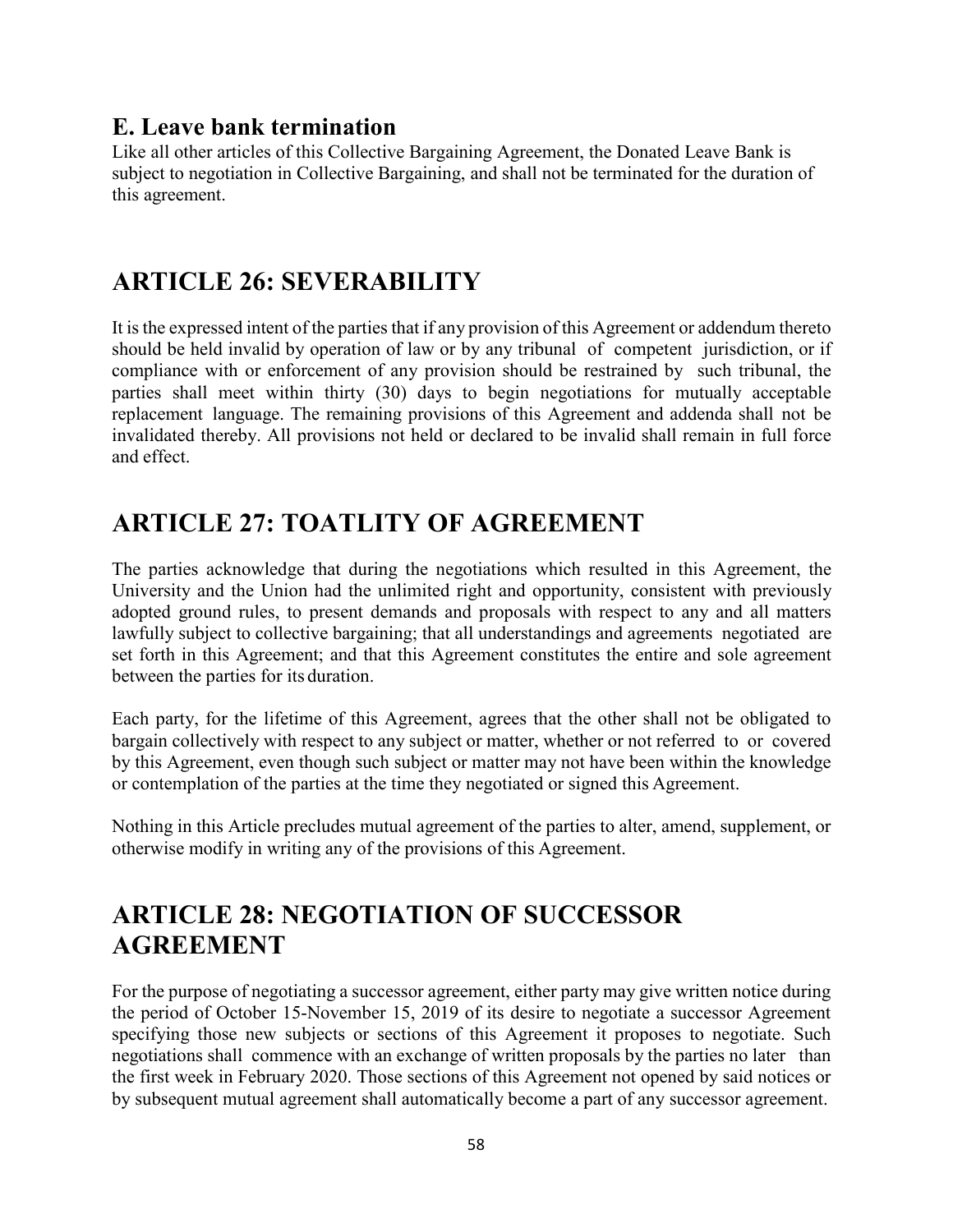# **ARTICLE 29: DURATION OF AGREEMENT:** This Agreement shall

take effect on July 1, 2017 and shall remain in effect until June 30, 2020. Executed this XXXXXXXXXXXXXXX.

Signed Article 29 page on file in WOU Office of Human Resources.

#### FOR WESTERN OREGON UNIVERSITY:

| Rex Fuller, President                        | Rob Winningham, Interim Provost                                     |
|----------------------------------------------|---------------------------------------------------------------------|
|                                              |                                                                     |
|                                              |                                                                     |
| Ana Karaman, VP for Finance & Administration | Ryan Hageman, VP and University Counsel                             |
|                                              |                                                                     |
|                                              |                                                                     |
|                                              |                                                                     |
| Mark Girod, Dean, College of Education       | Kathy Cassity, Dean, College of Liberal Arts and<br><b>Sciences</b> |
|                                              |                                                                     |
|                                              |                                                                     |
|                                              |                                                                     |
| Carson Campbell, University Bargaining       | Judy Vanderburg, Director of Human Resources                        |
| Representative                               |                                                                     |

#### FOR THE WOU FEDERATION OF TEACHERS:

| Emily Plec, WOUFT<br>Bargaining Chair   | Scott Beaver, WOUFT President                    | Chloe Hughes, VP for Political<br>Action  |
|-----------------------------------------|--------------------------------------------------|-------------------------------------------|
| Karla Hale, VP for<br>Membership        | Melanie Landon-Hays, Secretary                   | Janeanne Rockwell-Kincanon,<br>Treasurer  |
| Bartholomew,<br>AFT-<br>Karen<br>Oregon | Bryan Dutton, Immediate Past<br>Bargaining Chair | Mark Perlman, Immediate Past<br>President |
| Peter Callero                           | Philip Wade                                      | <b>Christine Harvey Horning</b>           |
| Ryan Hickerson                          | Bojan Ilievski                                   | Marie LeJeune                             |
| Elisa Maroney                           | Emily Vala-Haynes                                | Pete Poston                               |
| <b>Becca McCannell</b>                  | Tad Shannon                                      | Joel Alexander                            |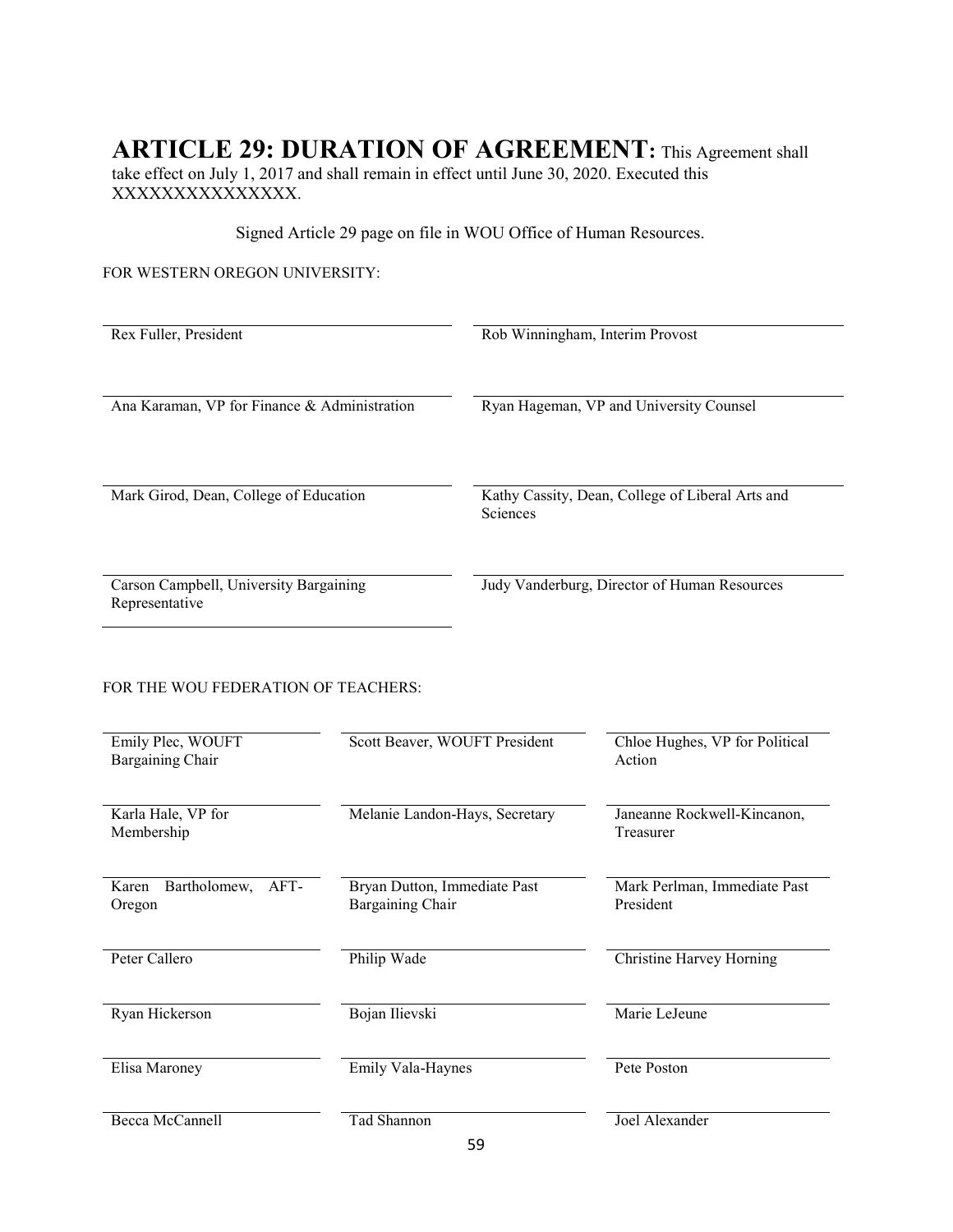AMERICAN FEDERATION OF TEACHERS, WESTERN OREGON UNIVERSITY, LOCAL2278

## **Authorization for Dues Deduction from Salary Form**

V Number

Last Name (Please Print) First Name Middle Name

Pursuant to ORS 292.055 and until further notice from me in writing delivered to the University Human Resources office, I hereby authorize, Western Oregon University, to deduct from my monthly paycheck in the customary manner the regular membership dues for the Union as established and certified by the Union.

Date Signed Signature

Division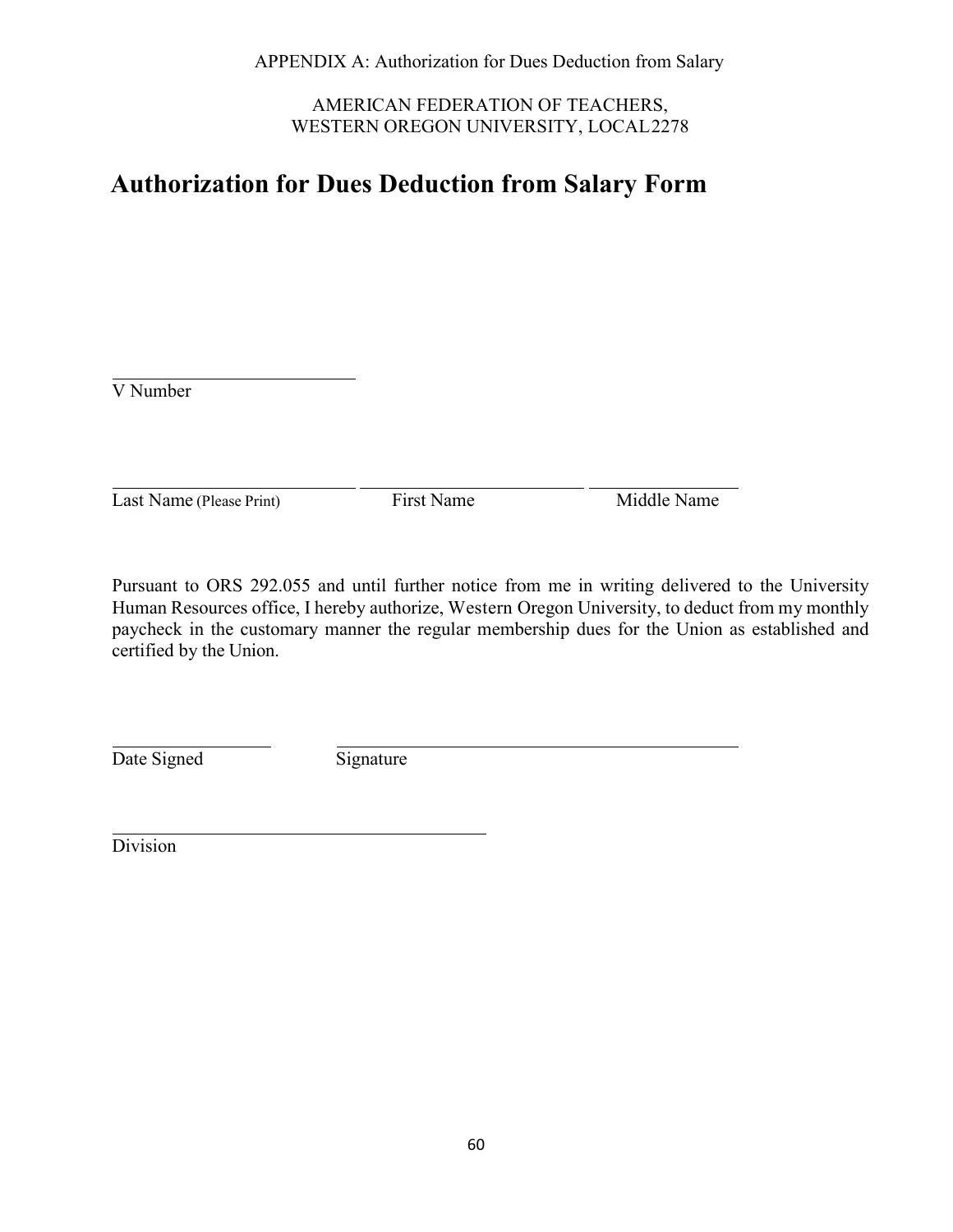### APPENDIX B: Grievance Form

### WESTERN OREGON UNIVERSITY

## **GRIEVANCE FORM**

#### **Grievant's Name:**

Division:

Mailing address for matters relating to this grievance if other than Division:

Provision(s) of Agreement alleged to have been violated:

| <b>ARTICLE</b> | Section:        |
|----------------|-----------------|
| <b>ARTICLE</b> | <b>Section:</b> |
| <b>ARTICLE</b> | <b>Section:</b> |

**Statement of Grievance:** (Briefly describe the alleged event(s), situation(s) or act(s) in violation of the above indicated contract provision(s). It is understood that the grievance may include but is not limited to the information provided.)

**Remedy sought:**

I will be represented in this grievance by (check one):

Myself AFT-Oregon, Local 2278

**Grievant's signature** Date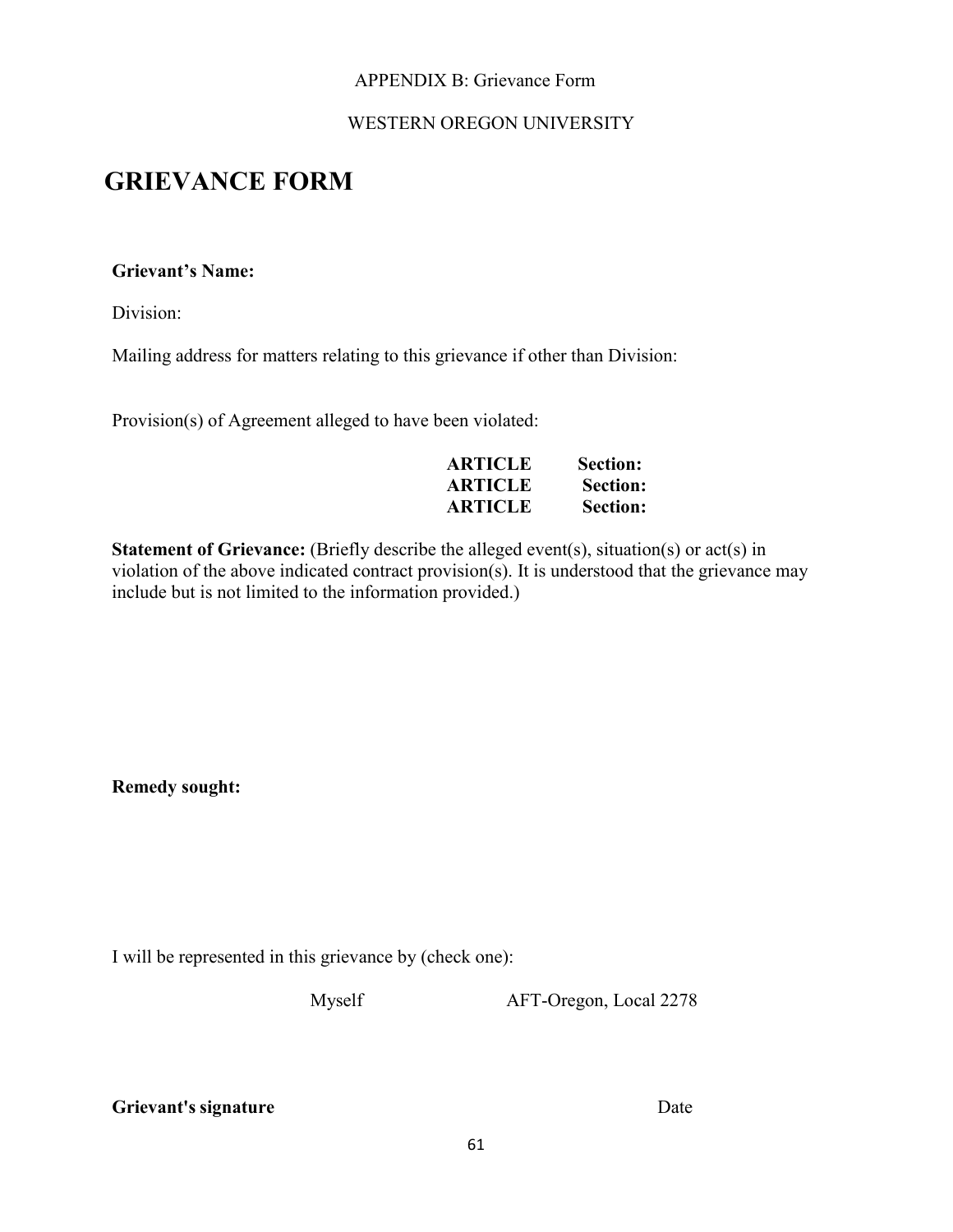APPENDIX C: Notice of Intent to Arbitrate Form

## **NOTICE OF INTENT TO ARBITRATE FORM**

The American Federation of Teachers, Western Oregon University, Local 2278 hereby gives notice of its intent to proceed to arbitration concerning the grievance of

dated

which was not resolved satisfactorily at Step Two of the grievance procedure. The

following statement of the issue to be presented for arbitration is proposed:

Authorized Representative, Date

American Federation of Teachers, Western Oregon University, Local 2278

I hereby authorize the American Federation of Teachers, Western Oregon University, Local 2278 to proceed to arbitration with my grievance. I understand and agree that by filing this notice I hereby waive any rights concerning review or appeal of the decisions as Steps One and Two of the grievance procedure by the President, or judicial review as a contested case under the Administrative Procedures Act (ORS Chapter 183). I hereby authorize the Union and the University, or its representatives, to use copies of material in my personnel file which are pertinent to this grievance and to furnish copies of the same to the arbitrator.

Grievant's signature Date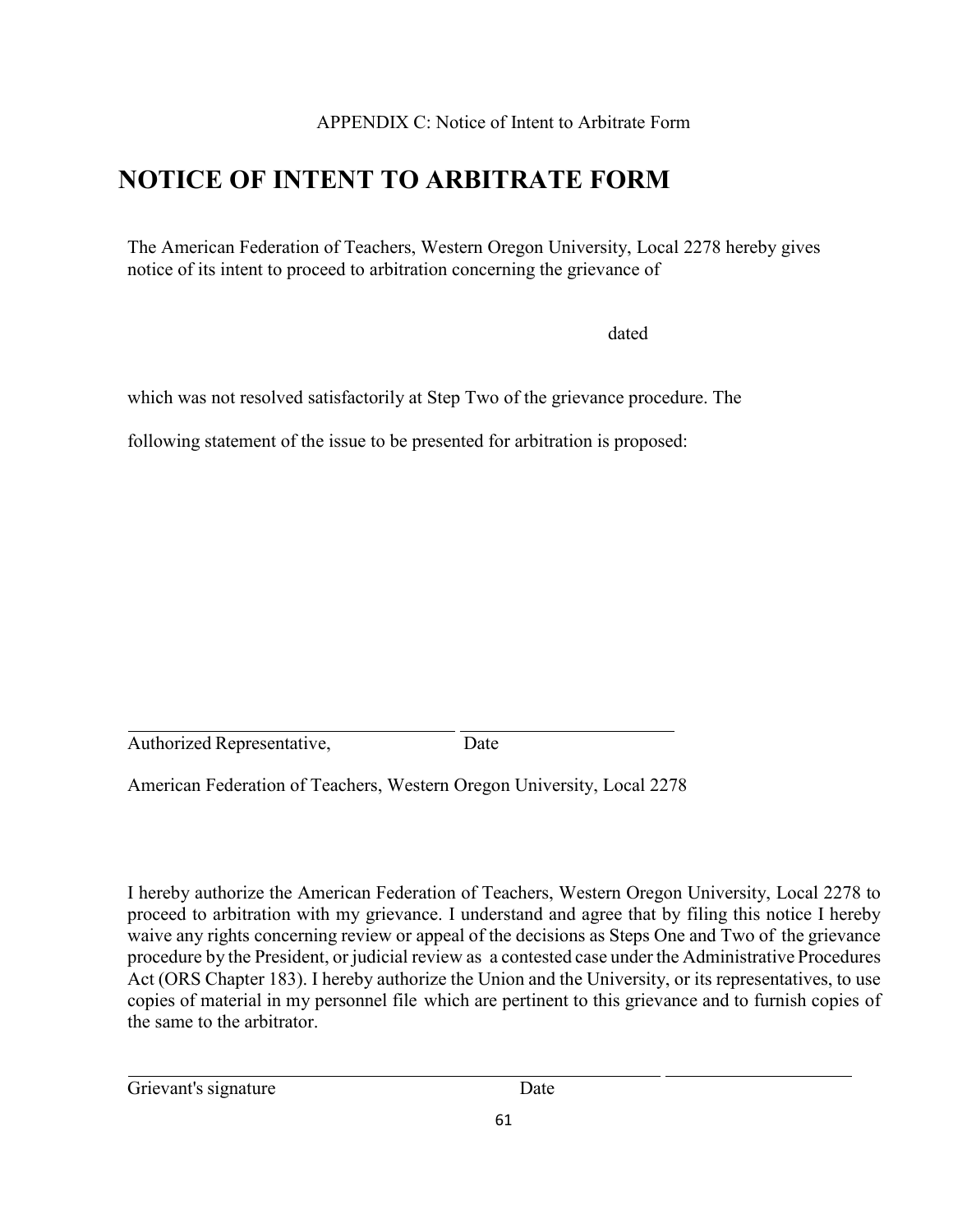APPENDIX D: Donated Leave Bank Enrollment Form

### **ARTICLE 25 DONATED LEAVE BANK**

### **APPLICATION FOR ENROLLMENT FORM**

Employee Name: Date of Request:

Department: Position:

Hire Date: Phone Number:

I hereby request enrollment for membership in the Western Oregon University Donated Leave Bank effective immediately.

I understand that my membership in the Donated Leave Bank is subject to the terms and conditions of the collective bargaining agreement with the Union, Donated Leave Bank, and that by signing this application form, I agree to be governed by said Administrative Policy.

I further authorize the Human Resources Office to deduct 8 hours of sick leave annually from my accrual account. I understand that, to continue enrollment in the Donated Leave Bank, I must donate the minimum amount of leave time determined as necessary to maintain the Leave Bank whenever there is a call for donations.

This authorization shall continue from year to year unless and until I provide the Human Resources Office with written notice of my intent to discontinue membership.

Date Employee Signature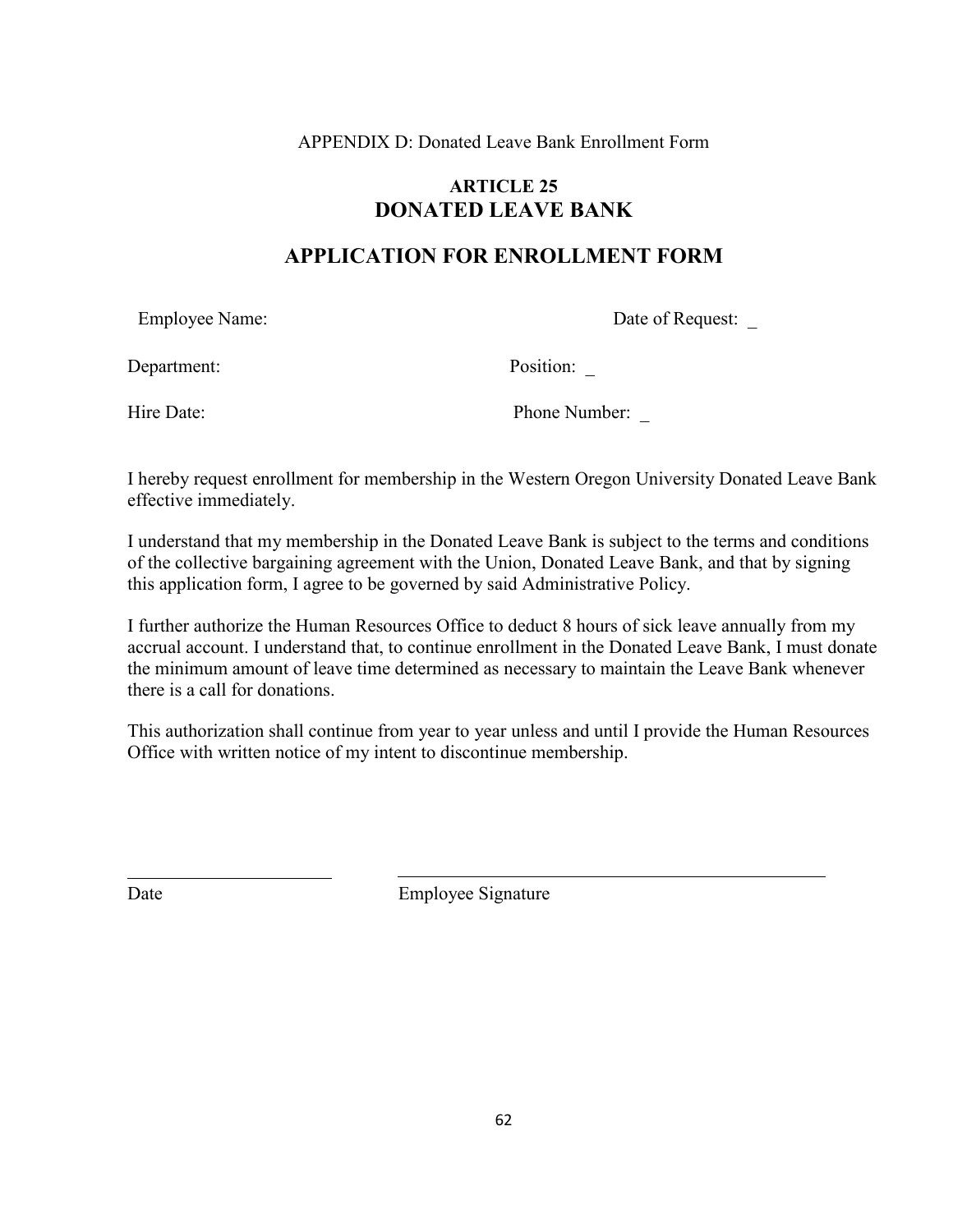APPENDIX E: Donated Leave Bank Request for Benefit Form

### **ARTICLE 25 DONATED LEAVE BANK**

## **REQUEST FOR BENEFIT FORM**

**Employee Name:** <u>Date of Request:</u>

Department: Position:

Email: Phone Number

I hereby request \_\_\_\_\_\_\_\_\_\_\_ hours of sick leave benefits from the Donated Leave Bank for the following reason (check one):

Parental Leave – Taken during the year following the birth of a child or adoption or foster placement of a child under 18, or a child 18 or older if incapable of self-care because of mental or physical disability. Includes leave to effectuate the legal process required for foster placement or adoption (Up to 12 weeks).

Serious Health Condition – Employee's own serious health condition or to care for family members serious health condition. Serious Health condition is an illness, injury, impairment, or physical or mental condition that involves either an overnight stay in a medical care facility, or continuing treatment by a health care provider for a condition that either prevents the employee from performing the functions of the employee's job or prevents the qualified family member from participating in school or other daily activities. (Up to 12 weeks) NOTE: Does not include an employee unable to work due to a compensable Workers Compensation injury.

- Pregnancy disability leave– (a form of serous health condition leave) taken by a female employee for an incapacity related to pregnancy or childbirth, occurring before or after the birth of the child, or for prenatal care. (Up to 12 weeks)
- Sick child leave taken to care for an employee's child with an illness or injury that requires home care but is not a serious health condition. (Up to 12 weeks) Requires medical certification.

Bereavement leave - to deal with the death of a family member. (Up to 2 weeks within 60 days of notice per occurrence)

- Oregon Military Family Leave taken by the spouse or same gender domestic partner of a service member who has been called to active duty or notified of an impending call to active duty or is on leave from active duty during a period of military conflict. (14 days per deployment)
- Military Family Leave  $-$  a) Qualifying exigencies related to covered active duty or call to covered active duty status for the employee or family member (12 weeks); and, b) Care for a covered service member for a serious injury or illness. (26 weeks)

Please include any needed documentation to support the request.

Date Employee Signature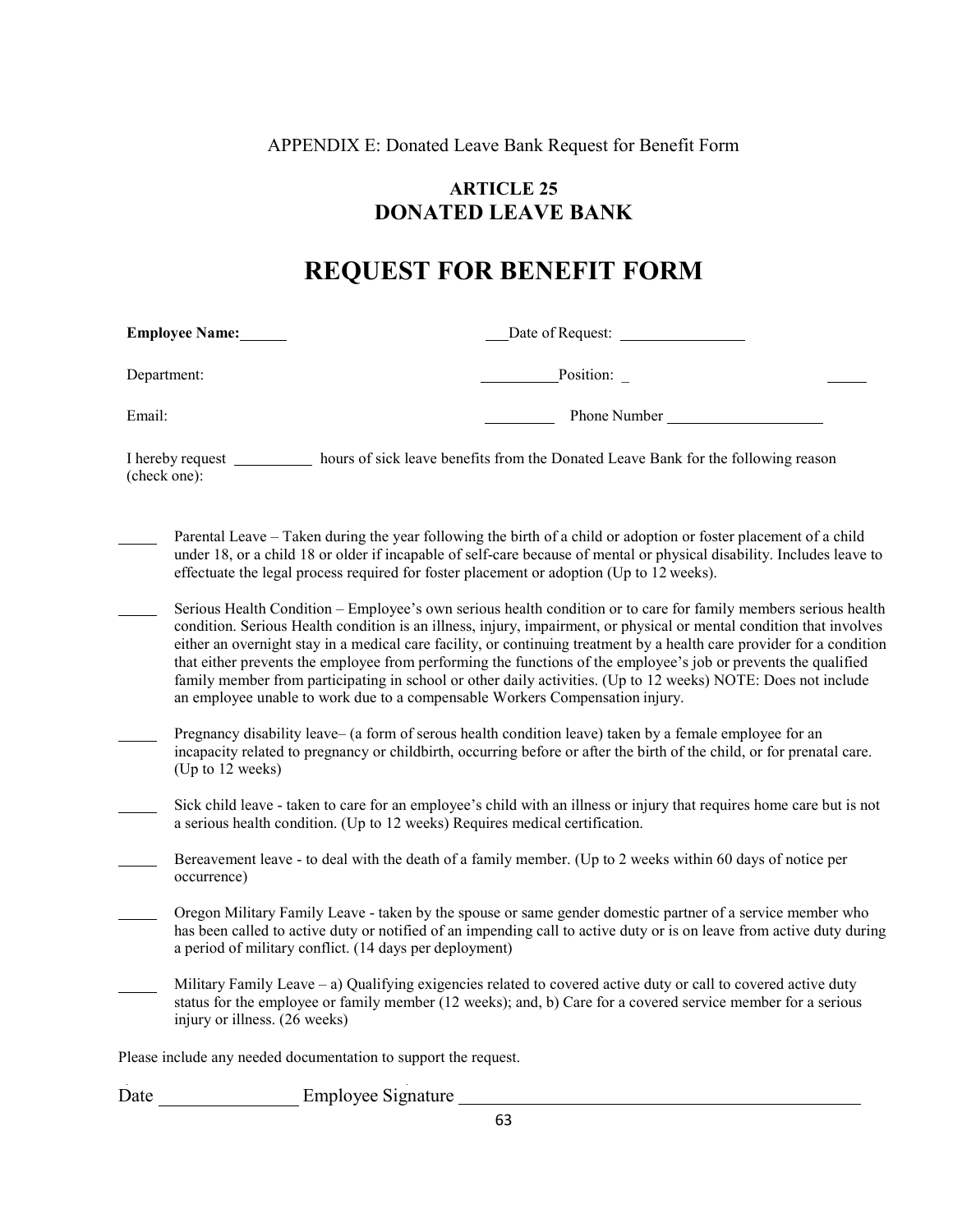## **Healthy Workplace**

**Section 1. Western Oregon University is committed to having a positive learning and working environment for its students, faculty and staff. All individuals have the right to enjoy an environment free from all forms of conduct that can be considered harassing, threatening or intimidating. In addition, academic freedom can exist only when every person is free to pursue ideas in a nonthreatening atmosphere of mutual respect. WOU is committed to protecting the academic freedom and freedom of expression of all members of the school community and this section on healthy workplace environments will be applied in a manner that protects those freedoms. Bullying and/or abusive conduct is reprehensible and threatening to the careers, educational experience, and wellbeing of all members of our community and will not be tolerated. This article is in addition to the Western Oregon University Sexual Harassment and Discriminatory Harassment policies.**

**Section 2.** Bullying and/or abusive conduct is behavior that creates an intimidating environment and is likely to interfere with an individual's work or education. This conduct can be verbal, visual, physical or communicated in writing or electronically. Such conduct is typically directed against a particular individual or individuals. It includes, but is not limited to, situations in which one person has authority over another. In such situations, abusive conduct is particularly serious because it may unfairly exploit the power inherent in a supervisor's position.

A. Examples of conduct that may be considered bullying/abusive include but are not limited to:

- 1. threatening or intimidating behavior or words (written or oral);
- 2. obscenities/profanities (verbal or gestures) directed at a person;
- 3. threatening or obscene gestures, jokes, or cartoons;
- 4. degrading a person or a group on the basis of a personal or cultural characteristic;
- 5. taunting, jeering, mocking, or humiliating another person through acts or words;
- 6. screaming and/or yelling at others;
- 7. insulting someone, especially in the presence of others; and
- 8. endangering the safety of an individual or individuals.

**Section 3.** In considering a complaint under this policy, the following understandings shall apply: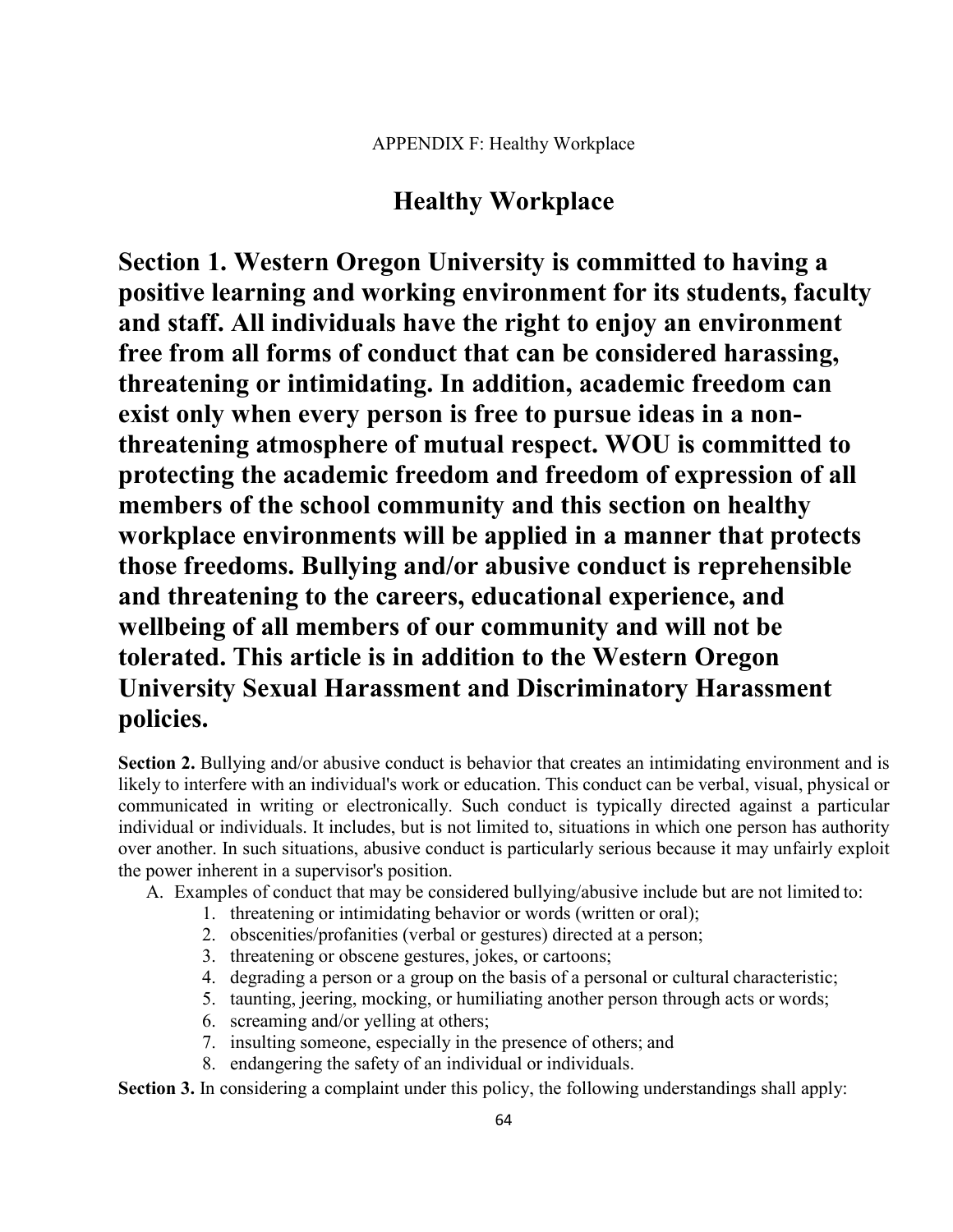- A. Abusive conduct must be distinguished from behavior which, even though unpleasant or disconcerting, is appropriate to the carrying out of certain instructional, advisory, or supervisory responsibilities.
- B. Instructional responsibilities require appropriate latitude for pedagogical decisions concerning the topics discussed and methods used to draw students into discussion and full participation.
- C. The fact that someone did not intend to be abusive is generally not considered a sufficient defense to a complaint, although the reasonableness of the accuser's perceptions may be considered. In most cases, it is the characteristics and the effect of the behavior on the complainant and whether a reasonable person would find the conduct abusive that determines whether the behavior was abusive.

**Section 4.** Western Oregon University can respond to specific instances and allegations of abusive conduct only if it is aware of them and therefore encourages anyone who believes that they have experienced abusive conduct to come forward promptly with inquiries, reports, or complaints and to seek assistance. Once a complaint is received, it is the responsibility of the dean, division chair, or similar administrator to respond to the allegations and reports of abusive conduct and take corrective action, as outlined in Article 10 sections 3-6 as appropriate, or to work with WOU Human Resources to develop such a response and corrective action. All complaints and their resolution must be reported to WOU Human Resources.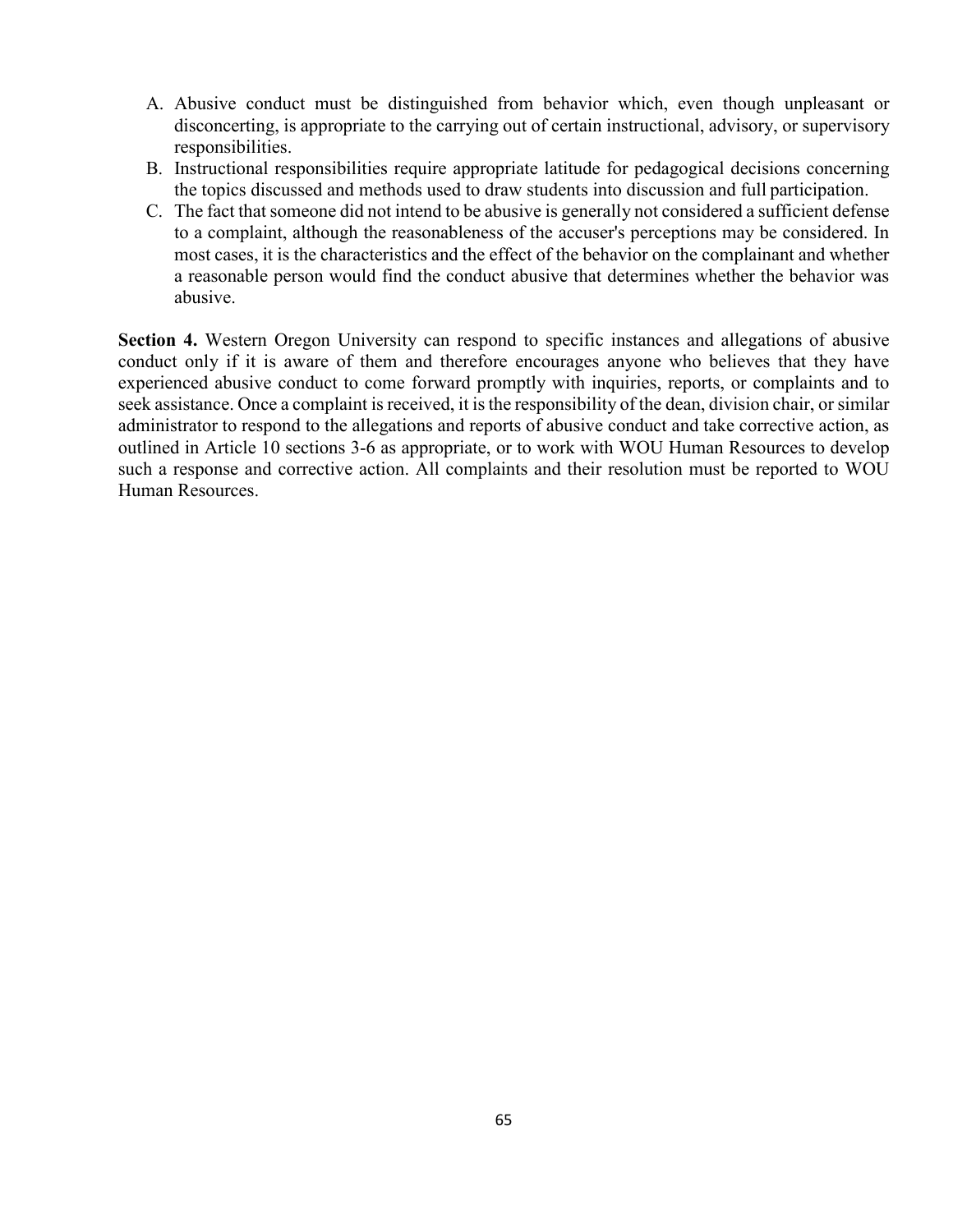APPENDIX G: Summary Recommendations for Faculty Continuation on Tenure Track, Award of Tenure, or Award of Promotion

## **SUMMARY RECOMMENDATIONS FOR FACULTY CONTINUATION ON TENURE TRACK, AWARD OF TENURE, OR AWARD OF PROMOTION**

Minimally, a rating of "Meets expectations" on all three areas of Teaching/Librarianship, Scholarship, and Service is required for advancement in Promotion and or Tenure.

**As a whole, for the period of time leading up to application for being considered for advancement in Promotion and/or Tenure, a cumulative rating of "Meets Expectations" is expected on all three areas of Teaching/Librarianship, Scholarship and Service**

Faculty member being evaluated

Year of initial appointment at WOU Years in rank at WOU

| Recommendation of the Division Personnel Review Committee (DPRC): |          |             |         |
|-------------------------------------------------------------------|----------|-------------|---------|
|                                                                   | Teaching | Scholarship | Service |

|                            | I caculing<br>/Librarianship | <b>SCHOTAL SHIP</b> | <b>DELVICE</b> |
|----------------------------|------------------------------|---------------------|----------------|
| Does not meet expectations |                              |                     |                |
| Meets expectations         |                              |                     |                |
| Exceeds expectations       |                              |                     |                |

The candidate should not be reappointed in accordance with the contract. See attached for a discussion of the problem(s).

The candidate should be reappointed for the following year with the understanding that current problem(s) must be addressed and rectified before tenure and promotion will be considered. See attached for a discussion of the problem(s) and recommendation(s) for action.

The candidate should be reappointed for the following year.

The candidate should be granted tenure.

The candidate should be promoted to Associate Professor.

The candidate should be promoted to Full Professor. Each

DPRC Member signs, prints their name and dates:

DPRC Chair and the state of the state of the state of the state of the state of the state of the state of the state of the state of the state of the state of the state of the state of the state of the state of the state of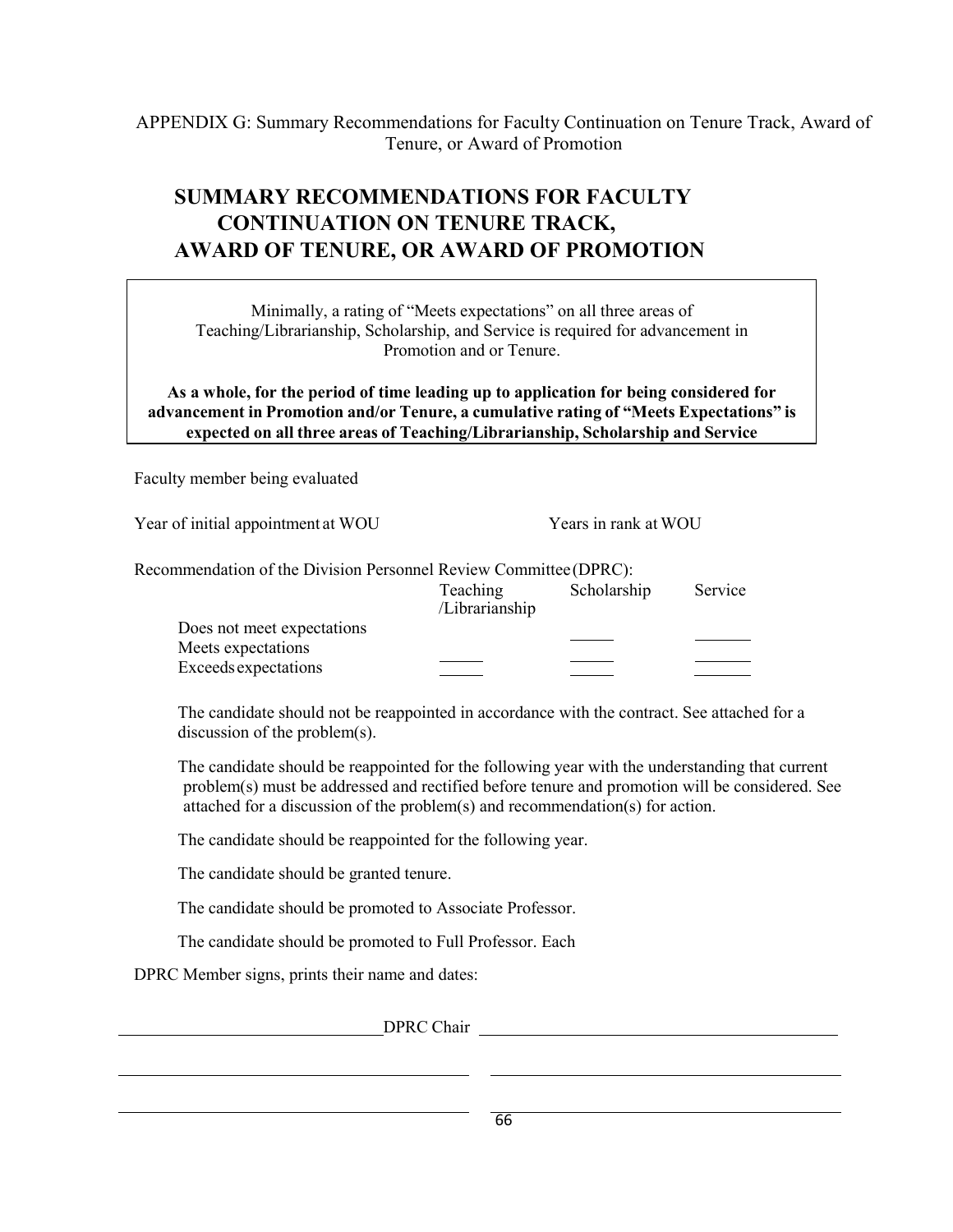Recommendation of the College or Library Dean:

|                             | <b>Teaching</b><br>Librarianship | Scholarship | Service |
|-----------------------------|----------------------------------|-------------|---------|
| Does not meet expectations  |                                  |             |         |
| Meets expectations          |                                  |             |         |
| <b>Exceeds expectations</b> |                                  |             |         |

The candidate should not be reappointed in accordance with the contract. See attached for a discussion of the problem(s).

The candidate should be reappointed for the following year with the understanding that current problem(s) must be addressed and rectified before tenure and promotion will be considered. See attached for a discussion of the problem(s) and recommendation(s) for action.

The candidate should be reappointed for the following year.

The candidate should be granted tenure.

The candidate should be promoted to Associate Professor.

The candidate should be promoted to Full Professor.

| Signature of Dean: | Date |
|--------------------|------|
|                    |      |
|                    |      |

| Signature of Candidate:                                   | Date |
|-----------------------------------------------------------|------|
| (I have received a copy of these summary recommendations) |      |

#### **FOR USE IN TENURE OR PROMOTION ONLY**

Decision of the Provost:

|                            | <b>Teaching</b><br>Librarianship | Scholarship | Service |
|----------------------------|----------------------------------|-------------|---------|
|                            |                                  |             |         |
| Does not meet expectations |                                  |             |         |
| Meets expectations         |                                  |             |         |
| Exceeds expectations       |                                  |             |         |

The candidate should not be granted tenure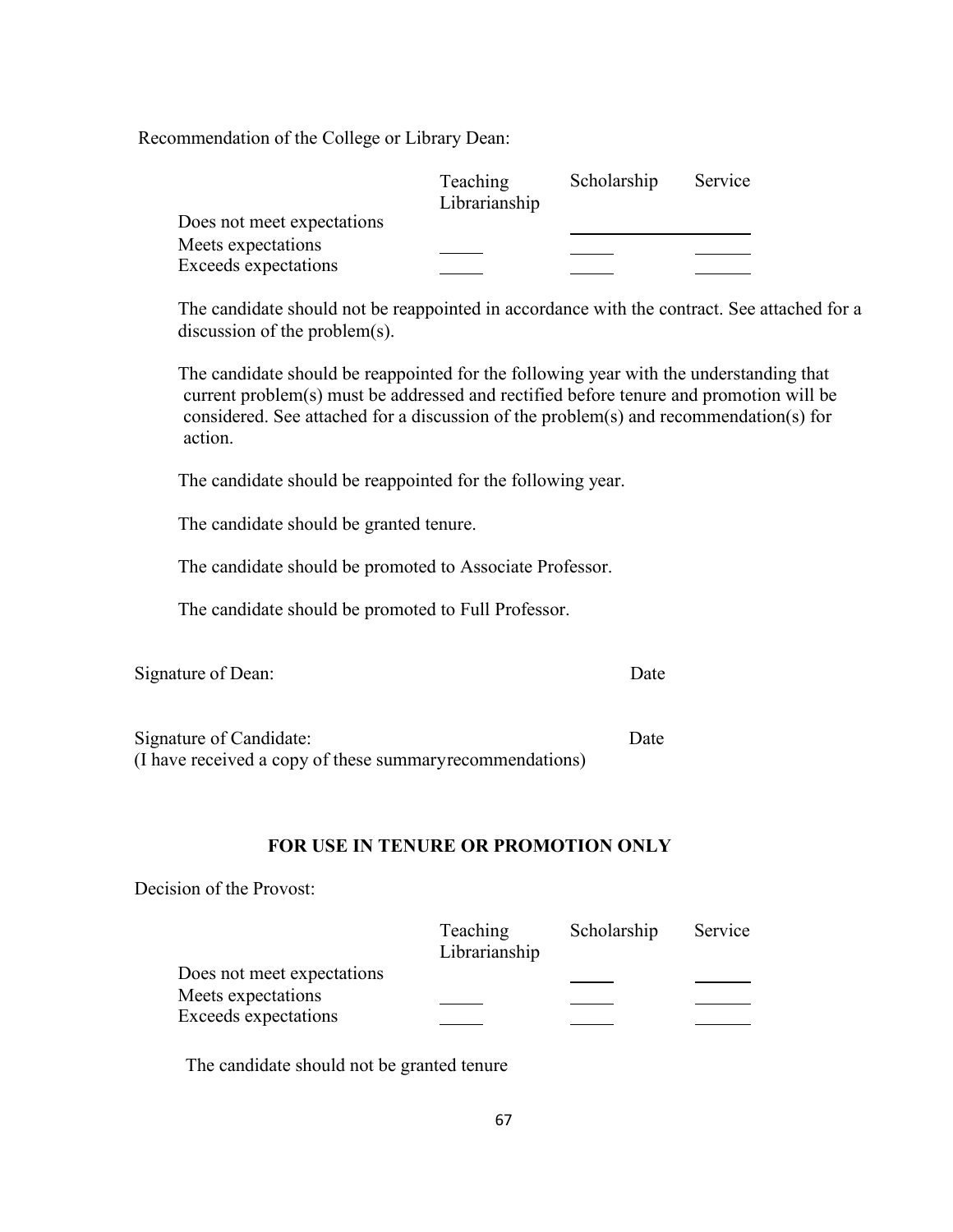The candidate should not be promoted to Associate Professor

The candidate should be granted tenure.

The candidate should be promoted to Associate Professor.

The candidate should not be promoted to Full Professor.

The candidate should be promoted to Full Professor.

Signature of Provost: Date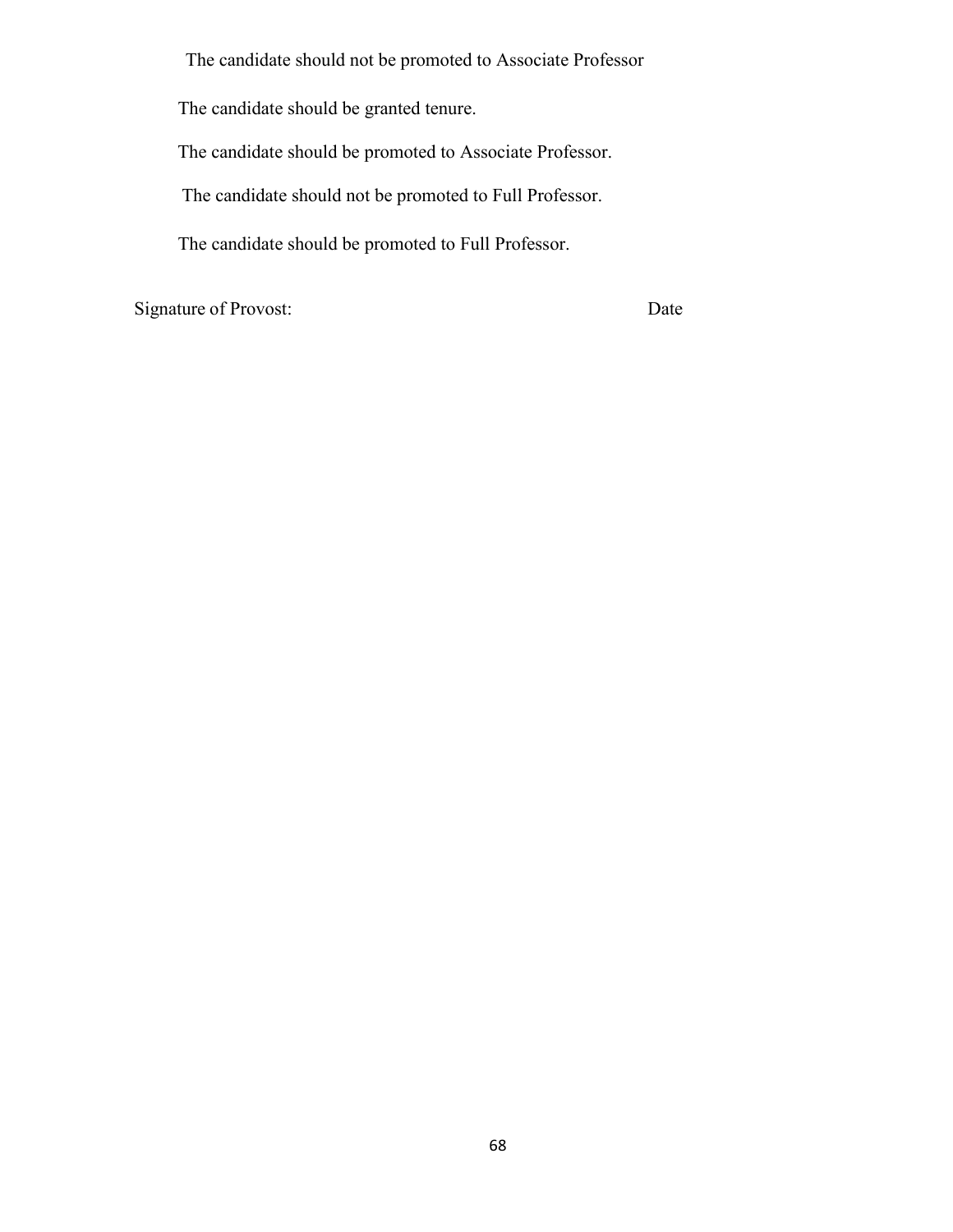## **Personnel Review Committee File Review Guidelines**

Candidates for continuation, tenure, and/or promotion are expected to demonstrate proficiency in each of the following areas: Teaching, Scholarship, and Service. The language reprinted below is from Article 8, Section 2 of the Collective Bargaining Agreement

- For all candidates applying for tenure and/or promotion, a cumulative rating of "meets expectation" is expected in all three areas for the five year period of time leading up to application; in any given year, however, a faculty member may elect to concentrate their energies on one area more than another.
- "Meets expectations" means that the faculty member gives the overall impression of an active, engaged academic as evidenced by achievement in the areas of Teaching, Scholarship and Service.
- Scholarship cannot be absent as it is the core of academic life.

In addition, to the above, the following apply to faculty applying for promotion to **Full Professor**:

- Successful candidates for promotion to Full Professor continue their teaching, research and service contributions at least at the level they had established when they were promoted to associate professor with tenure
- The scholarship of successful candidates has advanced to the point where they receive notoriety in terms of their scholarship being recognized by others away from campus.
- There are higher expectations regarding the quantity and quality of service expected for applicants applying for promotion to higher ranks.

Candidate Name: Date of Review:

Reviewed by: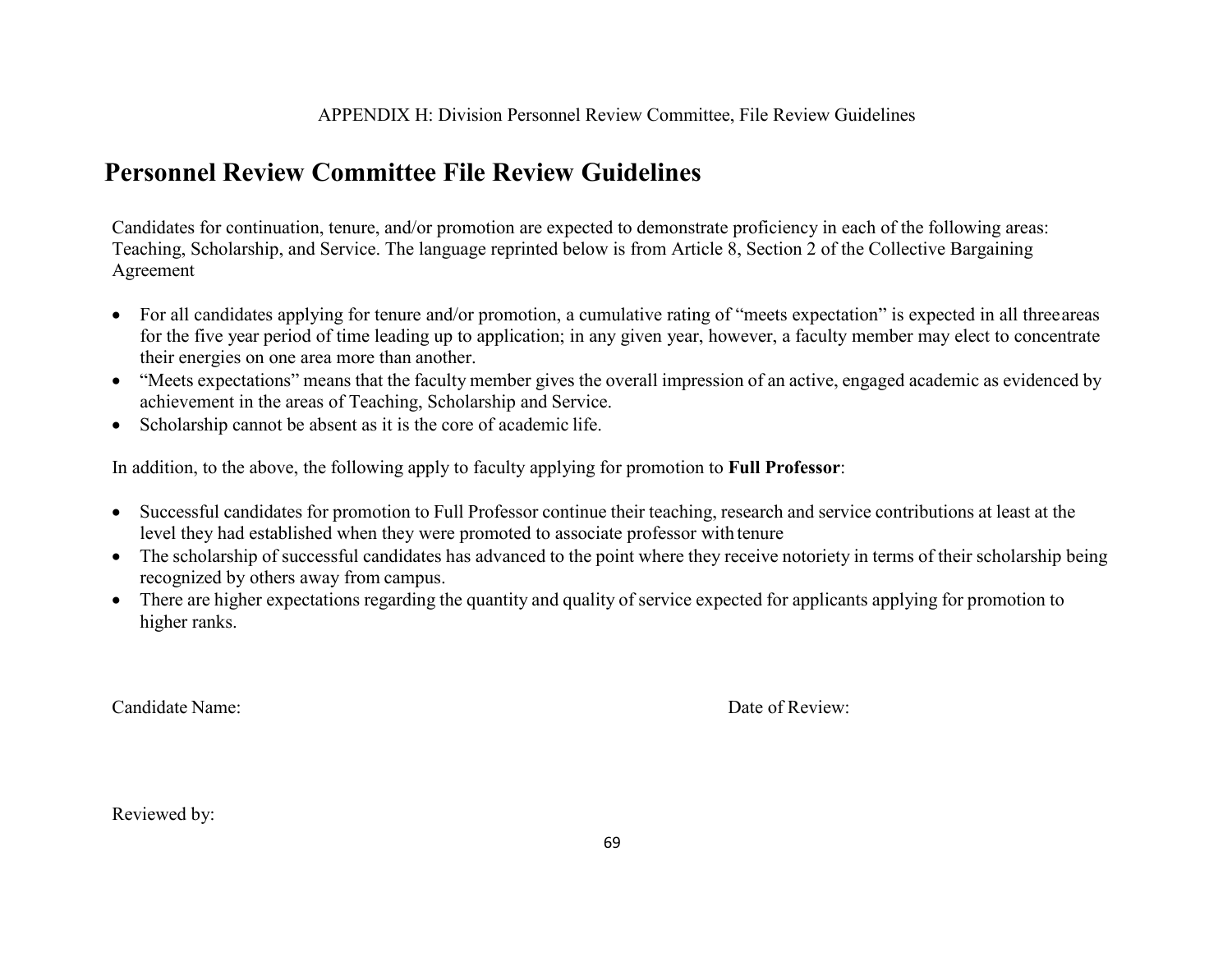| <b>FRONT MATTER</b> (Include items 1-3)            | <b>COMMENTS</b> |
|----------------------------------------------------|-----------------|
| <b>Table of Contents</b>                           |                 |
| Vita                                               |                 |
| Education                                          |                 |
| Professional Experience/Employment                 |                 |
| Scholarly Production (publications, presentations, |                 |
| performances, exhibitions)                         |                 |
| Awards, Grants, Recognition                        |                 |
| Courses taught and/or curriculum developed         |                 |
| (summary of pedagogical contributions)             |                 |
| Service (summary of service contributions)         |                 |
| <b>Candidate Statement</b><br>3.                   |                 |
| Years in rank                                      |                 |
| Role in department and/or division                 |                 |
| Summary of professional contributions and          |                 |
| accomplishments                                    |                 |
| Discussion of challenges encountered               |                 |
| Future goals and/or plans for professional growth. |                 |
|                                                    |                 |

Reviewer's Notes: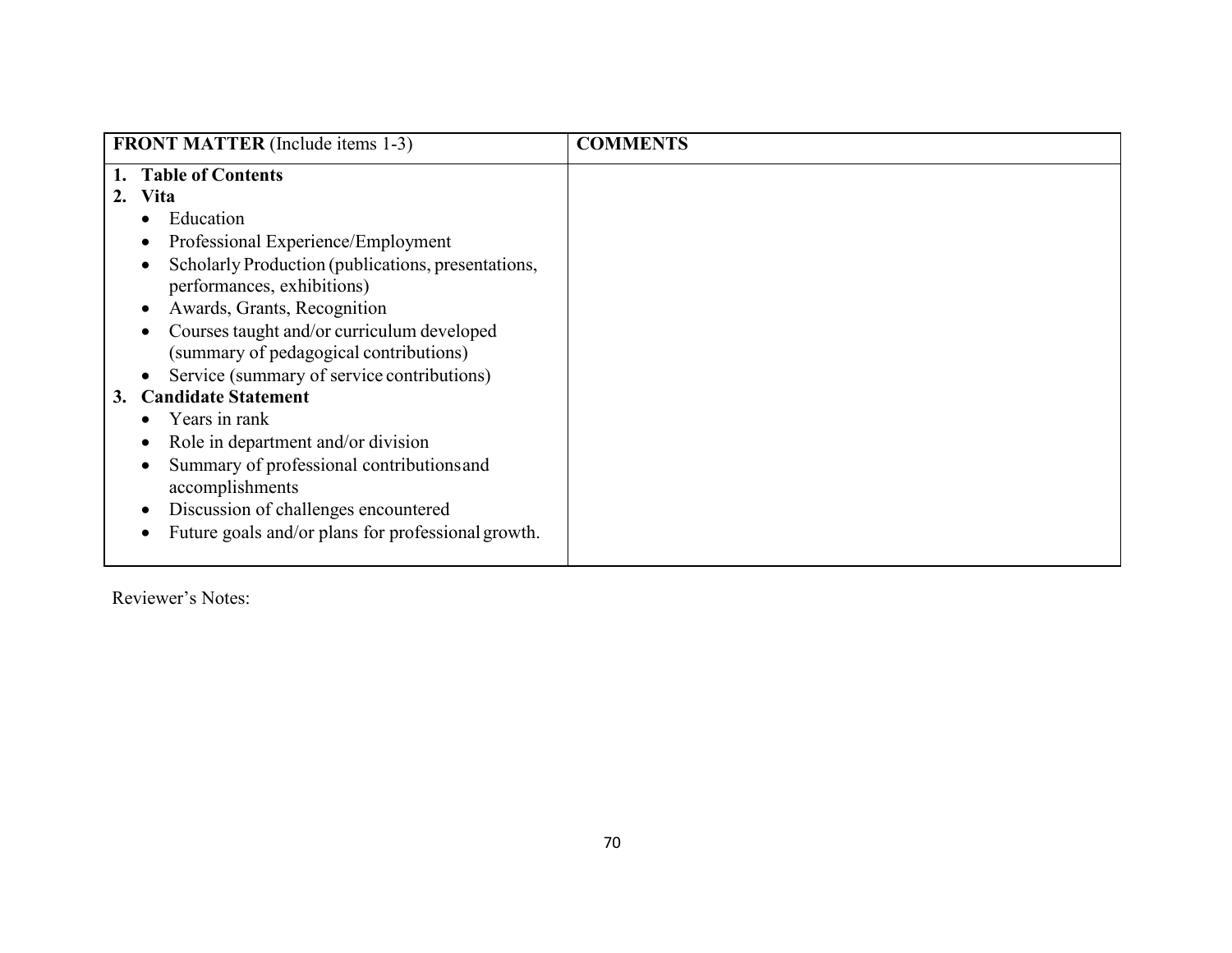Please Note: Candidates may demonstrate proficiency in any of the ways described by the bulleted points under each major area below. Candidates are not limited to these forms of evidence and are not expected to address all bulleted points (or types of scholarship) as there are many ways of demonstrating proficiency.

| <b>TEACHING/LIBRIANSHIP</b>                                                                                                                                                                                                                                                                                                                                                                                                                                                                                                                                                                                                                                                                                                                                                                                                                                                                                                                            |                                                                                                                                                                                                                                 |                                                                                                                                                                                                                                                                                                                                                                                                                                                               |                            |
|--------------------------------------------------------------------------------------------------------------------------------------------------------------------------------------------------------------------------------------------------------------------------------------------------------------------------------------------------------------------------------------------------------------------------------------------------------------------------------------------------------------------------------------------------------------------------------------------------------------------------------------------------------------------------------------------------------------------------------------------------------------------------------------------------------------------------------------------------------------------------------------------------------------------------------------------------------|---------------------------------------------------------------------------------------------------------------------------------------------------------------------------------------------------------------------------------|---------------------------------------------------------------------------------------------------------------------------------------------------------------------------------------------------------------------------------------------------------------------------------------------------------------------------------------------------------------------------------------------------------------------------------------------------------------|----------------------------|
| For Teaching faculty:<br><b>Teaching Philosophy</b><br>List of classes taught by term during promotion period.<br>Syllabi from a range of years for the same courses<br>(including content, organization and methods of<br>evaluation) to demonstrate evolution of approach.<br>Exams and other assessment methods<br>Original instructional materials<br>Major assignments for each class<br>Reflections on mentoring and oversight of student<br>scholarship or service learning<br>Evidence of teaching effectiveness<br>$\bullet$<br>Comparative data from the mutually agreed upon<br>student course evaluation instrument (SCEI), provided<br>by the University. Peer and supervisor evaluation and<br>observation reports<br>Professional development related to instruction<br>Contributions to course/program design, development,<br>or advancement<br>Additional evidence of instructional success<br><b>OVERALL EVALUATION OF TEACHING</b> | For Library faculty:<br>library products and services,<br>Instructional materials,<br>areas of librarianship,<br>$\bullet$<br>learning and academic success,<br>knowledge,<br>services and products over time.<br>Does Not Meet | Peer and supervisor evaluations in core areas of librarianship.<br>Examination of programmatic documents and contributions to<br>Data from student or faculty ratings of performance in core<br>Reflections on evidence of impact of librarianship on student<br>Evidence of professional renewal and updating of skills and<br>Personal philosophy of librarianship,<br>Examples of innovations and refinements in provision of library<br>Meets Expectation | <b>Exceeds Expectation</b> |
|                                                                                                                                                                                                                                                                                                                                                                                                                                                                                                                                                                                                                                                                                                                                                                                                                                                                                                                                                        | Expectation                                                                                                                                                                                                                     |                                                                                                                                                                                                                                                                                                                                                                                                                                                               |                            |

Reviewer's Notes: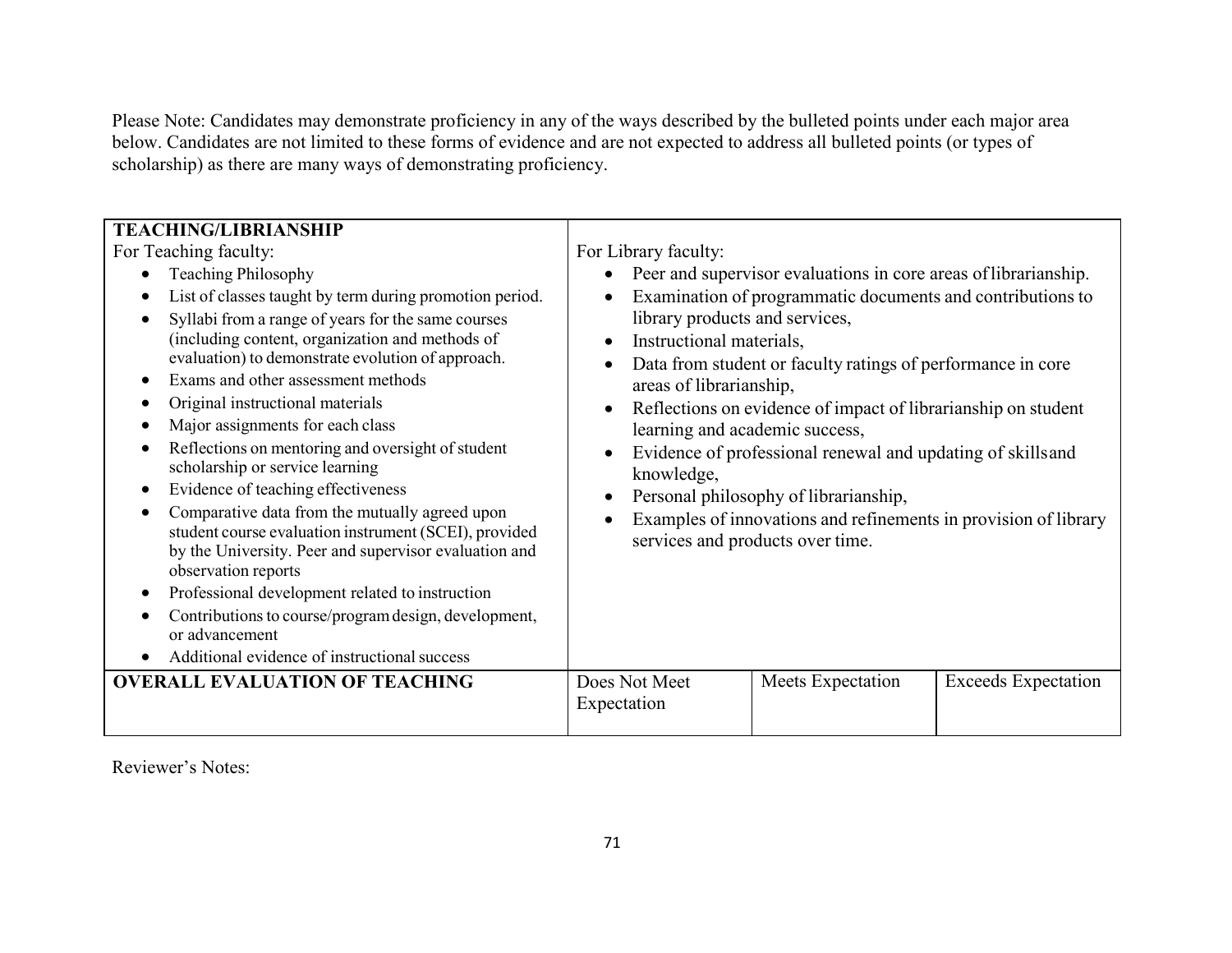| <b>SCHOLARSHIP</b>                                                         | <b>COMMENTS</b> |
|----------------------------------------------------------------------------|-----------------|
| Scholarly and creative activities that involve clear goals,                |                 |
| preparation, appropriate methods, results, and presentation on             |                 |
| the part of the faculty and may be evidenced in one or more of             |                 |
| the following types of scholarship adapted from Boyer (1990). <sup>i</sup> |                 |
| <b>Scholarship of Discovery</b>                                            |                 |
| Refereed publications (including scholarly reviews,                        |                 |
| essays, articles, monographs, chapters or books), funded                   |                 |
| research, performances, and exhibitions                                    |                 |
| Conference presentations or adjudication at state,                         |                 |
| regional, national or international meetings                               |                 |
| Discipline-appropriate innovation (e.g. patents, methods,                  |                 |
| procedures, or other recognized contribution)                              |                 |
| Recognition as a scholar in an identified area<br>$\bullet$                |                 |
| External evaluation of scholarly or creative work                          |                 |
| <b>Scholarship of Integration</b>                                          |                 |
| Interpretation of original research                                        |                 |
| Authorship or co-authorship of integrative scholarship                     |                 |
| Interdisciplinary grant awards or presentations                            |                 |
| Scholarship designed to influence organizations or                         |                 |
| governments                                                                |                 |
| Scholarship at boundaries where fields converge<br>$\bullet$               |                 |
| Education of non-specialists                                               |                 |
| Scholarly contribution in new contexts (extra-                             |                 |
| disciplinary efforts)                                                      |                 |
| <b>Scholarship of Application</b>                                          |                 |
| Application of one's academic expertise to problems                        |                 |
| affecting individuals, institutions, or society                            |                 |
| Peer-reviewed publications of research, case studies, or                   |                 |
| technical applications                                                     |                 |
| Grant awards in support of practice; state, regional,                      |                 |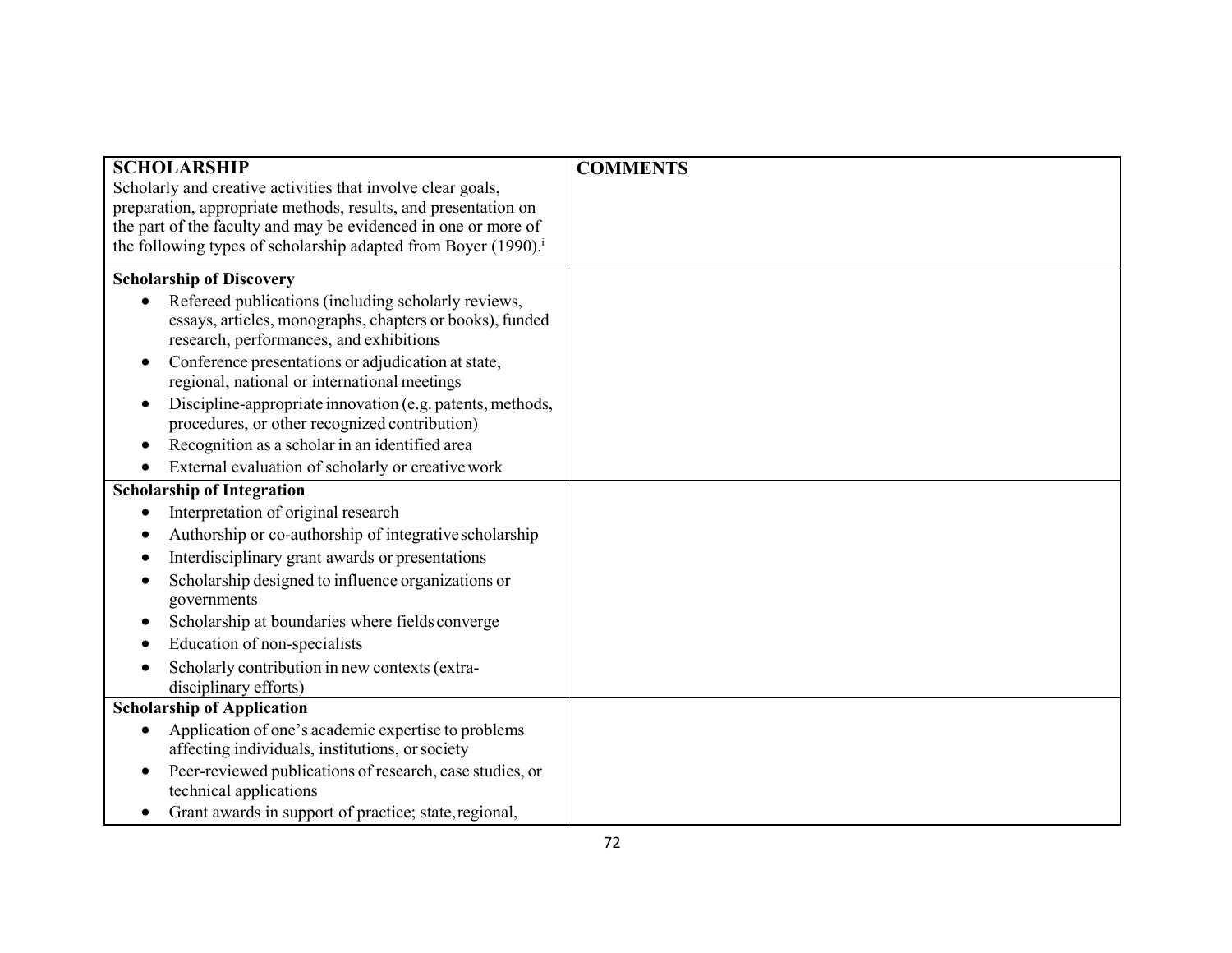| national, or international recognition as a master                             |               |                    |                             |
|--------------------------------------------------------------------------------|---------------|--------------------|-----------------------------|
| practitioner                                                                   |               |                    |                             |
| Professional certifications, degrees, and other specialty                      |               |                    |                             |
| credentials                                                                    |               |                    |                             |
| <b>Scholarship of Teaching and Learning</b>                                    |               |                    |                             |
| Peer-reviewed publications of research related to<br>$\bullet$                 |               |                    |                             |
| teaching methodology or learning outcomes                                      |               |                    |                             |
| Case studies related to teaching-learning                                      |               |                    |                             |
| Learning theory development                                                    |               |                    |                             |
| Development or testing of educational models or                                |               |                    |                             |
| theories; pedagogical changes based on scholarship                             |               |                    |                             |
| Accreditation or other comprehensive program reports                           |               |                    |                             |
| Successful applications of technology to teaching and<br>learning              |               |                    |                             |
| State, regional, national, or international recognition as a<br>master teacher |               |                    |                             |
| Published textbooks or other learning aids                                     |               |                    |                             |
| Grant awards in support of teaching and learning<br>$\bullet$                  |               |                    |                             |
| Outcome studies or evaluation/assessment programs                              |               |                    |                             |
| Presentations related to teaching and learning.                                |               |                    |                             |
| <b>OVERALL IMPRESSIONS REGARDING</b>                                           | Does Not Meet | Meets Expectations | <b>Exceeds Expectations</b> |
| <b>SCHOLARSHIP</b>                                                             | Expectation   |                    |                             |
|                                                                                |               |                    |                             |

Reviewer's Notes: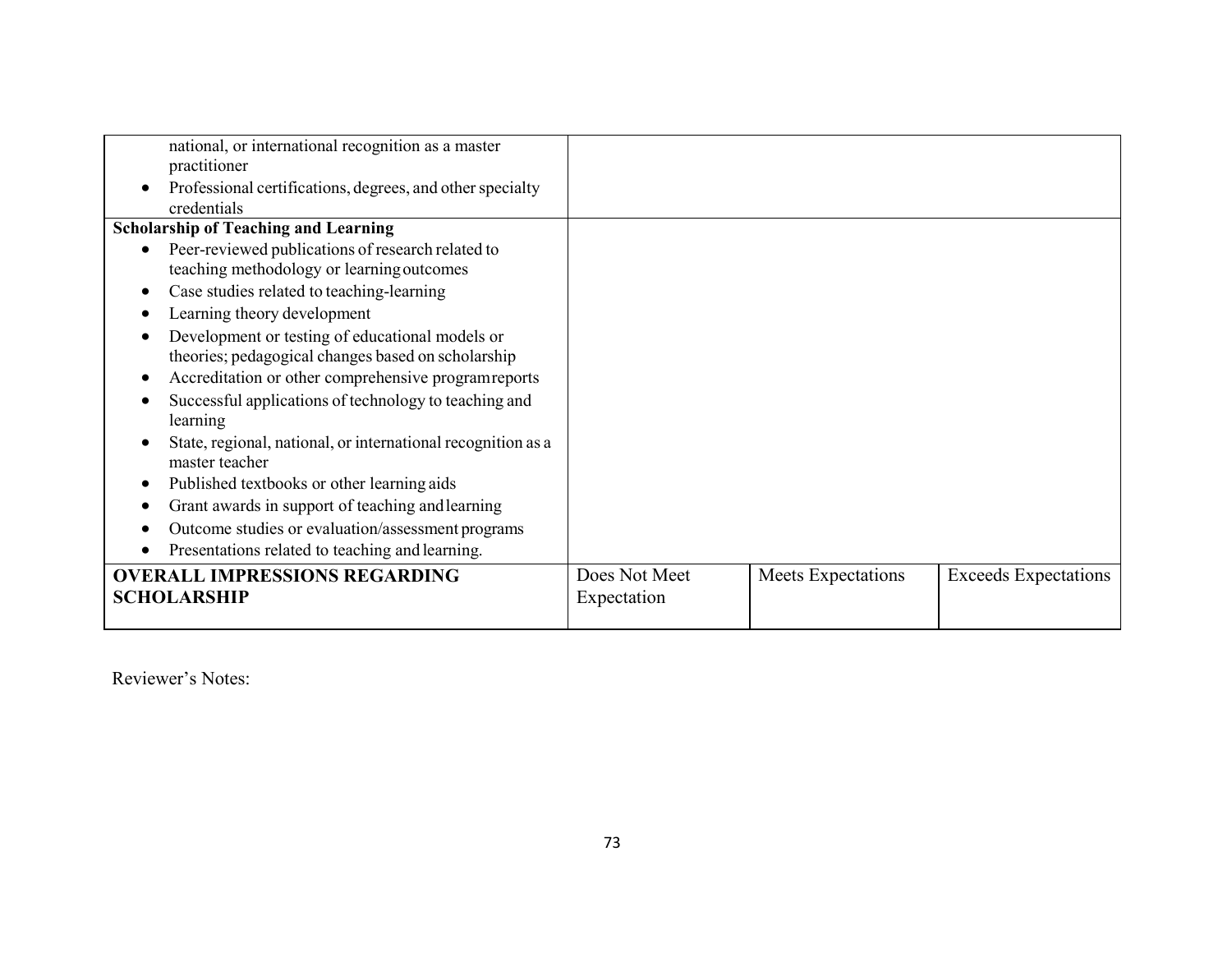| <b>SERVICE</b>                                               | <b>COMMENTS</b> |                   |                            |
|--------------------------------------------------------------|-----------------|-------------------|----------------------------|
| Institutional                                                |                 |                   |                            |
| <b>Student Advising</b>                                      |                 |                   |                            |
| Service to student clubs/organizations                       |                 |                   |                            |
| Mentoring of junior faculty                                  |                 |                   |                            |
| Department/division level service                            |                 |                   |                            |
| College level service                                        |                 |                   |                            |
| Collegiality                                                 |                 |                   |                            |
| Professional level service                                   |                 |                   |                            |
| Public or private community level service                    |                 |                   |                            |
| Leadership roles at institutional, public or community level |                 |                   |                            |
|                                                              |                 |                   |                            |
| <b>OVERALL IMPRESSIONS REGARDING SERVICE</b>                 | Does Not Meet   | Meets Expectation | <b>Exceeds Expectation</b> |
|                                                              | Expectation     |                   |                            |
|                                                              |                 |                   |                            |
| Other                                                        | <b>COMMENTS</b> |                   |                            |
| Annual Faculty Reports from promotion period                 |                 |                   |                            |
| Previous documentation from PRCs and Dean                    |                 |                   |                            |
| Letters of support from students, colleagues, and            |                 |                   |                            |
| other professional commentators                              |                 |                   |                            |
| <b>Updated CV</b>                                            |                 |                   |                            |
|                                                              |                 |                   |                            |

Reviewer's notes:

Boyer, E. (1990). Scholarship reconsidered: Priorities of the professoriate. Princeton, NJ: Carnegie Foundation for the advancement of Learning.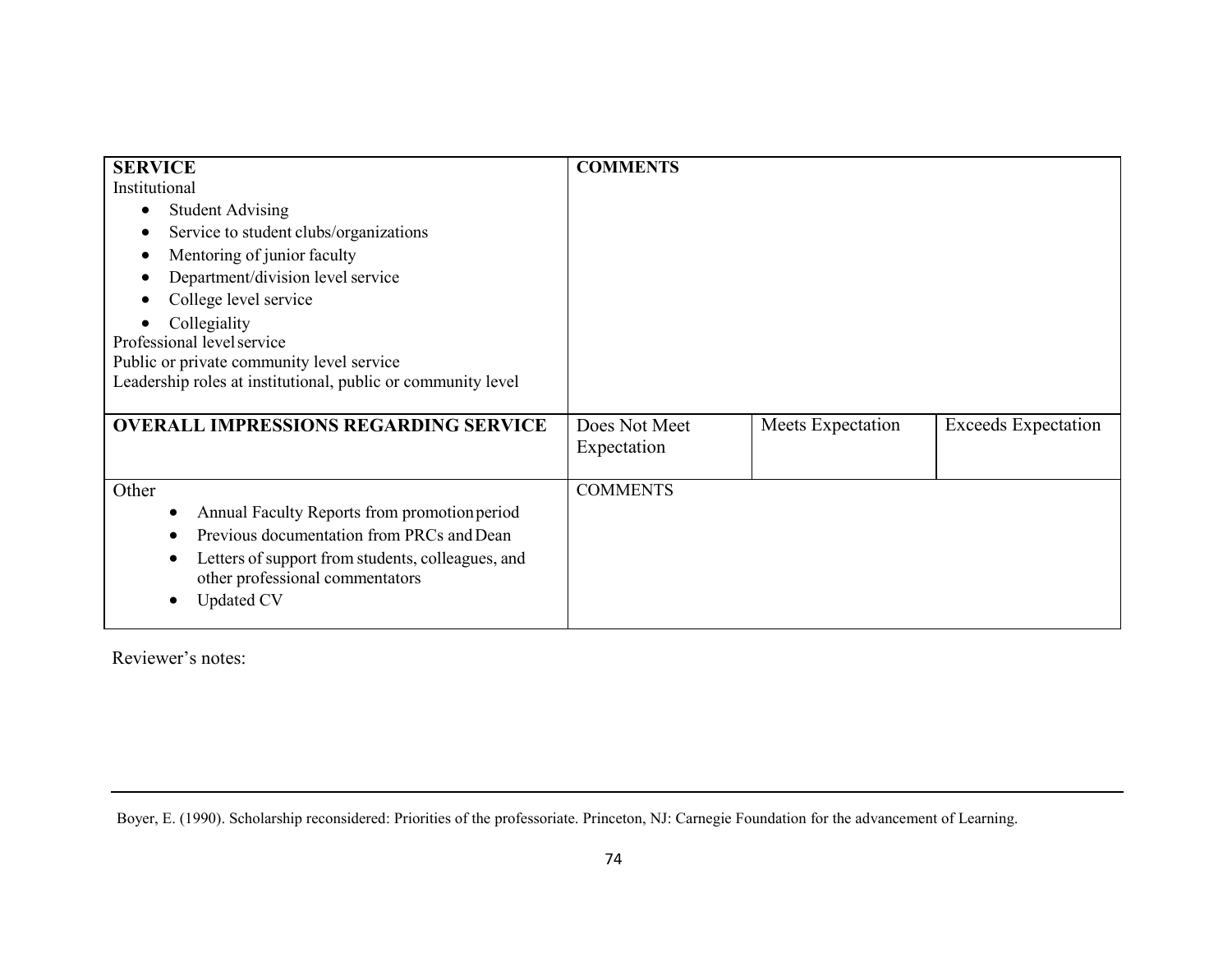# **Western Oregon University Gradual Retirement Program**

The Gradual Retirement Program provides an opportunity for a tenured faculty member to voluntarily relinquish his or her indefinite tenure in exchange for up to 1039\* hours of employment in each of the following three calendar years. The purpose of this program is to assist the University in responding to changing personnel needs, availability of resources, student demand, changing curricular offerings, or similar academic or fiscally based reasons. The program may also have advantages for a faculty member moving to retirement, but wanting to do this in a phased way.

\*A faculty member'sretirement plan may have different 'work after retirement' restrictions(see Other Considerations below).

#### **Eligibility**

Any faculty member with indefinite tenure is eligible to apply. Approval of a faculty member's Gradual Retirement Program application is at the discretion of the faculty member's division chair, dean, and must be approved by the Provost before becoming effective.

#### **Tenure Relinquishment**

A faculty member may voluntarily decide to participate in the Program by completing, and submitting, a Gradual Retirement Program Application and Agreement form. The form should indicate the following: effective date of his or her relinquishment of indefinite tenure and resignation or retirement from his or her tenured appointment; and how many years of additional employment he or she is requesting, not to exceed 1039 work hours per calendar year nor exceed three calendar years from date of resignation or retirement. Tenure relinquishment is permanent.

# **Appointment Basis**

Faculty who participate in the Gradual Retirement Program are appointed to a NTT academic wage appointment for the agreed upon duration of their continued employment. The academic wage appointment basis (9 months) shall be consistent with the appointment basis held prior to the faculty member's resignation or retirement. A faculty member's academic wage appointment basis may vary from the appointment basis held prior to resignation or retirement if agreed to by all parties (e.g., 12 months to 9 months). If the appointment basis is changed, the salary for the academic wage appointment is to be converted using the appropriate formula and leave (sick) will be accrued based on the new appointment basis (no exceptions).

The start date(s) for the continued annual employment period(s) should be based upon departmental needs. However, 9-month faculty members relinquishing tenure at the end of the academic year (June 15) are placed on a 9-month academic wage appointment effective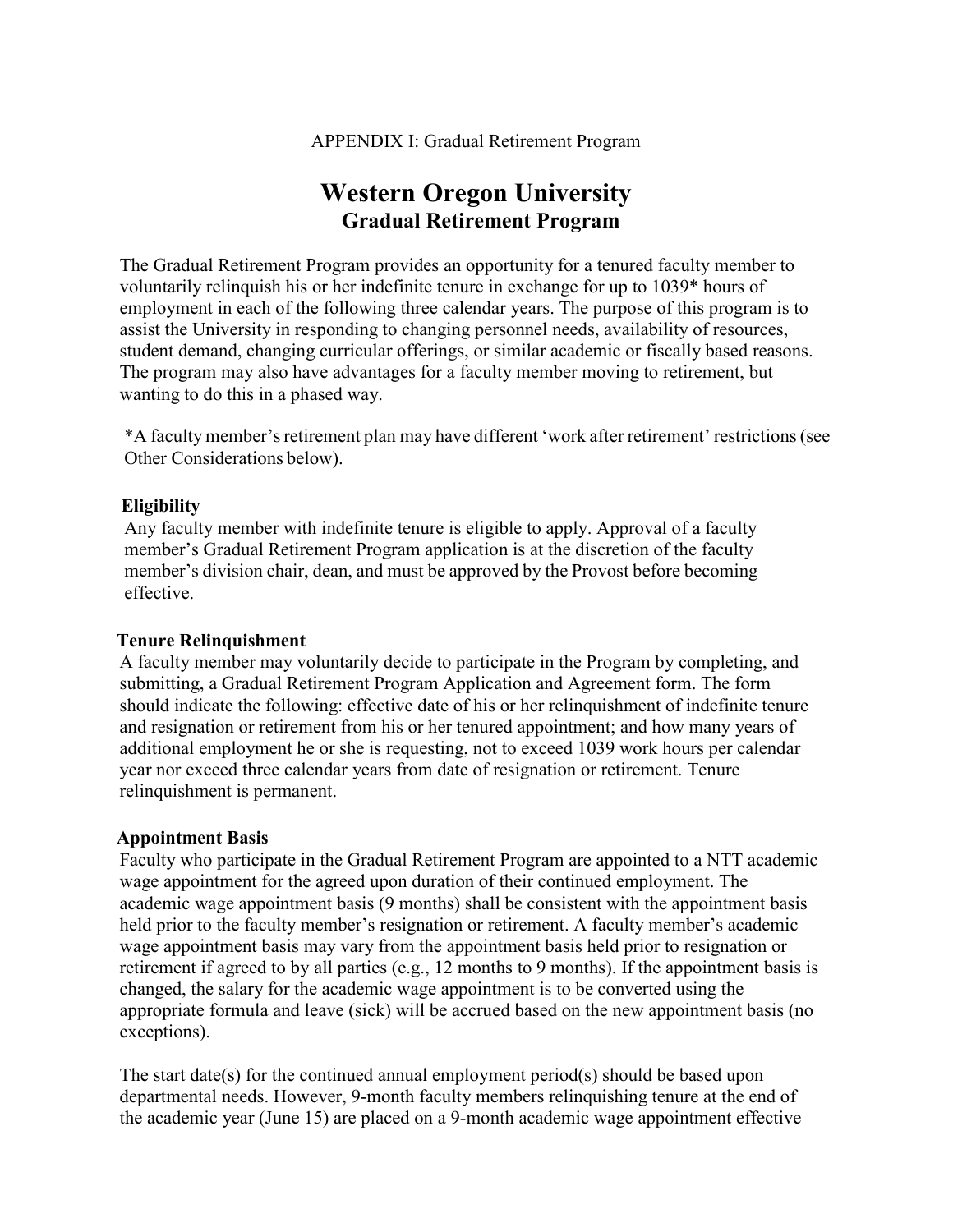the beginning of Fall Term (September 16) with benefits provided over the summer through the "tripling" process completed in May for 9-month employees. The start date of the academic wage appointment for 9-month faculty members relinquishing tenure at the end of Fall Term (December 15) or Spring Term (March 15) will be the first of the following month. 12-month faculty members relinquishing tenure generally do so at the end of a month so as to be eligible for full benefits the following month.

#### **Duration**

Under the Gradual Retirement Program, a faculty member may be appointed to continued employment following the faculty member's resignation or retirement for a period of one, two, or three calendar years. The Division chair and Dean may provide a one year appointment with an option to renew annually or a two or three year continuous appointment, subject to the terms and conditions of the Program. At the completion of the employment covered by the agreement, the faculty member may request continued employment as an NTT, subject to the CBA language governing employment of NTTs, including annual salary rate.

#### **Annual Salary Rate**

The faculty member will be appointed to a 9 -month academic wage appointment at his or her annual salary rate\* at the time of tenure relinquishment. This rate will remain in effect for the duration of the agreement unless (1) the faculty member is granted a salary increase or (2) the University reduces the faculty member's salary rate due to fiscal requirements or constraints outlined in the CBA. The faculty member will be eligible for salary increases as provided by the CBA for academic wage appointment faculty.

\*A faculty member's annual salary rate will be converted per the CBA, if the academic wage appointment basis is different than the appointment basis held prior to resignation or retirement (no exceptions).

#### **Other Considerations**

Assignment of duties to a faculty member at the inception of and during his or her participation in the Program will be at the discretion of the division chair and dean and described in an addendum to the agreement, which may be modified as needed. The addendum must be signed by the division chair, dean and the faculty member prior to submitting the application for final approval by the Provost.

Appointments are subject to the applicable CBA and University rules and policies.

Continuation of the faculty member's participation in the Gradual Retirement Program during the term of the Program Agreement is contingent upon fully satisfactory service as determined by his or her department, division and college administration.

Payroll - Deferred Pay: A faculty member on a 9-month academic wage appointment is not eligible to defer their pay over 12 months.

Health Insurance: The faculty member will receive University provided health insurance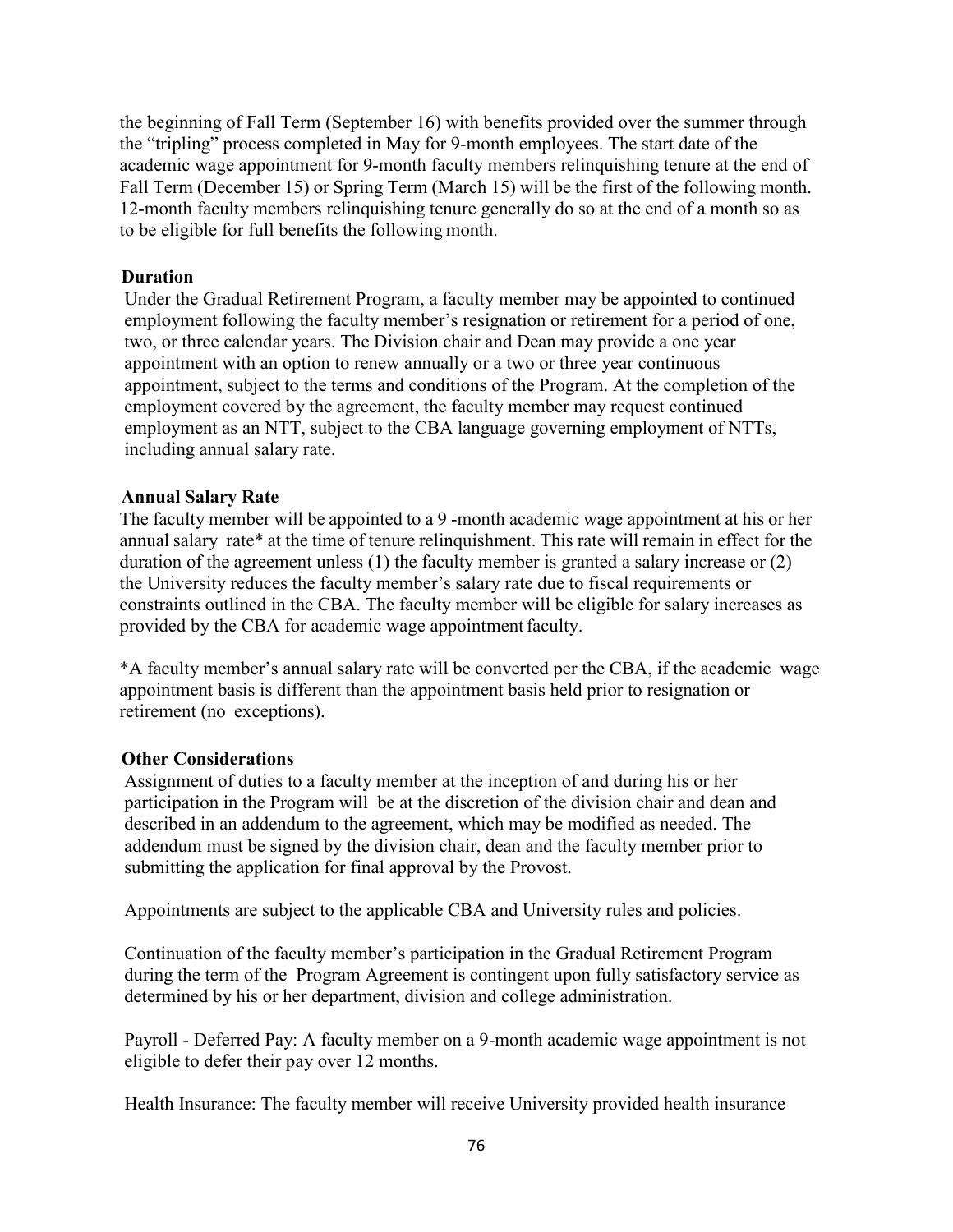contributions if eligible based on employment FTE, PEBB eligibility requirements, and as required under the Affordable Care Act (ACA).

Retirement Contributions: The faculty member may or may not have retirement contributions made on his or her behalf by the University during the period of their employment under the Gradual Retirement Program. Eligibility for contributions depends on the employee's individual retirement plan

provisions and the employee's receipt of retirement benefit payments.

Work After Retirement Restrictions: The faculty member is responsible for personally knowing and adhering to the terms of his or her retirement plan, including without limitation those that may apply to the faculty member's acceptance of a post-retirement position with Western Oregon University. For example, PERS participants are subject to a limitation on the total number of hours they may work for any PERS employer and still remain eligible to receive retirement benefits. PERS work after retirement restrictions are determined by the faculty member's PERS tier/program (PERS Tier 1 and Tier 2 = 1039 hours; PERS OSPRP = 599 hours). The University is not responsible for assisting the faculty member or monitoring his or her compliance with retirement program provisions or eligibility for retirement program benefits.

# **Vacation and Sick Leave Accrual**

A faculty member returning in a post-retirement position, will begin the position with zero leave accruals (sick and/or vacation). The faculty member will accrue as follows:

**9-month salaried academic wage appointment employee**, regardless of prior appointment status or eligibility, who is appointed **at 0.50 FTE or above** for a period of 90 days or longer, receives sick leave accrual proportional to the employee's appointment percentage, at the rates provided for a regular unclassified employee.

**Effective January 1, 2016**: 9-month salaried academic wage appointment employees who are appointed **at less than .50 FTE** will accrue sick leave proportional to the employee's appointment percentage.

University policies and guidelines for leave administration and usage are applicable to Gradual Retirement Program participants. Leave (sick, vacation) accruals and usage are subject to University policies and procedures.

# **Gradual Retirement Program Application and Agreement Procedures**

# **Faculty Member:**

- 1. Review and become familiar with the program as outlined by the CBA
- 2. Visit with the Employee Benefits manager in the Office of Human Resources if you have questions about your retirement options.
- 3. Discuss options for continued employment with your division chair, including timing of resignation or retirement, length of possible academicwage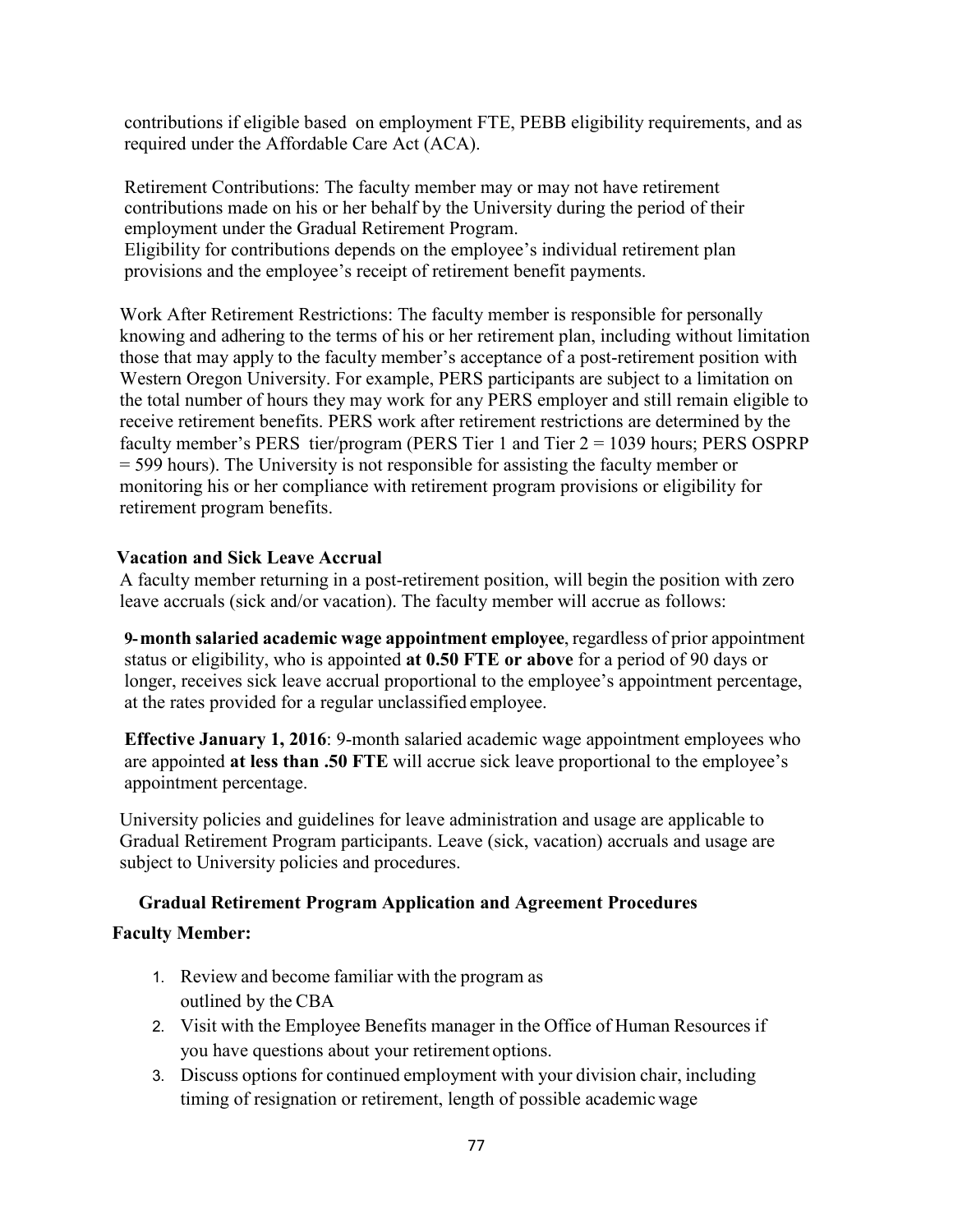appointment, duties to be performed and initial work schedule.

- 4. Obtain and complete the Application and Agreement form. Submit completed Application and Agreement form and letter of resignation or retirement to your division chair or dean.
- 5. Your division chair and/or dean will provide you with a tentative schedule for the academic wage appointment. If you have questions or concerns, discuss them before you sign and return the Application and Agreement form to your division chair. Note: the review and approval process for your application cannot be completed without an addendum signed by both parties.

# **Division Chair:**

- 1. Review and become familiar with the program policies.
- 2. Discuss availability of continued employment with the faculty member. If you have determined that continued employment can be made available to him or her, be prepared to provide information to the faculty member about the length of the appointment (up to 1039 hours for one, two or three years), classesto be taught, other duties to be performed, and the faculty member's initial work schedule.
- 3. Review the Application and Agreement form submitted by the faculty member. Indicate the approved number of years of employment on the form.
- 4. Ensure that the faculty member's letter of resignation or retirement is attached to the form.
- 5. Complete an addendum outlining the faculty member's new work assignments; review the addendum with the faculty member, and obtain his or her signature on the addendum. Sign it. Provide a copy to the faculty member.
- 6. Forward Application and Agreement Form, resignation/retirement letter, and addendum to your dean for review and Provost for approval.

# **Dean**

- 1. Review Application and Agreement form, Addendum outlining the work schedule and approve as appropriate.
- 2. Forward the Application and Agreement form, signed Addendum, and resignation/retirement letter to the Office of Human Resources (OHR).

# **Office of Human Resources and the Provost**

- 1. OHR will verify eligibility and other pertinent information prior to forwarding materials to the Provost for review and approval.
- 2. The Provost will review and approve, or request further information prior to approval. The Provost will contact the dean and OHR regarding the outcomeof his/her review.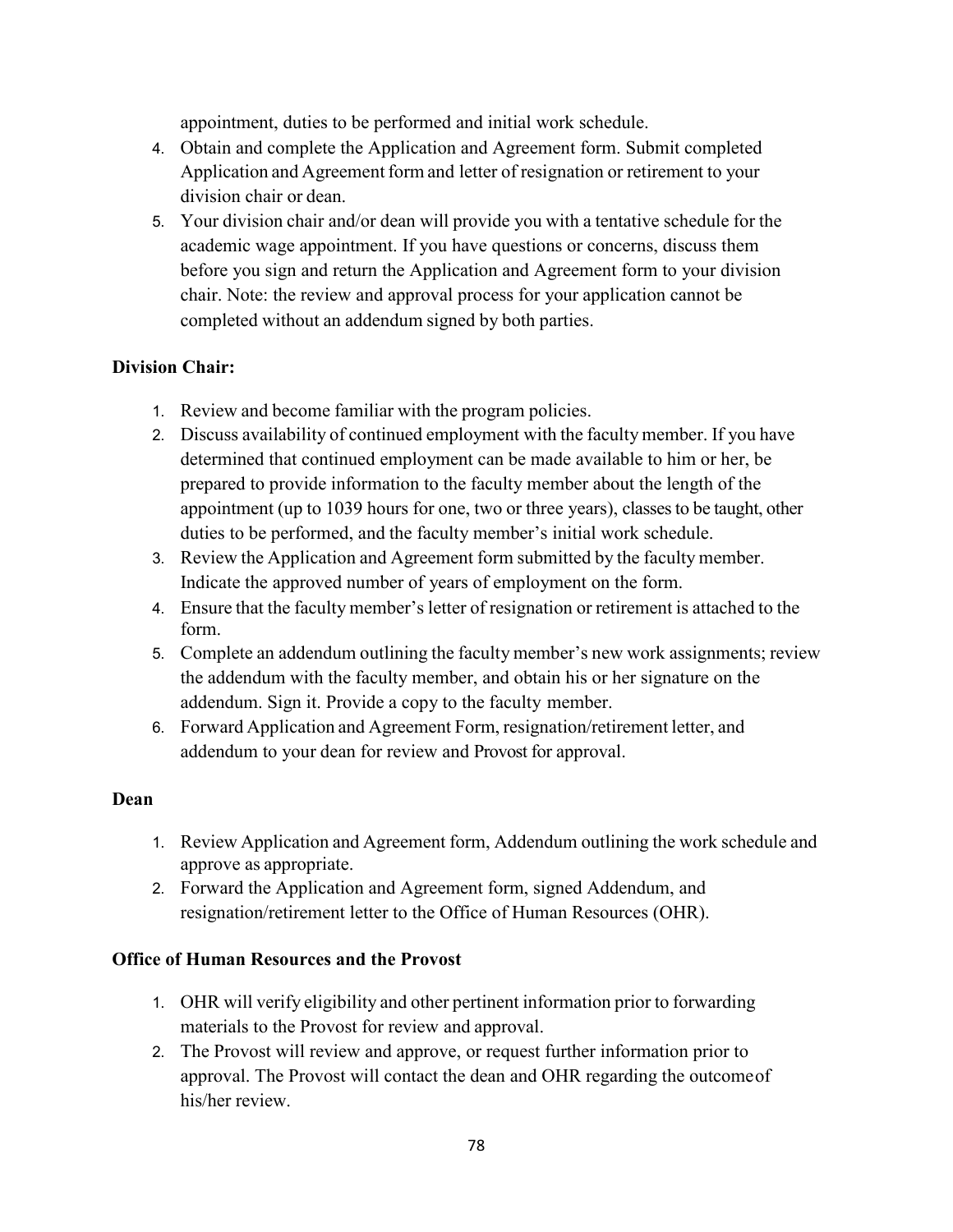3. The Office of Human Resources will provide instructions for completion of the necessary transactions to move the faculty member's employment from a tenured appointment to an academic wage appointment and ensure that allcompleted forms are included in the official personnel record andfile.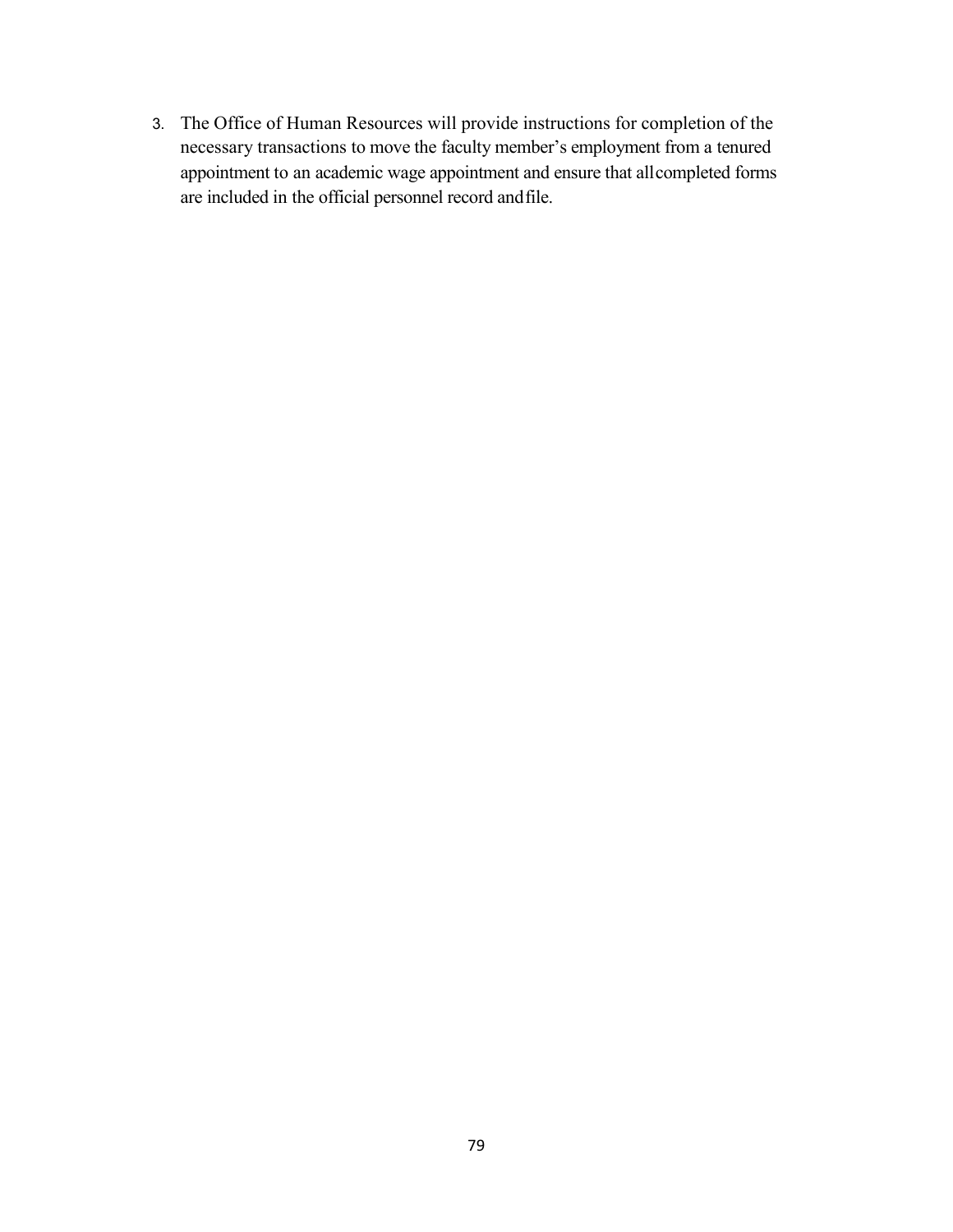# **Gradual Retirement Application and Agreement**

| Name             | University ID         |  |
|------------------|-----------------------|--|
| Department       | Rank                  |  |
| College/Division | <b>Effective Date</b> |  |

#### If granted approval to participate in the Gradual Retirement Program, I hereby acknowledge and voluntarily agree to the **following:**

I relinquish my indefinitetenure effective ... I have attached a letter of retirement/resignation from my

tenured appointment and relinquishing tenure effective this samedate.

I understand that in consideration of relinquishment of my tenure and appointment, I will receive an academic wage appointment for continued employment of up to 1039 hours in a calendar year for no more than three years following termination of my tenured faculty appointment. I request employment for calendar years 20 , 20 , 20 and 20 (applicant may indicate one, two, or three consecutive years).

I understand that my work schedule and assignments are at the discretion of my division chair and dean, and may be different from my schedule and assignments in my tenured position. Further, my work assignments will be reviewed periodically and may be adjusted based upon division/college needs and considerations.

I understand that my appointment will be at my annual salary rate in effect on the date of my tenure relinquishment. I understand that I will be eligible for salary increases per the CBA during the period of this appointment. I understand that the University may reduce the salary rate of this appointment during the duration of the appointment in accord with the CBA.

I understand that I will receive University provided health insurance contributions if I am eligible based on my employment FTE and PEBB eligibility requirements. I will also receive sick leave accruals if eligible under University rules and policies.

I acknowledge that I am personally responsible for knowing and adhering to the terms of my retirement plan, including without limitation those that may apply to a post-retirement position with Western Oregon University.

I understand that continuation of my participation in the Gradual Retirement Program during the term of the Program Agreement is contingent upon fully satisfactory service as determined by my division and college administration.

I understand that this appointment is subject to the provisions of the CBA and WOU policies and standards, which are incorporated by reference herein. When signed by all parties listed below, this document becomes an employment contract.

| Signature of Faculty Member      | Date                                                                                                                             |       |
|----------------------------------|----------------------------------------------------------------------------------------------------------------------------------|-------|
|                                  | For Division/College Use Only: (Note: include below the total approved period of employment period for one, two or three years.) |       |
| Approved Appointment Begin Date  | and End Date                                                                                                                     |       |
| Current Annual Salary Rate \$    | OHR Review by:                                                                                                                   | Date: |
| <b>APPROVED BY:</b>              |                                                                                                                                  |       |
| Department Chair/Head/Director   | Date                                                                                                                             |       |
| Dean/Vice Provost/Vice President | Date                                                                                                                             |       |
| <b>Provost</b>                   | Date<br>(Teaching plan worksheet is available.)                                                                                  |       |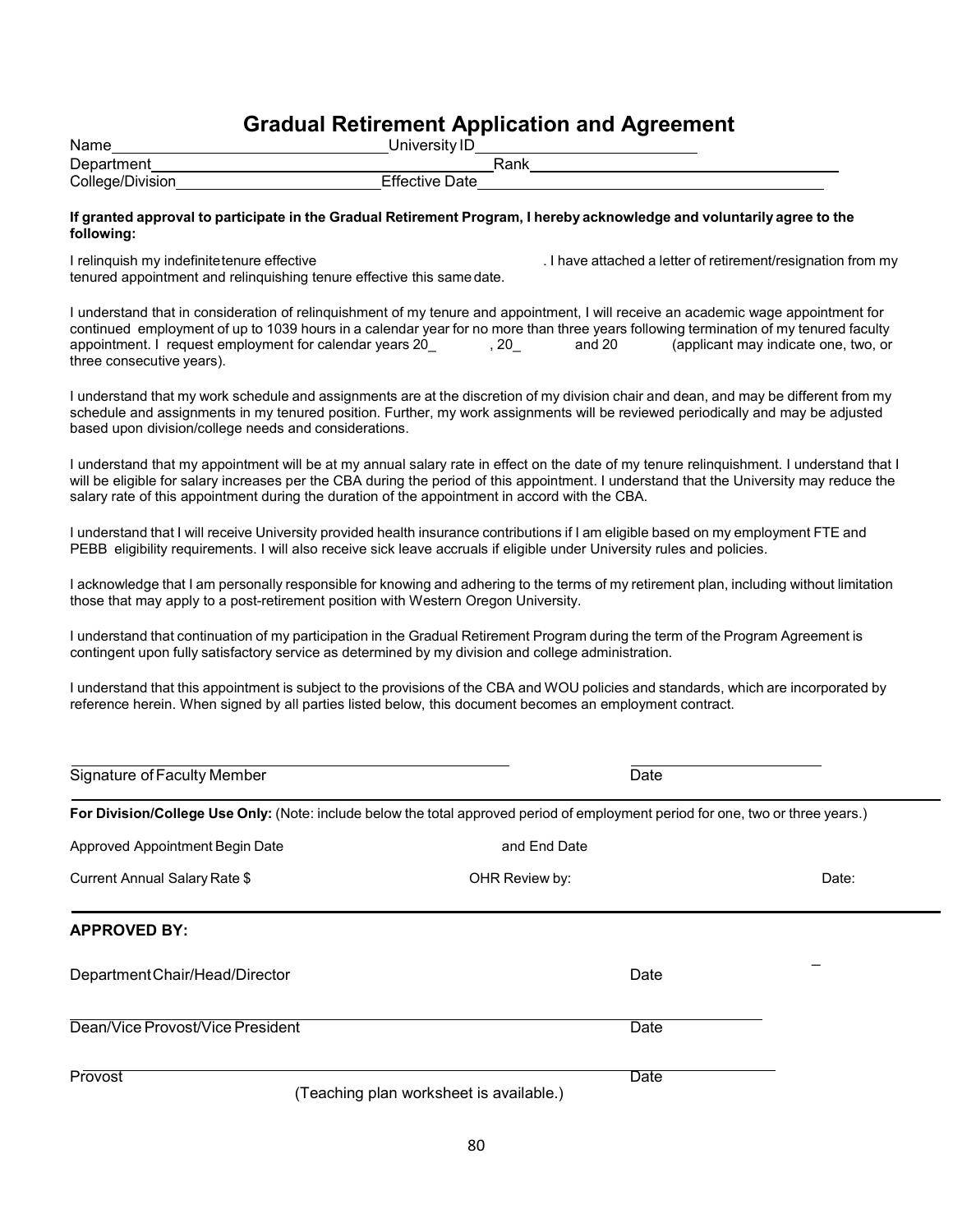# **Honors Senior Project/Thesis Credit Banking**

Beginning with the 2014-15 academic year, the VPAA/Provost's office authorized a unique credit banking program for directing a WOU Honors Senior Project/Thesis. This form explains that agreement and also documents specific credit banking arrangements.

General Principles

- Directing an Honors Senior Project/Thesis to completion accrues 1 full academic credit of reassignment. (In three-credit departments, for example, one must advise three Honors projects/theses to earn a course release.)
- Reduced credit banking arrangements do exist for departments that require cumulative theses/projects. For instance:
	- $\circ$  When an Honors student enrolls in thesis courses (eg. PSY 467 & 468 or HST)  $420 \& 499$ ) within a department's curriculum, then that student's advisor receives half the thesis banking rate, or one-half a full academic credit.
	- o If an Honors student does not take such courses (eg. when minoring in PSY), then the full one-credit thesis banking accrual rate will apply.
	- o If an Honors student completes an entirely separate project in Honors vs. the one in the department, then the full rate will apply.
- No double-dipping is allowed. Specifically:
	- o Advisors can accrue bankable credits either in Honors or in their departments/ divisions -- not both.
	- o Therefore, advisors and advisees can still propose independent study courses on the Honors thesis topic, but these courses will NOT be bankable.
- Because Honors thesis/project credits cannot be combined with other banking arrangements, Honors credits will expire after ten years.
- Contingencies involving multiple advisors, collaborative research teams, sabbaticals etc. are handled by the form below.
- Faculty advisors can earn a maximum of one course release within a two-year period.
- In the unusual instance when an advisor's contribution to an Honors thesis might be minimal or contested, the Honors Director, in consultation with the Faculty Senate Honors Committee, are authorized to reconsider the number of credits awarded.
- The Honors Director, in consultation with the Faculty Senate Honors Committee, will maintain the only authoritative listing of Honors thesis credit banking. Thisinformation will be shared with university deans and division chairs every fall.
- Policies and procedures related to Honors credit reassignment will be assessed and, when necessary, revised by the Faculty Senate Honors Committee every spring.

# **Contact the Director of the Honors Program for the appropriate paperwork and / or additional information**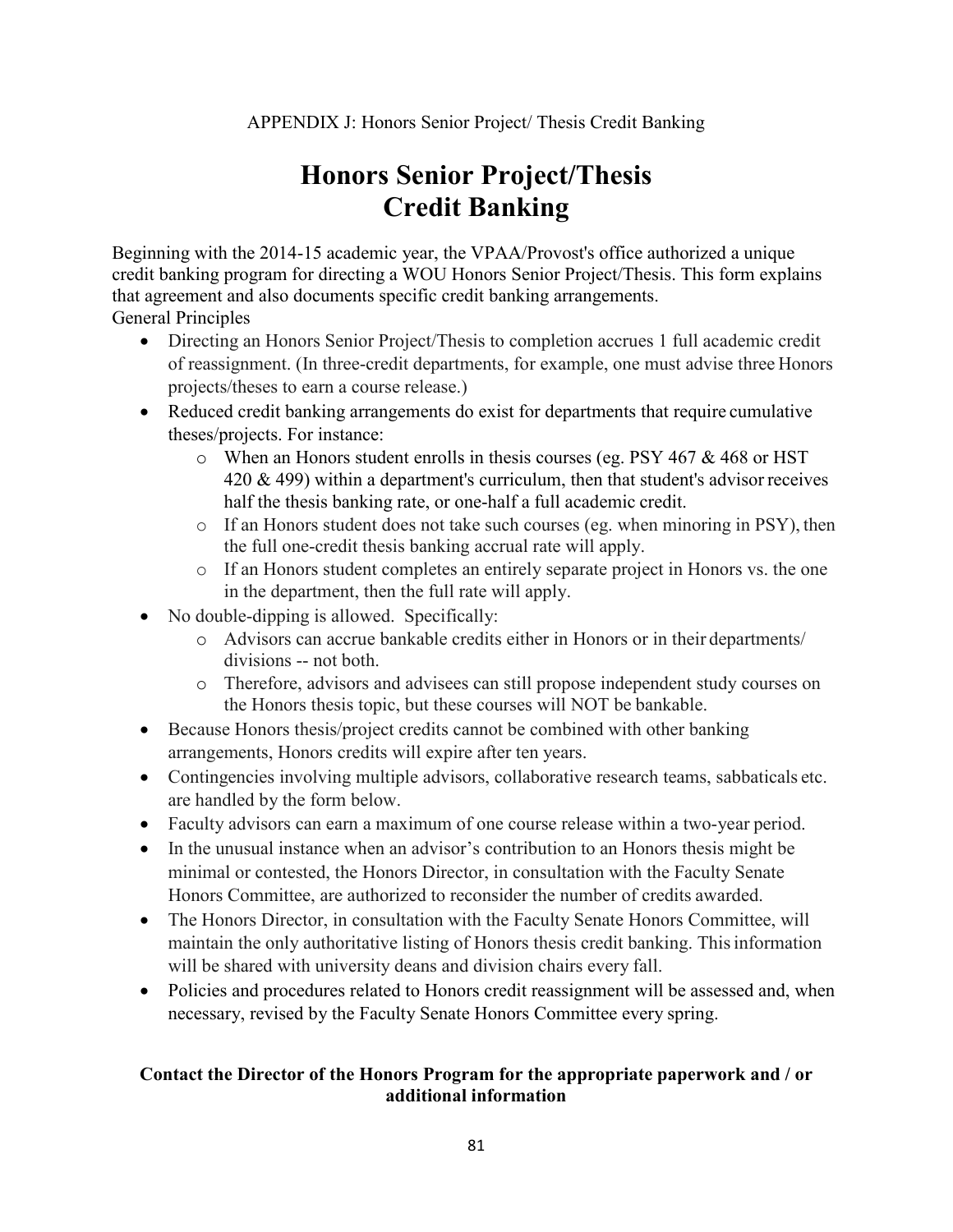#### APPENDIX K: Reopener Side Letter of Agreement

### **REOPENER SIDE LETTER OF AGREEMENT July 1, 2017 to the Collective Bargaining Agreement between Western Oregon University and the Western Oregon University Federation of Teachers Local 2278, AFT-Oregon, AFL-CIO Dated July 1, 2017 through June 30, 2020**

**Western Oregon University and the Western Oregon University Federation of Teachers ("Party" individually or "Parties" collectively), Local 2278, AFT-Oregon, AFL-CIO hereby mutually agree to reopen to negotiation Article 16: Salary\* and Article 22: Faculty Development, under the following conditions:**

- **1) Upon thirty (30) days' written notice, but at no time earlier than DECEMBER 1, 2017 and no later than March 1, 2018, either party may INITIATE the commencement of negotiation on Article 16: Salary and Article 22: Faculty Development;**
- **2) Reopened negotiations on Article 16 and Article 22 will address contract years 2018- 2019 and 2019-2020 only.**
- **3) Additionally, each Party may reopen to negotiation an additional article or section within the collective bargaining agreement during the above-described period.**

**The Parties agree that no other portions of the collective bargaining agreement will be negotiated other than those Articles identified above, and the additional article or section chosen by each Party.**

**\*Article 16, Section 5 is exempted and may not be reopened by this side letter unless reopened under Section 3 above.**

**WOUFT: WOU:**

Bryan Dutton, Bargaining Team Chair Rex Fuller, President

Mark Perlman, WOUFT President Carson Campbell, WOU Counsel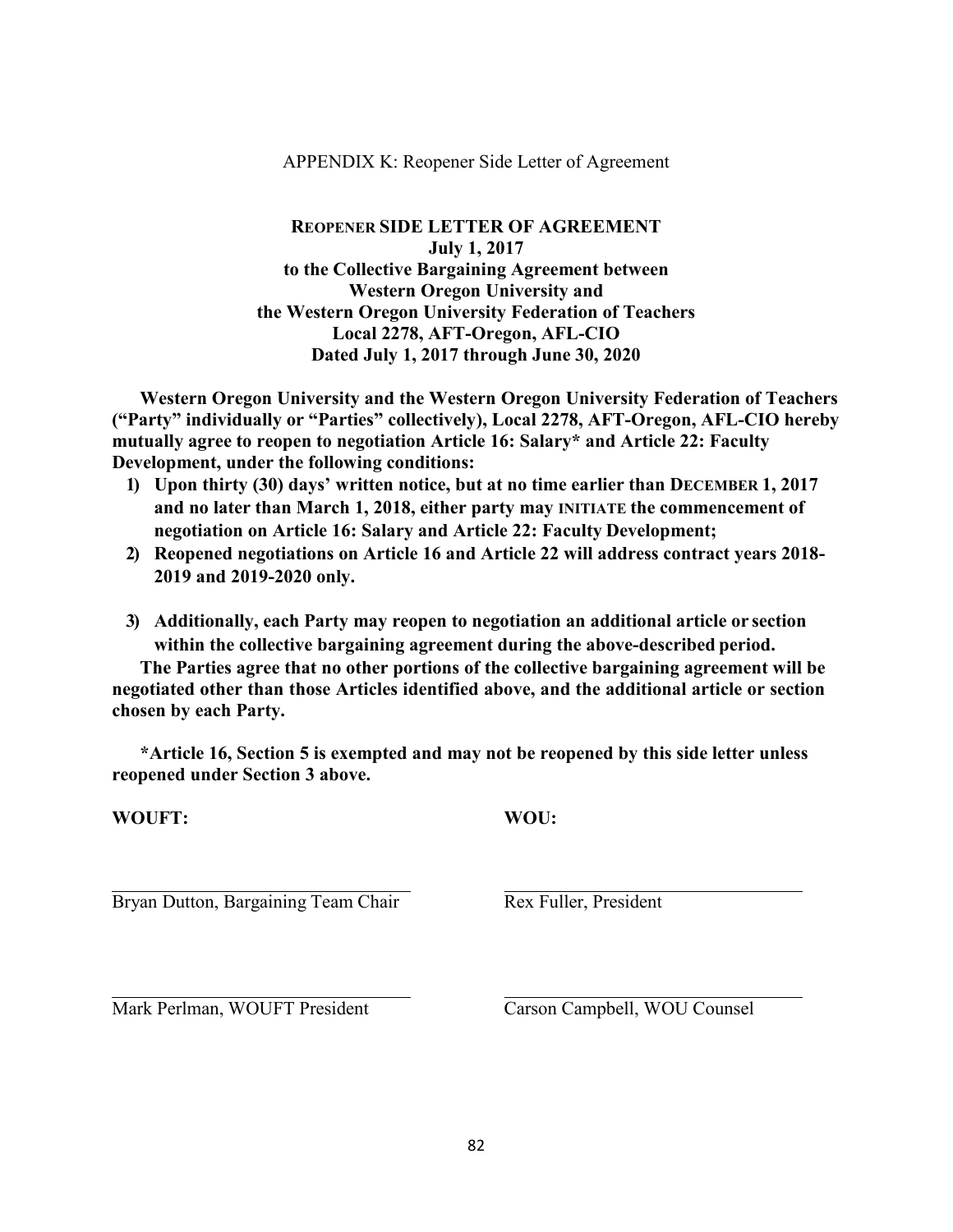#### APPENDIX L: Article 16, Section 4.A.1 Side Letter of Agreement

# **ARTICLE 16, SECTION 4.A.1 SIDE LETTER OF AGREEMENT July 1, 2017 to the Collective Bargaining Agreement between Western Oregon University and the Western Oregon University Federation of Teachers Local 2278, AFT-Oregon, AFL-CIO Dated July 1, 2017 through June 30, 2020**

**Western Oregon University and the Western Oregon University Federation of Teachers ("Party" individually or "Parties" collectively), Local 2278, AFT-Oregon, AFL-CIO hereby mutually agree that following ratification of the collective bargaining agreement dated July 1, 2017 through June 30, 2020, current University faculty at step 4 or 5 and incoming University faculty at step 4, will be reevaluated for salary adjustment consistent with Article 16, Section 4.A.1 of the new Agreement. Reevaluation and adjustment will be completed no later than September 15, 2017.**

**WOUFT: WOU:**

Bryan Dutton, Bargaining Team Chair Rex Fuller, President

Mark Perlman, WOUFT President Carson Campbell, WOU Counsel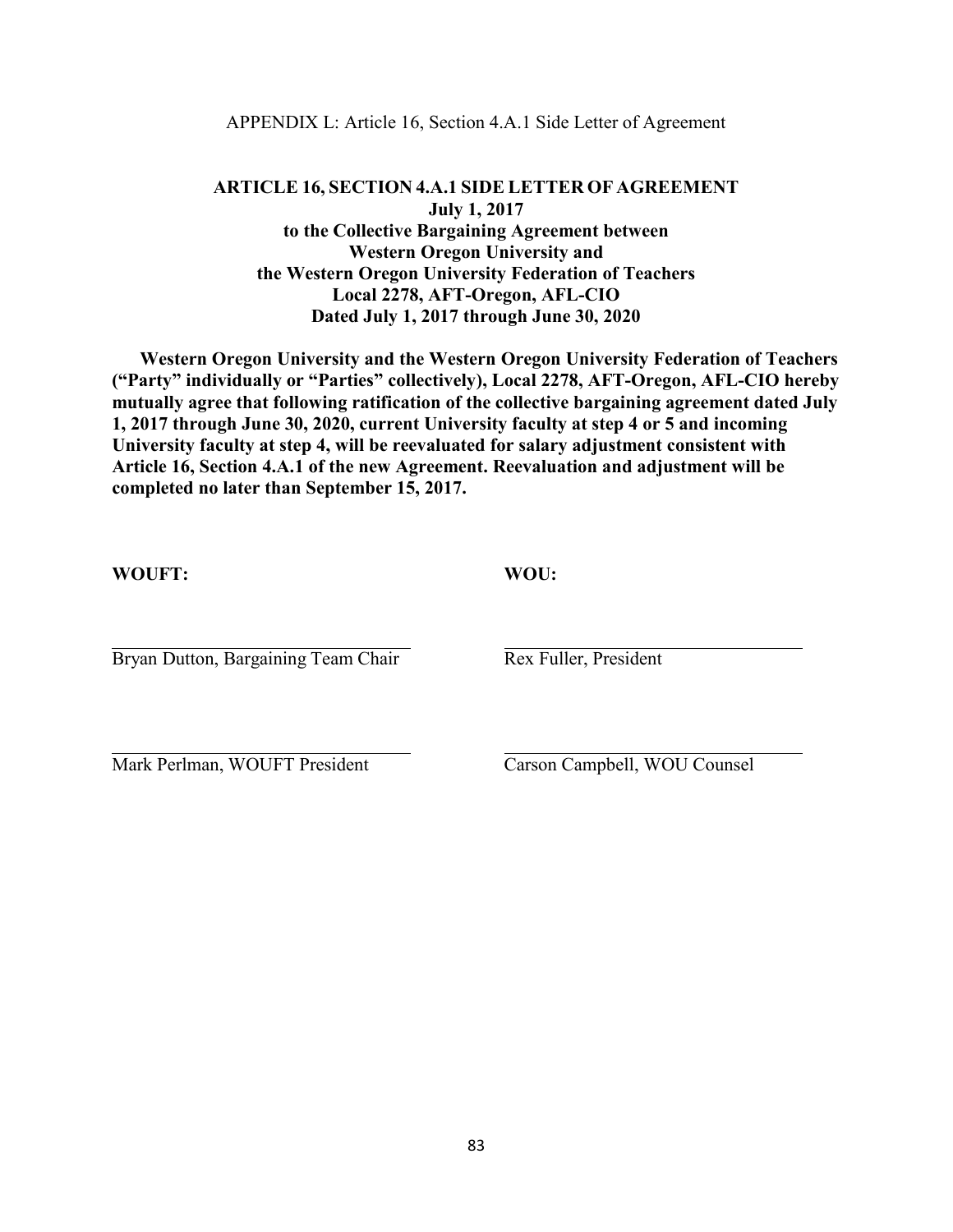#### APPENDIX M: **Letter of Agreement – NTT Settle-Up** To the Collective Bargaining Agreement between Western Oregon University and The Western Oregon University Federation of Teachers Local 2278, AFT, AFL-CIO September 24, 2018

*WHEREAS*, Non Tenure-Track faculty at Western Oregon University ("WOU") are not eligible for credit-banking under the collective bargaining agreement between Western Oregon University and the Western Oregon University Federation of Teachers ("WOUFT") (collectively "Parties"); and

*WHEREAS*, Non Tenure-Track faculty may, from time to time, conduct individually-designed coursework during an academic term in addition to their 15-credit teaching load, having received approval from the Provost to conduct such coursework in addition to their 15-credit teaching load; and

*WHEREAS*, since 2012 Non Tenure-Track faculty have, from time to time, conducted individually-designed coursework during an academic term in addition to their 15-credit teaching load having received approval from the Provost to conduct such coursework in addition to their 15-credit teaching load and have not been compensated for that work;

# *NOW AND THEREFORE*,

WOU and the WOUFT mutually agree upon the following:

- 1. WOU will review AY 2012-2018 for instances of Non Tenure-Track faculty conducting individuallydesigned coursework during an academic term in addition to their 15-credit teaching load having been approved for such coursework in addition to their 15-credit teaching load by the College Dean, for individuals who were not compensated for such work;
- 2. WOU will review only AY 2012-2018 files related to individuals identified in good faith by WOUFT and will provide compensation where appropriate. First, WOU will review files for AY 2017-18 and provide appropriate compensation no later than November 1, 2018. Second, WOU will review files for AY 2012- 17 and provide appropriate compensation no later than December 1, 2018.
- 3. Beginning in Fall 2018, Non Tenure-Track faculty who conduct individually-designed coursework during an academic term in addition to their 15-credit teaching load having received approval from the Provost to conduct such coursework in addition to their 15-credit teaching load will be compensated at the conclusion of the term in which the coursework was conducted;
- 4. Compensation for Non Tenure-Track faculty who conduct or have since AY 2012 conducted individuallydesigned coursework during an academic term in addition to their 15-credit teaching load having received approval from the Provost to conduct such coursework in addition to their 15-credit teaching load and were not compensated for that work, will be calculated according to the following formula: Pay = (Student Credit Hour credit total  $\div$  12)  $\div$  (45 unit annual work load) x (averaged annual salary rate over the previous two academic years or the annual salary rate during the academic year in which 0.5 FTE is reached).

#### **WOUFT: WOU:**

\_\_\_\_\_\_\_\_\_\_\_\_\_\_\_\_\_\_\_\_\_\_\_\_\_\_\_\_ \_\_\_\_\_\_\_\_\_\_\_\_\_\_\_\_\_\_\_\_\_\_\_\_\_\_\_\_\_\_ Emily Plec, Bargaining Team Chair Carson Campbell, Bargaining Representative

Scott Beaver, WOUFT President Rex Fuller, President

\_\_\_\_\_\_\_\_\_\_\_\_\_\_\_\_\_\_\_\_\_\_\_\_\_\_\_\_ \_\_\_\_\_\_\_\_\_\_\_\_\_\_\_\_\_\_\_\_\_\_\_\_\_\_\_\_\_\_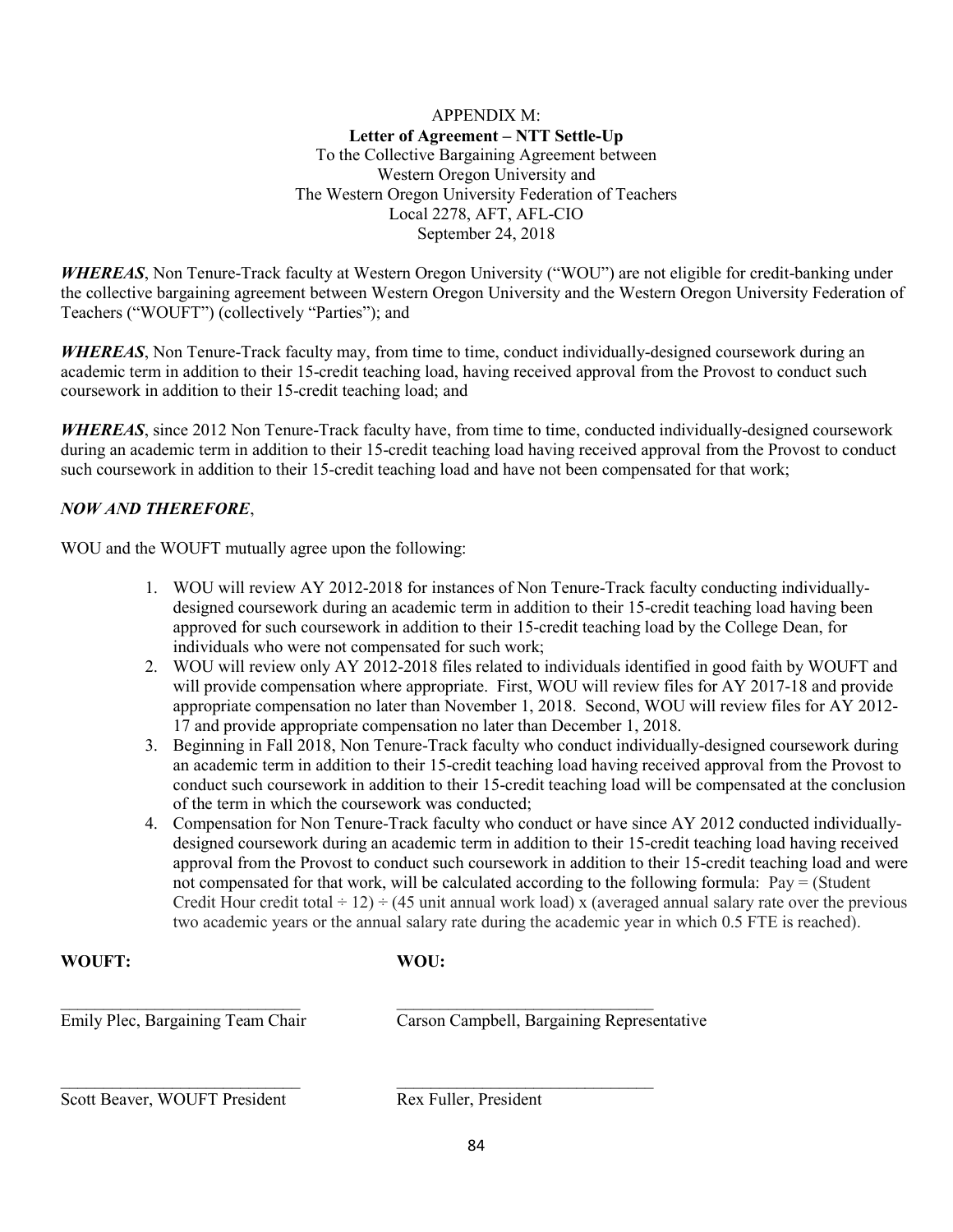APPENDIX N: Tenure Relinquishment Side Letter of Agreement

#### **Tenure Relinquishment SIDE LETTER OF AGREEMENT September 24, 2018 to the Collective Bargaining Agreement between Western Oregon University and the Western Oregon University Federation of Teachers, Local 2278, AFT, AFL-CIO Dated July 1, 2017 through June 30, 2020**

Western Oregon University and the Western Oregon University Federation of Teachers, Local 2278, AFT, AFL-CIO hereby mutually agree to a tenure relinquishment program separate and distinct from the Gradual Retirement Program described at Appendix I to this Collective Bargaining Agreement. Under this Side Letter of Agreement, an eligible faculty member may relinquish indefinite tenure and retire from the University in exchange for a one-time six percent (6%) increase in their base salary for the final year of their employment as a tenured WOU faculty member. A faculty member must retire from the University on June 30 of the applicable academic year. Satisfactory service in the final year of employment is a prerequisite to participation under this Side Letter of Agreement. This Side Letter of Agreement will be effective for both the 2018-2019 and 2019-2020 academic years. After the faculty member's retirement on June 30 of the applicable academic year, the faculty member would be eligible to return to teach in subsequent academic years, at the sole discretion of the University, as a non-tenure track faculty member at a FTE less than 0.5, compensated at the applicable rate for non-tenure track faculty members in force at the time of appointment. The following outlines the requirements for tenure relinquishment under this Side Letter of Agreement:

(1) By December 1, 2018, the faculty member will complete the attached agreement to relinquish tenure, effective on or about June 15, 2019, and retire from the University, effective June 30, of the same academic year,

OR

By October 1, 2019, the faculty member will complete the attached agreement to relinquish tenure, effective on or about June 15, 2020, and retire from the University, effective June 30, of the same academic year.

- (2) Upon receipt of the application and confirmation that the faculty member is tenured and eligible for participation for tenure relinquishment and retirement under this Side Letter of Agreement, the faculty member will receive a six percent (6%) increase in base salary for the applicable academic year. The six percent (6%) increase in base salary will be applied to the step on which the faculty member sits at the beginning of the applicable academic year.
- (3) After retirement on June 30 of the applicable academic year, the faculty member, if returning in subsequent academic years to serve as a non-tenure-track faculty member at an appointment less than 0.5 FTE, is responsible to ensure compliance with relevant rules and policies governing retirement from the Public Employees Retirement System (PERS), including, but not limited to, the 1039-hour requirement.

#### IT IS SO AGREED:

#### **FOR Western Oregon University:**

Dr. Rex Fuller, President Carson Campbell, Bargaining Representative

#### **FOR Western Oregon University Federation of Teachers, Local 2278, AFT, AFL-CIO**

 $\overline{\phantom{a}}$  , and the set of the set of the set of the set of the set of the set of the set of the set of the set of the set of the set of the set of the set of the set of the set of the set of the set of the set of the s

 $\_$  , and the state of the state of the state of the state of the state of the state of the state of the state of the state of the state of the state of the state of the state of the state of the state of the state of the

Dr. Scott Beaver, President Dr. Emily Plec, Bargaining Team Chair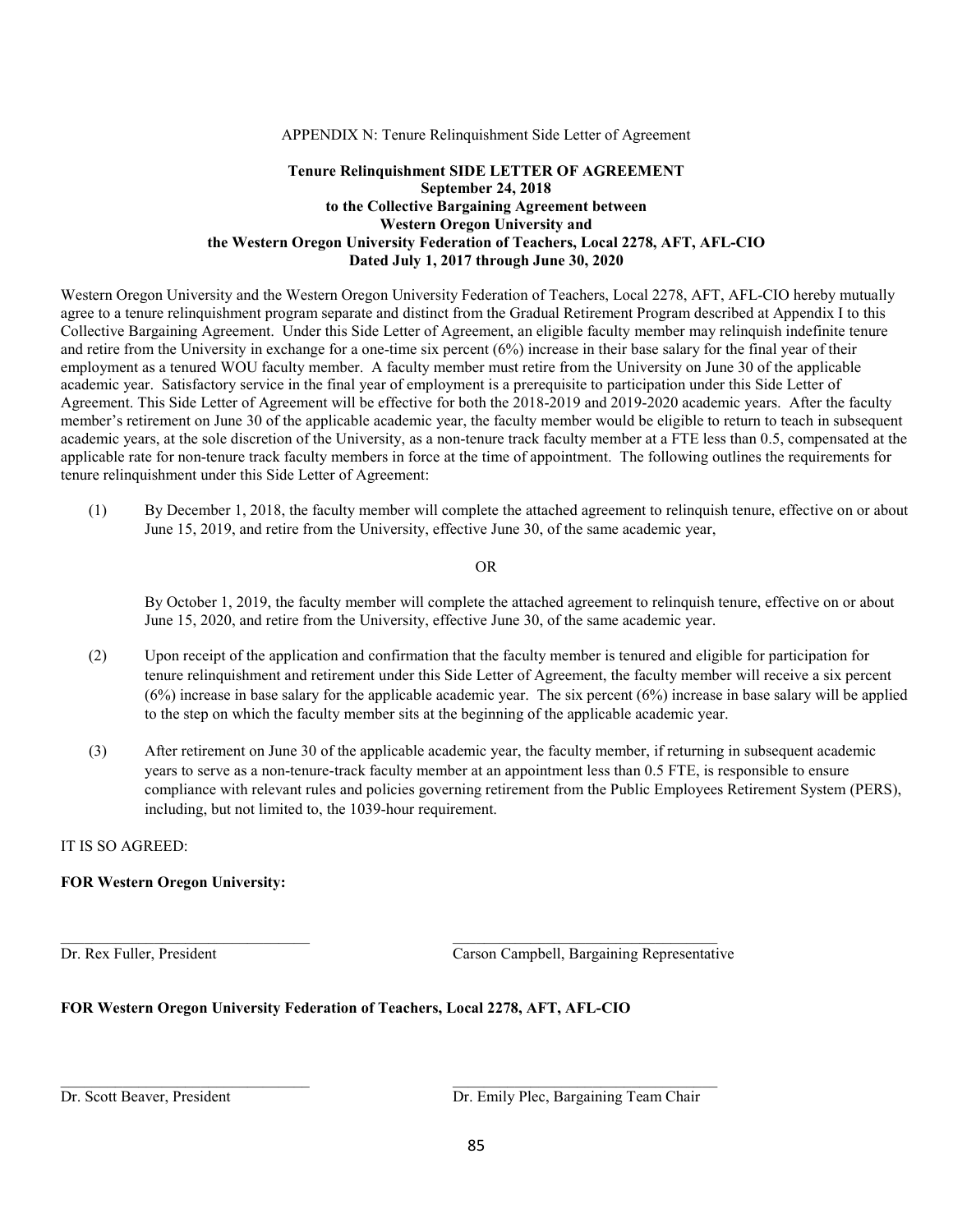

# Western Oregon UNIVERSITY

#### **Full Tenure Relinquishment Application and Agreement**

| Name             | University ID   |
|------------------|-----------------|
| Department       | Rank            |
| College/Division | Date Submitted: |

If granted approval to participate in the *Full Tenure Relinquishment Program*, I hereby acknowledge and voluntarily agree to the following:

I relinquish my indefinite tenure effective \_\_\_\_\_\_\_\_\_\_\_\_\_\_\_\_\_\_\_\_\_\_\_\_ and retire from the University effective \_\_\_\_\_\_\_\_\_\_\_\_\_\_\_\_\_\_. I have attached a letter of resignation/retirement consistent with this application and copies of the necessary paperwork filed with the Public Employees Retirement System (PERS) documenting my June 30 **Example 19 Feralt From Western Oregon University.** 

I understand that in consideration of relinquishment of my tenure and appointment and retirement from the University, I will receive a six percent (6%) increase to my base salary for the final year of my employment as a tenured faculty member with the University. Under this provision, I will not be eligible for the Gradual Retirement Program described in Appendix I.

I understand that, after my retirement from Western Oregon University, I may, in the sole discretion of the University, teach as a nontenure track faculty member at an FTE of less than 0.5. I understand that, if I am employed as a post-retirement non-tenure track faculty member, I will be compensated as a non-tenure track faculty member without regard to my former salary as a tenured faculty member.

I acknowledge, if I am employed as a post-retirement non-tenure track faculty member, that I am personally responsible for knowing and adhering to the terms of my retirement plan, including without limitation those that may apply to a post-retirement position with Western Oregon University (e.g., PERS 1039 hour limit).

I understand that continuation of my participation in the *Full Tenure Relinquishment Program* during the term of the Agreement is contingent upon fully satisfactory service as determined by the University, consistent with the WOU-WOUFT Collective Bargaining Agreement.

I understand that this appointment is subject to the all University policies and procedures governing employment, as applicable, and the WOU-WOUFT Collective Bargaining Agreement. When signed by all parties, this Agreement is incorporated into the faculty member's employment agreement for the final academic year of employment with the University.

| <b>Faculty Member</b>                                                                                      | Date |
|------------------------------------------------------------------------------------------------------------|------|
| For University Use Only:                                                                                   |      |
| Current Annual Salary Rate: _____________________Revised Annual Salary Rate for Final Year: ______________ |      |
| APPROVED BY:                                                                                               |      |
| Division Chair                                                                                             | Date |
| Dean                                                                                                       | Date |
| Provost                                                                                                    | Date |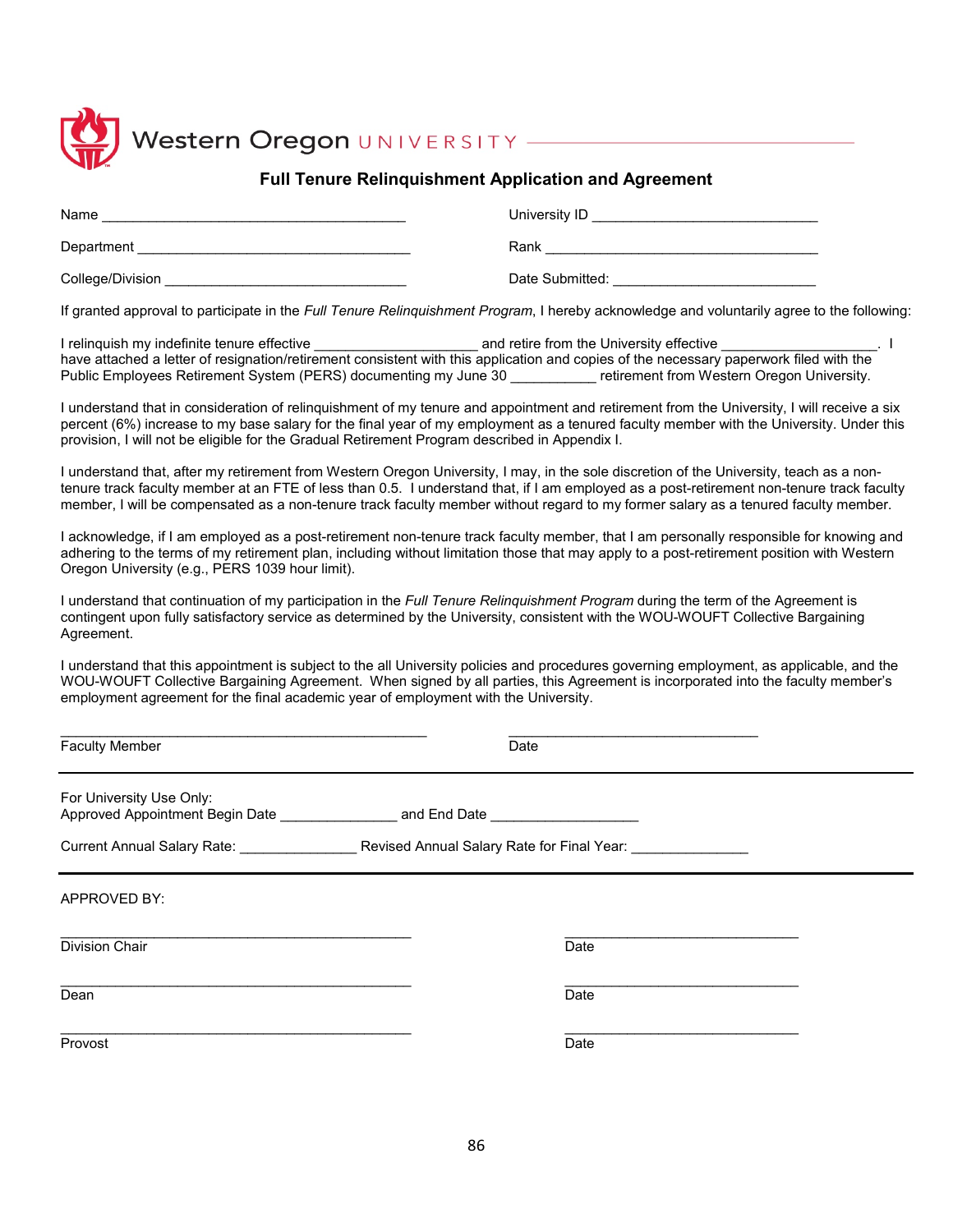#### **MEMORANDUM OF UNDERSTANDING**

concerning the Collective Bargaining Agreement between Western Oregon University and The Western Oregon University Federation of Teachers Local 2278, AFT, AFL-CIO November 16, 2018

*WHEREAS*, Article 8, Section 6.D of the Collective Bargaining Agreement ("CBA") between Western Oregon University ("WOU") and the Western Oregon University Federation of Teachers ("WOUFT") (collectively "Parties") states, in part: "Candidates for pre-tenure reappointment, seeking tenure and/or promotion will be responsible for preparing their files following approved University and Division procedures."; and

*WHEREAS*, Article 8, Section 6.D of the CBA contains the following table describing the timelines used by the Personnel Review Committee ("PRC") for reviewing faculty applications seeking tenure and/or promotion:

|                      | $2nd$ year reviews           | All other pre-tenure      | All post-tenure       |
|----------------------|------------------------------|---------------------------|-----------------------|
|                      |                              | <b>Reviews</b>            | reviews               |
| Files to DPRC Chair  | October 15                   | 3 <sup>rd</sup> Friday in | Fourth Friday in      |
|                      |                              | November                  | February (note: post- |
|                      |                              |                           | tenure reviews are to |
|                      |                              |                           | be submitted by this  |
|                      |                              |                           | calendar date         |
|                      |                              |                           | following the         |
|                      |                              |                           | previous academic     |
|                      |                              |                           | year included in the  |
|                      |                              |                           | review)               |
| Evaluation           | $1st$ Friday in              | $4th$ Friday in January   | First Friday in April |
| conference with      | November                     |                           |                       |
| Division Chair and   |                              |                           |                       |
| <b>DPRC</b> Chair    |                              |                           |                       |
| Files to Dean's      | $1st$ Friday in              | $4th$ Friday in January   | First Friday in April |
| Office               | November                     |                           |                       |
| Evaluation           | Completed by 1 <sup>st</sup> | Completed by 3rd          | Second Friday in      |
| conference with Dean | Friday in December           | Friday of February        | May                   |
| Files to Provost's   | $1st$ Friday in              | 3 <sup>rd</sup> Friday of | Second Friday in      |
| Office               | December                     | February                  | May                   |

PCR process deadlines

and

*WHEREAS*, the Parties agree that table does not clearly provide a timline for already-tenured faculty seeking promotion to full professor; and

*WHEREAS*, the Office of the Provost previous interpreted the table to require that applications for full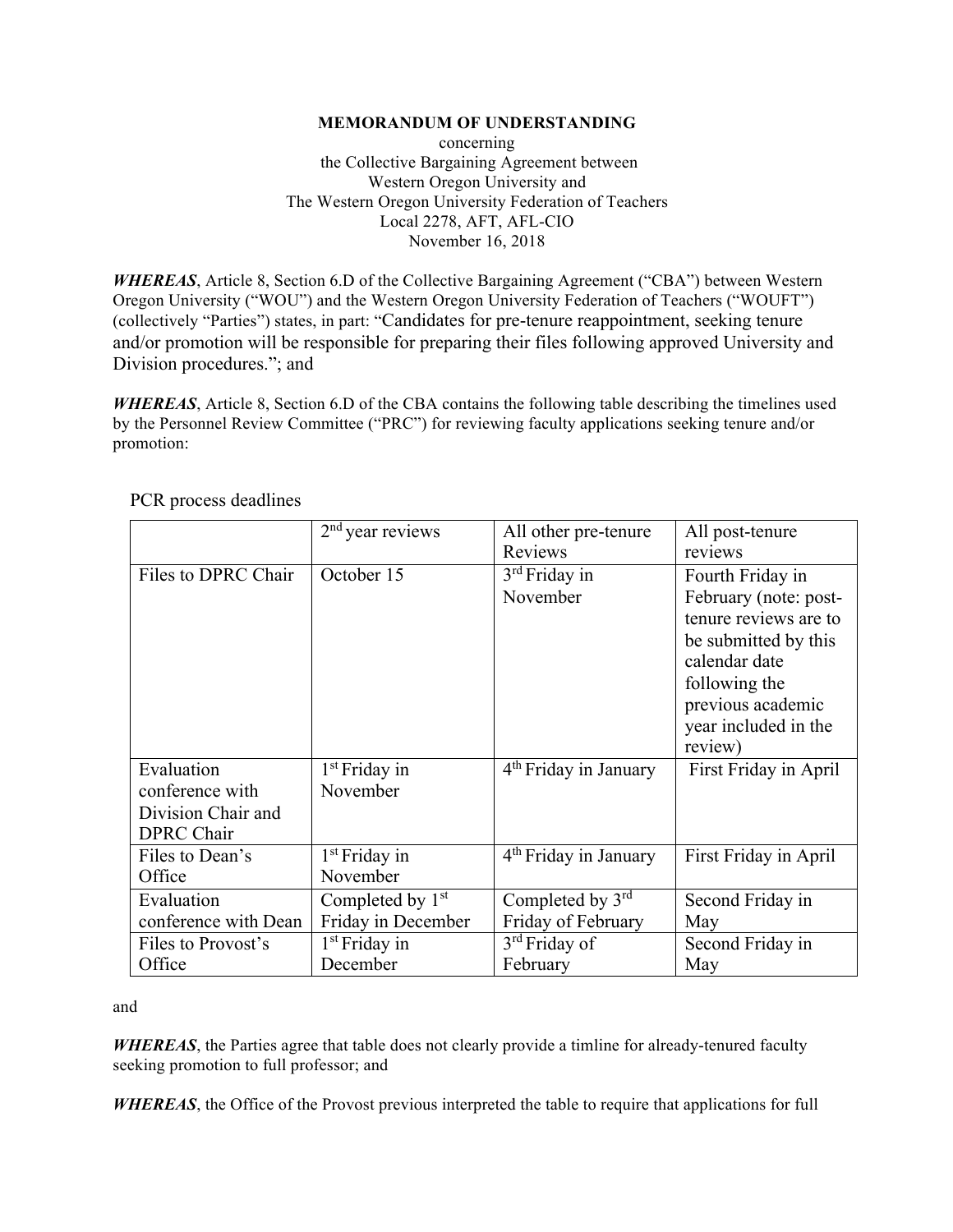professor use the timeline in the far right column, labeled "All post-tenure reviews"; and

*WHEREAS*, the Parties agree that such an interpretation is incorrect; and

*WHEREAS*, the Parties wish to identify an appropriate timeline for already-tenured faculty to pursue a promotional review in 2018-2019 and 2019-2020; and

*WHEREAS*, the Parties agree that the table may be corrected to include an appropriate timeline for already-tenured faculty to pursue promotional review during future bargaining,

#### *NOW AND THEREFORE*,

WOU and the WOUFT mutually agree upon the following:

1. The table in Article 8, Section 6.D of the CBA will be restated as follows for 2018-2019 and 2019-2020:

PCR process deadlines

|                      | $2nd$ year reviews           | All other pre-tenure              | All post-tenure       |
|----------------------|------------------------------|-----------------------------------|-----------------------|
|                      |                              | Reviews and                       | reviews               |
|                      |                              | applications for full             |                       |
|                      |                              | professor                         |                       |
| Files to DPRC Chair  | October 15                   | 3 <sup>rd</sup> Friday in         | Fourth Friday in      |
|                      |                              | November                          | February (note: post- |
|                      |                              |                                   | tenure reviews are to |
|                      |                              |                                   | be submitted by this  |
|                      |                              |                                   | calendar date         |
|                      |                              |                                   | following the         |
|                      |                              |                                   | previous academic     |
|                      |                              |                                   | year included in the  |
|                      |                              |                                   | review)               |
| Evaluation           | $1st$ Friday in              | 4 <sup>th</sup> Friday in January | First Friday in April |
| conference with      | November                     |                                   |                       |
| Division Chair and   |                              |                                   |                       |
| <b>DPRC</b> Chair    |                              |                                   |                       |
| Files to Dean's      | 1 <sup>st</sup> Friday in    | 4 <sup>th</sup> Friday in January | First Friday in April |
| Office               | November                     |                                   |                       |
| Evaluation           | Completed by 1 <sup>st</sup> | Completed by $3rd$                | Second Friday in      |
| conference with Dean | Friday in December           | Friday of February                | May                   |
| Files to Provost's   | 1 <sup>st</sup> Friday in    | 3 <sup>rd</sup> Friday of         | Second Friday in      |
| Office               | December                     | February                          | May                   |

(changed language in **BOLD**)

- 2. The already-tenured faculty wishing to pursue promotion to full professor who declared their interest in promotion by June 30, 2018, may use the schedule in the column below identified as "All post-tenure reviews"; and
- 3. The already-tenured faculty wishing to pursue promotion to full professor who declare their